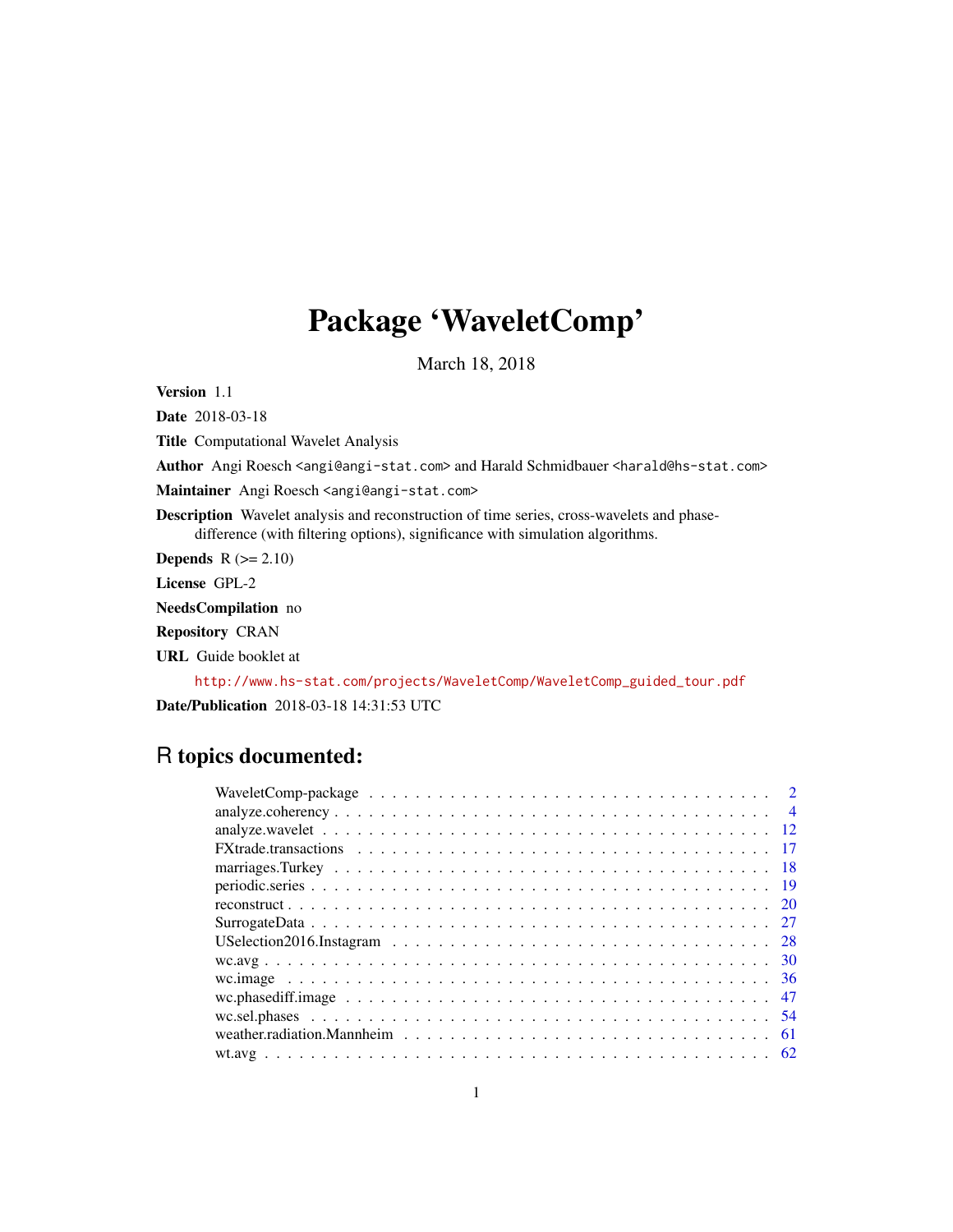<span id="page-1-0"></span>

| Index |  |  |  |  |  |  |  |  |  |  |  |  |  |  |  |  |  |  |
|-------|--|--|--|--|--|--|--|--|--|--|--|--|--|--|--|--|--|--|
|       |  |  |  |  |  |  |  |  |  |  |  |  |  |  |  |  |  |  |
|       |  |  |  |  |  |  |  |  |  |  |  |  |  |  |  |  |  |  |

WaveletComp-package *Computational Wavelet Analysis*

## Description

Wavelet analysis and reconstruction of time series, cross-wavelets and phase difference (with filtering options), significance with bootstrap algorithms.

## Details

|              | Package: WaveletComp                                                    |
|--------------|-------------------------------------------------------------------------|
| Type:        | Package                                                                 |
| Version: 1.1 |                                                                         |
|              | Date: 2018-03-18                                                        |
| License:     | $GPL-2$                                                                 |
| URL:         | Guide booklet at                                                        |
|              | http://www.hs-stat.com/projects/WaveletComp/WaveletComp_guided_tour.pdf |

Periodic phenomena of a single time series can be analyzed with function analyze.wavelet. Results of the analysis (a time/period image of the wavelet power spectrum, plots of the average power, and phase plots for selected periods and a time/period image of phases) can be accessed through various plot functions (wt.image, wt.avg, wt.sel.phases, wt.phase.image). Function reconstruct returns the reconstructed time series where reconstruction is according to constraints on significance, period specification, and cone of influence.

The cross-wavelet spectrum and coherency spectrum of two time series can be analyzed with function analyze.coherency. Results (a time/period image of cross-wavelet power or coherency, plots of averages, plots of phases and phase differences for selected periods and the time/period image of phase differences) can be accessed through corresponding functions (wc.image, wc.avg, wc.sel.phases, wc.phasediff.image).

Detrending of the time series at hand is offered as an option. Wavelet transformations are computed using the Morlet wavelet. Smoothing filters are provided in the case of cross-wavelet transformation to compute wavelet coherency.

Significance is assessed with simulation algorithms, a variety of alternative hypotheses to test is available, for which surrogate time series are provided: white noise, shuffling the given time series, time series with a similar spectrum, AR, and ARIMA.

Names and parts of the layout of some routines were inspired by similar functions developed by Huidong Tian and Bernard Cazelles (archived R package WaveletCo). The basic concept of the simulation algorithm and of ridge determination build on ideas developed by these authors. The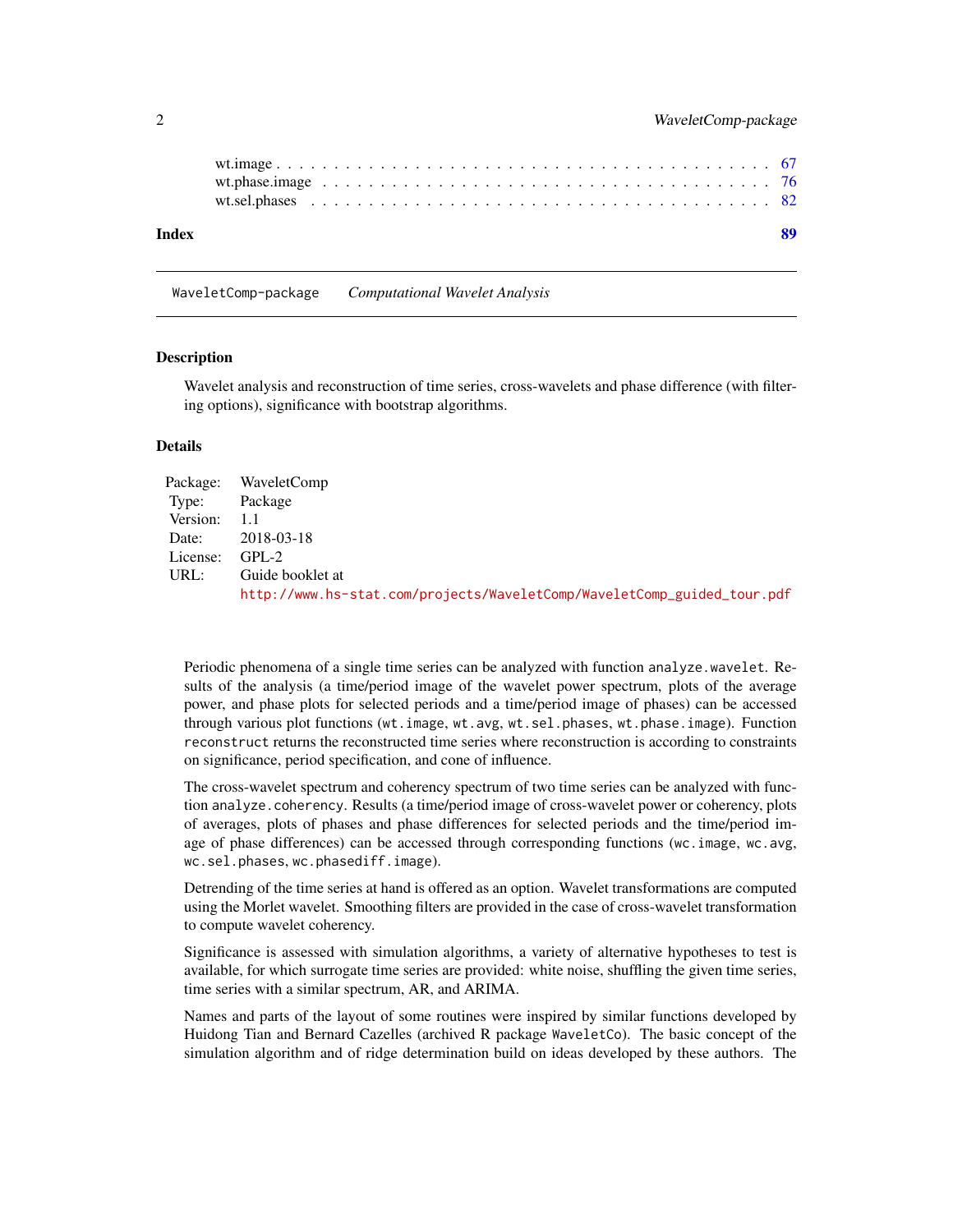major part of the code for the computation of the cone of influence and the code for Fourierrandomized surrogate time series has been adopted from Huidong Tian. The implementation of a choice of filtering windows for the computation of the wavelet coherence was inspired by Luis Aguiar-Conraria and Maria Joana Soares (GWPackage).

Cross-wavelet and coherence computation, the simulation algorithm, and ridge determination build heavily on the use of matrices in order to minimize computation time in R.

What is new in WaveletComp version 1.1?

Tools for displaying and analyzing periodic phenomena across time have been extended. The main innovations are:

- All functions of family wt. <> (showing results concerning a single time series) can now also be applied to extract univariate outcomes from cross-wavelet and coherence analysis (objects of class "analyze.coherency").
- It is possible to control the color gradation of time-period spectrum plots, and accentuate the contrast, by raising the wavelet power values to any (positive) exponent before plotting.
- Setting a maximum level for the color bar facilitates the visual comparison of time-period spectrum plots. Maximum and minimum plot levels are options for plots of averages too.
- The time and period axes are now easier to individualize by specifying tick marks and labels. Coordinates on the time axis can be conveniently addressed via an index or a "POSIXct" object.
- Graphical parameters of global coverage (cex.axis, font.axis, cex.lab, font.lab, mgp etc., see par) as well as parameters of local coverage (within axis specification options) help fine-tune plots.
- Two more real-world data sets have been included in WaveletComp, namely:
	- Data set "weather.radiation.Mannheim", containing daily weather and ambient radiation readings from Mannheim (Germany).
	- Data set "USelection2016.Instagram", containing hourly numbers of candidate-related media uploads to Instagram right before the 2016 US presidential election.

#### Author(s)

Angi Roesch and Harald Schmidbauer; credits are also due to Huidong Tian, Bernard Cazelles, Luis Aguiar-Conraria, and Maria Joana Soares.

## References

Aguiar-Conraria L., and Soares M.J., 2011. Business cycle synchronization and the Euro: A wavelet analysis. Journal of Macroeconomics 33 (3), 477–489.

Aguiar-Conraria L., and Soares M.J., 2011. The Continuous Wavelet Transform: A Primer. NIPE Working Paper Series 16/2011.

Aguiar-Conraria L., and Soares M.J., 2012. GWPackage. Available at [https://sites.google.](https://sites.google.com/site/aguiarconraria/joanasoares-wavelets) [com/site/aguiarconraria/joanasoares-wavelets](https://sites.google.com/site/aguiarconraria/joanasoares-wavelets); accessed September 4, 2013.

Carmona R., Hwang W.-L., and Torresani B., 1998. Practical Time Frequency Analysis. Gabor and Wavelet Transforms with an Implementation in S. Academic Press, San Diego.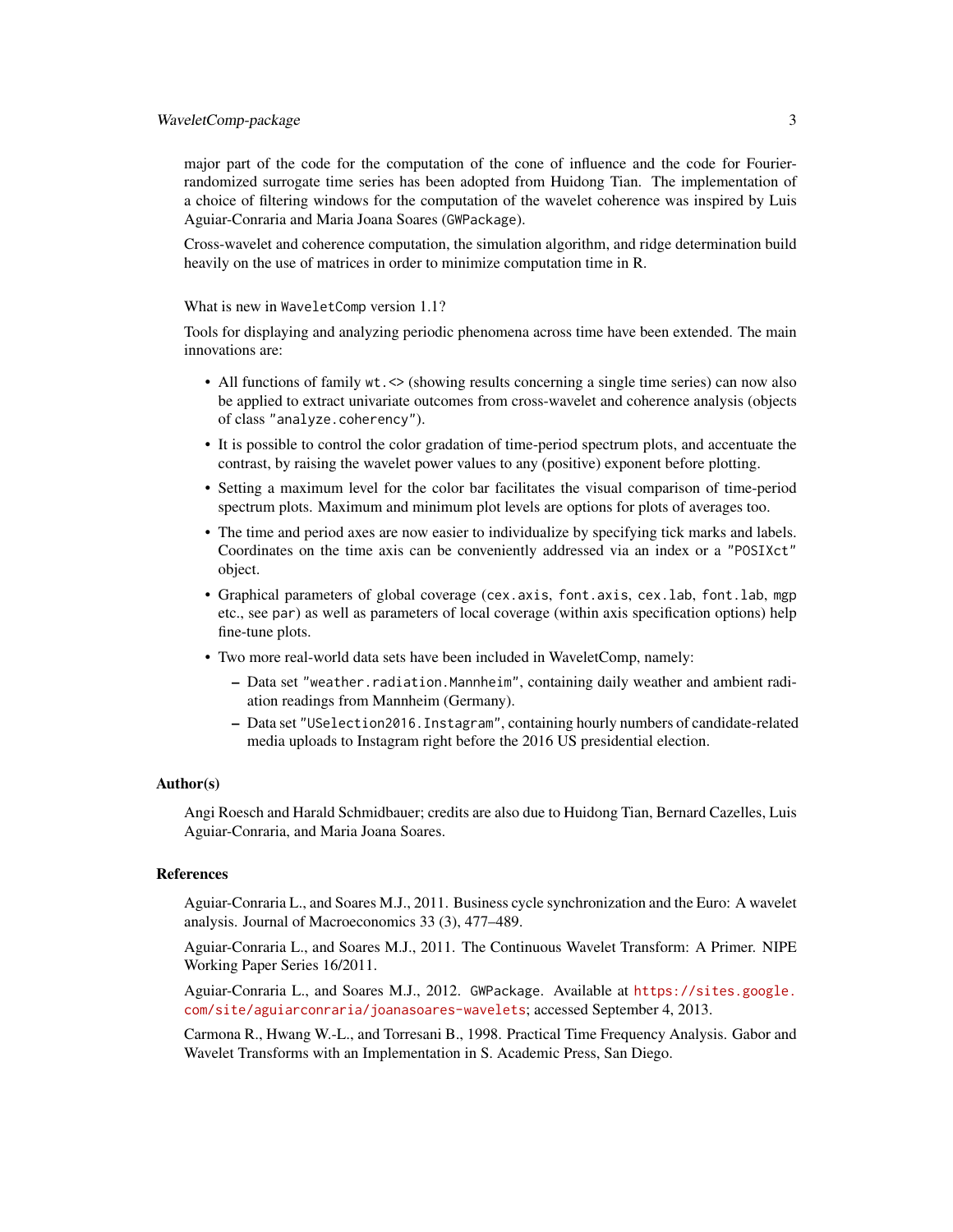<span id="page-3-0"></span>Cazelles B., Chavez M., Berteaux, D., Menard F., Vik J.O., Jenouvrier S., and Stenseth N.C., 2008. Wavelet analysis of ecological time series. Oecologia 156, 287–304.

Liu P.C., 1994. Wavelet spectrum analysis and ocean wind waves. In: Foufoula-Georgiou E., and Kumar P., (eds.), Wavelets in Geophysics, Academic Press, San Diego, 151–166.

Liu Y., Liang X.S., and Weisberg R.H., 2007. Rectification of the Bias in the Wavelet Power Spectrum. Journal of Atmospheric and Oceanic Technology 24, 2093–2102.

Schmidbauer H., Roesch A., Stieler F., 2018. The 2016 US presidential election and media on Instagram: Who was in the lead? Computers in Human Behavior 81, 148–160. doi: [10.1016/](http://doi.org/10.1016/j.chb.2017.11.021) [j.chb.2017.11.021](http://doi.org/10.1016/j.chb.2017.11.021)

Tian, H., and Cazelles, B., 2012. WaveletCo. Available at [https://cran.r-project.org/src/](https://cran.r-project.org/src/contrib/Archive/WaveletCo/) [contrib/Archive/WaveletCo/](https://cran.r-project.org/src/contrib/Archive/WaveletCo/), archived April 2013; accessed July 26, 2013.

Torrence C., and Compo G.P., 1998. A practical guide to wavelet analysis. Bulletin of the American Meteorological Society 79 (1), 61–78.

Veleda D., Montagne R., and Araujo M., 2012. Cross-Wavelet Bias Corrected by Normalizing Scales. Journal of Atmospheric and Oceanic Technology 29, 1401–1408.

<span id="page-3-1"></span>analyze.coherency *Computation of the cross-wavelet power and wavelet coherence spectrum of two time series*

## **Description**

The two time series are selected from an input data frame by specifying either their names or their column numbers. Optionally, the time series are detrended, using loess with parameter loess.span. Internally, the series will be standardized before they undergo wavelet transformation.

The cross-wavelet power spectrum is computed applying the Morlet wavelet. P-values to test the null hypothesis that a period (within lowerPeriod and upperPeriod) is irrelevant at a certain time are calculated if desired; this is accomplished with the help of a simulation algorithm. There is a selection of models from which to choose the alternative hypothesis. The selected model will be fitted to the data and simulated according to estimated parameters in order to provide surrogate time series.

For the computation of wavelet coherence, a variety of filtering methods is provided, with flexible window parameters.

Wavelet transformation, as well as p-value computations, are carried out by calling subroutine wc.

The name and parts of the layout of subroutine wc were inspired by a similar function developed by Huidong Tian and Bernard Cazelles (archived R package WaveletCo). The basic concept of the simulation algorithm and of ridge determination build on ideas developed by these authors. The major part of the code for the computation of the cone of influence and the code for Fourierrandomized surrogate time series has been adopted from Huidong Tian. The implementation of a choice of filtering windows for the computation of the wavelet coherence was inspired by Luis Aguiar-Conraria and Maria Joana Soares (GWPackage).

Cross-wavelet and coherence computation, the simulation algorithm and ridge determination build heavily on the use of matrices in order to minimize computation time in R.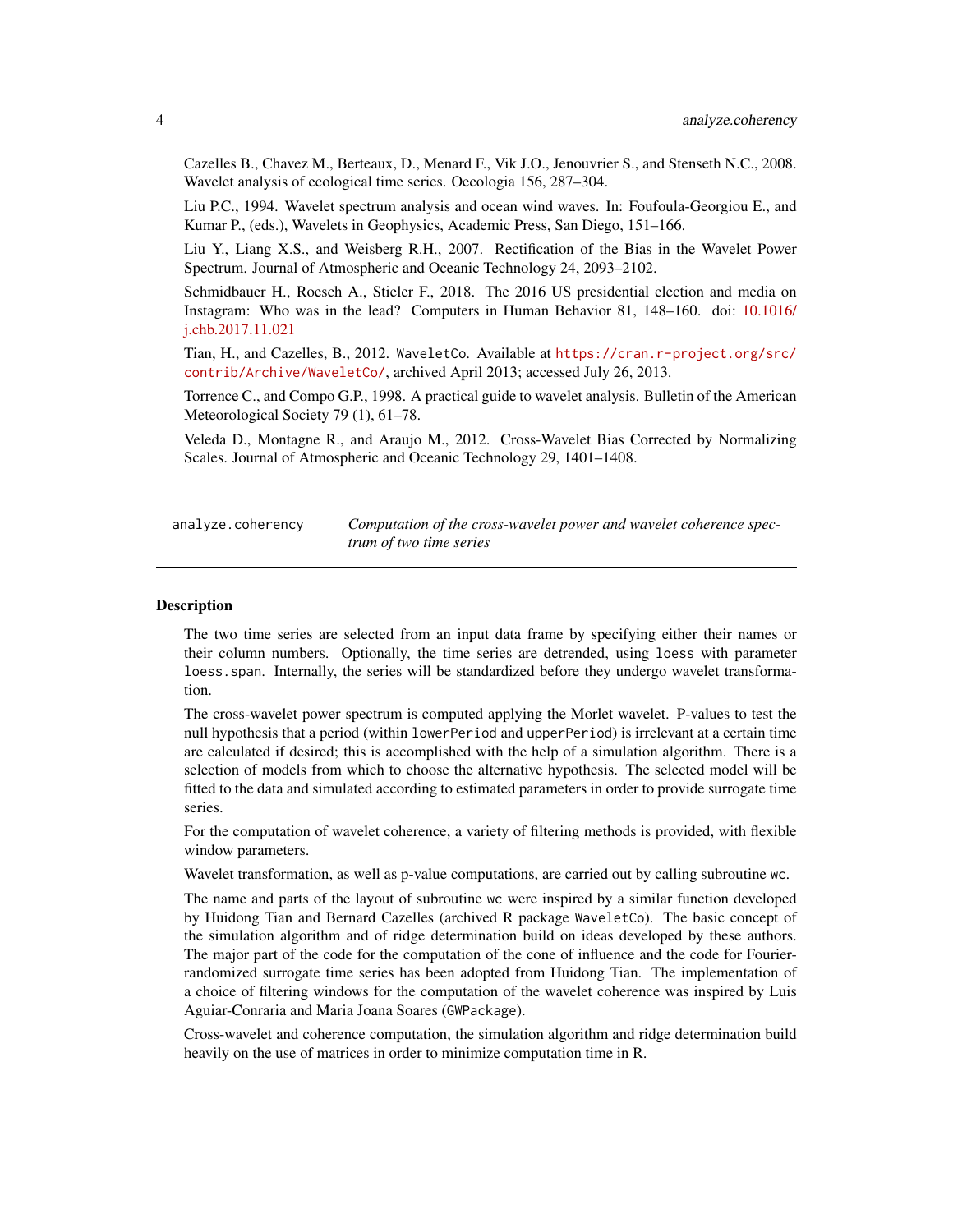## analyze.coherency 5

This function provides a broad variety of final as well as intermediate results which can be further analyzed in detail.

## Usage

```
analyze.coherency(my.data, my.pair = c(1, 2), loess.span = 0.75,
                  dt = 1, dj = 1/20,lowerPeriod = 2*dt,
                  upperPeriod = floor(nrow(my.data)/3)*dt,
                 window.type.t = 1, window.type.s = 1,
                 window.size.t = 5, window.size.s = 1/4,
                 make.pval = TRUE, method = "white.noise", params = NULL,
                  n.sim = 100,date.format = NULL, date.tz = NULL,verbose = TRUE)
```
## Arguments

| my.data       | data frame of time series (including header, and dates as row names or as sepa-<br>rate column named "date" if available)                                                                                                                                                                                                                                                                                                 |
|---------------|---------------------------------------------------------------------------------------------------------------------------------------------------------------------------------------------------------------------------------------------------------------------------------------------------------------------------------------------------------------------------------------------------------------------------|
| my.pair       | pair of names or column indices indicating the series to be analyzed, e.g. c(1,2),<br>c(2,1), c("dji", "ftse").<br>Default: $c(1, 2)$ .                                                                                                                                                                                                                                                                                   |
| loess.span    | parameter alpha in loess controlling the degree of time series smoothing, if the<br>time series are to be detrended; no detrending if loess. span = $\theta$ .<br>Default: 0.75.                                                                                                                                                                                                                                          |
| dt            | time resolution, i.e. sampling resolution in the time domain, $1/dt =$ number of<br>observations per time unit. For example: a natural choice of dt in case of hourly<br>data is $dt = 1/24$ , resulting in one time unit equaling one day. This is also the<br>time unit in which periods are measured. If $dt = 1$ , the time interval between<br>two consecutive observations will equal one time unit.<br>Default: 1. |
| dj            | frequency resolution, i.e. sampling resolution in the frequency domain, $1/dj =$<br>number of suboctaves (voices per octave).<br>Default: 1/20.                                                                                                                                                                                                                                                                           |
| lowerPeriod   | lower Fourier period (measured in time units determined by dt, see the expla-<br>nations concerning dt) for wavelet decomposition.<br>If $dt = 1$ , the minimum admissible value is 2.<br>Default: 2*dt.                                                                                                                                                                                                                  |
| upperPeriod   | upper Fourier period (measured in time units determined by dt, see the expla-<br>nations concerning dt) for wavelet decomposition.<br>Default: (floor of one third of time series length)*dt.                                                                                                                                                                                                                             |
| window.type.t | type of window for smoothing in time direction; select from:                                                                                                                                                                                                                                                                                                                                                              |
|               | 0<br>$("none")$ : no smoothing in time direction<br>$("bar")$ :<br><b>Bartlett</b><br>$\mathbf{1}$                                                                                                                                                                                                                                                                                                                        |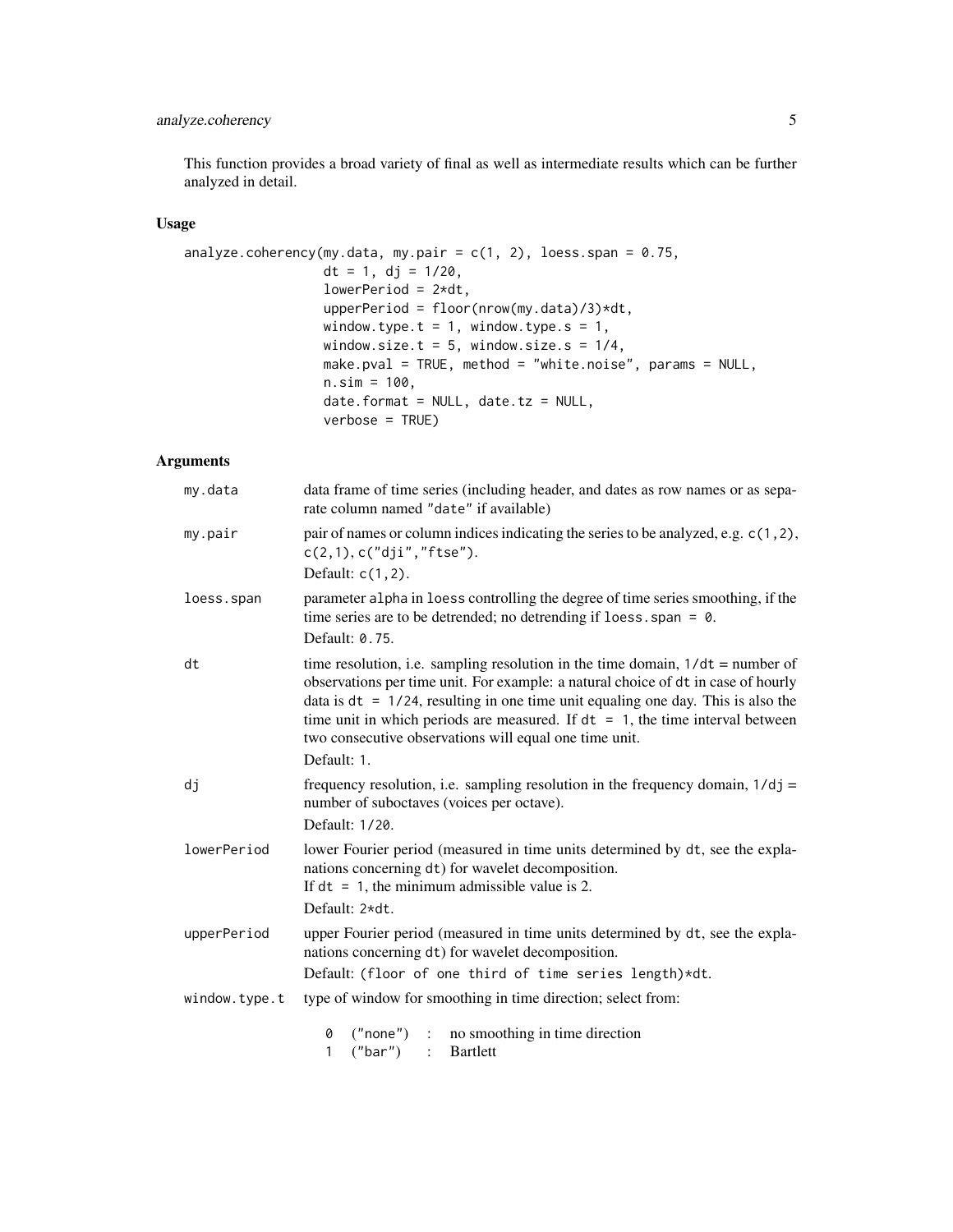| 2 $("tri")$  | : Triangular (Non-Bartlett)       |
|--------------|-----------------------------------|
| 3 $("box")$  | : Boxcar (Rectangular, Dirichlet) |
| 4 ("han")    | $\therefore$ Hanning              |
| 5 $(''ham')$ | $:$ Hamming                       |
| 6 ("bla")    | : Blackman                        |

|               | Default: $1 = "bar".$                                                                                                                                                                                                 |
|---------------|-----------------------------------------------------------------------------------------------------------------------------------------------------------------------------------------------------------------------|
| window.type.s | type of window for smoothing in scale (period) direction; select from:                                                                                                                                                |
|               | 0<br>("none")<br>$\mathbb{R}^{\mathbb{Z}}$<br>no smoothing in scale (period)<br>direction<br><b>Bartlett</b><br>("bar")<br>1                                                                                          |
|               | ("tri")<br>Triangular (Non-Bartlett)<br>$\mathbf{2}^{\prime}$                                                                                                                                                         |
|               | ("box")<br>: Boxcar (Rectangular, Dirichlet)<br>3                                                                                                                                                                     |
|               | ("han")<br>: Hanning<br>4                                                                                                                                                                                             |
|               | : Hamming<br>("ham")<br>5                                                                                                                                                                                             |
|               | ("bla")<br>$\mathbb{R}^{\mathbb{Z}}$<br>Blackman<br>6                                                                                                                                                                 |
|               | Default: $1 = "bar".$                                                                                                                                                                                                 |
| window.size.t | size of the window used for smoothing in time direction, measured in time units<br>determined by dt, see the explanations concerning dt.                                                                              |
|               | Default: 5, which together with $dt = 1$ defines a window of length $5*(1/dt)$<br>= 5, equaling 5 observations (observation epochs). Windows of even-numbered<br>sizes are extended by 1.                             |
| window.size.s | size of the window used for smoothing in scale (period) direction in units of<br>1/dj.                                                                                                                                |
|               | Default: $1/4$ , which together with $dj = 1/20$ defines a window of length<br>$(1/4)*(1/dj) = 5$ . Windows of even-numbered sizes are extended by 1.                                                                 |
| make.pval     | Compute p-values? Logical.                                                                                                                                                                                            |
|               | Default: TRUF.                                                                                                                                                                                                        |
| method        | the method of generating surrogate time series; select from:                                                                                                                                                          |
|               | : white noise<br>"white.noise"<br>"shuffle"<br>: shuffling the given time series<br>"Fourier.rand" : time series with a similar spectrum<br>"AR"<br>: $AR(p)$<br>"ARIMA"<br>ARIMA(p,0,q)<br>$\mathbb{R}^{\mathbb{Z}}$ |
|               | Default: "white.noise".                                                                                                                                                                                               |
| params        | a list of assignments between methods (AR, and ARIMA) and lists of parameter<br>values applying to surrogates. Default: NULL.                                                                                         |
|               | Default includes two lists named AR and ARIMA:                                                                                                                                                                        |
|               | • $AR = list()$ , a list containing one single element:                                                                                                                                                               |

p : AR order. Default: 1.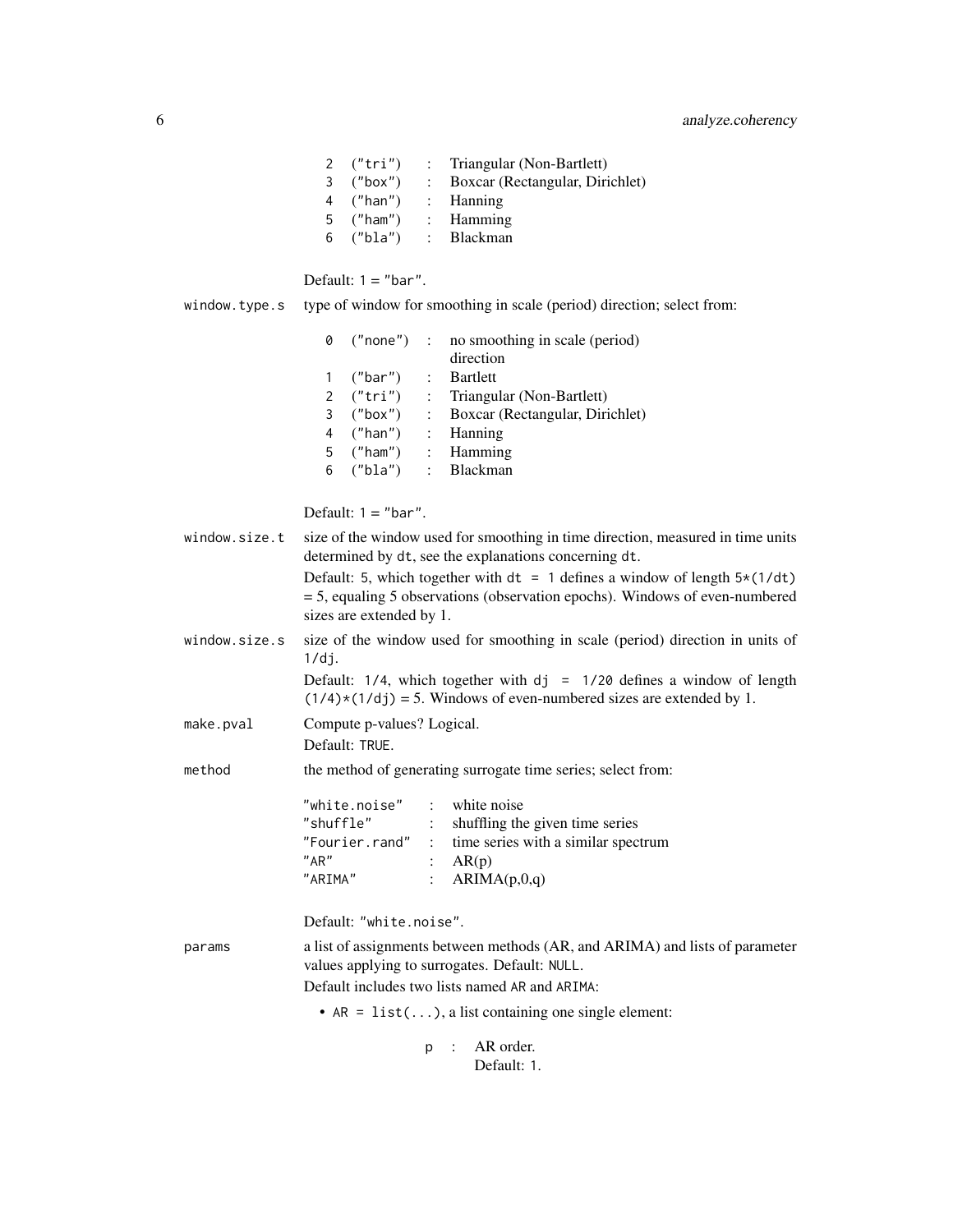|              |               | AR order.                         |
|--------------|---------------|-----------------------------------|
|              |               | Default: 1.                       |
| q            |               | MA order.                         |
|              |               | Default: 1.                       |
| include.mean |               | : Include a mean/intercept term?  |
|              |               | Default: TRUE.                    |
| sd. fac      |               | magnification factor to boost the |
|              |               | residual standard deviation.      |
|              |               | Default: 1.                       |
| trim         | t.            | Simulate trimmed data?            |
|              |               | Default: FALSE.                   |
| trim.prop    | $\mathcal{L}$ | high/low trimming proportion.     |
|              |               | Default: $0.01$ .                 |

• ARIMA =  $list(...)$ , a list of six elements:

| n.sim       | number of simulations.<br>Default: 100.                                                                                                                                                                                                                                                                                                                                                                                                                               |
|-------------|-----------------------------------------------------------------------------------------------------------------------------------------------------------------------------------------------------------------------------------------------------------------------------------------------------------------------------------------------------------------------------------------------------------------------------------------------------------------------|
| date.format | optional, and for later reference: the format of calendar date (if available in the<br>input data frame) given as a character string, e.g. "%Y-%m-%d", or equivalently<br>"%F"; see strptime for a list of implemented date conversion specifications.<br>Explicit information given here will be overwritten by any later specification<br>given in e.g. wc. image. If unspecified, date formatting will be attempted ac-<br>cording to as . Date.<br>Default: NULL. |
| date.tz     | optional, and for later reference: a character string specifying the time zone<br>of calendar date (if available in the input data frame); see strptime. Explicit<br>information given here will be overwritten by any specification given in e.g.<br>w.c. image. If unspecified, "" (the local time zone) will be used.<br>Default: NULL.                                                                                                                            |
| verbose     | Print verbose output on the screen? Logical.<br>Default: TRUE.                                                                                                                                                                                                                                                                                                                                                                                                        |

## Value

A list of class "analyze.coherency" with elements of different dimensions.

The elements of matrix type, namely:

- Wave.xy, Angle, sWave.xy, sAngle,
- Power.xy, Power.xy.pval,
- Coherency, Coherence, Coherence.pval,
- Wave.x, Wave.y, Phase.x, Phase.y, Ampl.x, Ampl.y,
- Power.x, Power.y, Power.x.pval, Power.y.pval, sPower.x, sPower.y,
- Ridge.xy, Ridge.co, Ridge.x, Ridge.y,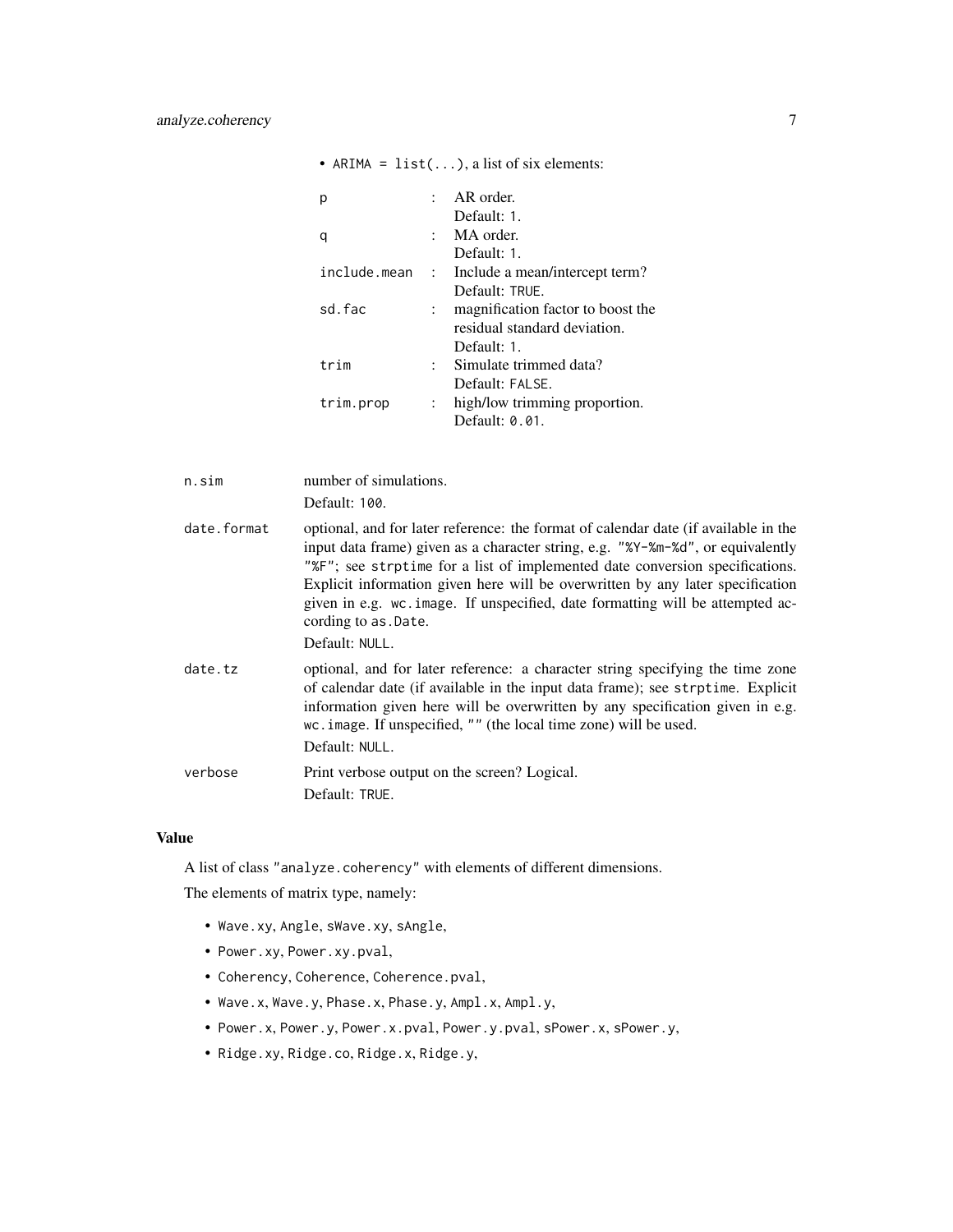have the following structure:

columns correspond to observations (observation epochs; "epoch" meaning point in time), rows correspond to scales (Fourier periods) whose values are given in Scale (Period).

Here is a detailed list of all elements:

series a data frame with the following columns:

| date                                                                          | the calendar date                       |
|-------------------------------------------------------------------------------|-----------------------------------------|
|                                                                               | (if available as column in my. data)    |
| < x>, < y>                                                                    | the two series which have been analyzed |
|                                                                               | (detrended, if loess span $!= 0$ ;      |
|                                                                               | original names retained)                |
| $\langle x \rangle$ -trend, $\langle y \rangle$ -trend : the two trend series |                                         |
|                                                                               | $(included if loses.\,span != 0)$       |

Row names are taken over from my.data, and so are dates if given as row names.

| loess.span         | parameter alpha in loess controlling the degree of time series smoothing if the<br>time series were detrended; no detrending if loess. span = $\theta$                                                                                               |
|--------------------|------------------------------------------------------------------------------------------------------------------------------------------------------------------------------------------------------------------------------------------------------|
| dt                 | time resolution, i.e. sampling resolution in the time domain, $1/dt =$ number of<br>observations per time unit                                                                                                                                       |
| dj                 | frequency resolution, i.e. sampling resolution in the frequency domain, $1/dj =$<br>number of suboctaves (voices per octave)                                                                                                                         |
| Wave.xy            | (complex-valued) cross-wavelet transform (analogous to Fourier cross-frequency<br>spectrum, and to the covariance in statistics)                                                                                                                     |
| Angle              | phase difference, i.e. phase lead of $\langle x \rangle$ over $\langle y \rangle$ (= phase . x minus phase . y)                                                                                                                                      |
| sWave.xy           | smoothed (complex-valued) cross-wavelet transform                                                                                                                                                                                                    |
| sAngle             | phase difference, i.e. phase lead of $\langle x \rangle$ over $\langle y \rangle$ , affected by smoothing                                                                                                                                            |
| Power.xy           | cross-wavelet power (analogous to Fourier cross-frequency power spectrum)                                                                                                                                                                            |
| Power.xy.avg       | average cross-wavelet power in the frequency domain (averages over time)                                                                                                                                                                             |
| Power.xy.pval      | p-values of cross-wavelet power                                                                                                                                                                                                                      |
| Power.xy.avg.pval  |                                                                                                                                                                                                                                                      |
|                    | p-values of average cross-wavelet power                                                                                                                                                                                                              |
| Coherency          | the (complex-valued) wavelet coherency of series $\langle x \rangle$ over series $\langle y \rangle$ in the<br>time/frequency domain, affected by smoothing (analogous to Fourier coherency,<br>and to the coefficient of correlation in statistics) |
| Coherence          | wavelet coherence (analogous to Fourier coherence, and to the coefficient of<br>determination in statistics (affected by smoothing)                                                                                                                  |
| Coherence.avg      | average wavelet coherence in the frequency domain (averages across time)                                                                                                                                                                             |
|                    | Coherence.pval p-values of wavelet coherence                                                                                                                                                                                                         |
| Coherence.avg.pval |                                                                                                                                                                                                                                                      |
|                    | p-values of average wavelet coherence                                                                                                                                                                                                                |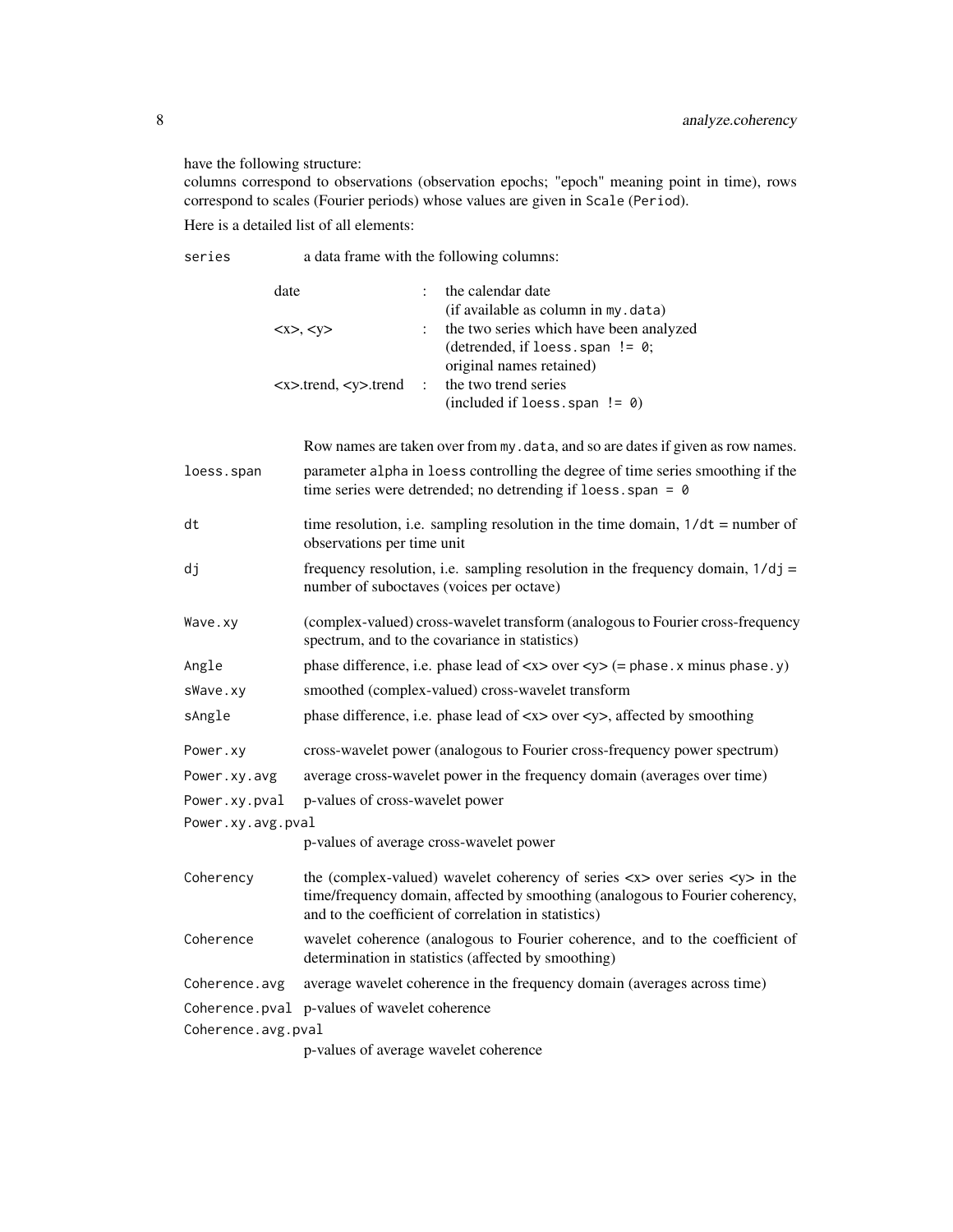|                            | Wave.x, Wave.y (complex-valued) wavelet transforms of series $\langle x \rangle$ and $\langle y \rangle$                                                                                                                                                            |
|----------------------------|---------------------------------------------------------------------------------------------------------------------------------------------------------------------------------------------------------------------------------------------------------------------|
| Phase.x, Phase.y           |                                                                                                                                                                                                                                                                     |
|                            | phases of series $\langle x \rangle$ and $\langle y \rangle$                                                                                                                                                                                                        |
|                            | Ampl.x, Ampl.y amplitudes of series <x> and <y></y></x>                                                                                                                                                                                                             |
| Power.x, Power.y           |                                                                                                                                                                                                                                                                     |
|                            | wavelet power of series <x> and <y></y></x>                                                                                                                                                                                                                         |
| Power.x.avg, Power.y.avg   |                                                                                                                                                                                                                                                                     |
|                            | average wavelet power of series <x> and <y>, averages across time</y></x>                                                                                                                                                                                           |
| Power.x.pval, Power.y.pval |                                                                                                                                                                                                                                                                     |
|                            | p-values of wavelet power of series <x> and <y></y></x>                                                                                                                                                                                                             |
|                            | Power.x.avg.pval, Power.y.avg.pval                                                                                                                                                                                                                                  |
|                            | p-values of average wavelet power of series <x> and <y></y></x>                                                                                                                                                                                                     |
| sPower.x, sPower.y         |                                                                                                                                                                                                                                                                     |
|                            | smoothed wavelet power of series <x> and <y></y></x>                                                                                                                                                                                                                |
| Ridge.xy                   | ridge of cross-wavelet power, in the form of a matrix of 0s and 1s                                                                                                                                                                                                  |
| Ridge.co                   | ridge of wavelet coherence                                                                                                                                                                                                                                          |
| Ridge.x, Ridge.y           |                                                                                                                                                                                                                                                                     |
|                            | power ridges of series $\langle x \rangle$ and $\langle y \rangle$                                                                                                                                                                                                  |
| Period                     | the Fourier periods (measured in time units determined by dt, see the explana-<br>tions concerning dt)                                                                                                                                                              |
| Scale                      | the scales (the Fourier periods divided by the Fourier factor)                                                                                                                                                                                                      |
| nc                         | number of columns = number of observations = number of observation epochs;<br>"epoch" meaning point in time                                                                                                                                                         |
| nr                         | number of rows = number of scales (Fourier periods)                                                                                                                                                                                                                 |
| $\cot.1$ , $\cot.2$        | borders of the region where the wavelet transforms are not influenced by edge<br>effects (cone of influence). The coordinates of the borders are expressed in terms<br>of internal axes axis.1 and axis.2.                                                          |
| axis.1                     | tick levels corresponding to the time steps used for (cross-)wavelet transforma-<br>tion: 1, $1+dt$ , $1+2dt$ ,  The default time axis in plot functions provided by<br>WaveletComp is determined by observation epochs, however; "epoch" meaning<br>point in time. |
| axis.2                     | tick levels corresponding to the log of Fourier periods: log2(Period). This<br>determines the period axis in plot functions provided by WaveletComp.                                                                                                                |
| date.format                | the format of calendar date (if available)                                                                                                                                                                                                                          |
| date.tz                    | the time zone of calendar date (if available)                                                                                                                                                                                                                       |

## Author(s)

Angi Roesch and Harald Schmidbauer; credits are also due to Huidong Tian, Bernard Cazelles, Luis Aguiar-Conraria, and Maria Joana Soares.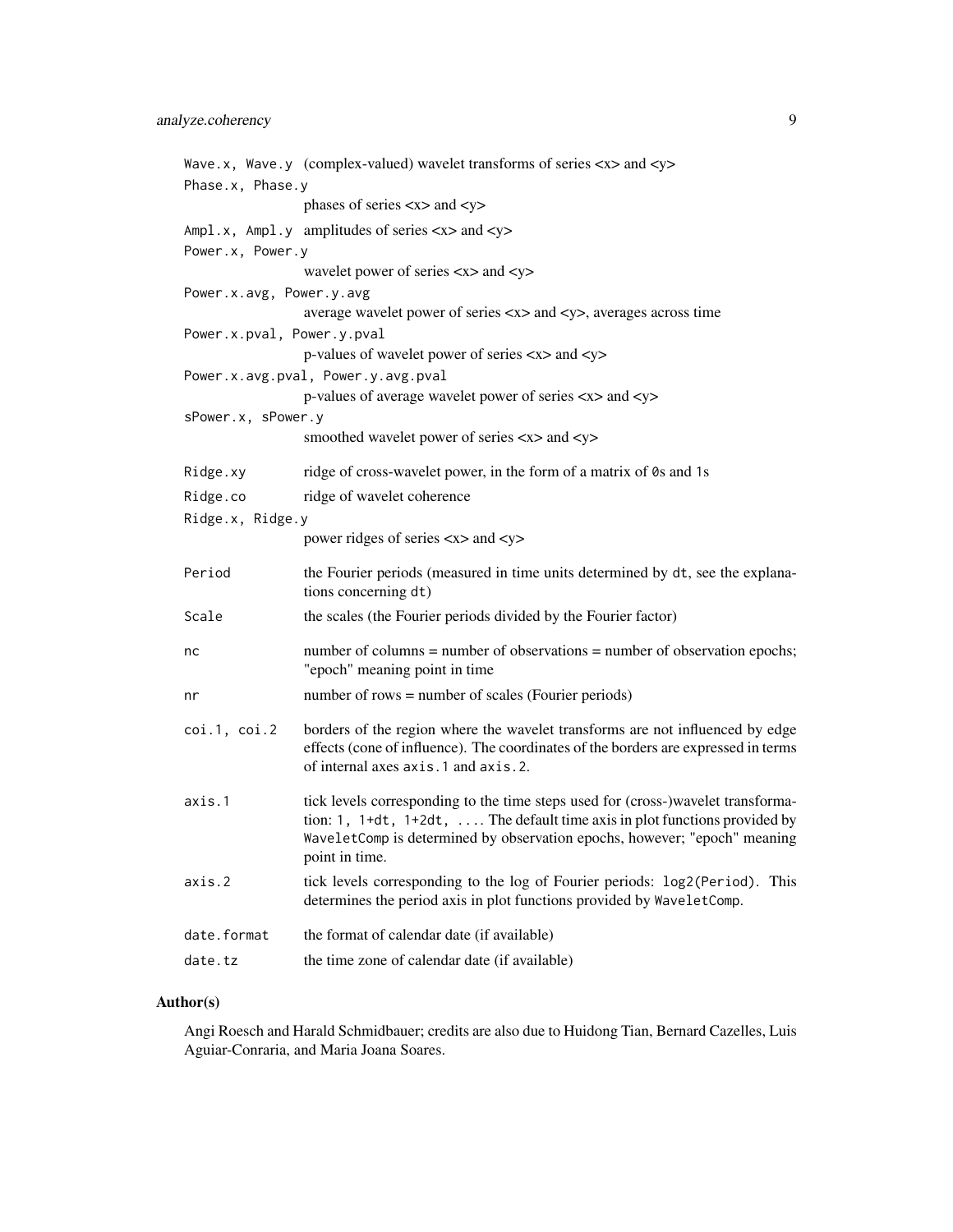## References

Aguiar-Conraria L., and Soares M.J., 2011. Business cycle synchronization and the Euro: A wavelet analysis. Journal of Macroeconomics 33 (3), 477–489.

Aguiar-Conraria L., and Soares M.J., 2011. The Continuous Wavelet Transform: A Primer. NIPE Working Paper Series 16/2011.

Aguiar-Conraria L., and Soares M.J., 2012. GWPackage. Available at [https://sites.google.](https://sites.google.com/site/aguiarconraria/joanasoares-wavelets) [com/site/aguiarconraria/joanasoares-wavelets](https://sites.google.com/site/aguiarconraria/joanasoares-wavelets); accessed September 4, 2013.

Cazelles B., Chavez M., Berteaux, D., Menard F., Vik J.O., Jenouvrier S., and Stenseth N.C., 2008. Wavelet analysis of ecological time series. Oecologia 156, 287–304.

Liu P.C., 1994. Wavelet spectrum analysis and ocean wind waves. In: Foufoula-Georgiou E., and Kumar P., (eds.), Wavelets in Geophysics, Academic Press, San Diego, 151–166.

Tian, H., and Cazelles, B., 2012. WaveletCo. Available at [https://cran.r-project.org/src/](https://cran.r-project.org/src/contrib/Archive/WaveletCo/) [contrib/Archive/WaveletCo/](https://cran.r-project.org/src/contrib/Archive/WaveletCo/), archived April 2013; accessed July 26, 2013.

Torrence C., and Compo G.P., 1998. A practical guide to wavelet analysis. Bulletin of the American Meteorological Society 79 (1), 61–78.

Veleda D., Montagne R., and Araujo M., 2012. Cross-Wavelet Bias Corrected by Normalizing Scales. Journal of Atmospheric and Oceanic Technology 29, 1401–1408.

#### See Also

```
wc.image, wc.avg, wc.sel.phases, wc.phasediff.image, wt.image, wt.avg, wt.sel.phases,
wt.phase.image, reconstruct
```
## Examples

```
## Not run:
## The following example is modified from Veleda et al, 2012:
series.length <- 3*128*24
x1 \le- periodic.series(start.period = 1*24, length = series.length)
x2 \le- periodic.series(start.period = 2 \times 24, length = series.length)
x3 \le- periodic.series(start.period = 4*24, length = series.length)
x4 <- periodic.series(start.period = 8*24, length = series.length)
x5 <- periodic.series(start.period = 16*24, length = series.length)
x6 \le periodic.series(start.period = 32 \times 24, length = series.length)
x7 <- periodic.series(start.period = 64*24, length = series.length)
x8 <- periodic.series(start.period = 128*24, length = series.length)
x \le -x_1 + x_2 + x_3 + x_4 + 3x_5 + x_6 + x_7 + x_8 + \text{norm}(\text{series.length})y \le -x1 + x2 + x3 + x4 - 3*x5 + x6 + 3*x7 + x8 + \text{norm}(\text{series.length})matplot(data.frame(x, y), type = "l", lty = 1, xaxs = "i", col = 1:2,
 xlab = "index", ylab = "",main = "hourly series with periods of 1, 2, 4, 8, 16, 32, 64, 128 days",
 sub = "(out of phase at period 16, different amplitudes at period 64)")
legend("topright", legend = c("x", "y"), col = 1:2, lty = 1)
```
## The following dates refer to the local time zone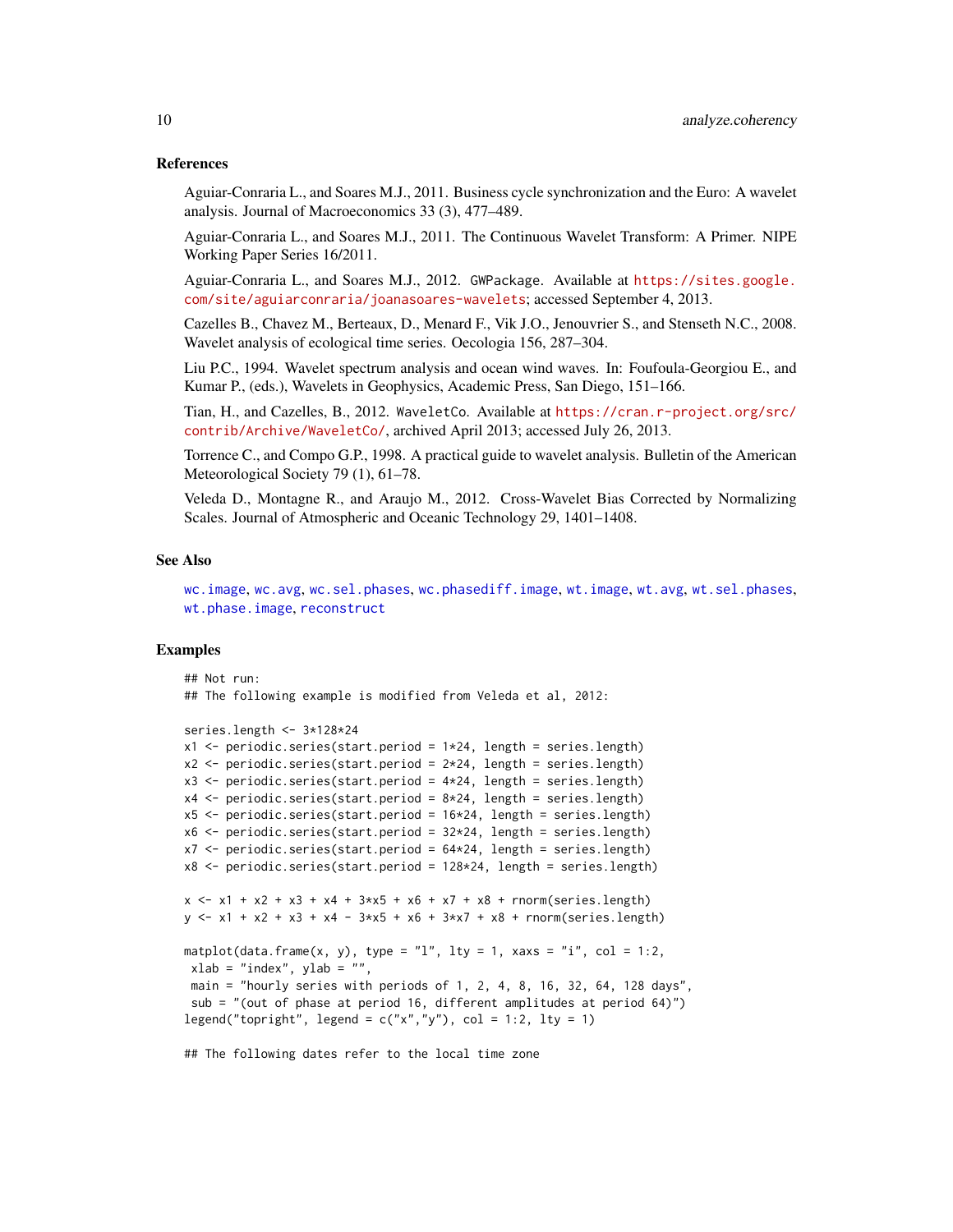```
## (possibly allowing for daylight saving time):
my.date <- seq(as.POSIXct("2014-10-14 00:00:00", format = "%F %T"),
               by = "hour",
               length.out = series.length)
my.data \leq data.frame(date = my.date, x = x, y = y)
## Computation of cross-wavelet power and wavelet coherence, x over y:
## a natural choice of 'dt' in the case of hourly data is 'dt = 1/24',
## resulting in one time unit equaling one day.
## This is also the time unit in which periods are measured.
## There is an option to store the date format and time zone as additional
## parameters within object 'my.wc' for later reference.
my.wc <- analyze.coherency(my.data, c("x","y"),
                           loess.span = 0,
                           dt = 1/24, dj = 1/20,
                           window.size.t = 1, window.size.s = 1/2,
                           lowerPeriod = 1/4,
                           make.pval = TRUE, n.sim = 10,
                           date.format = "%F %T", date.tz = "")
## Note:
## By default, Bartlett windows are used for smoothing in order to obtain
## the wavelet coherence spectrum; window lengths in this example:
## 1*24 + 1 = 25 observations in time direction,
## (1/2)*20 + 1 = 11 units in scale (period) direction.
## Plot of cross-wavelet power
## (with color breakpoints according to quantiles):
wc.image(my.wc, main = "cross-wavelet power spectrum, x over y",
  legend.params = list(lab = "cross-wavelet power levels"),
  periodlab = "period (days)")
## The same plot, now with calendar axis
## (according to date format stored in 'my.wc'):
wc.image(my.wc, main = "cross-wavelet power spectrum, x over y",
  legend.params = list(lab = "cross-wavelet power levels"),
  periodlab = "period (days)", show.date = TRUE)
## Plot of average cross-wavelet power:
wc \cdot avg(my.wc, siglv1 = 0.05, sigcol = 'red',periodlab = "period (days)")
## Plot of wavelet coherence
## (with color breakpoints according to quantiles):
wc.image(my.wc, which.image = "wc", main = "wavelet coherence, x over y",
   legend.params = list(lab = "wavelet coherence levels",
                        labu. line = 3.5, label.digits = 3),
  periodlab = "period (days)")
## plot of average coherence:
wc \cdot avg(my.wc, which.avg = "wc"siglvl = 0.05, sigcol = 'red',legend.coords = "topleft",
```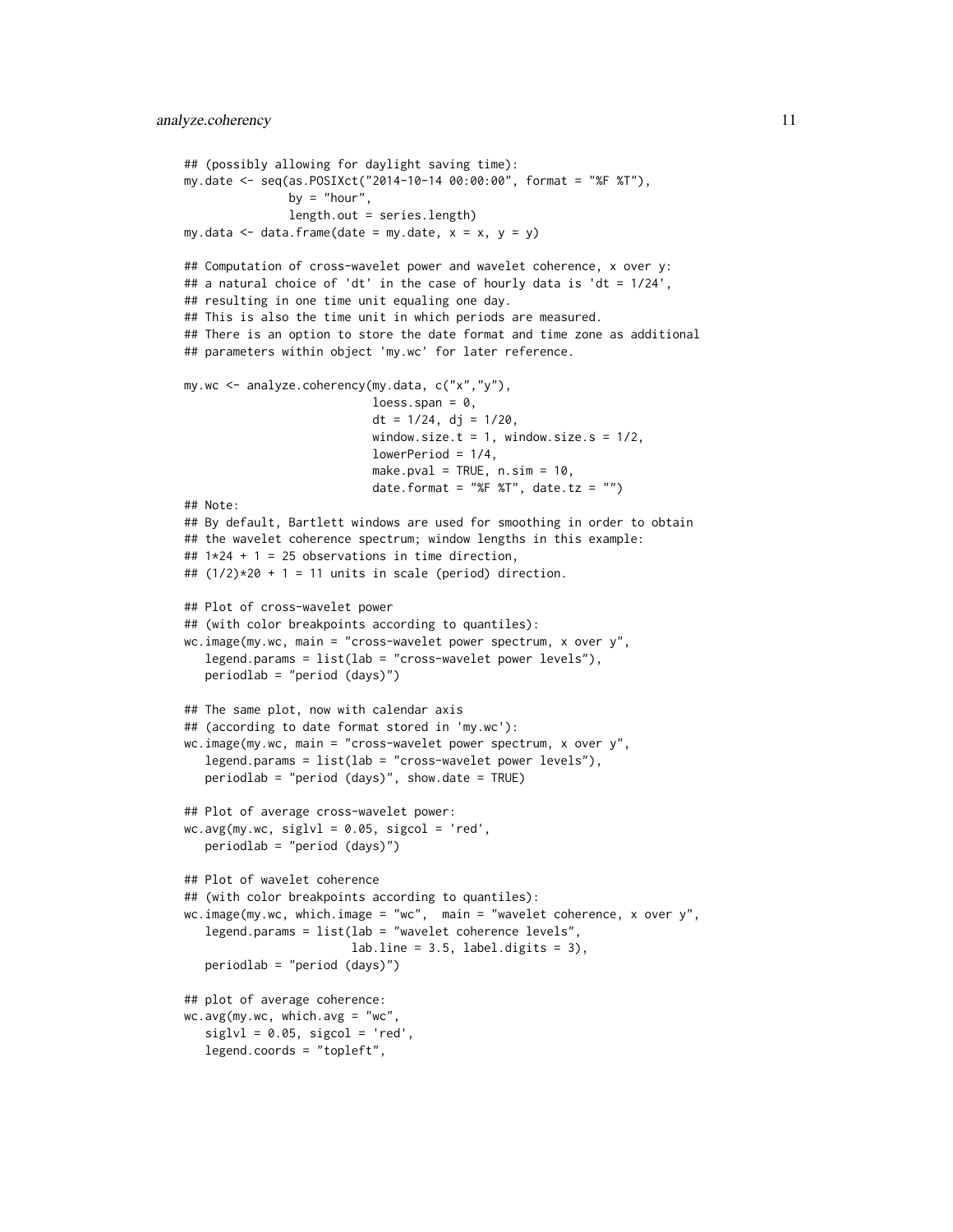```
periodlab = "period (days)")
## Please see our guide booklet for further examples:
## URL http://www.hs-stat.com/projects/WaveletComp/WaveletComp_guided_tour.pdf.
## End(Not run)
```
<span id="page-11-1"></span>analyze.wavelet *Computation of the wavelet power spectrum of a single time series*

## Description

The time series is selected from an input data frame by specifying either its name or its column number. Optionally, the time series is detrended, using loess with parameter loess.span. Internally, the series will be further standardized before it undergoes wavelet transformation.

The wavelet power spectrum is computed by applying the Morlet wavelet. P-values to test the null hypothesis that a period (within lowerPeriod and upperPeriod) is irrelevant at a certain time are calculated if desired; this is accomplished with the help of a simulation algorithm. There is a selection of models from which to choose the alternative hypothesis. The selected model will be fitted to the data and simulated according to estimated parameters in order to provide surrogate time series.

Wavelet transformation, as well as p-value computations, are carried out by calling subroutine wt.

The name and parts of the layout of subroutine wt were inspired by a similar function developed by Huidong Tian and Bernard Cazelles (archived R package WaveletCo). The basic concept of the simulation algorithm and of ridge determination build on ideas developed by these authors. The major part of the code for the computation of the cone of influence and the code for Fourierrandomized surrogate time series has been adopted from Huidong Tian.

Wavelet computation, the simulation algorithm and ridge determination build heavily on the use of matrices in order to minimize computation time in R.

This function provides a broad variety of final as well as intermediate results which can be further analyzed in detail.

#### Usage

```
analyze.wavelet(my.data, my.series = 1, loess.span = 0.75,
                dt = 1, dj = 1/20,
                lowerPeriod = 2*dt,
                upperPeriod = floor(nrow(my.data)/3)*dt,
                make.pval = TRUE, method = "white.noise", params = NULL,
                n.sim = 100,date.format = NULL, date.tz = NULL,verbose = TRUE)
```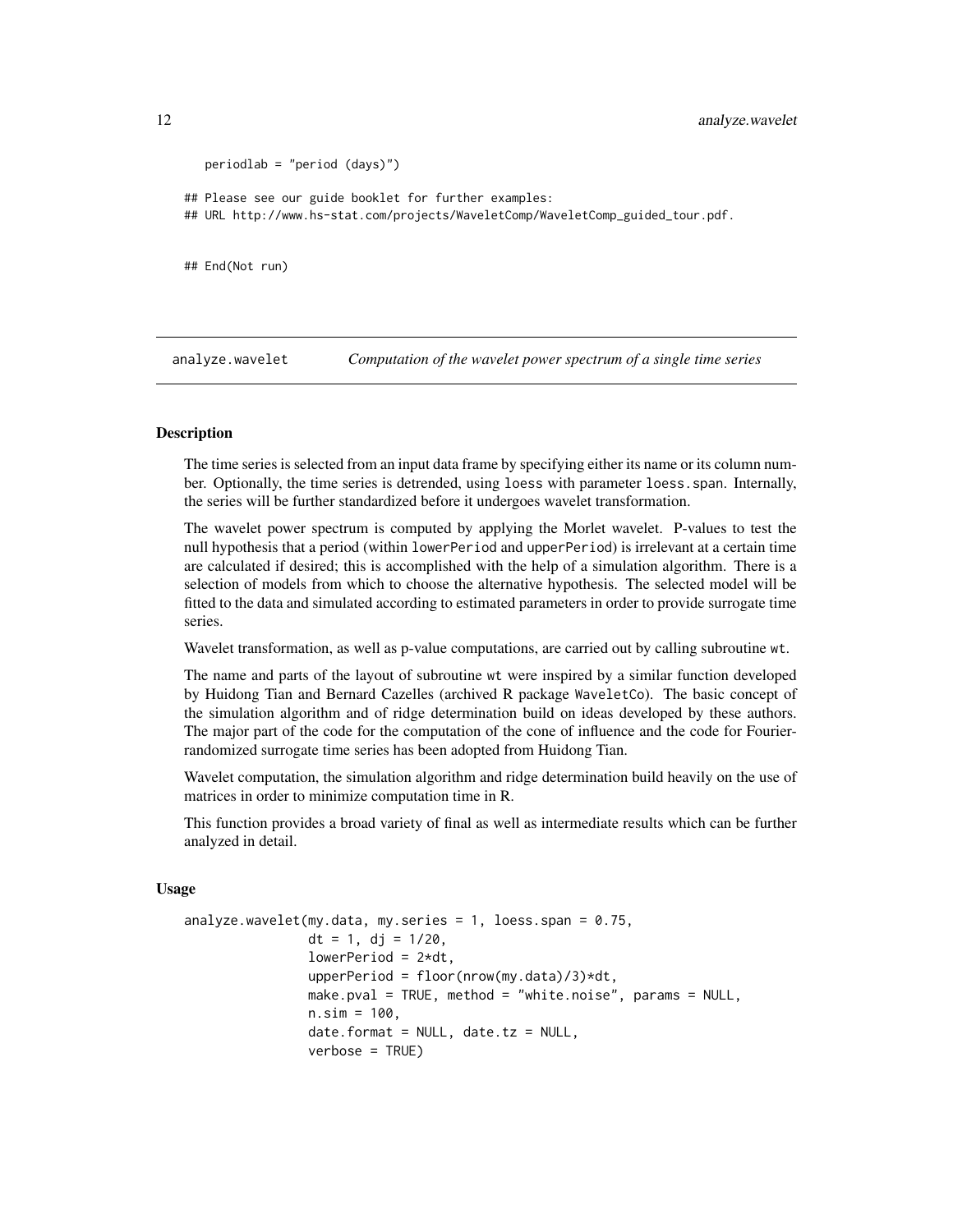## analyze.wavelet 13

## Arguments

| my.data     | data frame of time series (including header, and dates as row names or as sepa-<br>rate column named "date" if available)                                                                                                                                                                                                                                                                                                 |  |  |  |  |  |  |  |
|-------------|---------------------------------------------------------------------------------------------------------------------------------------------------------------------------------------------------------------------------------------------------------------------------------------------------------------------------------------------------------------------------------------------------------------------------|--|--|--|--|--|--|--|
| my.series   | name or column index indicating the series to be analyzed, e.g. 1, 2, "dji",<br>"ftse".                                                                                                                                                                                                                                                                                                                                   |  |  |  |  |  |  |  |
|             | Default: 1.                                                                                                                                                                                                                                                                                                                                                                                                               |  |  |  |  |  |  |  |
| loess.span  | parameter alpha in loess controlling the degree of time series smoothing, if the<br>time series is to be detrended; no detrending if $loess.span = 0$ .<br>Default: 0.75.                                                                                                                                                                                                                                                 |  |  |  |  |  |  |  |
| dt          | time resolution, i.e. sampling resolution in the time domain, $1/dt =$ number of<br>observations per time unit. For example: a natural choice of dt in case of hourly<br>data is $dt = 1/24$ , resulting in one time unit equaling one day. This is also the<br>time unit in which periods are measured. If $dt = 1$ , the time interval between<br>two consecutive observations will equal one time unit.<br>Default: 1. |  |  |  |  |  |  |  |
| dj          | frequency resolution, i.e. sampling resolution in the frequency domain, $1/dj =$<br>number of suboctaves (voices per octave).<br>Default: 1/20.                                                                                                                                                                                                                                                                           |  |  |  |  |  |  |  |
| lowerPeriod | lower Fourier period (measured in time units determined by dt, see the expla-<br>nations concerning dt) for wavelet decomposition.<br>If $dt = 1$ , the minimum admissible value is 2.<br>Default: 2*dt.                                                                                                                                                                                                                  |  |  |  |  |  |  |  |
| upperPeriod | upper Fourier period (measured in time units determined by dt, see the expla-<br>nations concerning dt) for wavelet decomposition.<br>Default: (floor of one third of time series length)*dt.                                                                                                                                                                                                                             |  |  |  |  |  |  |  |
| make.pval   | Compute p-values? Logical.<br>Default: TRUE.                                                                                                                                                                                                                                                                                                                                                                              |  |  |  |  |  |  |  |
| method      | the method of generating surrogate time series; select from:                                                                                                                                                                                                                                                                                                                                                              |  |  |  |  |  |  |  |
|             | "white.noise"<br>$\mathbb{R}^{\mathbb{Z}}$<br>white noise<br>"shuffle"<br>shuffling the given time series<br>"Fourier.rand"<br>time series with a similar spectrum<br>$\mathbb{R}^{\mathbb{Z}}$<br>"AR"<br>AR(p)<br>"ARIMA"<br>ARIMA(p,0,q)<br>$\ddot{\cdot}$                                                                                                                                                             |  |  |  |  |  |  |  |
|             | Default: "white.noise".                                                                                                                                                                                                                                                                                                                                                                                                   |  |  |  |  |  |  |  |
| params      | a list of assignments between methods (AR, and ARIMA) and lists of parameter<br>values applying to surrogates. Default: NULL.<br>Default includes two lists named AR and ARIMA:                                                                                                                                                                                                                                           |  |  |  |  |  |  |  |
|             | • $AR = list()$ , a list containing one single element:                                                                                                                                                                                                                                                                                                                                                                   |  |  |  |  |  |  |  |
|             |                                                                                                                                                                                                                                                                                                                                                                                                                           |  |  |  |  |  |  |  |
|             | AR order.<br>p                                                                                                                                                                                                                                                                                                                                                                                                            |  |  |  |  |  |  |  |

Default: 1.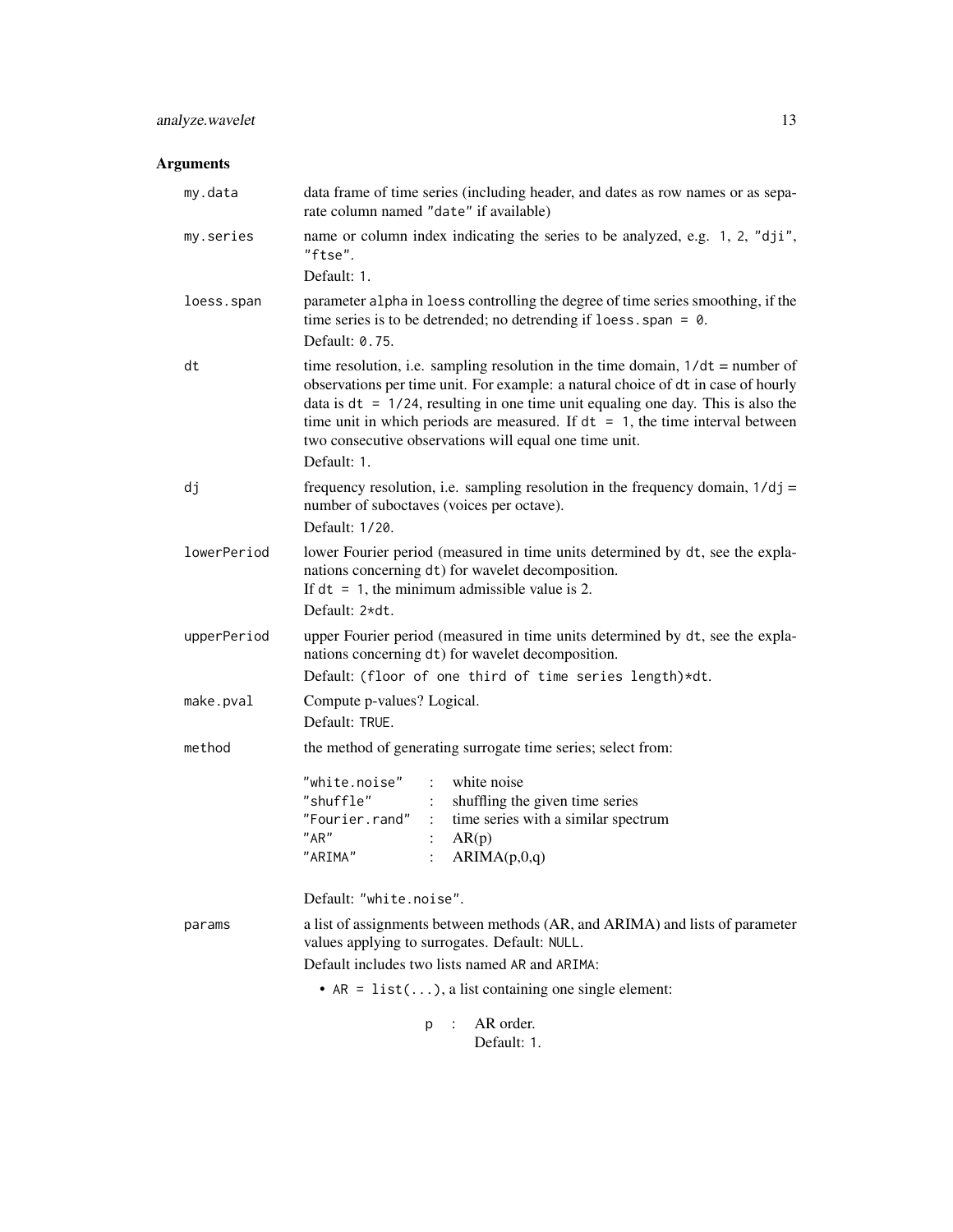|           |                           | AR order.                                     |
|-----------|---------------------------|-----------------------------------------------|
|           |                           | Default: 1.                                   |
|           |                           | MA order.                                     |
|           |                           | Default: 1.                                   |
|           |                           | include.mean : Include a mean/intercept term? |
|           |                           | Default: TRUF.                                |
| sd.fac    |                           | magnification factor to boost the             |
|           |                           | residual standard deviation.                  |
|           |                           | Default: 1.                                   |
| trim      | $\mathbb{R}^{\mathbb{Z}}$ | Simulate trimmed data?                        |
|           |                           | Default: FALSE.                               |
| trim.prop | $\mathbb{R}^n$            | high/low trimming proportion.                 |
|           |                           | Default: 0.01.                                |

• ARIMA =  $list(...)$ , a list of six elements:

| n.sim       | number of simulations.<br>Default: 100.                                                                                                                                                                                                                                                                                                                                                                                                                               |
|-------------|-----------------------------------------------------------------------------------------------------------------------------------------------------------------------------------------------------------------------------------------------------------------------------------------------------------------------------------------------------------------------------------------------------------------------------------------------------------------------|
| date.format | optional, and for later reference: the format of calendar date (if available in the<br>input data frame) given as a character string, e.g. "%Y-%m-%d", or equivalently<br>"%F"; see strptime for a list of implemented date conversion specifications.<br>Explicit information given here will be overwritten by any later specification<br>given in e.g. wt. image. If unspecified, date formatting will be attempted ac-<br>cording to as . Date.<br>Default: NULL. |
| date.tz     | optional, and for later reference: a character string specifying the time zone<br>of calendar date (if available in the input data frame); see strptime. Explicit<br>information given here will be overwritten by any specification given in e.g.<br>wt.image. If unspecified, "" (the local time zone) will be used.<br>Default: NULL.                                                                                                                              |
| verbose     | Print verbose output on the screen? Logical.<br>Default: TRUE                                                                                                                                                                                                                                                                                                                                                                                                         |

## Details

Wavelet transformation, as well as p-value computations, are carried out by calling the internal function wt.

## Value

A list of class "analyze.wavelet" with elements of different dimensions.

The elements of matrix type (namely, Wave, Phase, Ampl, Power, Power.pval, Ridge) have the following structure:

columns correspond to observations (observation epochs; "epoch" meaning point in time), rows correspond to scales (Fourier periods) whose values are given in Scale (Period).

Here is a detailed list of all elements: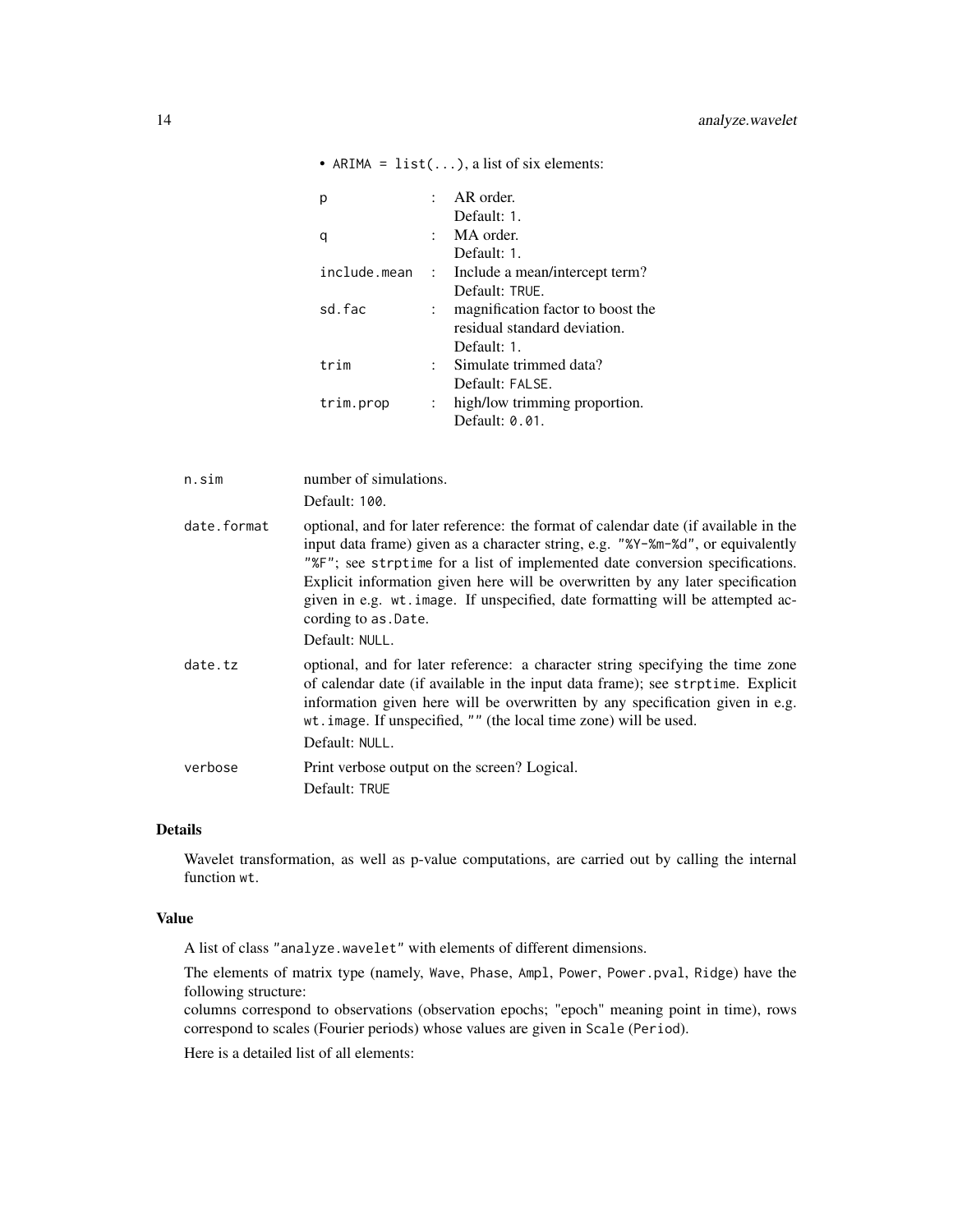## analyze.wavelet 15

| series                           | a data frame with the following columns:                                                                                                                                                                                                                            |
|----------------------------------|---------------------------------------------------------------------------------------------------------------------------------------------------------------------------------------------------------------------------------------------------------------------|
|                                  | the calendar date<br>date<br>$\ddot{\cdot}$<br>(if available as column in my.data)<br>the series which has been analyzed<br>< x ><br>(detrended, if loess. span $!= 0$ ;<br>original name retained)                                                                 |
|                                  | the trend series (if loess. span $!= 0$ )<br><x>.trend<br/><math>\mathbb{R}^n</math></x>                                                                                                                                                                            |
|                                  | Row names are taken over from my. data, and so are dates if given as row names.                                                                                                                                                                                     |
| loess.span                       | parameter alpha in loess controlling the degree of time series smoothing if the<br>time series was detrended; no detrending if loess. span = $\theta$                                                                                                               |
| dt                               | time resolution, i.e. sampling resolution in the time domain, $1/dt =$ number of<br>observations per time unit                                                                                                                                                      |
| dj                               | frequency resolution, i.e. sampling resolution in the frequency domain, $1/dj =$<br>number of suboctaves (voices per octave)                                                                                                                                        |
| Wave<br>Phase<br>Ampl            | complex wavelet transform of the series<br>phases<br>amplitudes                                                                                                                                                                                                     |
| Power<br>Power.avg<br>Power.pval | wavelet power in the time/frequency domain<br>average wavelet power in the frequency domain (averages over time)<br>p-values of wavelet power<br>Power.avg.pval p-values of average wavelet power                                                                   |
| Ridge                            | wavelet power ridge, in the form of a matrix of 0s and 1s                                                                                                                                                                                                           |
| Period                           | the Fourier periods (measured in time units determined by dt, see the explana-<br>tions concerning dt)                                                                                                                                                              |
| Scale                            | the scales (the Fourier periods divided by the Fourier factor)                                                                                                                                                                                                      |
| nc                               | number of columns = number of observations = number of observation epochs;<br>"epoch" meaning point in time<br>number of rows = number of scales (Fourier periods)                                                                                                  |
| nr                               |                                                                                                                                                                                                                                                                     |
| $\cot.1$ , $\cot.2$              | borders of the region where the wavelet transforms are not influenced by edge<br>effects (cone of influence). The coordinates of the borders are expressed in terms<br>of internal axes axis.1 and axis.2.                                                          |
| axis.1                           | tick levels corresponding to the time steps used for (cross-)wavelet transforma-<br>tion: 1, $1+dt$ , $1+2dt$ ,  The default time axis in plot functions provided by<br>WaveletComp is determined by observation epochs, however; "epoch" meaning<br>point in time. |
| axis.2                           | tick levels corresponding to the log of Fourier periods: log2(Period). This<br>determines the period axis in plot functions provided by WaveletComp.                                                                                                                |
| date.format<br>date.tz           | the format of calendar date (if available)<br>the time zone of calendar date (if available)                                                                                                                                                                         |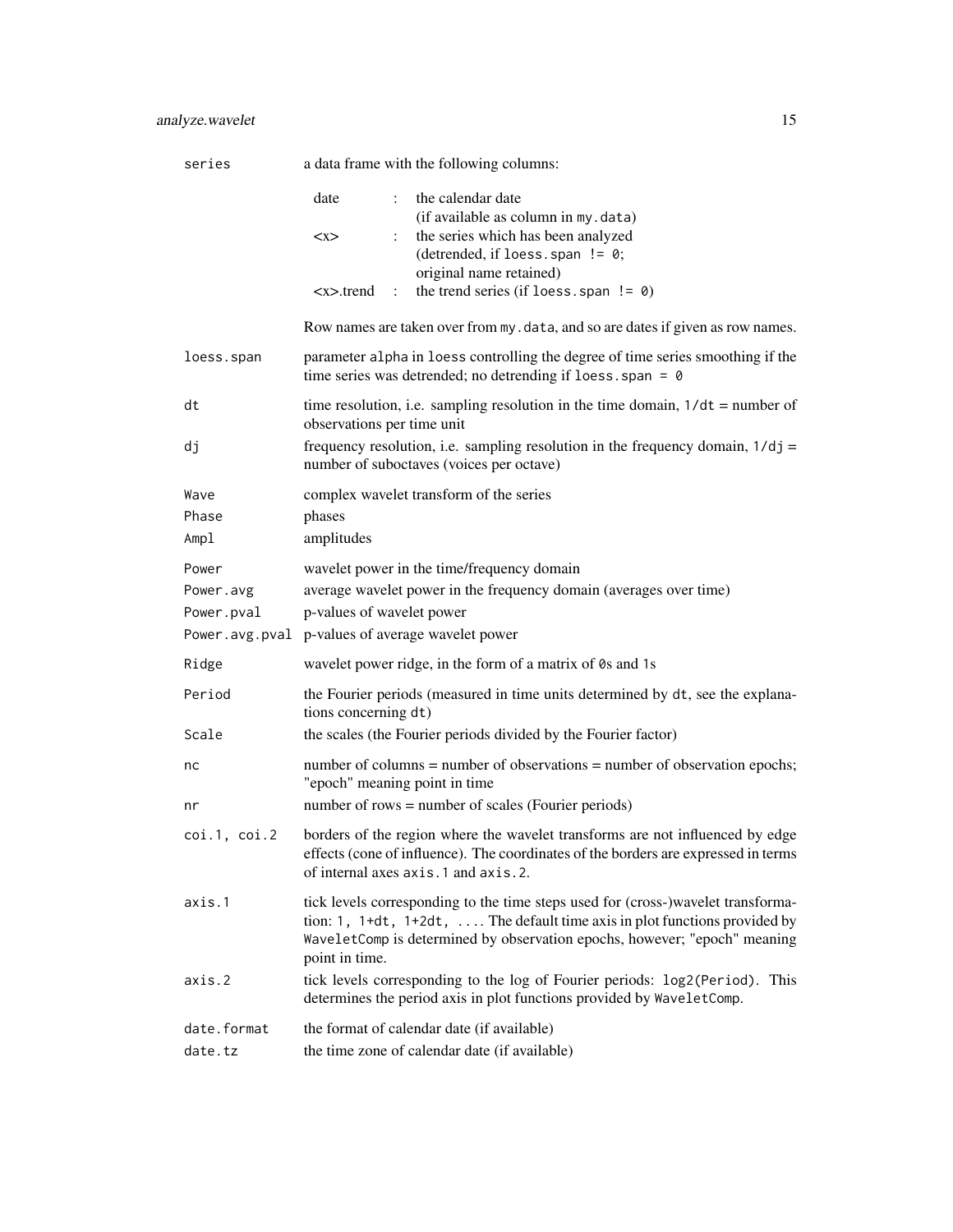## Author(s)

Angi Roesch and Harald Schmidbauer; credits are also due to Huidong Tian, and Bernard Cazelles.

#### References

Aguiar-Conraria L., and Soares M.J., 2011. The Continuous Wavelet Transform: A Primer. NIPE Working Paper Series 16/2011.

Carmona R., Hwang W.-L., and Torresani B., 1998. Practical Time Frequency Analysis. Gabor and Wavelet Transforms with an Implementation in S. Academic Press, San Diego.

Cazelles B., Chavez M., Berteaux, D., Menard F., Vik J.O., Jenouvrier S., and Stenseth N.C., 2008. Wavelet analysis of ecological time series. Oecologia 156, 287–304.

Liu Y., Liang X.S., and Weisberg R.H., 2007. Rectification of the Bias in the Wavelet Power Spectrum. Journal of Atmospheric and Oceanic Technology 24, 2093–2102.

Tian, H., and Cazelles, B., 2012. WaveletCo. Available at [https://cran.r-project.org/src/](https://cran.r-project.org/src/contrib/Archive/WaveletCo/) [contrib/Archive/WaveletCo/](https://cran.r-project.org/src/contrib/Archive/WaveletCo/), archived April 2013; accessed July 26, 2013.

Torrence C., and Compo G.P., 1998. A practical guide to wavelet analysis. Bulletin of the American Meteorological Society 79 (1), 61–78.

#### See Also

[wt.image](#page-66-1), [wt.avg](#page-61-1), [wt.sel.phases](#page-81-1), [wt.phase.image](#page-75-1), [reconstruct](#page-19-1)

#### Examples

```
## Not run:
## The following example is adopted from Liu et al., 2007:
series.length <- 6*128*24
x1 \leq periodic.series(start.period = 1*24, length = series.length)
x2 \le- periodic.series(start.period = 8*24, length = series.length)
x3 \le- periodic.series(start.period = 32 \times 24, length = series.length)
x4 <- periodic.series(start.period = 128*24, length = series.length)
x \le -x1 + x2 + x3 + x4plot(x, type = "l", xlab = "index", ylab = "", xaxs = "i",main = "hourly series with periods of 1, 8, 32, 128 days")
## The following dates refer to the local time zone
## (possibly allowing for daylight saving time):
my.date <- seq(as.POSIXct("2014-10-14 00:00:00", format = "%F %T"),
               by = "hour",
               length.out = series.length)
my.data \leq data.frame(date = my.date, x = x)
## Computation of wavelet power:
## a natural choice of 'dt' in the case of hourly data is 'dt = 1/24',
## resulting in one time unit equaling one day.
## This is also the time unit in which periods are measured.
```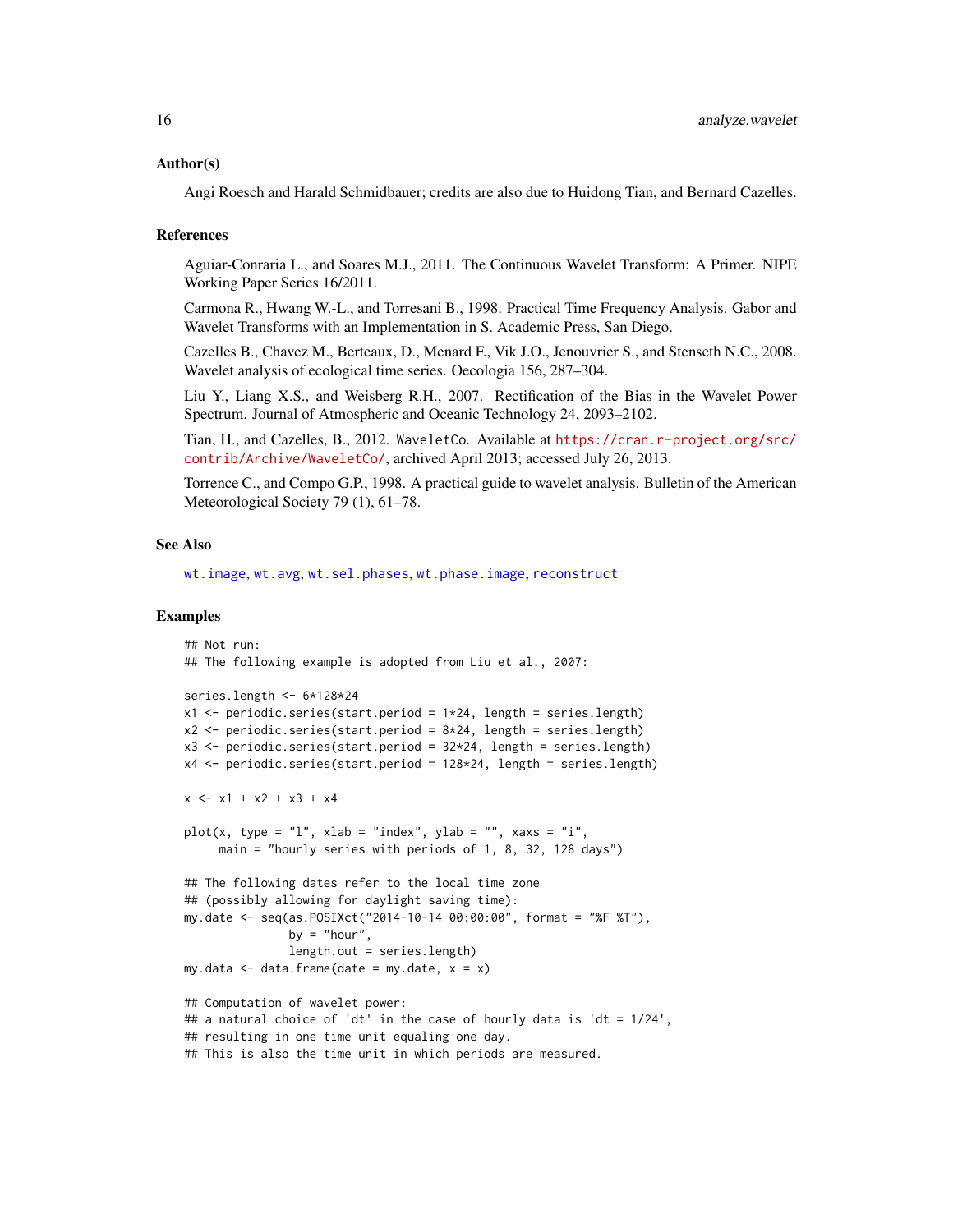```
## There is an option to store the date format and time zone as additional
## parameters within object 'my.wt' for later reference.
my.wt <- analyze.wavelet(my.data, "x",
                         loess.span = 0,
                         dt = 1/24, dj = 1/20,
                         lowerPeriod = 1/4,
                         make.pval = TRUE, n.sim = 10,
                         date.format = "%F %T", date.tz = "")
## Plot of wavelet power spectrum (with equidistant color breakpoints):
wt.image(my.wt, color.key = "interval", main = "wavelet power spectrum",
   legend.params = list(lab = "wavelet power levels"),
  periodlab = "period (days)")
## Plot of average wavelet power:
wt.argv(my.wt, siglv1 = 0.05, sigcol = "red",periodlab = "period (days)")
## Please see our guide booklet for further examples:
## URL http://www.hs-stat.com/projects/WaveletComp/WaveletComp_guided_tour.pdf.
## End(Not run)
```
FXtrade.transactions *Series of FX trade transactions*

## **Description**

USD/euro FX (foreign exchange) trade: number of worldwide transactions recorded per 5-minute intervals in July 2010. The data set contains four full weekly cycles (plus three days at the beginning of July 2010), a weekly cycle lasting from Sunday, 21:00, to Friday, 20:55. The number of transactions between Friday, 21:00, and Sunday, 20:55, is 0 or close to 0. For these intervals, variable "active" is FALSE, otherwise TRUE.

Derived from data delivered by Morning Star.

## Usage

```
data("FXtrade.transactions")
```
## Format

A data frame of two columns:

|                | date and GMT time (resolution: 5 minutes).      |
|----------------|-------------------------------------------------|
|                | format: "%Y-%m-%d %H: %M: %S"                   |
|                | (equivalently, " $E$ $\mathcal{F}$ ")           |
| transactions : | number of transactions in the 5-minute interval |
|                | starting with the time indicated                |
|                | : trade activity indicator                      |
|                |                                                 |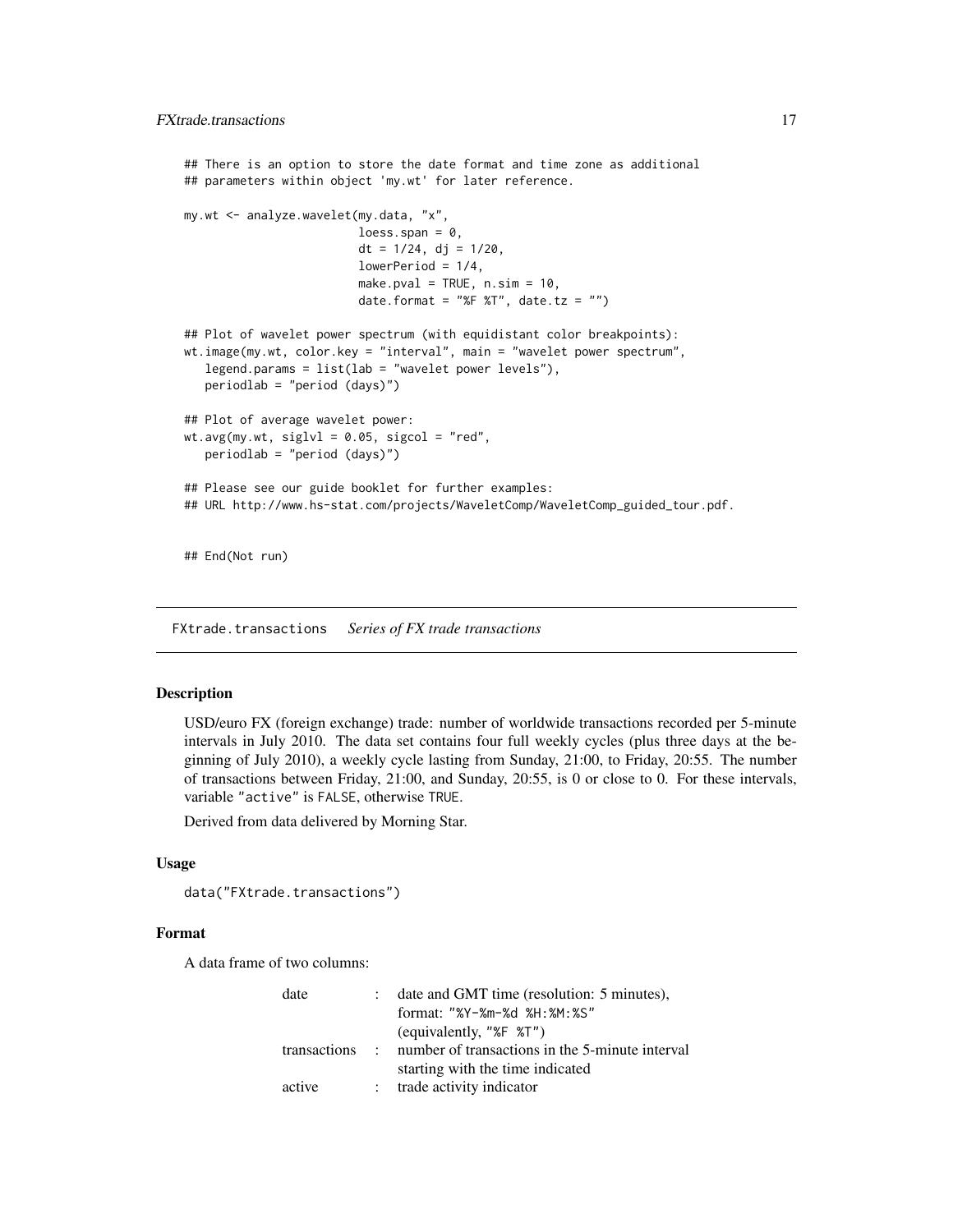## Source

Morning Star, <http://www.morningstar.com/>

#### Examples

```
data(FXtrade.transactions)
plot(as.POSIXct(FXtrade.transactions$date, format = "%F %T", tz = "GMT"),
    FXtrade.transactions$transactions,
    type = "1",xlab = "day", ylab = "transactions in 5-minute intervals")
```
marriages.Turkey *Series of monthly marriages in Turkey*

## Description

Series of monthly marriages in Turkey (1988-2013), as reported by DIE (Devlet Istatistik Enstitusu) / TUIK (Turkiye Istatistik Kurumu).

## Usage

```
data("marriages.Turkey")
```
## Format

A data frame of three columns:

| date  | end-of-month date,                            |
|-------|-----------------------------------------------|
|       | format: $"XY - Xm - Xd"$                      |
| n.Sun | number of Sundays in this month               |
|       | marriages : number of marriages in this month |

#### Source

DIE (Devlet Istatistik Enstitusu) / TUIK (Turkiye Istatistik Kurumu)

Jan 1988 to Dec 2000:

"Evlenme istatistikleri", DIE (Devlet Istatistik Enstitusu, Ankara), ISSN: 1300-1086; several issues.

Jan 2001 to Dec 2013:

[http://www.tuik.gov.tr/VeriTabanlari.do?vt\\_id=21&ust\\_id=109](http://www.tuik.gov.tr/VeriTabanlari.do?vt_id=21&ust_id=109); accessed Oct 1, 2014.

## Examples

```
data(marriages.Turkey)
plot(ts(marriages.Turkey$marriages, frequency = 12, start = c(1988,1)),
     type = "l",
    xlab = "", ylab = "",main = "monthly marriages in Turkey (1988-2013)")
```
<span id="page-17-0"></span>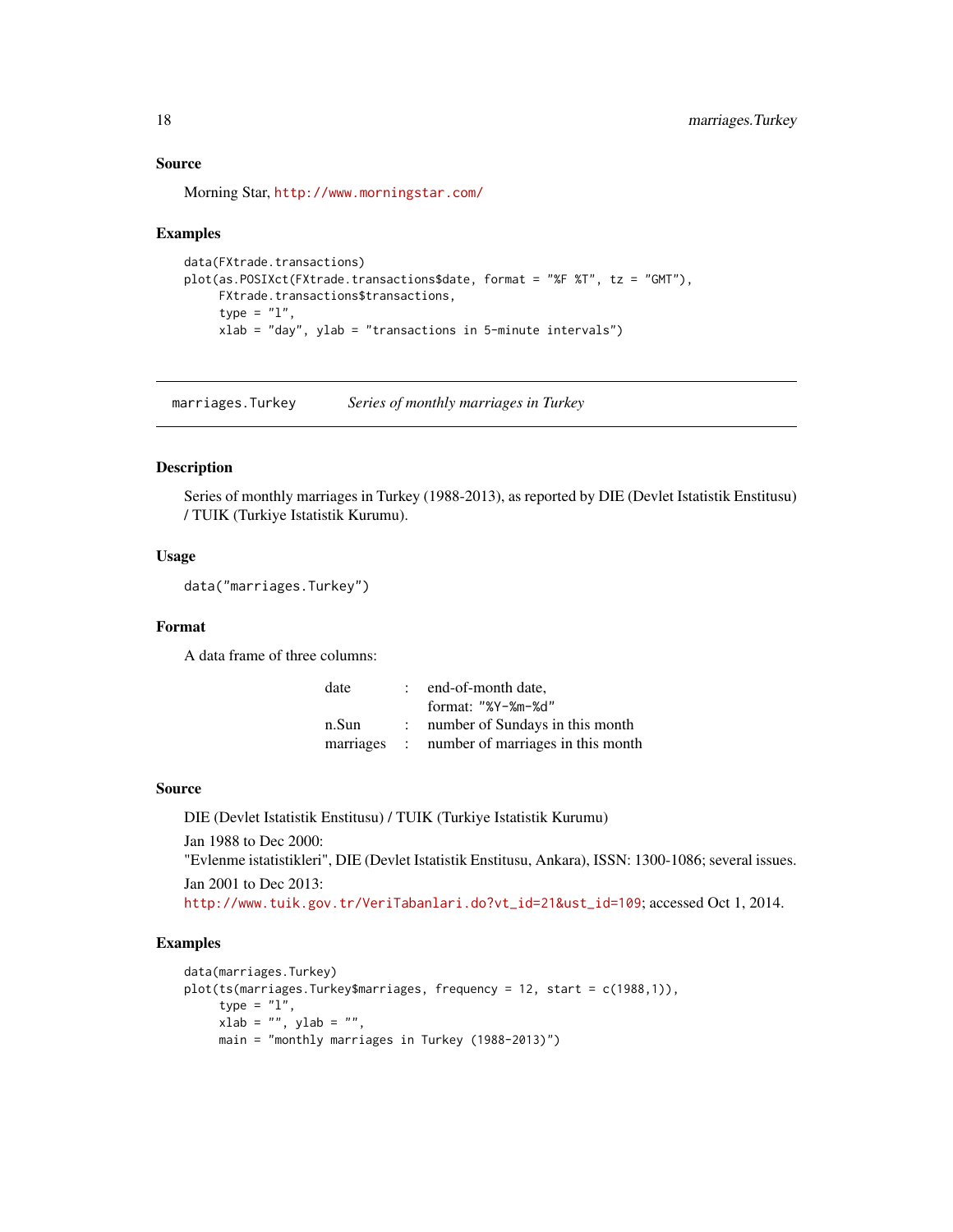<span id="page-18-0"></span>periodic.series *Computation of a (deterministic) periodic time series of linearly changing period.*

## Description

It computes and returns a sinusoid of a specified length, which has the given initial phase, and linearly changing periods (if requested) starting from a given period length through the given length at the end. There is an option to plot the time series.

## Usage

```
periodic.series(start.period = 100, end.period = start.period,
                phase = 0,
                length = 600,make.plot = FALSE)
```
## Arguments

| start.period | period length at start (in steps of time). Default: 100.                                                                 |
|--------------|--------------------------------------------------------------------------------------------------------------------------|
| end.period   | period length at end (in steps of time). Default: 100.                                                                   |
| phase        | phase difference (in steps of time), i.e. part of period length which has elapsed<br>relative to the origin. Default: 0. |
| length       | number of time steps. Default: 600.                                                                                      |
| make.plot    | Plot time series? Logical. Default: FALSE.                                                                               |

## Details

This function can be used for illustrating methods and functions.

Producing a sinusoid, periodic.series will work best if start.period (and end.period, if different from start.period) is not too small.

## Value

the series as vector

#### Author(s)

Angi Roesch and Harald Schmidbauer

## See Also

[analyze.wavelet](#page-11-1), [wt.image](#page-66-1), [wt.avg](#page-61-1), [wt.sel.phases](#page-81-1), [wt.phase.image](#page-75-1), [reconstruct](#page-19-1)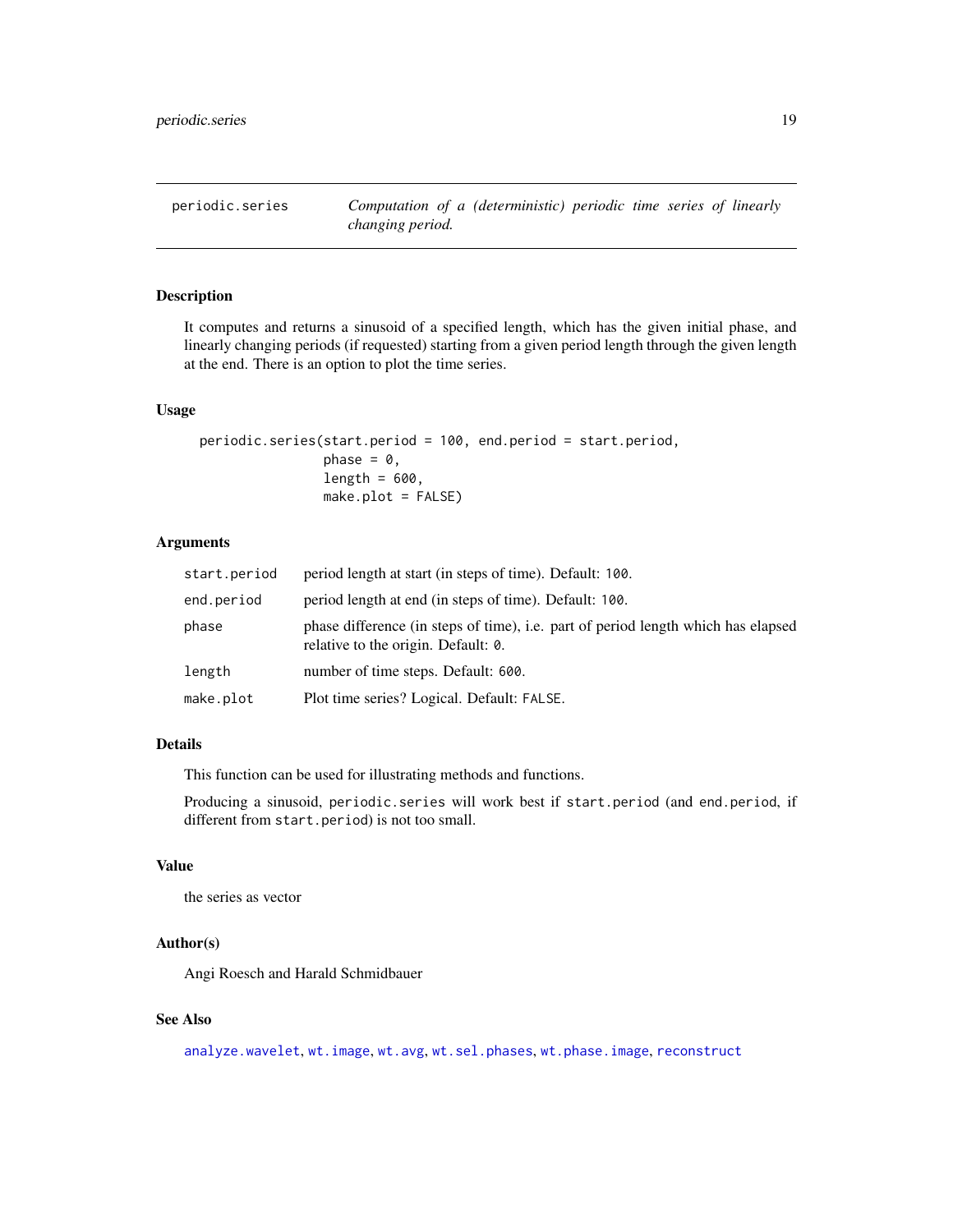## Examples

```
# The following time series involves periods from 100 through 50:
x <- periodic.series(start.period = 100, end.period = 50, make.plot = TRUE)
title("time series with period changing linearly from 100 to 50")
# The following three time series involve three different types of period evolution
# starting from period 100:
x1 \le -0.8*periodic.series(start.period = 100, end.period = 95, phase = 0, length = 1000)
x2 < - periodic.series(start.period = 100, end.period = 100, phase = 0, length = 1000)
x3 < -1.2*periodic.series(start.period = 100, end.period = 105, phase = 0, length = 1000)
ts.plot(x2, ylim = c(-2, +2), xlab = "time", ylab = "series with variable period")
lines(x1, col = "blue")lines(x3, col = "red")legend("topleft",
  legend = c("speeding up (end period = 95)", "period = 100",
              "slowing down (end period = 105)"),
  lty = 1, col = c("blue", "black", "red")
```
<span id="page-19-1"></span>reconstruct *Reconstruction of a (detrended) time series from output provided by an object of class* "analyze.wavelet" *or* "analyze.coherency"

#### **Description**

This function reconstructs a (detrended) time series analyzed by wavelet transformation using either function analyze.wavelet or function analyze.coherency, subject to optional criteria concerning: minimum wavelet power, significance of wavelet power at a given significance level, specification of (Fourier) periods or period bands, exclusive use of the power ridge and/or the cone of influence. An option is provided to prevent the reconstructed series from final rescaling (applying the original (detrended) series' mean and standard deviation).

(If the object provided as input is of class "analyze.coherency", then the number or name of the time series must be specified.)

Optional: plot of wavelets used for reconstruction, plot of reconstructed series against original (detrended) series. An option is given to individualize the time axis by specifying tick marks and labels.

Output includes the original (detrended) and the reconstructed time series, along with reconstruction waves and parameters.

## Usage

```
reconstruct(WT, my.series = 1, 1v1 = 0,
     only.coi = FALSE,
     only.sig = TRUE, siglv1 = 0.05,
     only.ridge = FALSE,
     sel.period = NULL, sel.lower = NULL, sel.upper = NULL,
     rescale = TRUE,
```
<span id="page-19-0"></span>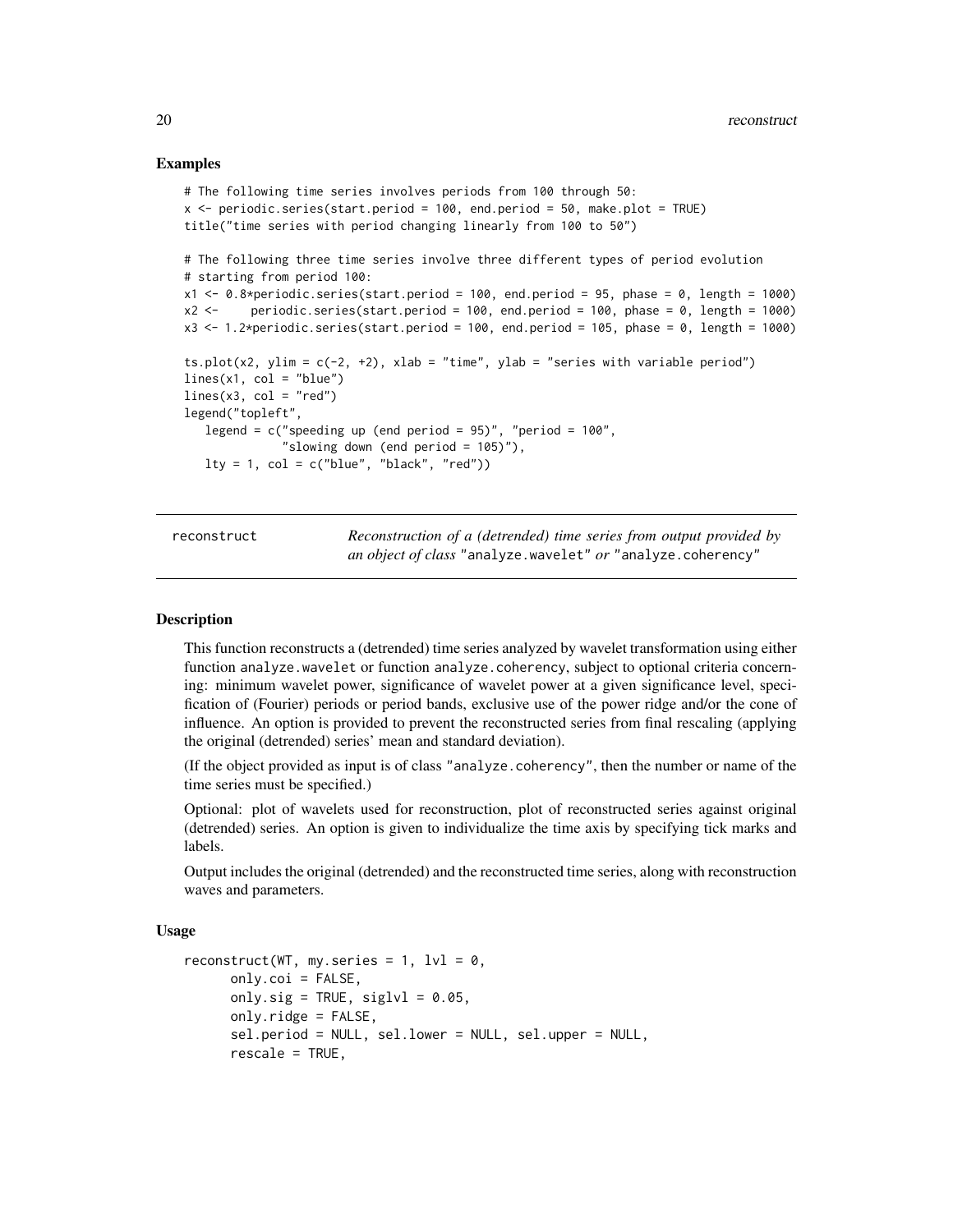#### reconstruct 21

```
plot.waves = FALSE, plot.rec = TRUE,
lty = 1, lwd = 1, col = 1:2, ylim = NULL,
show.legend = TRUE,
legend.coords = "topleft", legend.horiz = FALSE, legend.text = NULL,
label.time.axis = TRUE,
show.date = FALSE, date.format = NULL, date.tz = NULL,timelab = NULL, timetck = 0.02, timetcl = 0.5,
spec.time.axis = list(at = NULL, labels = TRUE,
                       \text{las} = 1, \text{hadj} = \text{NA}, \text{padj} = \text{NA},
main.waves = NULL, main.rec = NULL, main = NULL,
lwd.axis = 1,verbose = TRUE)
```
## Arguments

| WT               | an object of class "analyze.wavelet" or "analyze.coherency"                                                                                                                                           |
|------------------|-------------------------------------------------------------------------------------------------------------------------------------------------------------------------------------------------------|
| my.series        | In case class ( $WT$ ) = "analyze.coherency": number (1 or 2) or name of the<br>series to be analyzed.                                                                                                |
|                  | Default: 1.                                                                                                                                                                                           |
| 1 <sub>v</sub> 1 | minimum level of wavelet power to be applied for the inclusion of reconstruction<br>waves.                                                                                                            |
|                  | Default: 0.                                                                                                                                                                                           |
| only.coi         | Exclude borders influenced by edge effects in reconstruction, <i>i.e.</i> include the<br>cone of influence only? Logical.                                                                             |
|                  | Default: FALSE.                                                                                                                                                                                       |
| only.sig         | Use wavelet power significance in reconstruction? Logical.<br>Default: TRUE.                                                                                                                          |
| siglvl           | level of wavelet power significance to be applied for the inclusion of reconstruc-<br>tion waves.                                                                                                     |
|                  | Default: 0.05.                                                                                                                                                                                        |
| only.ridge       | Select only the wavelet power ridge? Logical.                                                                                                                                                         |
|                  | Default: FALSE.                                                                                                                                                                                       |
| sel.period       | a vector of numbers to select Fourier periods (or closest available periods) and<br>corresponding wavelets for the reconstruction.<br>Default: NULL.                                                  |
| sel.lower        | a number to define a lower Fourier period (or the closest available) for the selec-<br>tion of a band of wavelets for the reconstruction.<br>(Only effective if sel.period = NULL.)<br>Default: NULL. |
| sel.upper        | a number to define an upper Fourier period (or the closest available) for the<br>selection of a band of wavelets for the reconstruction.<br>(Only effective if sel.period = NULL.)<br>Default: NULL.  |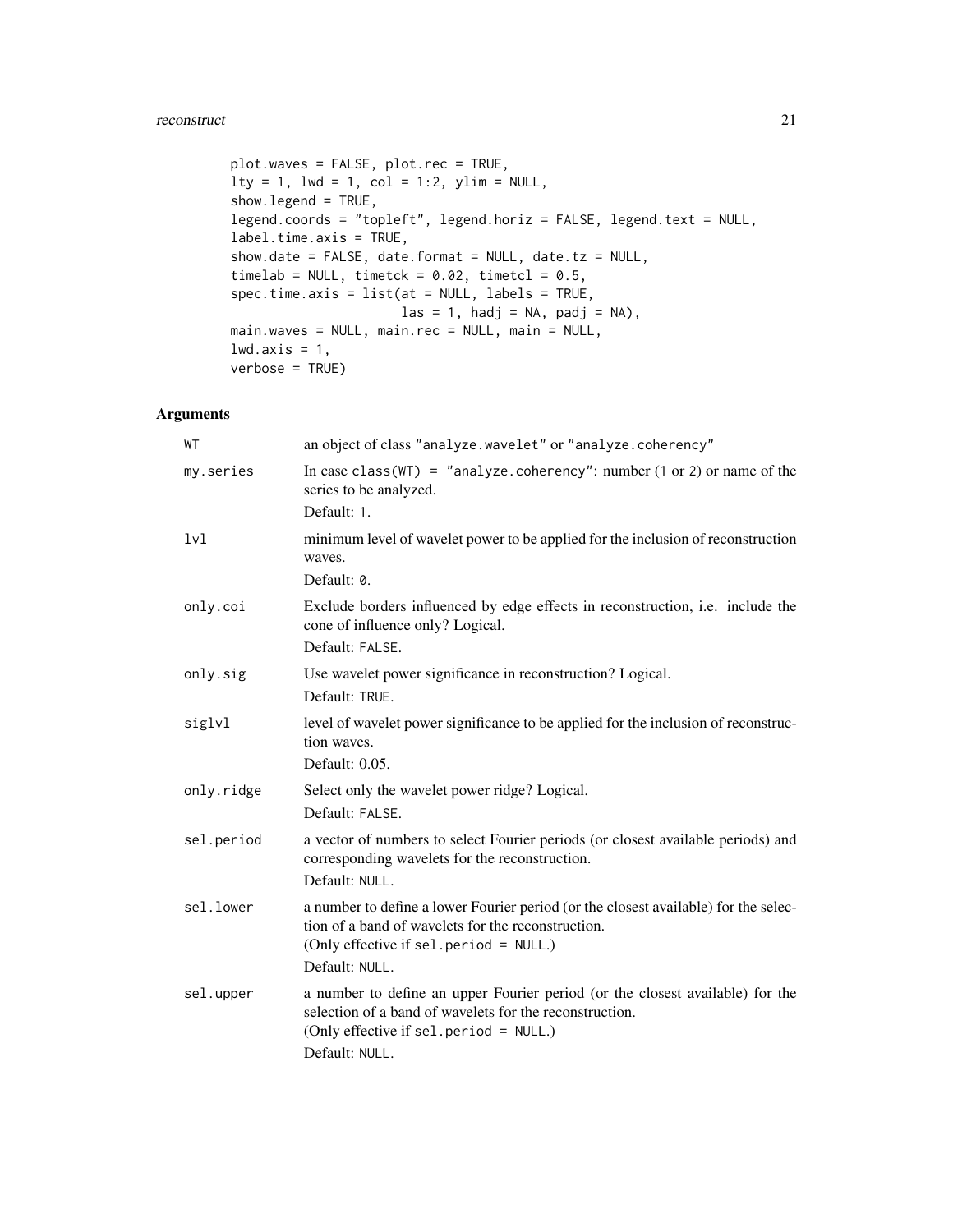| rescale                        | Shall the reconstructed series finally be rescaled to attain the original (detrended)<br>series' mean and standard deviation? Logical.<br>Default: TRUE.                                                                                                                                                                                               |
|--------------------------------|--------------------------------------------------------------------------------------------------------------------------------------------------------------------------------------------------------------------------------------------------------------------------------------------------------------------------------------------------------|
| plot.waves                     | Shall reconstruction waves be plotted? Logical.<br>Default: FALSE.                                                                                                                                                                                                                                                                                     |
| plot.rec                       | Shall the reconstructed series (together with the original (detrended) series) be<br>plotted? Logical.<br>Default: TRUE.                                                                                                                                                                                                                               |
| lty                            | parameter for the plot of original vs. reconstructed series: line type, e.g. 1:2.<br>Default: 1.                                                                                                                                                                                                                                                       |
| lwd                            | parameter for the plot of original vs. reconstructed series: line width, e.g. 1:2.<br>Default: 1.                                                                                                                                                                                                                                                      |
| col                            | parameter for the plot of original vs. reconstructed series: color of lines.<br>Default: $1:2$ .                                                                                                                                                                                                                                                       |
| ylim                           | numeric vector of length 2, providing the range of vertical coordinates for the<br>plot.<br>Default: NULL.                                                                                                                                                                                                                                             |
| show. legend                   | Include legend into the plot of original vs. reconstructed series? Logical.<br>Default: TRUE.                                                                                                                                                                                                                                                          |
| legend.coords                  | coordinates to position the legend (as in function legend).<br>Default: "topleft".                                                                                                                                                                                                                                                                     |
| legend.horiz                   | Set the legend horizontally rather than vertically? Logical.<br>Default: FALSE.                                                                                                                                                                                                                                                                        |
| legend.text<br>label.time.axis | legend text. Default: c("original (detrended)", "reconstructed").                                                                                                                                                                                                                                                                                      |
|                                | Label the time axis? Logical.<br>Default: TRUE.                                                                                                                                                                                                                                                                                                        |
| show.date                      | Show calendar dates? (Effective only if dates are available as row names or by<br>variable date in the data frame which is analyzed.) Logical.<br>Default: FALSE.                                                                                                                                                                                      |
| date.format                    | the format of calendar date given as a character string, e.g. "%Y-%m-%d", or<br>equivalently "%F"; see strptime for a list of implemented date conversion spec-<br>ifications. Explicit information given here will overturn any specification stored<br>in WT. If unspecified, date formatting is attempted according to as . Date.<br>Default: NULL. |
| date.tz                        | a character string specifying the time zone of calendar date; see strptime. Ex-<br>plicit information given here will overturn any specification stored in WT. If un-<br>specified, "" (the local time zone) is used.<br>Default: NULL.                                                                                                                |
| timelab                        | Time axis label.<br>Default: "index"; in case of a calendar axis: "calendar date".                                                                                                                                                                                                                                                                     |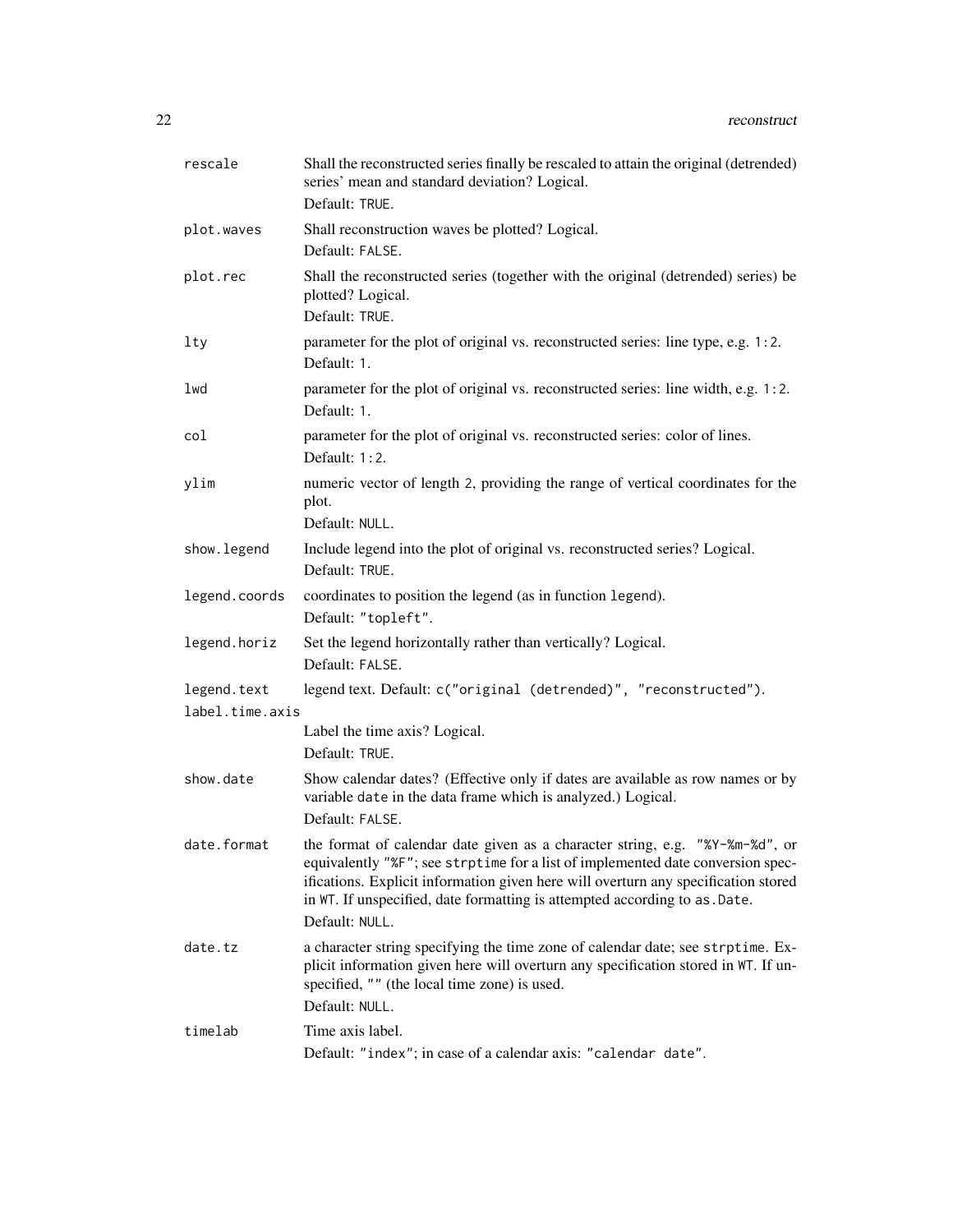| timetck    | length of tick marks on the time axis as a fraction of the smaller of the width<br>or height of the plotting region; see par. If timetck $\ge$ 0.5, timetck is<br>interpreted as a fraction of the length of the time axis, so if timetck $= 1$ (and<br>$timetcl = NULL$ , vertical grid lines will be drawn.<br>Setting timetck = NA is to use timetcl = $-0.5$ (which is the R default setting<br>of tck and tcl). |  |  |
|------------|----------------------------------------------------------------------------------------------------------------------------------------------------------------------------------------------------------------------------------------------------------------------------------------------------------------------------------------------------------------------------------------------------------------------|--|--|
|            | Default here: 0.02.                                                                                                                                                                                                                                                                                                                                                                                                  |  |  |
| timetcl    | length of tick marks on the time axis as a fraction of the height of a line of text;<br>see par. With timetcl = $-0.5$ (which is the R default setting of tcl), ticks<br>will be drawn outward.                                                                                                                                                                                                                      |  |  |
|            | Default here: 0.5.                                                                                                                                                                                                                                                                                                                                                                                                   |  |  |
|            | spec.time.axis a list of tick mark and label specifications for individualized time axis labeling<br>(only effective if label.time.axis = TRUE):                                                                                                                                                                                                                                                                     |  |  |
|            | at: locations of tick marks (when NULL, default plotting will be applied). Valid<br>tick marks can be provided as numerical values or as dates. Dates are used<br>only in the case show.date = TRUE, however, and date formats should<br>conform to as. Date or the format given in date. format.<br>Default: NULL.                                                                                                  |  |  |
|            | labels: either a logical value specifying whether annotations at the tick marks are                                                                                                                                                                                                                                                                                                                                  |  |  |
|            | the tick marks themselves, or any vector of labels. If labels is non-logical,<br>at should be of same length.<br>Default: TRUE.                                                                                                                                                                                                                                                                                      |  |  |
|            | las: the style of axis labels, see par.<br>Default: 1 (always horizontal).                                                                                                                                                                                                                                                                                                                                           |  |  |
|            | hadj: adjustment of labels horizontal to the reading direction, see axis.<br>Default: NA (centering is used).                                                                                                                                                                                                                                                                                                        |  |  |
|            | padj: adjustment of labels perpendicular to the reading direction (this can be a<br>vector of adjustments for each label), see axis.<br>Default: NA (centering is used).                                                                                                                                                                                                                                             |  |  |
|            | Mismatches will result in a reset to default plotting.                                                                                                                                                                                                                                                                                                                                                               |  |  |
| main.waves | an overall title for the plot of reconstruction waves.<br>Default: NULL.                                                                                                                                                                                                                                                                                                                                             |  |  |
| main.rec   | an overall title for the plot of original vs. reconstructed series.<br>Default: NULL.                                                                                                                                                                                                                                                                                                                                |  |  |
| main       | an overall title for both plots.                                                                                                                                                                                                                                                                                                                                                                                     |  |  |
|            | Default: NULL.                                                                                                                                                                                                                                                                                                                                                                                                       |  |  |
| lwd.axis   | line width of axes.                                                                                                                                                                                                                                                                                                                                                                                                  |  |  |
|            | Default: 1.                                                                                                                                                                                                                                                                                                                                                                                                          |  |  |
| verbose    | Print verbose output on the screen? Logical.<br>Default: TRUE.                                                                                                                                                                                                                                                                                                                                                       |  |  |

## Value

A list of class reconstruct with the following elements:

series a data frame building on WT\$ series with the following columns: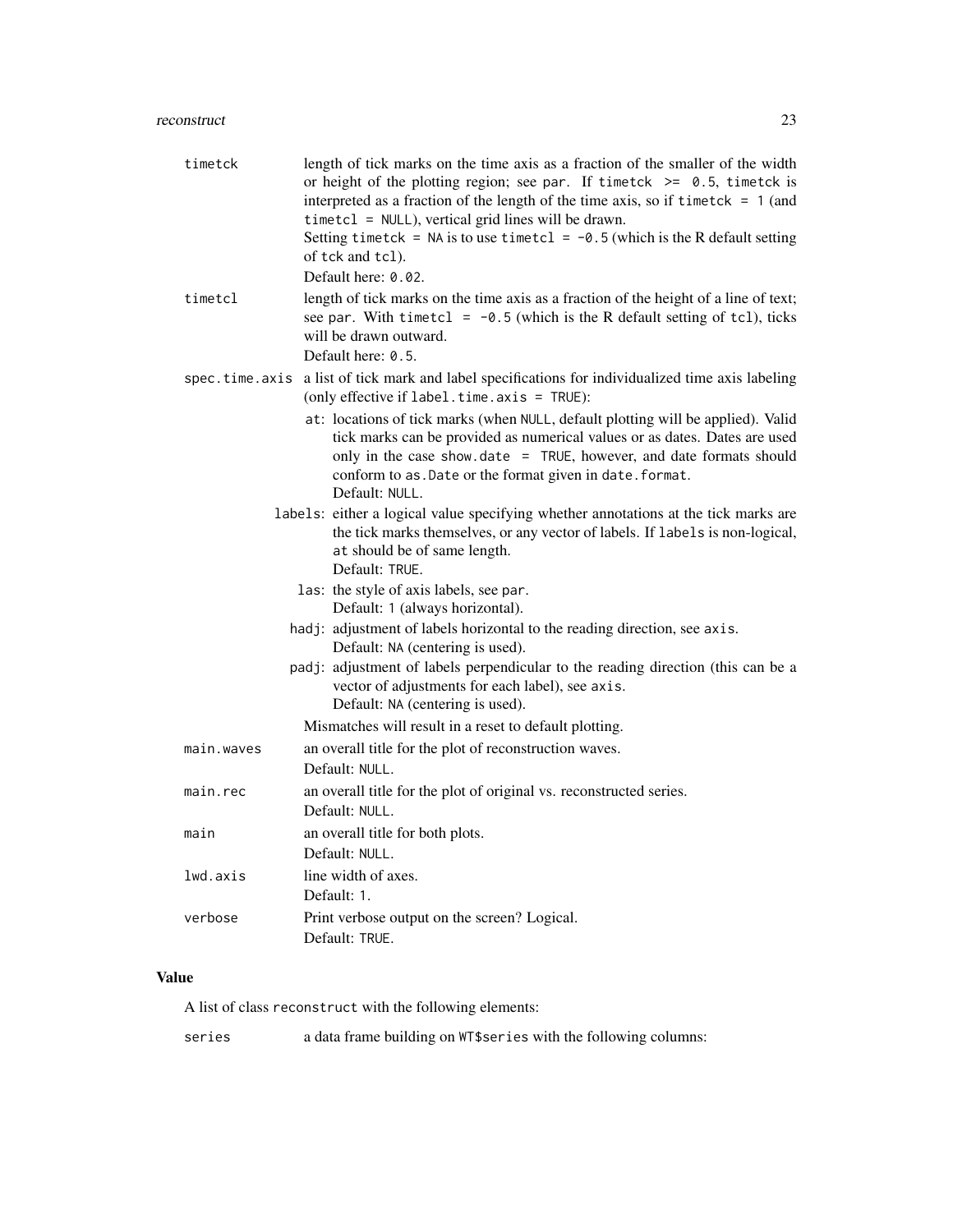| date          | the calendar date (if available as column                |
|---------------|----------------------------------------------------------|
|               | in WT\$series)                                           |
| < x >         | series $\langle x \rangle$ , with original name retained |
|               | (detrended, if loess, span $!= 0$ )                      |
| <x>.trend</x> | the trend series (if loess, span $!= 0$ )                |
| < x > r       | the reconstructed (detrended) series                     |

Row names are taken over from WT\$series, and so are dates if given as row names. If WT is of class analyze.coherency, the second series in the coherency analysis is retained; if loess, span  $!=$  0, the second series is retained in the detrended version, and the trend is retained as well.

- rec.waves data frame of scaled waves used for reconstruction
- loess.span parameter alpha in loess controlling the degree of time series smoothing, if the time series was detrended; no detrending if loess. span = 0.
- lvl minimum level of wavelet power for waves (wave segments) to be included in the reconstruction
- only.coi Was the influence of edge effects excluded? I.e. was the cone of influence used only?
- only.sig Was wavelet power significance used in reconstruction?
- siglvl level of wavelet power significance
- only.ridge Was the wavelet power ridge used only?
- rnum.used the vector of Fourier period numbers used for reconstruction
- rescale Was the reconstructed series rescaled according to the mean and standard deviation taken from the original (detrended) series?
- dt time resolution, i.e. sampling resolution in the time domain,  $1/dt =$  number of observations per time unit
- dj frequency resolution, i.e. sampling resolution in the frequency domain,  $1/dj =$ number of suboctaves (voices per octave)
- Period the Fourier periods (measured in time units determined by dt, see the explanations concerning dt)
- Scale the scales (the Fourier periods divided by the Fourier factor)
- nc number of columns = number of observations = number of observation epochs; "epoch" meaning point in time
- nr number of rows = number of scales (Fourier periods)
- axis.1 tick levels corresponding to the time steps used for (cross-)wavelet transformation: 1, 1+dt, 1+2dt, .... The default time axis in plot functions provided by WaveletComp is determined by observation epochs, however; "epoch" meaning point in time.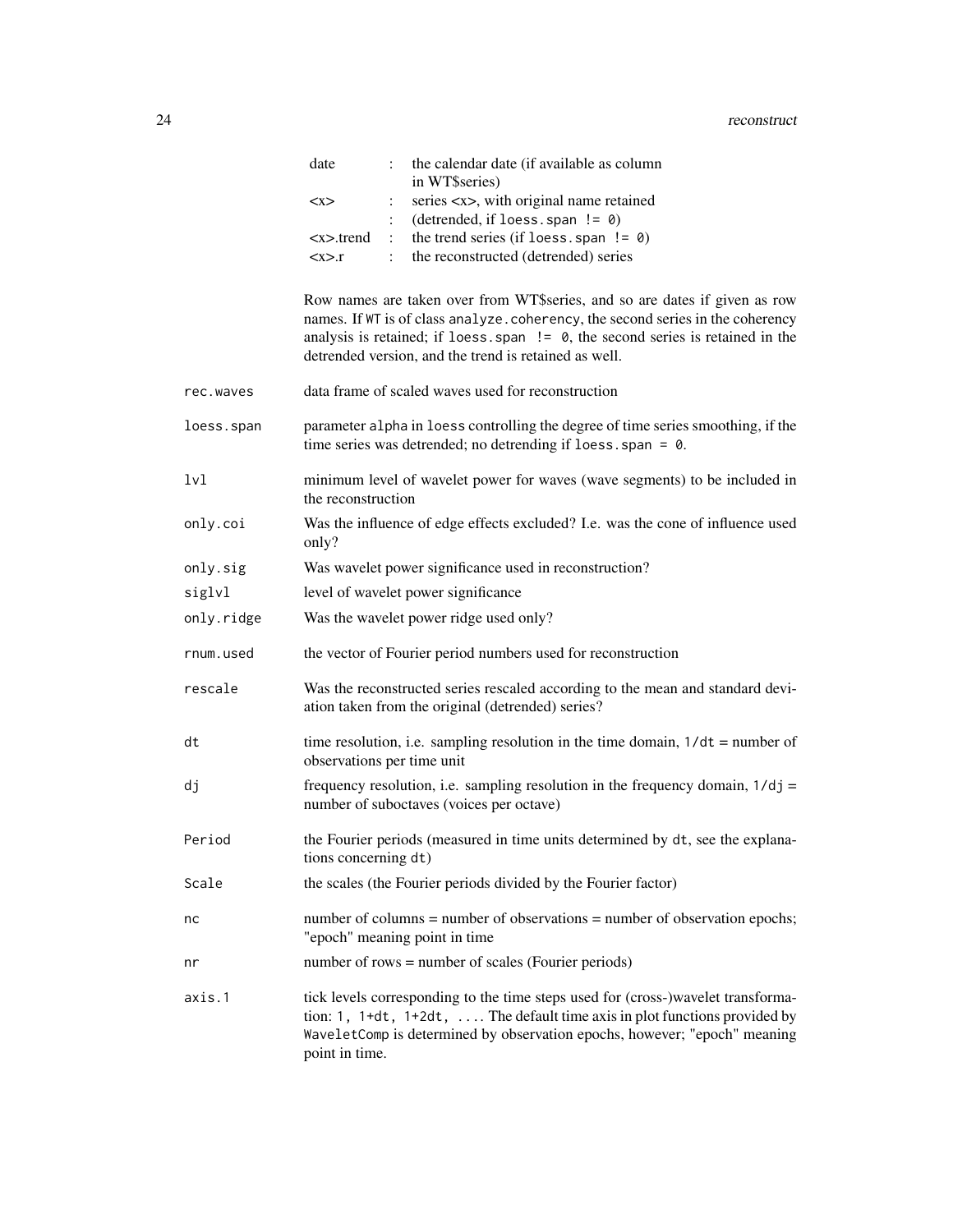#### reconstruct 25

| axis.2      | tick levels corresponding to the log of Fourier periods: log2(Period). This<br>determines the period axis in plot functions provided by WaveletComp. |
|-------------|------------------------------------------------------------------------------------------------------------------------------------------------------|
| date.format | the format of calendar date (if available)                                                                                                           |
| date.tz     | the time zone of calendar date (if available)                                                                                                        |

## Author(s)

Angi Roesch and Harald Schmidbauer

## References

Carmona R., Hwang W.-L., and Torresani B., 1998. Practical Time Frequency Analysis. Gabor and Wavelet Transforms with an Implementation in S. Academic Press, San Diego.

Liu Y., Liang X.S., and Weisberg R.H., 2007. Rectification of the Bias in the Wavelet Power Spectrum. Journal of Atmospheric and Oceanic Technology 24, 2093–2102.

Torrence C., and Compo G.P., 1998. A practical guide to wavelet analysis. Bulletin of the American Meteorological Society 79 (1), 61–78.

#### See Also

[analyze.wavelet](#page-11-1), [wt.image](#page-66-1), [wt.avg](#page-61-1), [wt.sel.phases](#page-81-1), [wt.phase.image](#page-75-1), [analyze.coherency](#page-3-1), [wc.image](#page-35-1), [wc.avg](#page-29-1), [wc.sel.phases](#page-53-1), [wc.phasediff.image](#page-46-1)

## Examples

```
## Not run:
## The following example is adopted from Liu et al., 2007:
series.length = 6*128*24x1 \le- periodic.series(start.period = 1*24, length = series.length)
x2 \le- periodic.series(start.period = 8*24, length = series.length)
x3 \le- periodic.series(start.period = 32 \times 24, length = series.length)
x4 <- periodic.series(start.period = 128*24, length = series.length)
x \le -x1 + x2 + x3 + x4plot(x, type = "l", xlab = "index", ylab = "", xaxs = "i",
     main = "hourly series with periods of 1, 8, 32, 128 days")
my.data \leq data.frame(x = x)## Computation of wavelet power:
## a natural choice of 'dt' in the case of hourly data is 'dt = 1/24',
## resulting in one time unit equaling one day.
## This is also the time unit in which periods are measured.
my.w <- analyze.wavelet(my.data, "x",
                       loess.span = 0,
                       dt = 1/24, dj = 1/20,
                       lowerPeriod = 1/4,
                       make.pval = TRUE, n.sim = 10)
```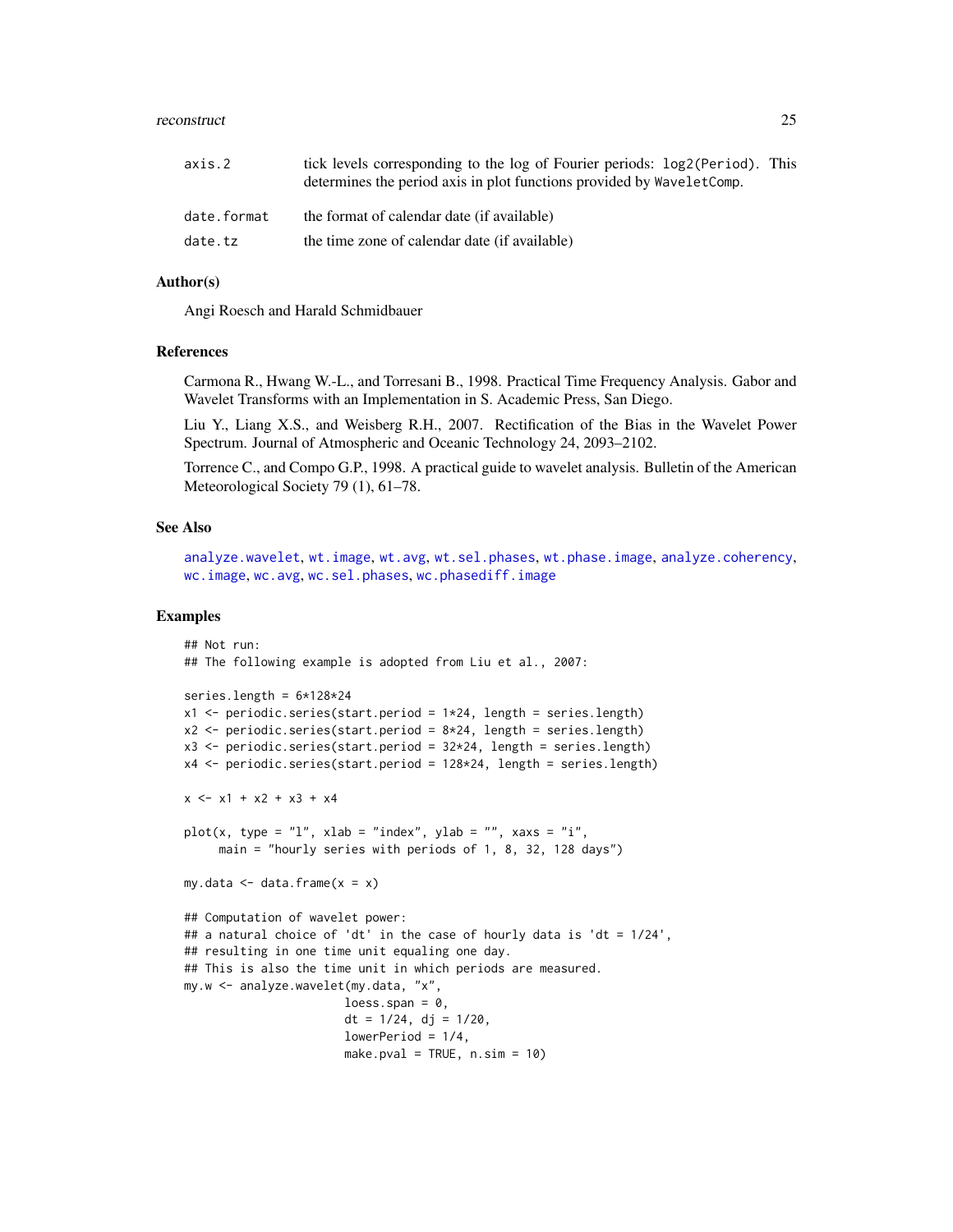```
## Plot of wavelet power spectrum (with equidistant color breakpoints):
wt.image(my.w, color.key = "interval",
  legend.params = list(lab = "wavelet power levels"),
  periodlab = "period (days)")
## Reconstruction of the time series,
## including significant components only:
reconstruct(my.w)
## The same reconstruction, but showing wave components first:
reconstruct(my.w, plot.waves = TRUE)
## Reconstruction, including all components whether significant or not:
reconstruct(my.w, only.sig = FALSE)
## Reconstruction, including significant components,
## but selected periods only (e.g. ignoring period 8):
reconstruct(my.w, sel.period = c(1,32,128))
## Reconstruction, including significant components,
## but the ridge only:
reconstruct(my.w, only.ridge = TRUE)
## Alternate styles of the time axis:
## The plot with time elapsed in days, starting from 0 and proceeding
## in steps of 50 days (50*24 hours),
## instead of the (default) time index:
index.ticks \leq seq(1, series.length, by = 50*24)
index.labels <- (index.ticks-1)/24
## Insert your specification of time axis:
reconstruct(my.w, only.ridge = TRUE,
   timelab = "time elapsed (days)",
   spec.time.axis = list(at = index.ticks, labels = index.labels))
## See the periods involved:
my.rec <- reconstruct(my.w, only.ridge = TRUE)
print(my.rec$Period[my.rec$rnum.used])
## The original and reconstructed time series can be retrieved:
plot(my.rec$series$x, type = "l", xlab = "index", ylab = "")
lines(my.rec$series$x.r, col="red")
legend("topleft", legend = c("original","reconstructed"),
      lty = 1, col = c("black", "red")## Please see also the examples in our guide booklet,
## URL http://www.hs-stat.com/projects/WaveletComp/WaveletComp_guided_tour.pdf.
```
## End(Not run)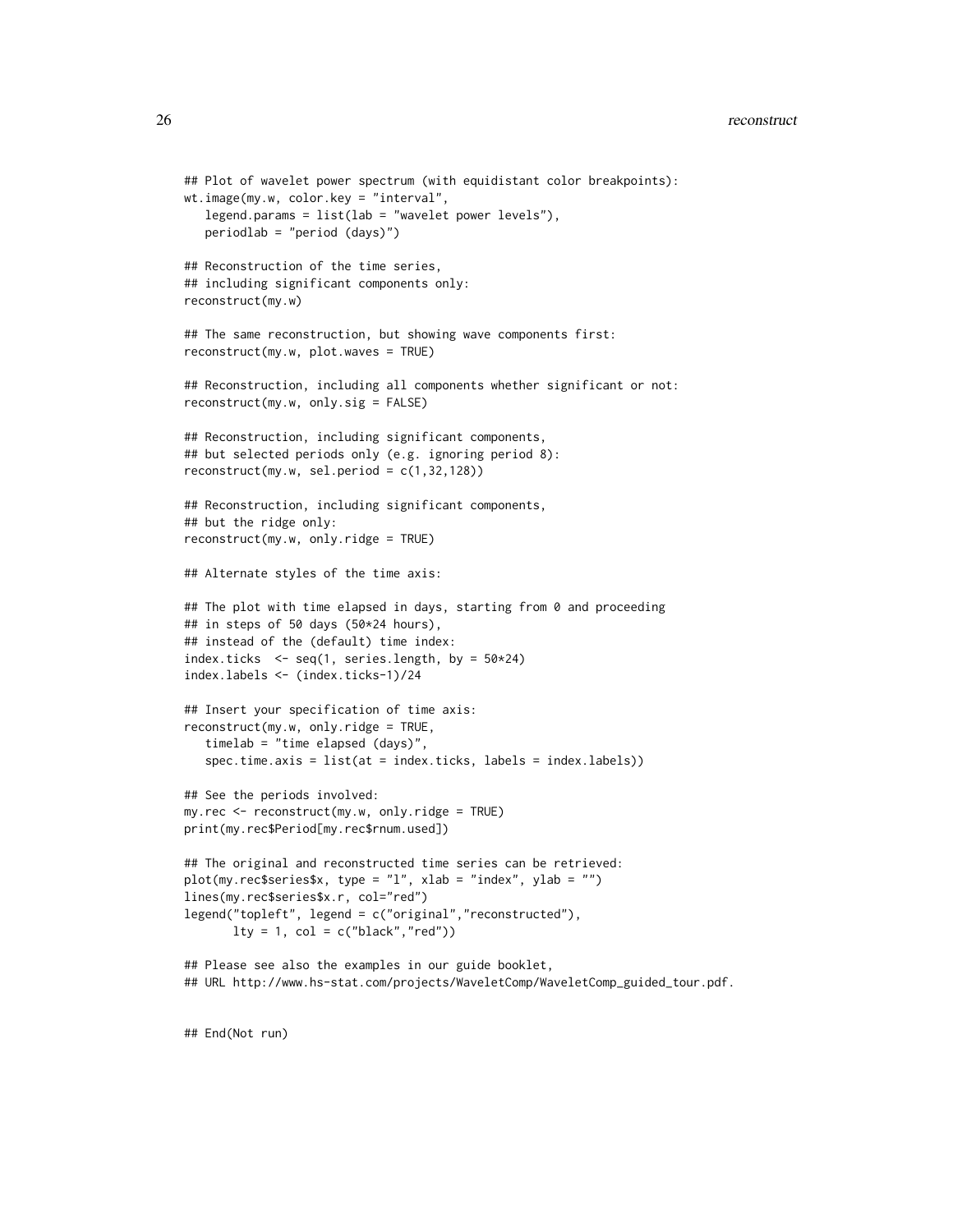<span id="page-26-0"></span>SurrogateData *Simulation of surrogates for a given time series x, subject to the specified method and parameters*

## Description

It simulates a surrogate for the time series x to be analyzed by wavelet transformation using either function analyze.wavelet or function analyze.coherency. A set of surrogates is used for significance assessment to test the hypothesis of equal periodic components.

Simulation is subject to model/method specification and parameter setting: Currently, one can choose from a variety of 6 methods (white noise, series shuffling, Fourier randomization, AR, and ARIMA) with respective lists of parameters to set.

The name and layout were inspired by a similar function developed by Huidong Tian (archived R package WaveletCo).

## Usage

```
SurrogateData(x, method = "white.noise", params = list(AR = list(p = 1),ARIMA = list(p = 1, q = 1, include mean = TRUE, sde fac = 1,trim = FALSE, trim.pop = 0.01))
```
## Arguments

| X      | the given time series                                                                                                                                                                  |  |  |  |
|--------|----------------------------------------------------------------------------------------------------------------------------------------------------------------------------------------|--|--|--|
| method | the method of generating surrogate time series; select from:                                                                                                                           |  |  |  |
|        | "white.noise" : white noise<br>"shuffle" : shuffling the given time series<br>"Fourier.rand" : time series with a similar spectrum<br>"AR"<br>: $AR(p)$<br>"ARIMA"<br>: $ARIMA(p,0,q)$ |  |  |  |
|        | Default: "white.noise".                                                                                                                                                                |  |  |  |
| params | a list of assignments between methods (AR, and ARIMA) and lists of parameter<br>values applying to surrogates. Default: NULL.<br>Default includes:<br>$AR = list(p = 1),$<br>where:    |  |  |  |
|        | p : AR order                                                                                                                                                                           |  |  |  |
|        | ARIMA = $list(p = 1, q = 1, include mean = TRUE, sd.fac = 1,$<br>trim = $FALSE, trim. prop = 0.01$ ,<br>where:                                                                         |  |  |  |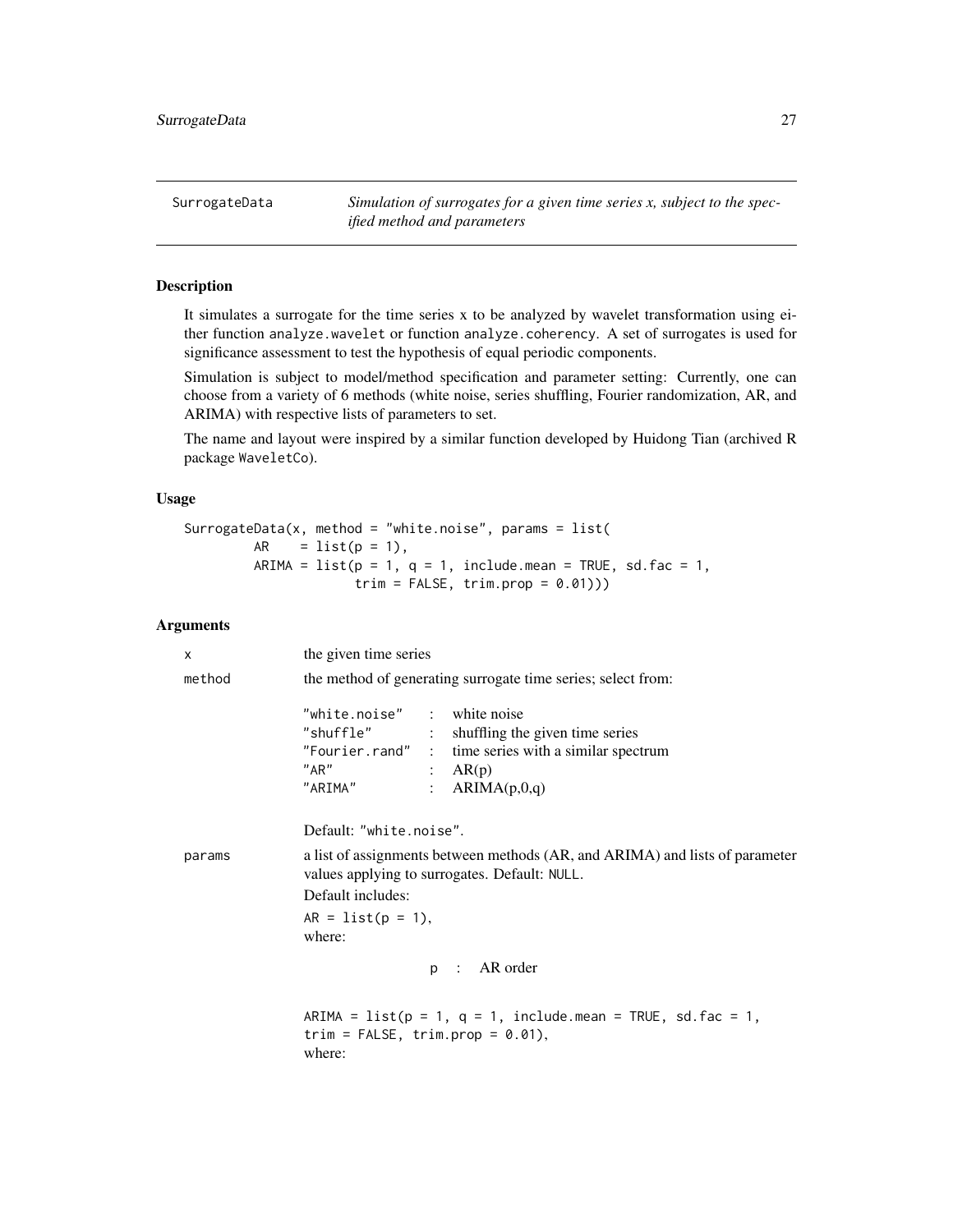<span id="page-27-0"></span>

| p         | : $AR \norder$                                |
|-----------|-----------------------------------------------|
| q         | : MA order                                    |
|           | include.mean : Include a mean/intercept term? |
| sd.fac    | magnification factor to boost the             |
|           | residual standard deviation                   |
| trim      | Simulate trimmed data?                        |
| trim.prop | high/low trimming proportion                  |
|           |                                               |

#### Value

A surrogate series for x is returned which has the same length and properties according to estimates resulting from the model/method specification and parameter setting.

## Author(s)

Angi Roesch and Harald Schmidbauer; credits are also due to Huidong Tian.

#### References

Tian, H., and Cazelles, B., 2012. WaveletCo. Available at [https://cran.r-project.org/src/](https://cran.r-project.org/src/contrib/Archive/WaveletCo/) [contrib/Archive/WaveletCo/](https://cran.r-project.org/src/contrib/Archive/WaveletCo/), archived April 2013; accessed July 26, 2013.

## See Also

[analyze.wavelet](#page-11-1), [analyze.coherency](#page-3-1), [AR](#page-0-0), [ARIMA](#page-0-0), [FourierRand](#page-0-0)

USelection2016.Instagram

*Hourly time series of the number of candidate-related media posted on Instagram during the week before the 2016 US presidential election*

## Description

One week (Sunday, 2016-10-30 23:00:00 EDT through Sunday, 2016-11-06 23:00:00 EST; 170 hours) of hourly readings of the number of media posted on Instagram, supposedly (according to hashtags with which they were annotated) positive/neutral or in opposition towards candidates Trump and Clinton. The 2016 US presidential election took place on Tuesday, 2016-11-08.

## Usage

```
data("USelection2016.Instagram")
```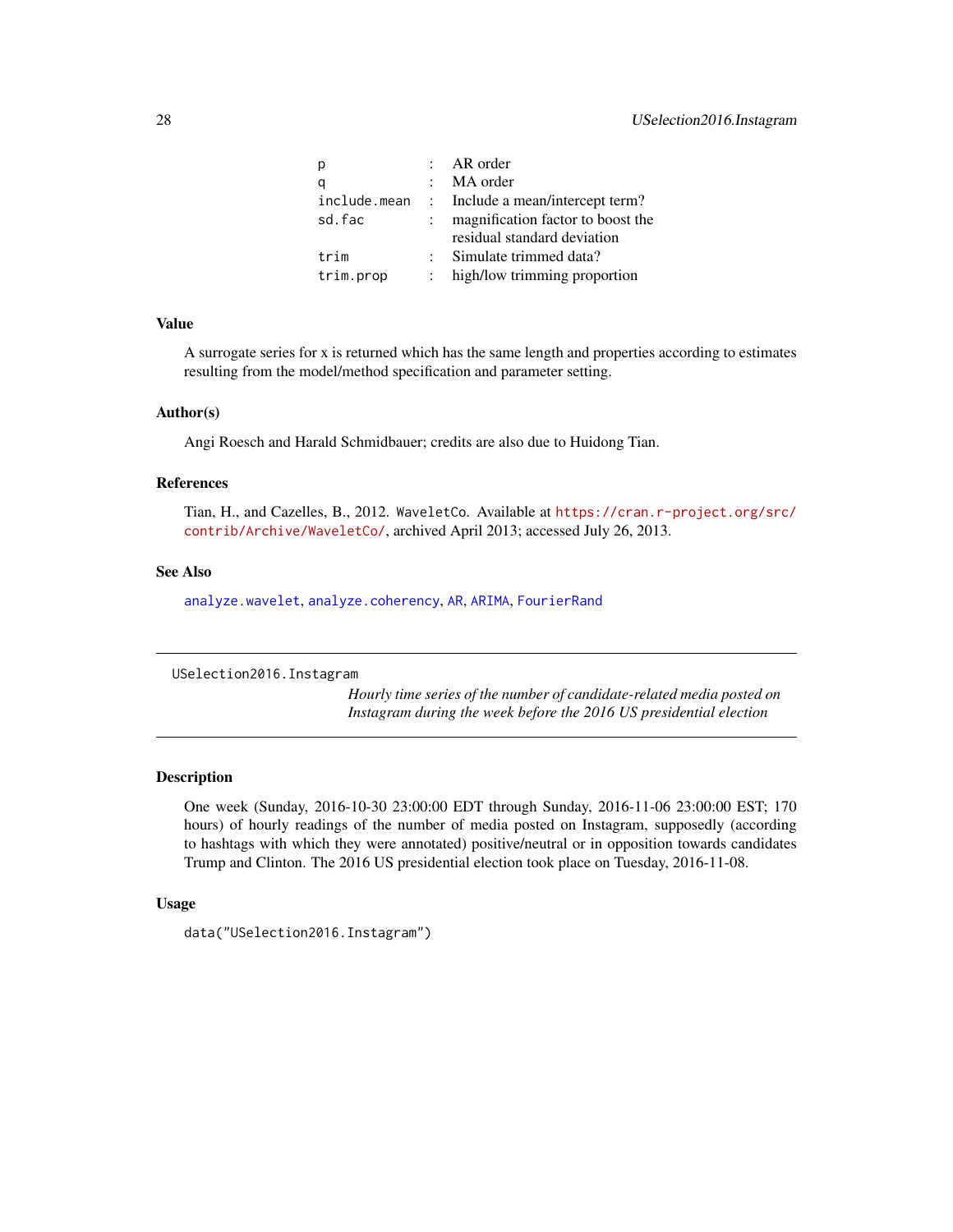## Format

A data frame of four columns:

| date        |                           | hour of measurement (in EST5EDT, Eastern Time Zone), |
|-------------|---------------------------|------------------------------------------------------|
|             |                           | format: "%F %T"                                      |
| trump.pos   | $\mathbb{Z}^{\mathbb{Z}}$ | number of media uploads with hashtag suggesting      |
|             |                           | positive/neutral annotation to Trump                 |
| clinton.pos |                           | : number of media uploads with hashtag suggesting    |
|             |                           | positive/neutral annotation to Clinton               |
| trump.neg   | $\mathbb{R}^{\mathbb{Z}}$ | number of media uploads with hashtag suggesting      |
|             |                           | negative annotation to Trump                         |
| clinton.neg |                           | : number of media uploads with hashtag suggesting    |
|             |                           | negative annotation to Clinton                       |

## Details

Media posted on Instagram are usually annotated with hashtags. A hashtag can be used to determine whether a candidate-related posting is positive/neutral towards a candidate (for example, #makeamericagreatagain for Trump, #hillary2016 for Clinton) or opposing a candidate (for example, #dumptrump for Trump, #neverhillary for Clinton). In this way, four hourly time series are obtained: Trump vs. Clinton, supporters vs. opponents. For further details, see the reference below. The date column also contains a label EDT (Eastern Daylight Time) or EST (Eastern Standard Time); daylight saving time ended 2016-11-06 at 1:00 a.m. when clocks were moved back to 1:00 a.m. EST. The time stamp "2016-11-06 02:00:00" therefore occurs twice, once with EDT and once with EST.

## Source

Hourly readings of the number of media posted on Instagram were collected using Instagram's built-in API.

## References

Schmidbauer H., Roesch A., Stieler F., 2018. The 2016 US presidential election and media on Instagram: Who was in the lead? Computers in Human Behavior 81, 148–160. doi: [10.1016/](http://doi.org/10.1016/j.chb.2017.11.021) [j.chb.2017.11.021](http://doi.org/10.1016/j.chb.2017.11.021)

## Examples

```
data(USelection2016.Instagram)
attach(USelection2016.Instagram)
my.date <- as.POSIXct(date, format = "%F %T", tz = "EST5EDT")
plot(my.data, trump.pos, type = "l", col = 1, lwd = 2,ylab = "number of media posted on Instagram", ylim = c(0, 6e+6),
     xlab = "the week before the Election Day (Tuesday, 2016-11-08)")
lines(my.date, clinton.pos, col = 2, lwd = 2)
lines(my.date, trump.neg, col = 3, lwd = 2)
```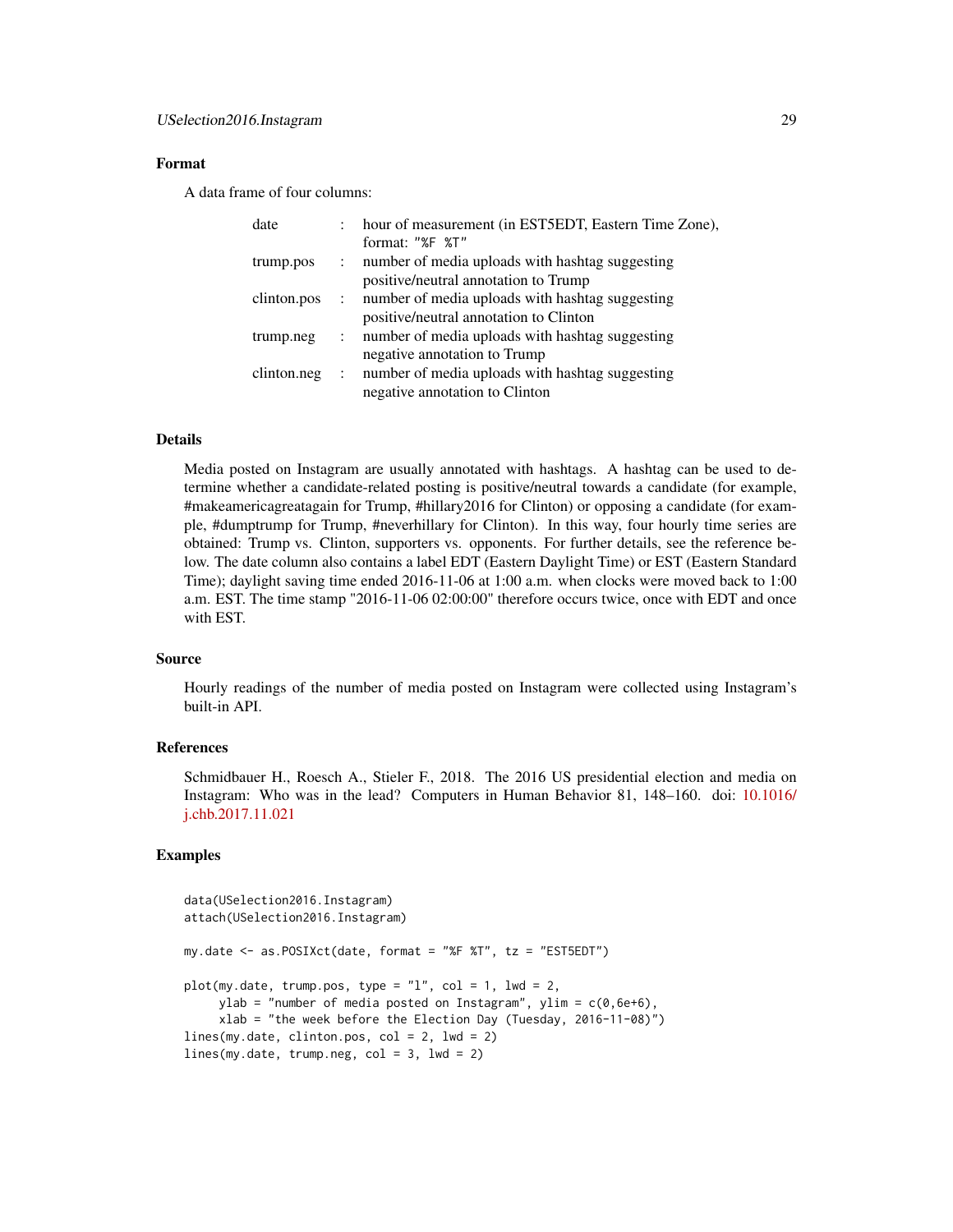30 wc.avg

```
lines(my.data, clienton.neg, col = 4, lw = 2)legend("topleft", legend=names(USelection2016.Instagram[-1]),
      lty = 1, lwd = 2, col = 1:4)
```
detach(USelection2016.Instagram)

<span id="page-29-1"></span>wc.avg *Plot cross-wavelet power averages and wavelet coherence averages across time of two time series*

## Description

This function plots cross-wavelet power averages across time, or alternatively wavelet coherence averages, of two time series, which are provided by an object of class "analyze.coherency". The vertical axis shows the Fourier periods. The horizontal axis shows the averages. User-defined minimum and maximum levels can be applied to cross-wavelet power averages, minimum levels can be applied to coherence averages. Also, an option is given to individualize the period axis and/or axis of averages by specifying tick marks and labels.

There is an option to label periods according to significance of averages (if p-values are provided) at given levels of significance. Labels are point symbols along the line of averages which can be assigned individually.

The idea to show significance levels by colors of plotting characters and its implementation has been adopted from Huidong Tian and Bernard Cazelles (archived R package WaveletCo).

#### Usage

```
wc \cdot avg(WC, which \cdot avg = "wp", exponent = 1,show.sizelv1 = TRUE,siglv1 = c(0.05, 0.1),
   sigcol = c("red", "blue"), sigpch = 20, sigcex = 1,minimum.level = NULL, maximum.level = NULL,
   label.argv:axis} = TRUE,
   averagelab = NULL, averagetck = 0.02, averagetcl = 0.5,
   spec.avg.axis = list(at = NULL, labels = TRUE,\text{las} = 1, hadj = NA, padj = NA),
   label.period.axis = TRUE,
   periodlab = NULL, periodtck = 0.02, periodtcl = 0.5,
   spec.period.axis = list(at = NULL, labels = TRUE,\text{las} = 1, hadj = NA, padj = NA),
   show.legend = TRUE, legend.coords = "topright",
   main = NULL,1wd = 1, col = 1,
   lwd.axis = 1,verbose = FALSE)
```
<span id="page-29-0"></span>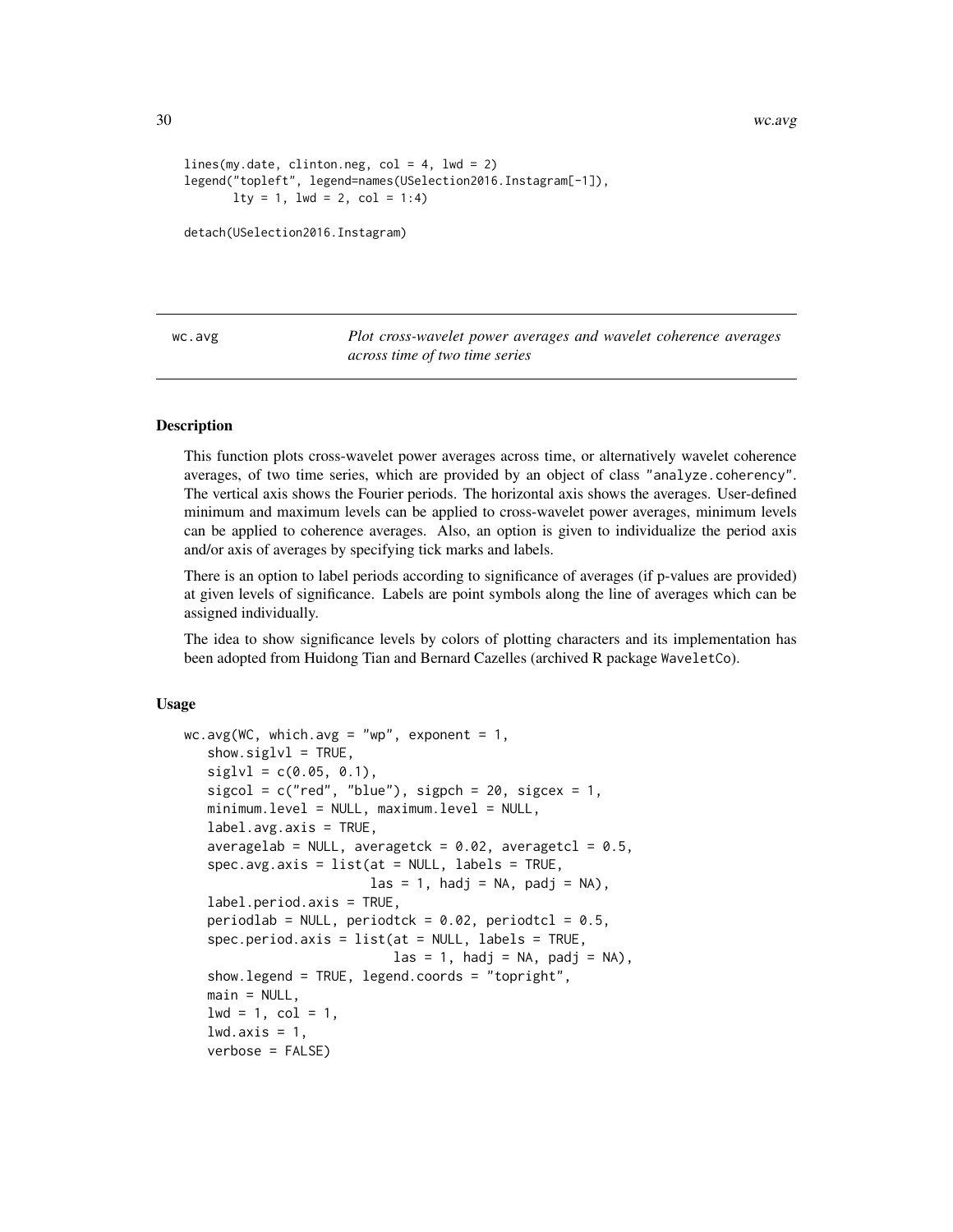#### $wc.\text{avg}$  31

## Arguments

| WC            | an object of class "analyze.coherency".                                                                                                                                                                                                                                                                                               |
|---------------|---------------------------------------------------------------------------------------------------------------------------------------------------------------------------------------------------------------------------------------------------------------------------------------------------------------------------------------|
| which.avg     | Which averages should be plotted?                                                                                                                                                                                                                                                                                                     |
|               | "wp" : cross-wavelet power<br>"wc" : wavelet coherence                                                                                                                                                                                                                                                                                |
|               | Default: "wp".                                                                                                                                                                                                                                                                                                                        |
| exponent      | Exponent applied to averages before plotting; the exponent should be positive.<br>Default: 1.                                                                                                                                                                                                                                         |
| show.siglvl   | Label periods according to significance of averages? (Effective only if p-values<br>are provided.)<br>Default: TRUE.                                                                                                                                                                                                                  |
| siglvl        | a vector of significance levels (of any length and order). Default: $c(0.05, 0.1)$ .                                                                                                                                                                                                                                                  |
| sigcol        | a vector of colors (should be of same length as and correspond to siglvl, oth-<br>erwise colors 1 : length(siglvl)).<br>Default: c("red", "blue").                                                                                                                                                                                    |
| sigpch        | a vector of plotting "characters" (symbols) to use as labels of significance. (It<br>should be of same length as and correspond to siglvl to produce different plot-<br>ting labels, otherwise the default setting is used. A single input value affects all<br>labels.)<br>Default: 20.                                              |
| sigcex        | a numerical vector working as size of labels of significance. (It should be of<br>same length as and correspond to siglvl to produce different-sized labels, oth-<br>erwise the default setting is used. A single input value affects all labels. Note<br>that sigcex is affected by cex in par.)<br>Default: 1.                      |
| minimum.level | Minimum plot level of cross-wavelet power or wavelet coherence averages con-<br>sidered.                                                                                                                                                                                                                                              |
|               | Default: NULL (referring to minimum level observed).                                                                                                                                                                                                                                                                                  |
| maximum.level | Maximum plot level of cross-wavelet power averages considered.<br>Default: NULL (referring to maximum level observed). Wavelet coherence has<br>maximum average level 1 by definition.                                                                                                                                                |
|               | label.avg.axis Label the axis of averages? Logical.<br>Default: TRUE.                                                                                                                                                                                                                                                                 |
| averagelab    | Label for the axis of averages.<br>Default: "average cross-wavelet power" or "average coherence", de-<br>pending on which.avg.                                                                                                                                                                                                        |
| averagetck    | length of tick marks on the axis of averages as a fraction of the smaller of<br>the width or height of the plotting region; see par. If averagetck $>= 0.5$ ,<br>averagetck is interpreted as a fraction of the length of the axis of averages, so<br>if averagetck = $1$ (and averagetcl = NULL), vertical grid lines will be drawn. |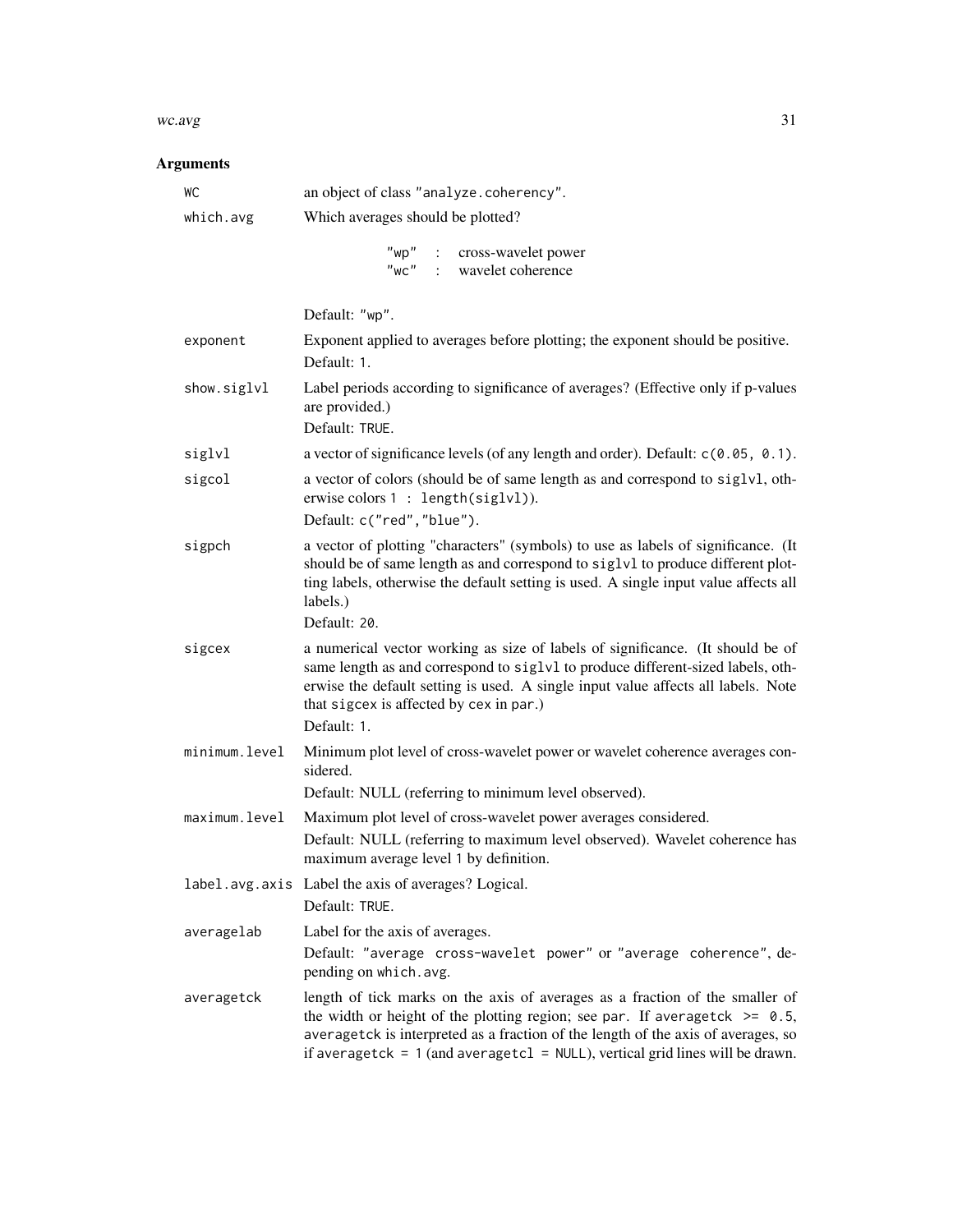|  |                   | Setting averagetck = NA is to use averagetcl = $-0.5$ (which is the R default<br>setting of tck and tcl).                                                                                                                                                                                                                                                                                                                                                      |  |  |
|--|-------------------|----------------------------------------------------------------------------------------------------------------------------------------------------------------------------------------------------------------------------------------------------------------------------------------------------------------------------------------------------------------------------------------------------------------------------------------------------------------|--|--|
|  |                   | Default here: 0.02.                                                                                                                                                                                                                                                                                                                                                                                                                                            |  |  |
|  | averagetcl        | length of tick marks on the axis of averages as a fraction of the height of a line<br>of text; see par. With averagetcl = $-0.5$ (which is the R default setting of<br>tcl) ticks will be drawn outward.<br>Default here: 0.5.                                                                                                                                                                                                                                 |  |  |
|  | spec.avg.axis     | a list of tick mark and label specifications for individualized labeling of the axis<br>of averages (only effective if $label.argv1} avg \cdot axis = TRUE$ ):                                                                                                                                                                                                                                                                                                 |  |  |
|  |                   | at: locations of tick marks (when NULL, default plotting will be applied). Valid<br>tick marks can be provided as numerical and non-negative values only.<br>Default: NULL.                                                                                                                                                                                                                                                                                    |  |  |
|  |                   | labels: either a logical value specifying whether annotations at the tick marks are<br>the tick marks themselves, or any vector of labels. If labels is non-logical,<br>at should be of same length.<br>Default: TRUE.                                                                                                                                                                                                                                         |  |  |
|  |                   | las: the style of axis labels, see par.<br>Default: 1 (always horizontal).                                                                                                                                                                                                                                                                                                                                                                                     |  |  |
|  |                   | hadj: adjustment of labels horizontal to the reading direction, see axis.<br>Default: NA (centering is used).                                                                                                                                                                                                                                                                                                                                                  |  |  |
|  |                   | padj: adjustment of labels perpendicular to the reading direction (this can be a<br>vector of adjustments for each label), see axis.<br>Default: NA (centering is used).                                                                                                                                                                                                                                                                                       |  |  |
|  |                   | Mismatches will result in a reset to default plotting.                                                                                                                                                                                                                                                                                                                                                                                                         |  |  |
|  | label.period.axis |                                                                                                                                                                                                                                                                                                                                                                                                                                                                |  |  |
|  |                   | Label the (Fourier) period axis? Logical.<br>Default: TRUE.                                                                                                                                                                                                                                                                                                                                                                                                    |  |  |
|  | periodlab         | (Fourier) period axis label.                                                                                                                                                                                                                                                                                                                                                                                                                                   |  |  |
|  |                   | Default: "period".                                                                                                                                                                                                                                                                                                                                                                                                                                             |  |  |
|  | periodtck         | length of tick marks on the period axis as a fraction of the smaller of the width<br>or height of the plotting region; see par. If periodtck $\ge$ 0.5, periodtck is<br>interpreted as a fraction of the length of the period axis, so if period tck = $1$<br>(and periodtcl = NULL), horizontal grid lines will be drawn.<br>Setting period tck = NA is to use period tcl = $-0.5$ (which is the R default<br>setting of tck and tcl).<br>Default here: 0.02. |  |  |
|  | periodtcl         | length of tick marks on the period axis as a fraction of the height of a line of<br>text; see par. With periodtcl = $-0.5$ (which is the R default setting of tcl)<br>ticks will be drawn outward.                                                                                                                                                                                                                                                             |  |  |
|  |                   | Default here: 0.5.                                                                                                                                                                                                                                                                                                                                                                                                                                             |  |  |
|  | spec.period.axis  | a list of tick mark and label specifications for individualized period axis labeling                                                                                                                                                                                                                                                                                                                                                                           |  |  |
|  |                   | (only effective if label.period.axis = TRUE):                                                                                                                                                                                                                                                                                                                                                                                                                  |  |  |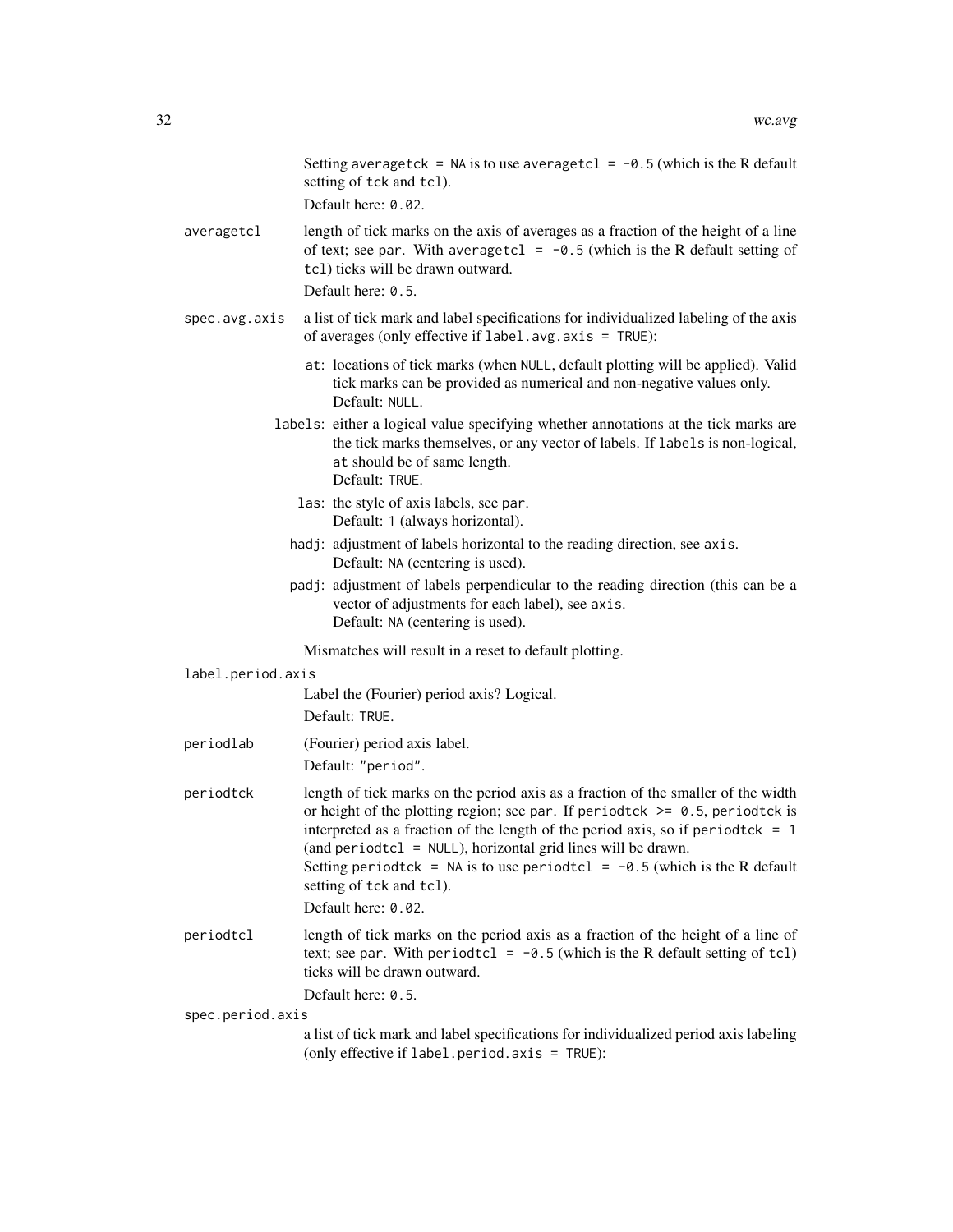|               | at: locations of tick marks (when NULL, default plotting will be applied). Valid<br>tick marks can be provided as numerical and positive values only.<br>Default: NULL.                                                |
|---------------|------------------------------------------------------------------------------------------------------------------------------------------------------------------------------------------------------------------------|
|               | labels: either a logical value specifying whether annotations at the tick marks are<br>the tick marks themselves, or any vector of labels. If labels is non-logical,<br>at should be of same length.<br>Default: TRUE. |
|               | las: the style of axis labels, see par.<br>Default: 1 (always horizontal).                                                                                                                                             |
|               | hadj: adjustment of labels horizontal to the reading direction, see axis.<br>Default: NA (centering is used).                                                                                                          |
|               | padj: adjustment of labels perpendicular to the reading direction (this can be a<br>vector of adjustments for each label), see axis.<br>Default: NA (centering is used).                                               |
|               | Mismatches will result in a reset to default plotting.                                                                                                                                                                 |
| show.legend   | Include legend of significance levels into the plot? Logical.<br>Default: TRUE.                                                                                                                                        |
| legend.coords | coordinates to position the legend (as in function legend).<br>Default: "topright".                                                                                                                                    |
| main          | an overall title for the plot.<br>Default: NULL.                                                                                                                                                                       |
| lwd           | width of line of averages.<br>Default: 1.                                                                                                                                                                              |
| col           | color of line of averages.<br>Default: "black".                                                                                                                                                                        |
| lwd.axis      | line width of axes.<br>Default: 1.                                                                                                                                                                                     |
| verbose       | Print verbose output on the screen? Logical.<br>Default: FALSE.                                                                                                                                                        |

## Author(s)

Angi Roesch and Harald Schmidbauer; credits are also due to Huidong Tian and Bernard Cazelles.

## References

Aguiar-Conraria L., and Soares M.J., 2011. Business cycle synchronization and the Euro: A wavelet analysis. Journal of Macroeconomics 33 (3), 477–489.

Aguiar-Conraria L., and Soares M.J., 2011. The Continuous Wavelet Transform: A Primer. NIPE Working Paper Series 16/2011.

Cazelles B., Chavez M., Berteaux, D., Menard F., Vik J.O., Jenouvrier S., and Stenseth N.C., 2008. Wavelet analysis of ecological time series. Oecologia 156, 287–304.

Liu P.C., 1994. Wavelet spectrum analysis and ocean wind waves. In: Foufoula-Georgiou E., and Kumar P., (eds.), Wavelets in Geophysics, Academic Press, San Diego, 151–166.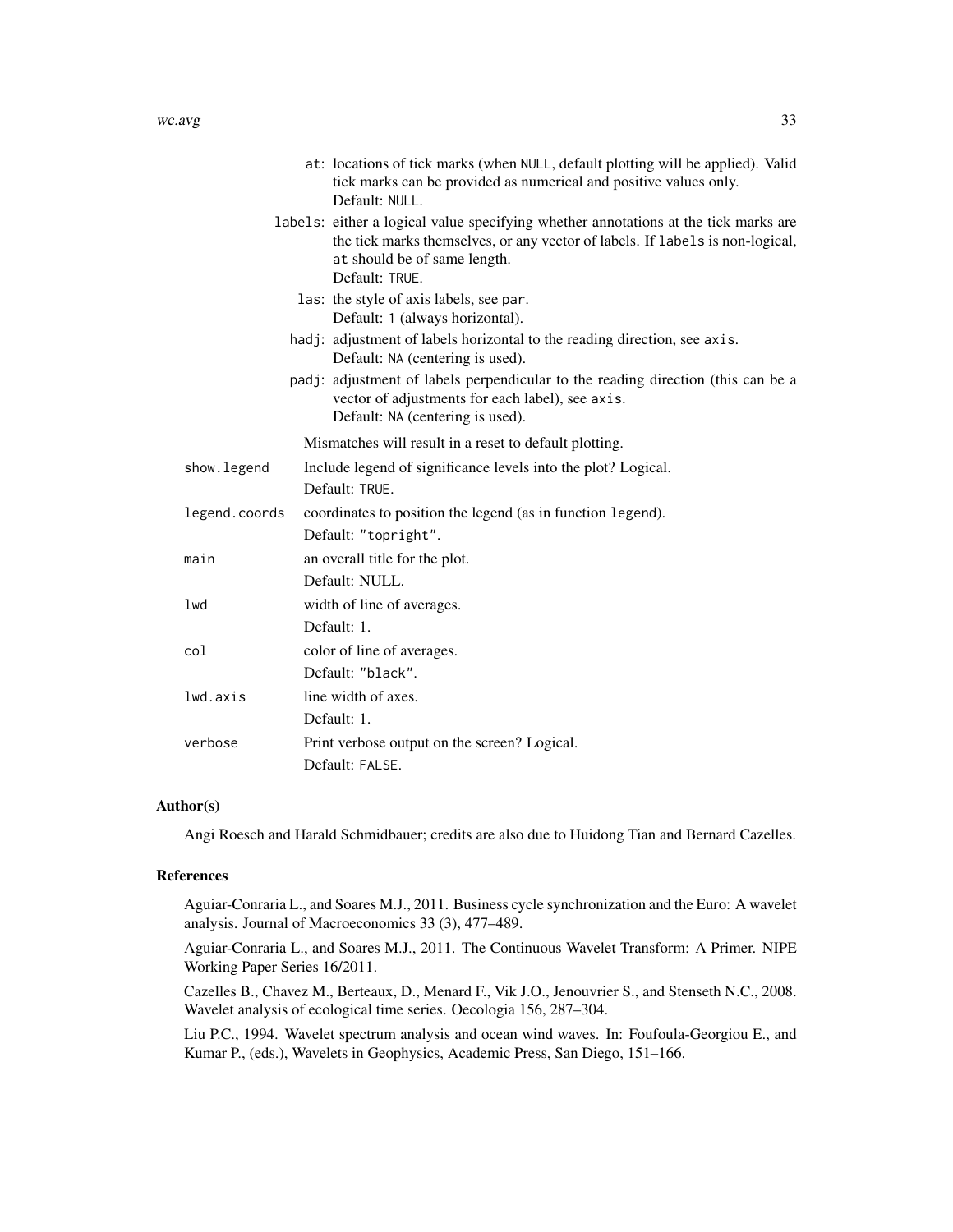Tian, H., and Cazelles, B., 2012. WaveletCo. Available at [https://cran.r-project.org/src/](https://cran.r-project.org/src/contrib/Archive/WaveletCo/) [contrib/Archive/WaveletCo/](https://cran.r-project.org/src/contrib/Archive/WaveletCo/), archived April 2013; accessed July 26, 2013.

Torrence C., and Compo G.P., 1998. A practical guide to wavelet analysis. Bulletin of the American Meteorological Society 79 (1), 61–78.

Veleda D., Montagne R., and Araujo M., 2012. Cross-Wavelet Bias Corrected by Normalizing Scales. Journal of Atmospheric and Oceanic Technology 29, 1401–1408.

#### See Also

```
analyze.coherencywc.imagewc.sel.phaseswc.phasediff.imagewt.imagewt.avg,
wt.sel.phases, wt.phase.image, reconstruct
```
#### Examples

```
## Not run:
## The following example is modified from Veleda et al., 2012:
series.length <- 3*128*24
x1 \le- periodic.series(start.period = 1*24, length = series.length)
x2 \le- periodic.series(start.period = 2 \times 24, length = series.length)
x3 \le- periodic.series(start.period = 4*24, length = series.length)
x4 \le periodic.series(start.period = 8 \times 24, length = series.length)
x5 <- periodic.series(start.period = 16*24, length = series.length)
x6 \le- periodic.series(start.period = 32*24, length = series.length)
x7 <- periodic.series(start.period = 64*24, length = series.length)
x8 <- periodic.series(start.period = 128*24, length = series.length)
x \le -x_1 + x_2 + x_3 + x_4 + 3x_5 + x_6 + x_7 + x_8 + \text{norm}(\text{series.length})y \le -x1 + x2 + x3 + x4 - 3*x5 + x6 + 3*x7 + x8 + \text{norm}(\text{series.length})matplot(data.frame(x, y), type = "l", lty = 1, xaxs = "i", col = 1:2,
xlab = "index", ylab = "
 main = "hourly series with periods of 1, 2, 4, 8, 16, 32, 64, 128 days",
 sub = "(out of phase at period 16, different amplitudes at period 64)")
legend("topright", legend = c("x", "y"), col = 1:2, lty = 1)
## The following dates refer to the local time zone
## (possibly allowing for daylight saving time):
my.date <- seq(as.POSIXct("2014-10-14 00:00:00", format = "%F %T"),
               by = "hour",length.out = series.length)
my.data \leq data.frame(date = my.date, x = x, y = y)
## Computation of cross-wavelet power and wavelet coherence, x over y:
## a natural choice of 'dt' in the case of hourly data is 'dt = 1/24',
## resulting in one time unit equaling one day.
## This is also the time unit in which periods are measured.
my.wc <- analyze.coherency(my.data, c("x","y"),
                            loess.span = 0,
                            dt = 1/24, dj = 1/20,
                            window.size.t = 1, window.size.s = 1/2,
```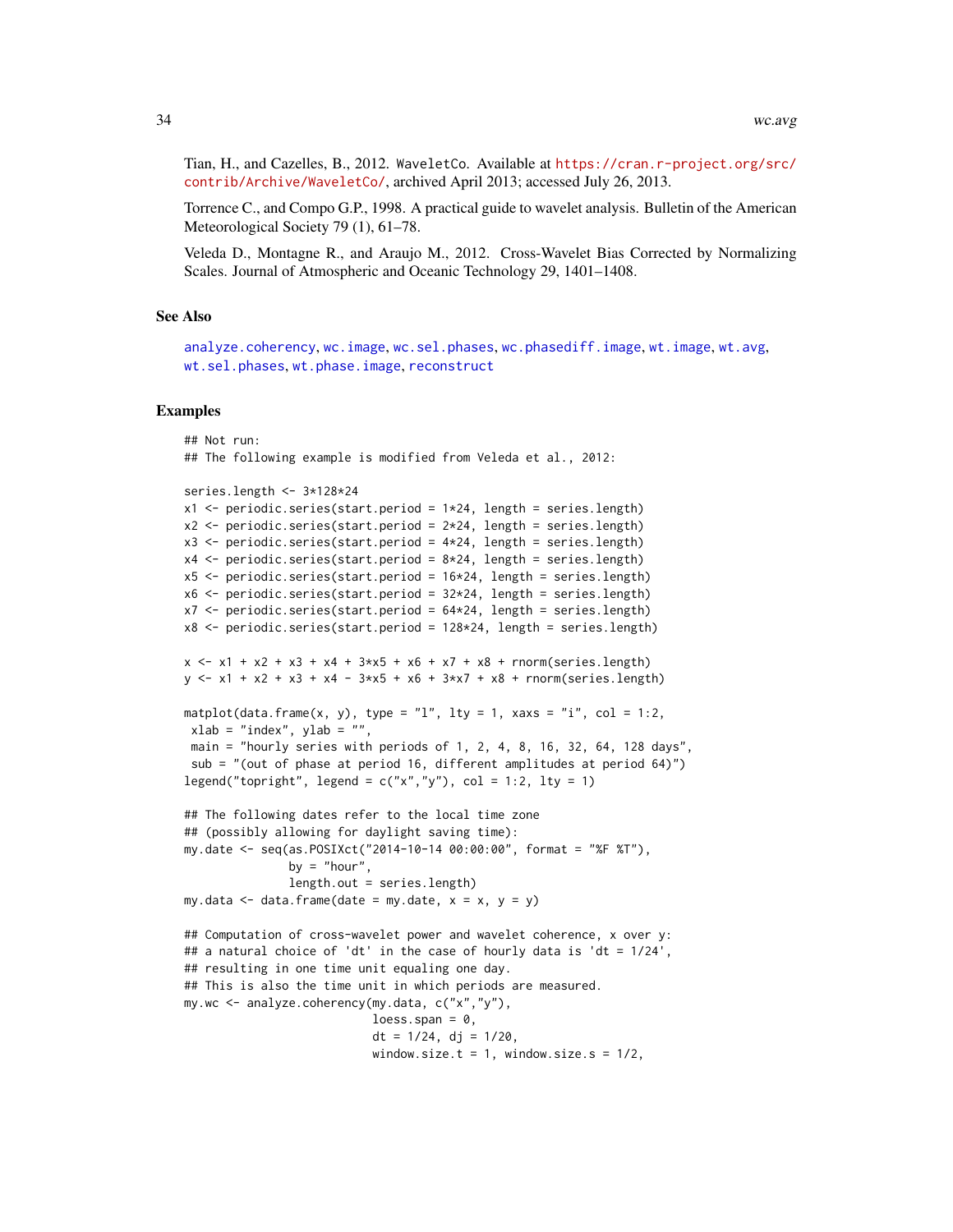```
lowerPeriod = 1/4,
                           make.pval = TRUE, n \sin = 10)
## Plot of cross-wavelet power,
## with color breakpoints according to quantiles:
wc.inage(my.wc, main = "cross-wavelet power spectrum, x over y",legend.params = list(lab = "cross-wavelet power levels (quantiles)"),
  periodlab = "period (days)")
## Note:
## The default time axis shows an index of given points in time,
## which is the count of hours in our example.
## By default, arrows are plotted which show the phase differences
## of x over y at respective significant periods.
## (Please see our guide booklet for further explanation.)
## With time elapsed in days
## (starting from 0 and proceeding in steps of 50 days)
## instead of the (default) time index:
index.ticks \leq seq(1, series.length, by = 50*24)
index.labels <- (index.ticks-1)/24
## Insert your specification of the time axis:
wc.image(my.wc, color.key = "i",
  main = "cross-wavelet power spectrum, x over y",
  legend.params = list(lab = "cross-wavelet power levels (quantiles)"),
   periodlab = "period (days)", timelab = "time elapsed (days)",
   spec.time.axis = list(at = index.ticks, labels = index.labels))
## Plot of average cross-wavelet power:
wc.avg(my.wc, siglvl = 0.05, sigcol = "red", periodlab = "period (days)")
## The same plot, but with enhanced symbol size, user-defined axes,
## minimum and a maximum plot level of averages:
wc.argv(my.wc, siglvl = 0.05, sigcol = "red", sigcex = 1.5,minimum.level = 0, maximum.level = 17,
  periodlab = "period (days)",
  spec.period.axis = list(at = c(1,2,4,8,16,32,64,128)),
   spec.avg.axis = list(at = seq(0, 16, 2)),1wd = 1.5)
## Another style of the plot:
## 'cex.axis' in 'par' controls for the size of axis tick labels,
## while 'cex.lab' controls for the size of axis and legend labels.
## Note that scaling by 'cex' would also affect 'sigcex'.
op <- par(no.readonly = TRUE)
par(cex.1ab = 1.3, cex.axis = 1.1)wc.argv(my.wc, siglvl = 0.05, sigcol = "red", sigcex = 1.5,minimum.level = 0, maximum.level = 17,
  periodlab = "period (days)",
   spec.period. axis = list(at = c(1, 2, 4, 8, 16, 32, 64, 128)),spec.avg.axis = list(at = seq(0, 16, 2)),1wd = 1.5par(op)
```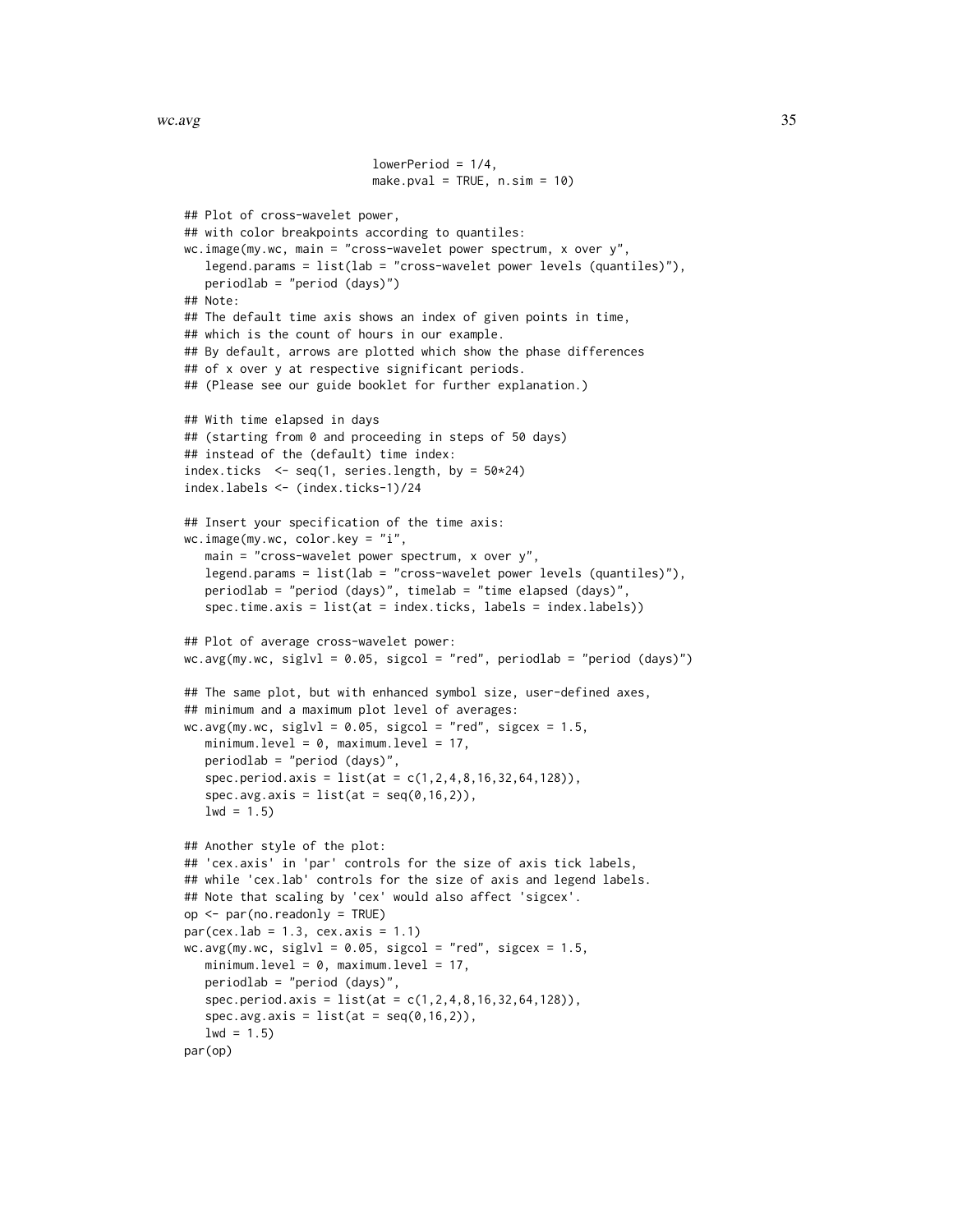```
## Plot of wavelet coherence
## (with color breakpoints according to quantiles):
wc.image(my.wc, which.image = "wc", main = "wavelet coherence, x over y",
  legend.params = list(label.digits = 3),
  periodlab = "period (days)")
## Plot of average wavelet coherence:
wc.avg(my.wc, which.avg = "wc",
   siglvl = 0.05, sigcol = "red", legend.coords = "topleft",
  periodlab = "period (days)",
  1wd = 1.5)
## The same plot, setting the minimum plot level of averages to 0:
wc.avg(my.wc, which.avg = "wc",
   siglvl = 0.05, sigcol = "red", legend.coords = "topleft",
  minimum. level = 0,periodlab = "period (days)",
  1wd = 1.5## Please see also the examples in our guide booklet,
## URL http://www.hs-stat.com/projects/WaveletComp/WaveletComp_guided_tour.pdf.
## End(Not run)
```
<span id="page-35-1"></span>wc.image *Image plot of the cross-wavelet power spectrum and wavelet coherence spectrum of two time series*

#### Description

This function plots the cross-wavelet power image, or alternatively the wavelet coherence image, of two time series, which are provided by an object of class "analyze.coherency". The vertical axis shows the Fourier periods. The horizontal axis shows time step counts, but can be easily transformed into a calendar axis if dates are provided in either row names or a variable named "date" in the data frame at hand. Both axes can be relabeled. In particular, an option is given to individualize the period and/or time axis by specifying tick marks and labels.

An option is given to raise cross-wavelet power (or wavelet coherence) values to any (positive) exponent before plotting in order to accentuate the contrast of the image.

The color levels can be defined according to quantiles of values or according to equidistant breakpoints (covering the interval from 0 to maximum level), with the number of levels as a further parameter. A user-defined maximum level can be applied to cross-wavelet power images. In addition, there is an option to adopt an individual color palette.

Further plot design options concern: plot of the cone of influence, plot of contour lines to border areas of significance, plot of the ridge, and plot of arrows (optional: "smoothed" arrows computed from smoothing filters as defined in analyze.coherency) to reflect phase differences.

<span id="page-35-0"></span>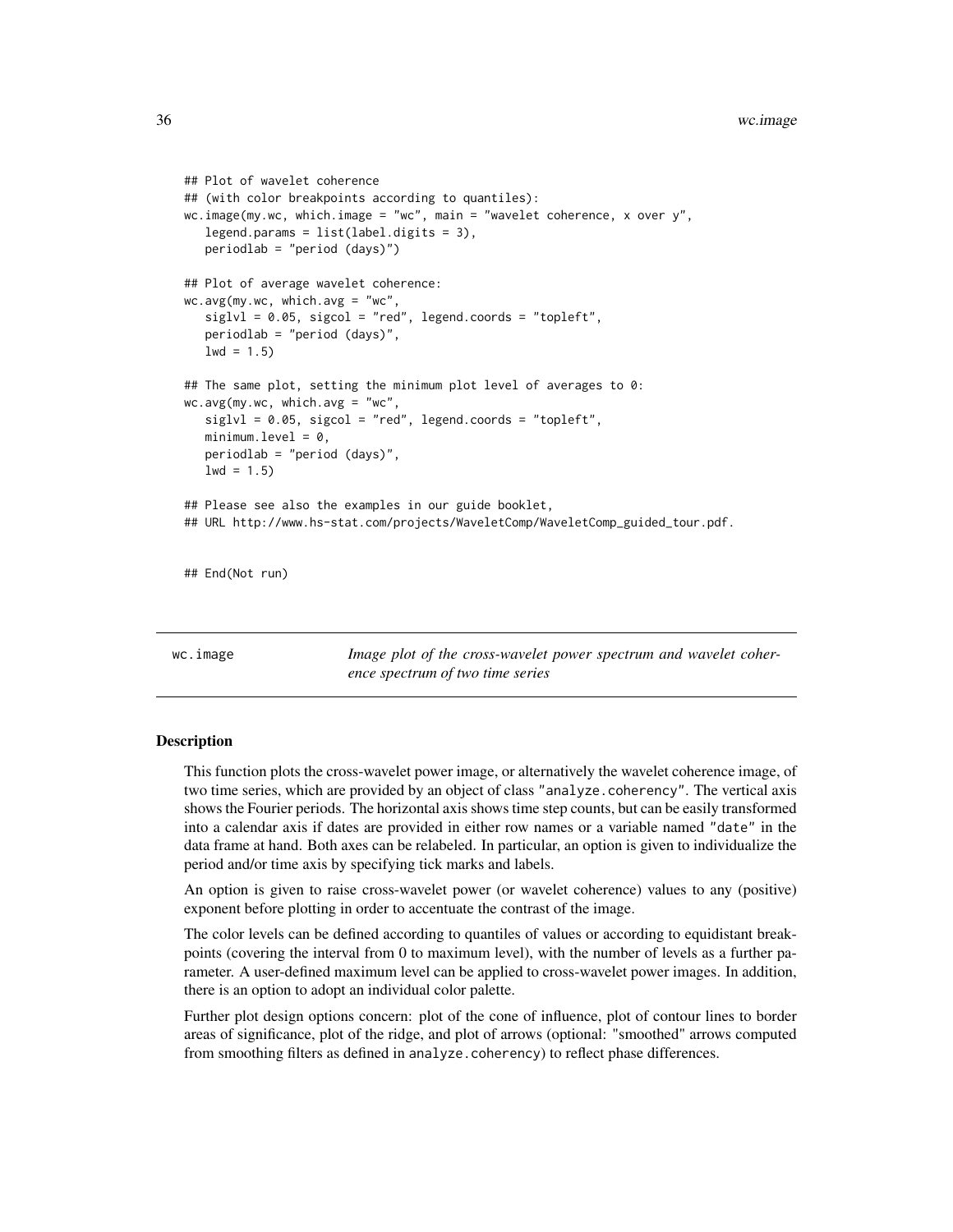#### wc.image 37

For that matter, the significance level of contour lines can be defined separately. The plot of the ridge can be restricted to a high-level region ("high" according to a given level of plotted values). In particular, the area to be filled with arrows can be determined in several ways: to reflect significance (at a given level) with respect to cross-wavelet power, wavelet coherence, or individual wavelet power, and/or to flag a high-value region. Furthermore, there is an option to clear out the area where the p-values of cross-wavelet power (coherence, respectively) exceed a given level.

Finally, there is an option to format and insert a color legend (a right-hand vertical color bar) and to set the plot title. For further processing of the plot, graphical parameters of plot regions are provided as output.

The name and parts of the layout were inspired by a similar function developed by Huidong Tian and Bernard Cazelles (archived R package WaveletCo). The code for the arrow design to reflect phase differences has been adopted from Huidong Tian.

#### Usage

```
wc.image(WC,
     which.image = "wp", exponent = 1,
     plot.coi = TRUE,
     plot.contour = TRUE, siglvl.contour = 0.1, col.contour = "white",
     plot.ridge = FALSE, 1v1 = 0, col.ridge = "black",
     plot.arrow = TRUE, use.sAngle = FALSE,
     p = 1,
     which.arrow.sig = which.image,
     siglvl.array = 0.05, col.array = "black",clear.area = FALSE,
     which.area.sig = which.image, siglvl.area = 0.2,
     color.key = "quantile",
     n. levels = 100.
     color.palette = "rainbow(n.levels, start = 0, end = .7)",
     maximum.level = NULL,
     useRaster = TRUE, max.contour.segments = 250000,
     plot.legend = TRUE,
     legend.params = list(width=1.2, shrink = 0.9, mar = 5.1,
                          n.ticks = 6,
                          label.digits = 1, label.format = "f",
                          lab = NULL, labu. line = 2.5),
     label.time-axis = TRUE,show.date = FALSE, date.format = NULL, date.tz = NULL,
     timelab = NULL, timetck = 0.02, timetcl = 0.5,
     spec.time.axis = list(at = NULL, labels = TRUE,\text{las} = 1, hadj = NA, padj = NA),
     label.period.axis = TRUE,
     periodlab = NULL, periodtck = 0.02, periodtcl = 0.5,
     spec.period.axis = list(at = NULL, labels = TRUE,\text{las} = 1, hadj = NA, padj = NA),
     main = NULL,1wd = 2, 1wd \cdot axis = 1,
     graphics.reset = TRUE,
```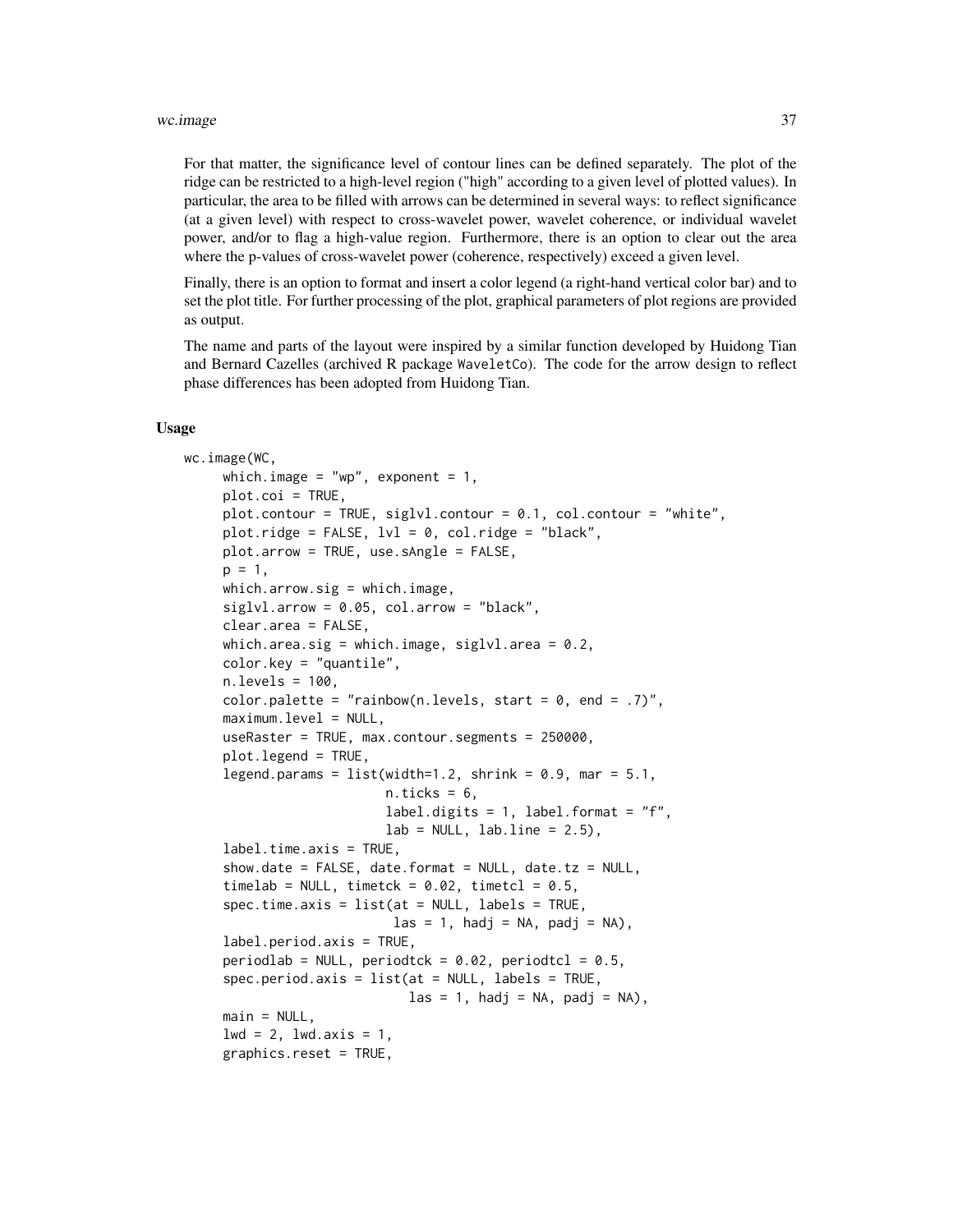```
verbose = FALSE)
```
# Arguments

| WC          | an object of class "analyze.coherency" |
|-------------|----------------------------------------|
| which.image | Which image is to be plotted?          |
|             | : cross-wavelet power<br>"wp"          |

|              | Default: "wp".                                                                                                                                                                                                                                        |
|--------------|-------------------------------------------------------------------------------------------------------------------------------------------------------------------------------------------------------------------------------------------------------|
| exponent     | Exponent applied to values before plotting in order to accentuate the contrast of<br>the image; the exponent should be positive.<br>Default: 1.                                                                                                       |
| plot.coi     | Plot cone of influence? Logical. Default: TRUE.                                                                                                                                                                                                       |
| plot.contour | Plot contour lines to border the area of cross-wavelet power (or wavelet coher-<br>ence, depending on which. image) significance? Logical.<br>Default: TRUE.                                                                                          |
|              | siglvl.contour level of cross-wavelet power (or wavelet coherence, depending on which.image)<br>significance to be applied to the plot of contour lines.<br>Default: 0.1.                                                                             |
| col.contour  | color of contour lines. Default: "white".                                                                                                                                                                                                             |
| plot.ridge   | Plot the cross-wavelet power (or wavelet coherence, depending on which. image)<br>ridge? Logical.<br>Default: FALSE.                                                                                                                                  |
| lvl          | minimum level of cross-wavelet power (or wavelet coherence, depending on<br>which. image) for ridge or arrows to be plotted.<br>(Only effective if plot.ridge = TRUE or, when setting $p = 0$ or $p = 2$ , if<br>$plot.array = TRUE.)$<br>Default: 0. |
| col.ridge    | ridge color. Default: "black".                                                                                                                                                                                                                        |
| plot.arrow   | Plot arrows depicting the phase difference? Logical.<br>Default: TRUE.                                                                                                                                                                                |
| use.sAngle   | Use smoothed version of phase difference? Logical.<br>Default: FALSE.                                                                                                                                                                                 |
| p            | Which area should be filled with arrows displaying phase differences?<br>(Only effective if plot.arrow = TRUE.)                                                                                                                                       |
|              | 0: Select the area w.r.t. power (or coherence, depending on which. image.<br>The value of 1v1 is the threshold.<br>Set $1v1 = 0$ to plot arrows over the entire area.<br>1: Select the area w.r.t. significance as specified in which. arrow. sig.    |
|              | The value of siglvl. arrow is the threshold.                                                                                                                                                                                                          |

"wc" : wavelet coherence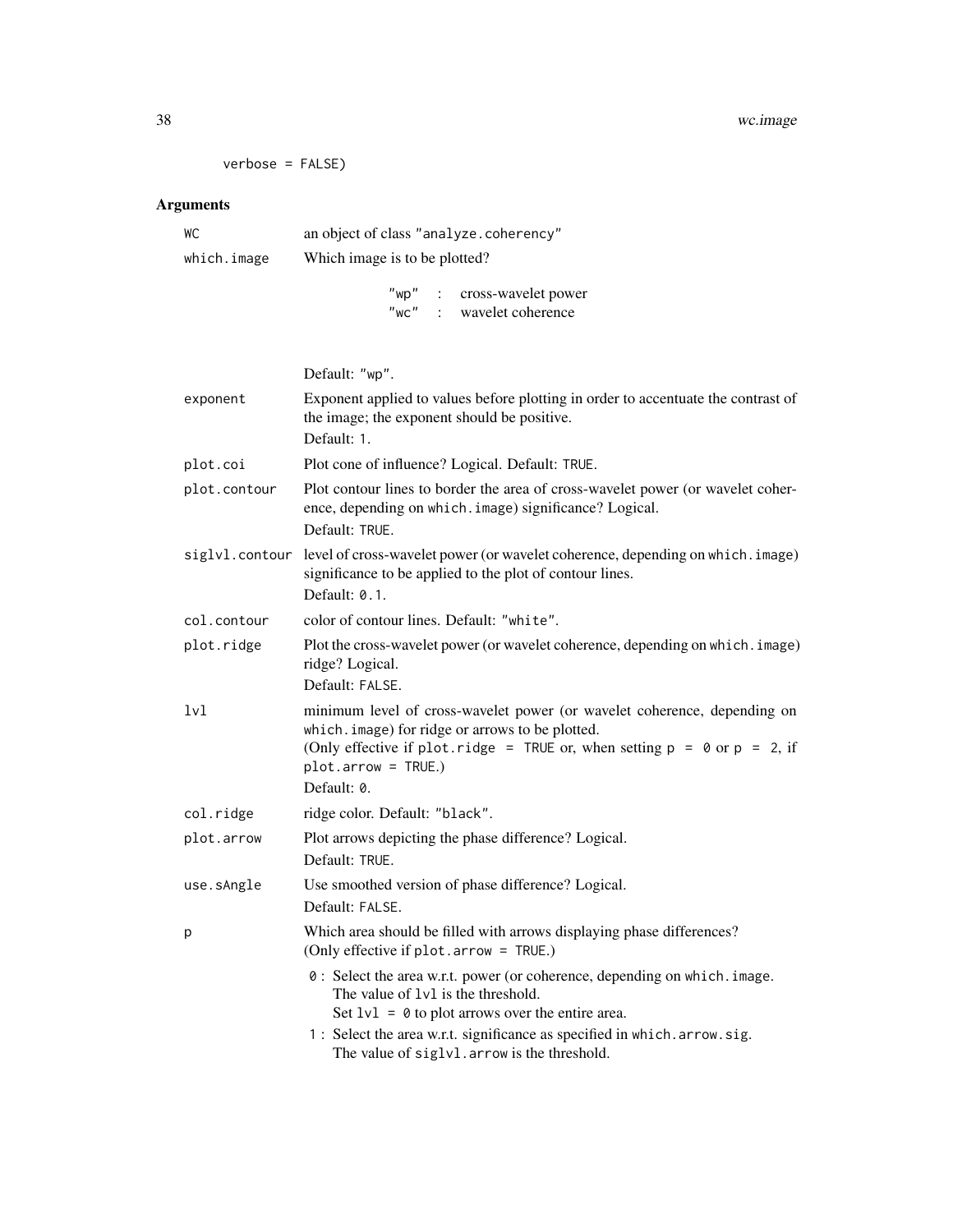|                 | 2: Intersection of both areas above.                                                                                                                                                                                   |  |
|-----------------|------------------------------------------------------------------------------------------------------------------------------------------------------------------------------------------------------------------------|--|
|                 | Default: 1.                                                                                                                                                                                                            |  |
| which.arrow.sig | Which spectrum (and corresponding p-values) should be used to restrict the plot<br>of arrows according to significance?                                                                                                |  |
|                 | "wp" : cross-wavelet power<br>"wc" : wavelet coherence<br>"wt" : individual wavelet power                                                                                                                              |  |
|                 | Default: which.image.                                                                                                                                                                                                  |  |
| siglvl.arrow    | level of significance for arrows to be plotted.<br>(Only effective if plot.arrow = TRUE and $p = 1$ or $p = 2$ .)<br>Default: 0.05.                                                                                    |  |
| col.arrow       | arrow color. Default: "black".                                                                                                                                                                                         |  |
| clear.area      | Clear out an area where p-values are above a certain level? Logical.<br>(Here, p-values will refer to the spectrum defined by which. area. sig and sig-<br>nificance level siglvl.area, see below.)<br>Default: FALSE. |  |
|                 | which. area. sig Which power spectrum (and corresponding p-values) should be used to clear the<br>outer area?<br>(Only effective if clear. area = TRUE)                                                                |  |
|                 | "wp" : cross-wavelet power<br>$"$ WC $"$<br>: wavelet coherence<br>"wt" : individual wavelet power                                                                                                                     |  |
|                 | Default: which.image.                                                                                                                                                                                                  |  |
| siglvl.area     | level of significance for the area to be cleared out.<br>(Only effective if clear.area = TRUE.)<br>Default: 0.2.                                                                                                       |  |
| color.key       | How to assign colors to power and coherence levels? Two options:                                                                                                                                                       |  |
|                 | "interval" or "i" : equidistant breakpoints<br>(from 0 through maximum value)<br>"quantile" or " $q$ " :<br>quantiles                                                                                                  |  |
|                 | Default: "quantile".                                                                                                                                                                                                   |  |
| n.levels        | Number of color levels. Default: 100.                                                                                                                                                                                  |  |
| color.palette   | Definition of color levels. (The color palette will be assigned to levels in reverse<br>order!)<br>Default: "rainbow(n.levels, start = $0$ , end = .7)".                                                               |  |
| maximum.level   | Maximum plot level of cross-wavelet power considered; only effective in case                                                                                                                                           |  |
|                 | of equidistant breakpoints (color . key equaling "i").                                                                                                                                                                 |  |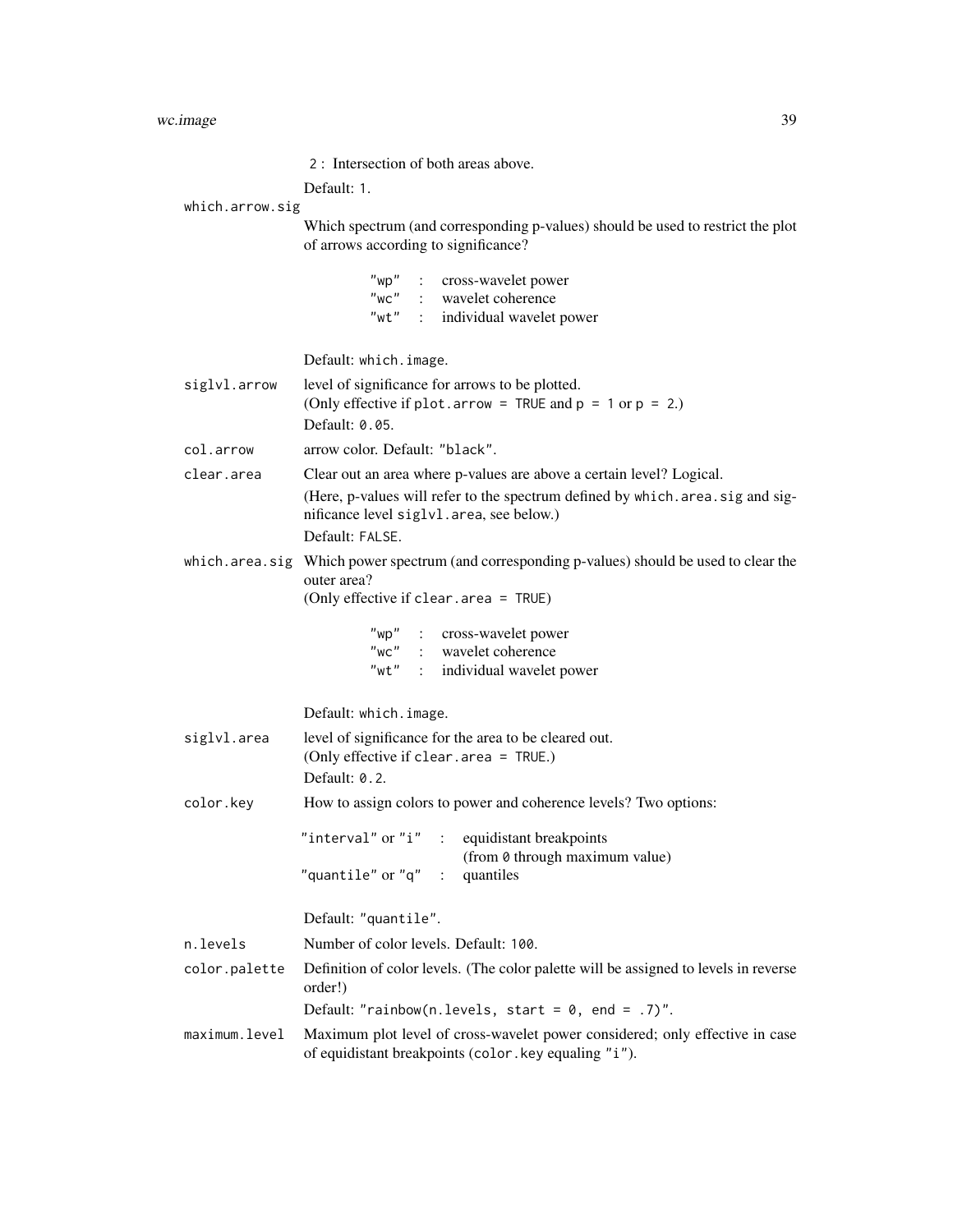|                                                     | Default: NULL (referring to maximum level observed).<br>Wavelet coherence has maximum plot level 1 by definition.                                                                                                                                                                                                                    |  |
|-----------------------------------------------------|--------------------------------------------------------------------------------------------------------------------------------------------------------------------------------------------------------------------------------------------------------------------------------------------------------------------------------------|--|
| useRaster                                           | Use a bitmap raster instead of polygons to plot the image? Logical.                                                                                                                                                                                                                                                                  |  |
|                                                     | Default: TRUE.                                                                                                                                                                                                                                                                                                                       |  |
| max.contour.segments                                |                                                                                                                                                                                                                                                                                                                                      |  |
|                                                     | limit on the number of segments in a single contour line, positive integer.<br>Default: 250000 (options() default settings: 25000).                                                                                                                                                                                                  |  |
| plot.legend                                         | Plot color legend (a vertical bar of colors and breakpoints)? Logical.                                                                                                                                                                                                                                                               |  |
|                                                     | Default: TRUE.                                                                                                                                                                                                                                                                                                                       |  |
| legend.params                                       | a list of parameters for the plot of the color legend; parameter values can be set<br>selectively (style in parts adopted from image.plot in the R package fields<br>by Douglas Nychka):                                                                                                                                             |  |
| width: width of legend bar.<br>Default: 1.2.        |                                                                                                                                                                                                                                                                                                                                      |  |
|                                                     | shrink: a vertical shrinkage factor.<br>Default: 0.9.                                                                                                                                                                                                                                                                                |  |
|                                                     | mar: right margin of legend bar.<br>Default: 5.1.                                                                                                                                                                                                                                                                                    |  |
| n.ticks: number of ticks for labels.<br>Default: 6. |                                                                                                                                                                                                                                                                                                                                      |  |
| label.digits: digits of labels.<br>Default: 1.      |                                                                                                                                                                                                                                                                                                                                      |  |
|                                                     | label.format: format of labels.<br>Default: "f".                                                                                                                                                                                                                                                                                     |  |
|                                                     | lab: axis label.<br>Default: NULL.                                                                                                                                                                                                                                                                                                   |  |
|                                                     | lab. line: line (in user coordinate units) where to put the axis label.<br>Default: 2.5.                                                                                                                                                                                                                                             |  |
| label.time.axis                                     |                                                                                                                                                                                                                                                                                                                                      |  |
|                                                     | Label the time axis? Logical.                                                                                                                                                                                                                                                                                                        |  |
|                                                     | Default: TRUE.                                                                                                                                                                                                                                                                                                                       |  |
| show.date                                           | Show calendar dates? (Effective only if dates are available as row names or by<br>variable date in the data frame which has been analyzed.) Logical.                                                                                                                                                                                 |  |
|                                                     | Default: FALSE.                                                                                                                                                                                                                                                                                                                      |  |
| date.format                                         | the format of calendar date given as a character string, e.g. "%Y-%m-%d", or<br>equivalently "%F"; see strptime for a list of implemented date conversion spec-<br>ifications. Explicit information given here will overturn any specification stored<br>in WC. If unspecified, date formatting is attempted according to as . Date. |  |
|                                                     | Default: NULL.                                                                                                                                                                                                                                                                                                                       |  |
| date.tz                                             | a character string specifying the time zone of calendar date; see strptime. Ex-<br>plicit information given here will overturn any specification stored in WC. If un-<br>specified, "" (the local time zone) is used.<br>Default: NULL.                                                                                              |  |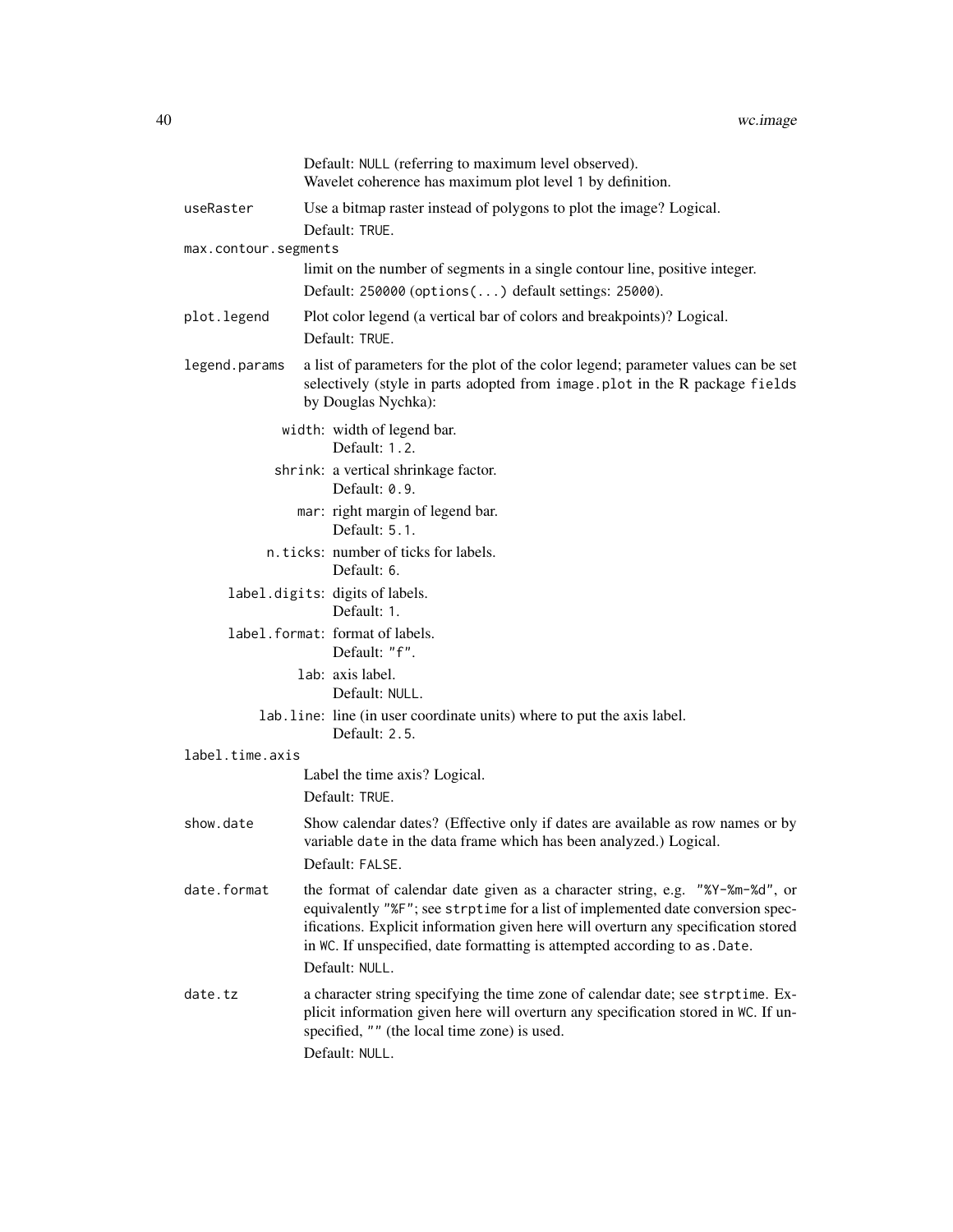#### wc.image 41

| timelab           | Time axis label.                                                                                                                                                                                                                                                                                                                                                                                                                                               |
|-------------------|----------------------------------------------------------------------------------------------------------------------------------------------------------------------------------------------------------------------------------------------------------------------------------------------------------------------------------------------------------------------------------------------------------------------------------------------------------------|
|                   | Default: "index"; in case of a calendar axis: "calendar date".                                                                                                                                                                                                                                                                                                                                                                                                 |
| timetck           | length of tick marks on the time axis as a fraction of the smaller of the width<br>or height of the plotting region; see par. If timetck $\ge$ 0.5, timetck is<br>interpreted as a fraction of the length of the time axis, so if timetck $= 1$ (and<br>$timetcl = NULL$ , vertical grid lines will be drawn.<br>Setting timetck = NA is to use timetcl = $-0.5$ (which is the R default setting<br>of tck and tcl).                                           |
|                   | Default here: 0.02.                                                                                                                                                                                                                                                                                                                                                                                                                                            |
| timetcl           | length of tick marks on the time axis as a fraction of the height of a line of text;<br>see par. With timetcl = $-0.5$ (which is the R default setting of tcl), ticks<br>will be drawn outward.<br>Default here: 0.5.                                                                                                                                                                                                                                          |
|                   | spec.time.axis a list of tick mark and label specifications for individualized time axis labeling<br>(only effective if label.time.axis = TRUE):                                                                                                                                                                                                                                                                                                               |
|                   | at: locations of tick marks (when NULL, default plotting will be applied). Valid<br>tick marks can be provided as numerical values or as dates. Dates are used<br>only in the case show date $=$ TRUE, however, and date formats should<br>conform to as. Date or the format given in date. format.<br>Default: NULL.                                                                                                                                          |
|                   | labels: either a logical value specifying whether annotations at the tick marks are<br>the tick marks themselves, or any vector of labels. If labels is non-logical,<br>at should be of same length.<br>Default: TRUE.                                                                                                                                                                                                                                         |
|                   | las: the style of axis labels, see par.<br>Default: 1 (always horizontal).                                                                                                                                                                                                                                                                                                                                                                                     |
|                   | hadj: adjustment of labels horizontal to the reading direction, see axis.<br>Default: NA (centering is used).                                                                                                                                                                                                                                                                                                                                                  |
|                   | padj: adjustment of labels perpendicular to the reading direction (this can be a<br>vector of adjustments for each label), see axis.<br>Default: NA (centering is used).                                                                                                                                                                                                                                                                                       |
|                   | Mismatches will result in a reset to default plotting.                                                                                                                                                                                                                                                                                                                                                                                                         |
| label.period.axis |                                                                                                                                                                                                                                                                                                                                                                                                                                                                |
|                   | Label the (Fourier) period axis? Logical.<br>Default: TRUE.                                                                                                                                                                                                                                                                                                                                                                                                    |
| periodlab         | (Fourier) period axis label.                                                                                                                                                                                                                                                                                                                                                                                                                                   |
|                   | Default: "period".                                                                                                                                                                                                                                                                                                                                                                                                                                             |
| periodtck         | length of tick marks on the period axis as a fraction of the smaller of the width<br>or height of the plotting region; see par. If periodtck $\ge$ 0.5, periodtck is<br>interpreted as a fraction of the length of the period axis, so if period tck = $1$<br>(and periodtcl = NULL), horizontal grid lines will be drawn.<br>Setting period tck = NA is to use period tcl = $-0.5$ (which is the R default<br>setting of tck and tcl).<br>Default here: 0.02. |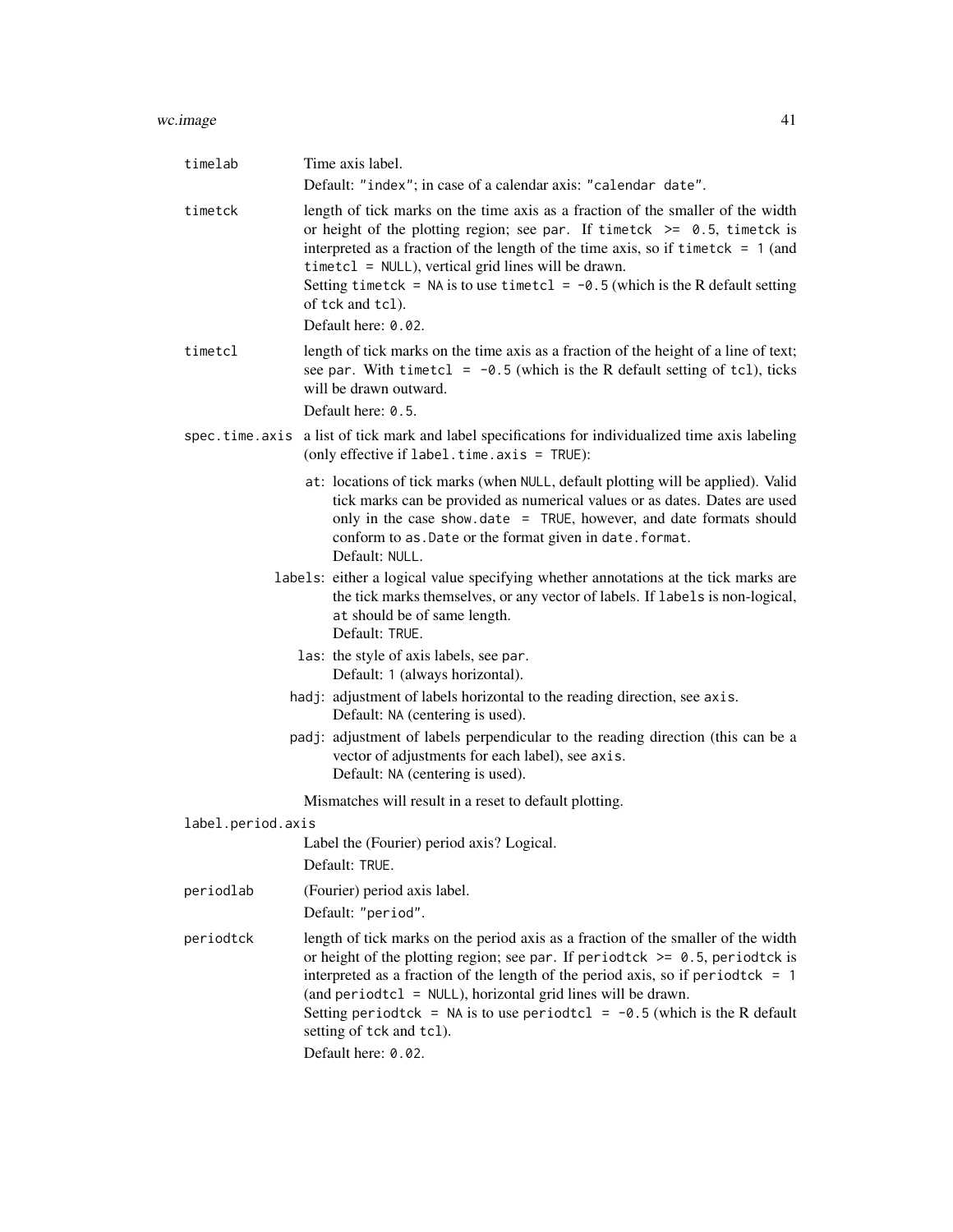| periodtcl                                                                                                     | length of tick marks on the period axis as a fraction of the height of a line of<br>text; see par. With periodtcl = $-0.5$ (which is the R default setting of tcl)<br>ticks will be drawn outward.                     |  |
|---------------------------------------------------------------------------------------------------------------|------------------------------------------------------------------------------------------------------------------------------------------------------------------------------------------------------------------------|--|
|                                                                                                               | Default here: 0.5.                                                                                                                                                                                                     |  |
| spec.period.axis                                                                                              |                                                                                                                                                                                                                        |  |
|                                                                                                               | a list of tick mark and label specifications for individualized period axis labeling<br>(only effective if $label.period. axis = TRUE$ ):                                                                              |  |
|                                                                                                               | at: locations of tick marks (when NULL, default plotting will be applied). Valid<br>tick marks can be provided as numerical and positive values only.<br>Default: NULL.                                                |  |
|                                                                                                               | labels: either a logical value specifying whether annotations at the tick marks are<br>the tick marks themselves, or any vector of labels. If labels is non-logical,<br>at should be of same length.<br>Default: TRUE. |  |
|                                                                                                               | las: the style of axis labels, see par.<br>Default: 1 (always horizontal).                                                                                                                                             |  |
| hadj: adjustment of labels horizontal to the reading direction, see axis.<br>Default: NA (centering is used). |                                                                                                                                                                                                                        |  |
|                                                                                                               | padj: adjustment of labels perpendicular to the reading direction (this can be a<br>vector of adjustments for each label), see axis.<br>Default: NA (centering is used).                                               |  |
|                                                                                                               | Mismatches will result in a reset to default plotting.                                                                                                                                                                 |  |
| main                                                                                                          | an overall title for the plot.                                                                                                                                                                                         |  |
|                                                                                                               | Default: NULL.                                                                                                                                                                                                         |  |
| lwd                                                                                                           | line width of contour lines and ridge.                                                                                                                                                                                 |  |
|                                                                                                               | Default: 2.                                                                                                                                                                                                            |  |
| lwd.axis                                                                                                      | line width of axes (image and legend bar).                                                                                                                                                                             |  |
|                                                                                                               | Default: 1.                                                                                                                                                                                                            |  |
|                                                                                                               | graphics.reset Reset graphical parameters? Logical.                                                                                                                                                                    |  |
|                                                                                                               | Default: TRUE                                                                                                                                                                                                          |  |
| verbose                                                                                                       | Print verbose output on the screen? Logical.<br>Default: FALSE.                                                                                                                                                        |  |

# Value

A list of class graphical parameters with the following elements:

| op         | original graphical parameters |
|------------|-------------------------------|
| image.plt  | image plot region             |
| legend.plt | legend plot region            |

# Author(s)

Angi Roesch and Harald Schmidbauer; credits are also due to Huidong Tian, and Bernard Cazelles.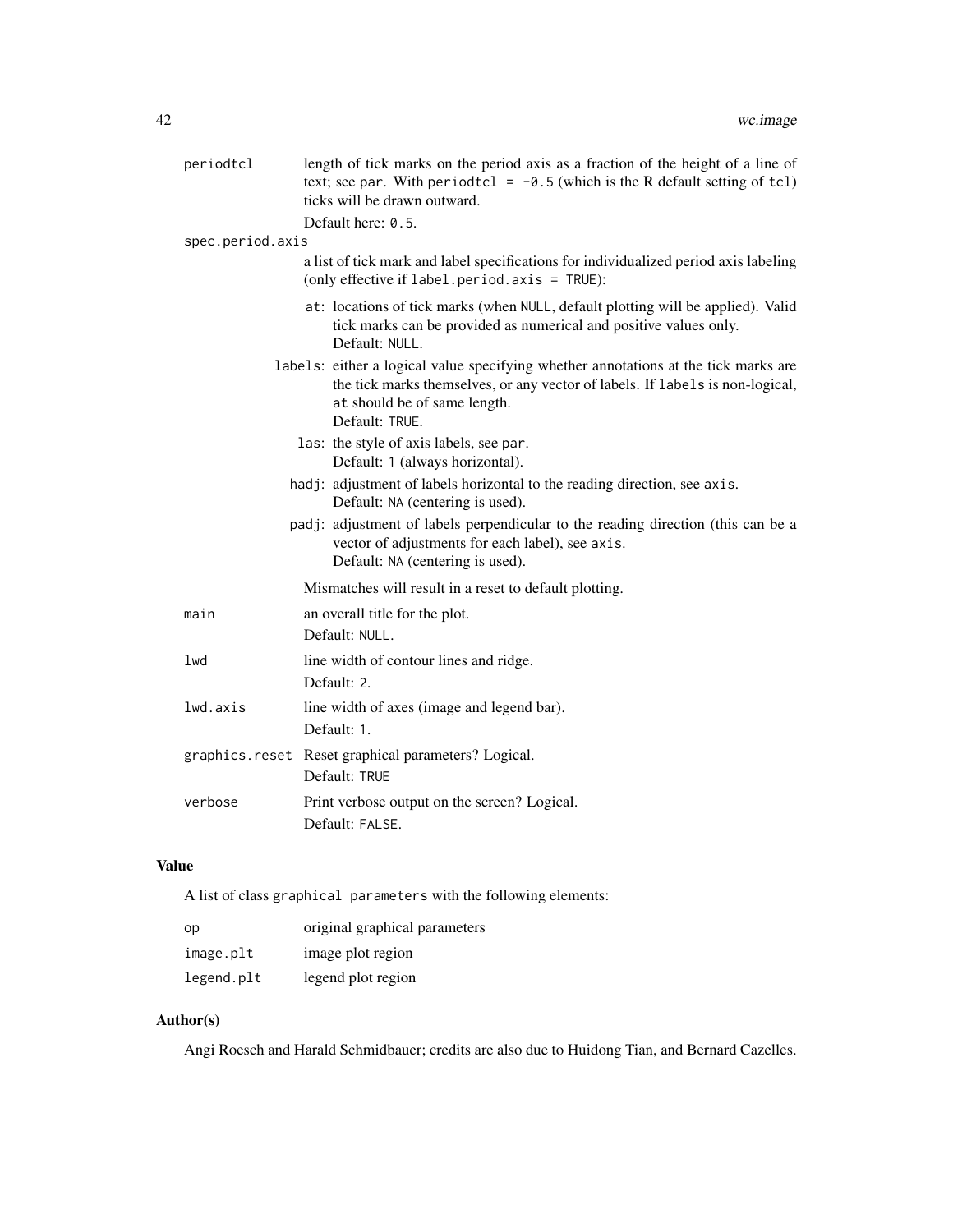#### wc.image 43

### References

Aguiar-Conraria L., and Soares M.J., 2011. Business cycle synchronization and the Euro: A wavelet analysis. Journal of Macroeconomics 33 (3), 477–489.

Aguiar-Conraria L., and Soares M.J., 2011. The Continuous Wavelet Transform: A Primer. NIPE Working Paper Series 16/2011.

Cazelles B., Chavez M., Berteaux, D., Menard F., Vik J.O., Jenouvrier S., and Stenseth N.C., 2008. Wavelet analysis of ecological time series. Oecologia 156, 287–304.

Liu P.C., 1994. Wavelet spectrum analysis and ocean wind waves. In: Foufoula-Georgiou E., and Kumar P., (eds.), Wavelets in Geophysics, Academic Press, San Diego, 151–166.

Tian, H., and Cazelles, B., 2012. WaveletCo. Available at [https://cran.r-project.org/src/](https://cran.r-project.org/src/contrib/Archive/WaveletCo/) [contrib/Archive/WaveletCo/](https://cran.r-project.org/src/contrib/Archive/WaveletCo/), archived April 2013; accessed July 26, 2013.

Torrence C., and Compo G.P., 1998. A practical guide to wavelet analysis. Bulletin of the American Meteorological Society 79 (1), 61–78.

Veleda D., Montagne R., and Araujo M., 2012. Cross-Wavelet Bias Corrected by Normalizing Scales. Journal of Atmospheric and Oceanic Technology 29, 1401–1408.

## See Also

```
analyze.coherencywc.avgwc.sel.phaseswc.phasediff.imagewt.imagewt.avg,
wt.sel.phases, wt.phase.image, reconstruct
```
## Examples

```
## Not run:
## The following example is modified from Veleda et al., 2012:
series.length <- 3*128*24
x1 <- periodic.series(start.period = 1*24, length = series.length)
x2 \le- periodic.series(start.period = 2 \times 24, length = series.length)
x3 \le- periodic.series(start.period = 4*24, length = series.length)
x4 \leftarrow periodic.series(start.period = 8 \times 24, length = series.length)
x5 <- periodic.series(start.period = 16*24, length = series.length)
x6 \le- periodic.series(start.period = 32 \times 24, length = series.length)
x7 < - periodic.series(start.period = 64*24, length = series.length)
x8 <- periodic.series(start.period = 128*24, length = series.length)
x \le -x_1 + x_2 + x_3 + x_4 + 3x_5 + x_6 + x_7 + x_8 + \text{norm}(\text{series.length})y \le -x1 + x2 + x3 + x4 - 3*x5 + x6 + 3*x7 + x8 + \text{norm}(\text{series.length})matplot(data.frame(x, y), type = "l", lty = 1, xaxs = "i", col = 1:2,
xlab = "index", ylab = ""
 main = "hourly series with periods of 1, 2, 4, 8, 16, 32, 64, 128 days",
 sub = "(out of phase at period 16, different amplitudes at period 64)")
legend("topright", legend = c("x", "y"), col = 1:2, lty = 1)
## The following dates refer to the local time zone
## (possibly allowing for daylight saving time):
my.date <- seq(as.POSIXct("2014-10-14 00:00:00", format = "%F %T"),
               by = "hour",
```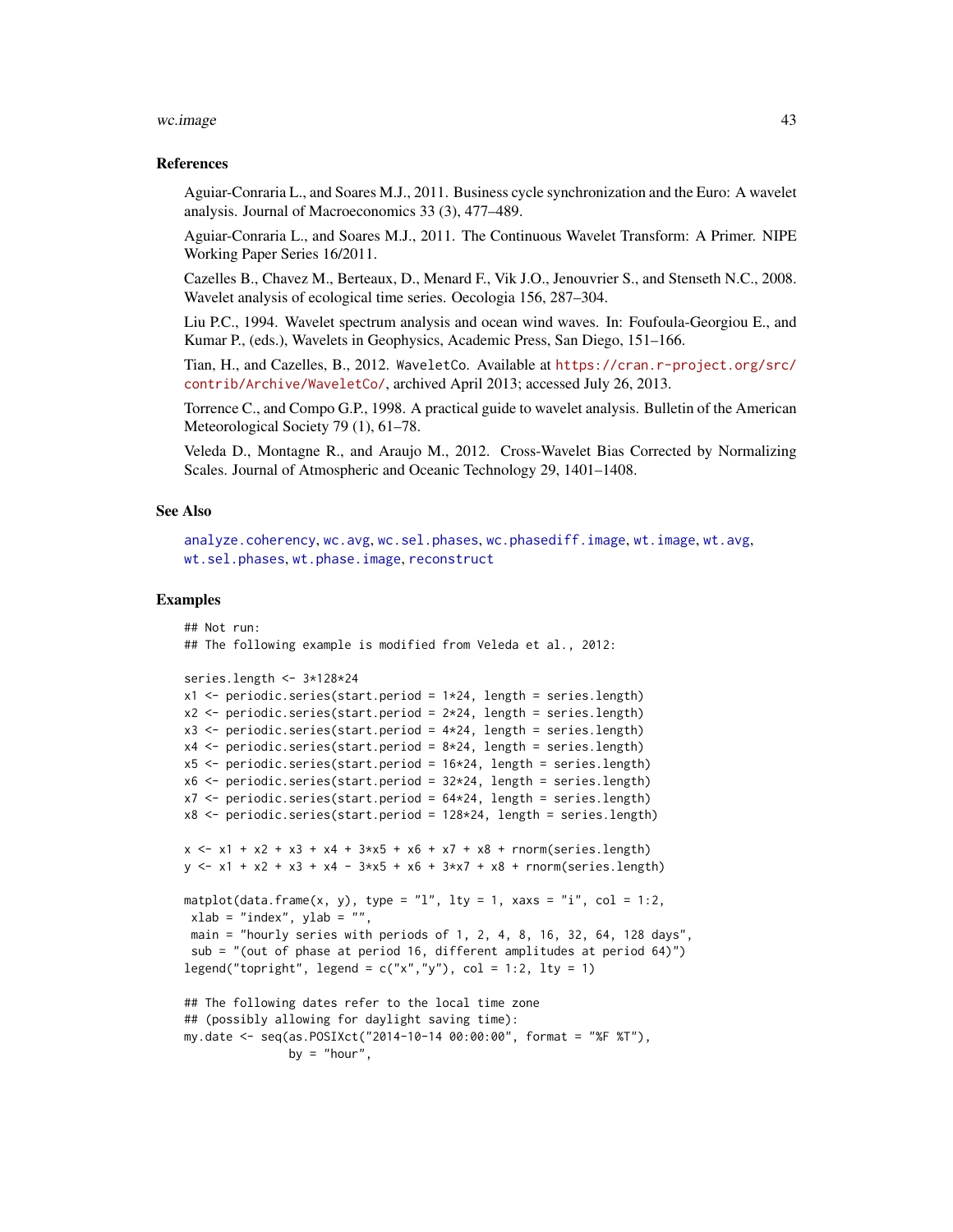```
length.out = series.length)
my.data \leq data.frame(date = my.date, x = x, y = y)
## Computation of cross-wavelet power and wavelet coherence, x over y:
## a natural choice of 'dt' in the case of hourly data is 'dt = 1/24',
## resulting in one time unit equaling one day.
## This is also the time unit in which periods are measured.
my.wc <- analyze.coherency(my.data, c("x","y"),
                           loess.span = 0,
                           dt = 1/24, dj = 1/20,
                           window.size.t = 1, window.size.s = 1/2,
                           lowerPeriod = 1/4,
                           make.pval = TRUE, n.sim = 10)
## Plot of cross-wavelet power spectrum,
## with color breakpoints according to quantiles:
wc.image(my.wc,
   main = "cross-wavelet power spectrum, x over y",
   legend.params = list(lab = "cross-wavelet power levels (quantiles)"),
   periodlab = "period (days)")
## Note:
## The default time axis shows an index of given points in time,
## which is the count of hours in our example.
## By default, arrows are plotted which show the phase differences
## of x over y at respective significant periods.
## (Please see our guide booklet for further explanation.)
## The same plot, but with equidistant color breakpoints:
wc.image(my.wc, color.key = "i",
   main = "cross-wavelet power spectrum, x over y",
   legend.params = list(lab = "cross-wavelet power levels (equidistant)"),
   periodlab = "period (days)")
## The same plot, but adopting a palette of gray colors,
## omitting the arrows:
wc.image(my.wc, color.key = "i",
   main = "cross-wavelet power spectrum, x over y",
   legend.params = list(lab = "cross-wavelet power levels (equidistant)"),
   color.palette = "gray( (1:n.levels)/n.levels )",
   plot.arrow = FALSE,
   periodlab = "period (days)")
## The same plot, now with ridge of power:
wc.image(my.wc, color.key = "i",
   main = "cross-wavelet power spectrum, x over y'',
   legend.params = list(lab = "cross-wavelet power levels (equidistant)"),
   color.palette = "gray( (1:n.levels)/n.levels )",
   plot.arrow = FALSE,
   plot.ridge = TRUE, col.ridge = "red",
   periodlab = "period (days)")
## The plot, turning back to arrows, now in yellow color:
wc.image(my.wc, color.key = "i",
```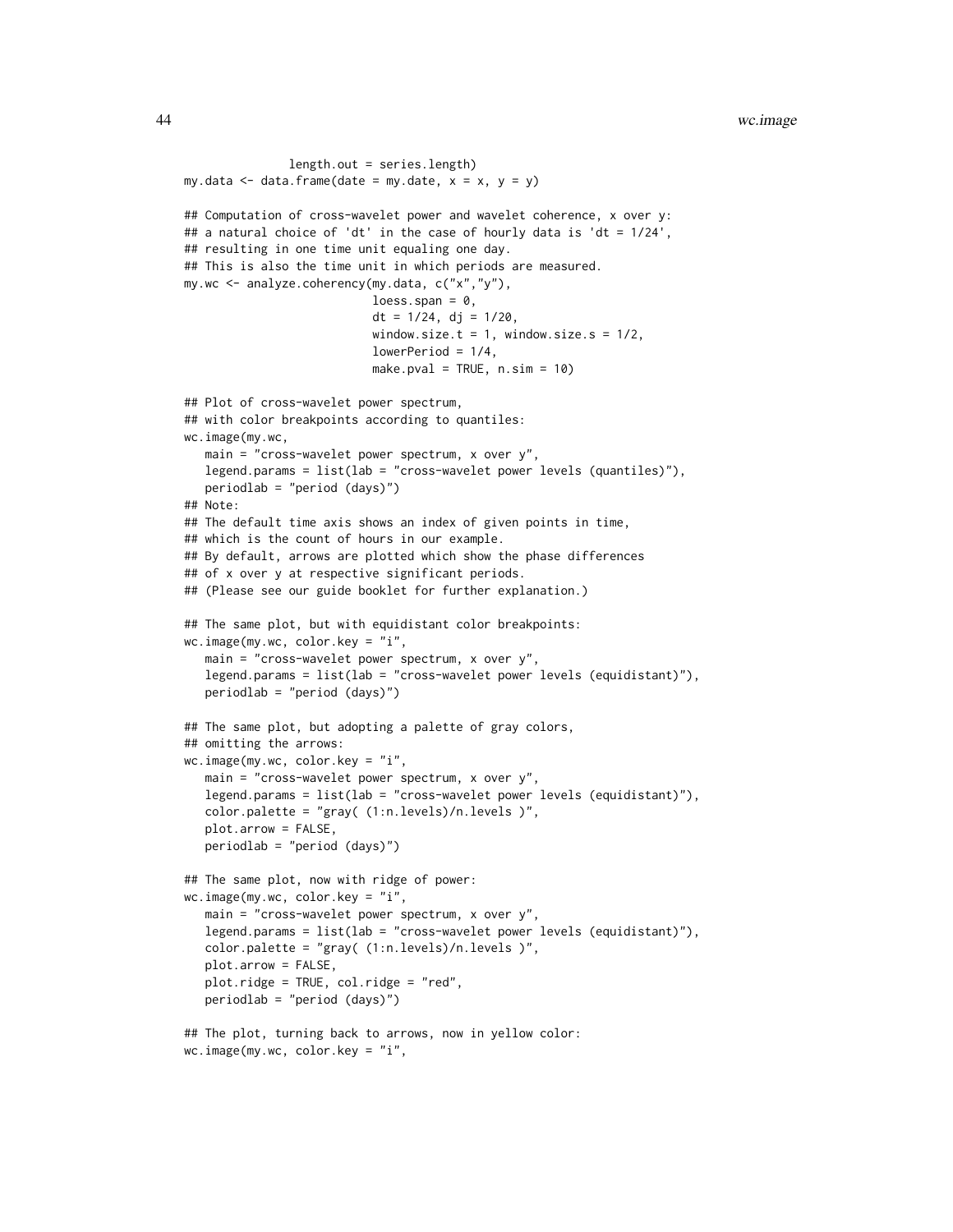```
main = "cross-wavelet power spectrum, x over y'',
  legend.params = list(lab = "cross-wavelet power levels (equidistant)"),
   color.palette = "gray( (1:n.levels)/n.levels )",
  col.arrow = "yellow",
  periodlab = "period (days)")
## Alternate styles of the time axis:
## The plot with time elapsed in days, starting from 0 and proceeding
## in steps of 50 days (50*24 hours), instead of the (default) time index:
index.ticks \leq seq(1, series.length, by = 50*24)
index.labels <- (index.ticks-1)/24
## Insert your specification of time axis:
wc.image(my.wc, color.key = "i",
  main = "cross-wavelet power spectrum, x over y",
  legend.params = list(lab = "cross-wavelet power levels (equidistant)"),
  color.palette = "gray( (1:n.levels)/n.levels )",
  col.arrow = "yellow",
  periodlab = "period (days)", timelab = "time elapsed (days)",
   spec.time.axis = list(at = index.ticks, labels = index.labels))
## The plot with (automatically produced) calendar axis:
wc.image(my.wc, color.key = "i",
  main = "cross-wavelet power spectrum, x over y",
   legend.params = list(lab = "cross-wavelet power levels (equidistant)"),
   color.palette = "gray( (1:n.levels)/n.levels )",
   col.arrow = "yellow",
  periodlab = "period (days)",
   show.date = TRUE, date.format = "%F %T")
## Individualizing your calendar axis (works with show.date = TRUE)...
## How to obtain, for example, monthly date ticks and labels:
## The sequence of tick positions:
monthly.ticks <- seq(as.POSIXct("2014-11-01 00:00:00", format = "%F %T"),
                     as.POSIXct("2015-11-01 00:00:00", format = "%F %T"),
                     by = "month")
## Observe that the following specification may produce an error:
## 'seq(as.Date("2014-11-01"), as.Date("2015-11-01"), by = "month")'
## Time of the day is missing here!
## The sequence of labels (e.g. information on month and year only):
monthly.labels <- strftime(monthly.ticks, format = "%b %Y")
## Insert your specification of time axis as parameter to wc.image:
wc.image(my.wc, color.key = "i",
  main = "cross-wavelet power spectrum, x over y",
  legend.params = list(lab = "cross-wavelet power levels (equidistant)"),
  color.palette = "gray( (1:n.levels)/n.levels )",
  col.arrow = "yellow",
   periodlab = "period (days)",
   show.date = TRUE, date.format = "%F %T",
```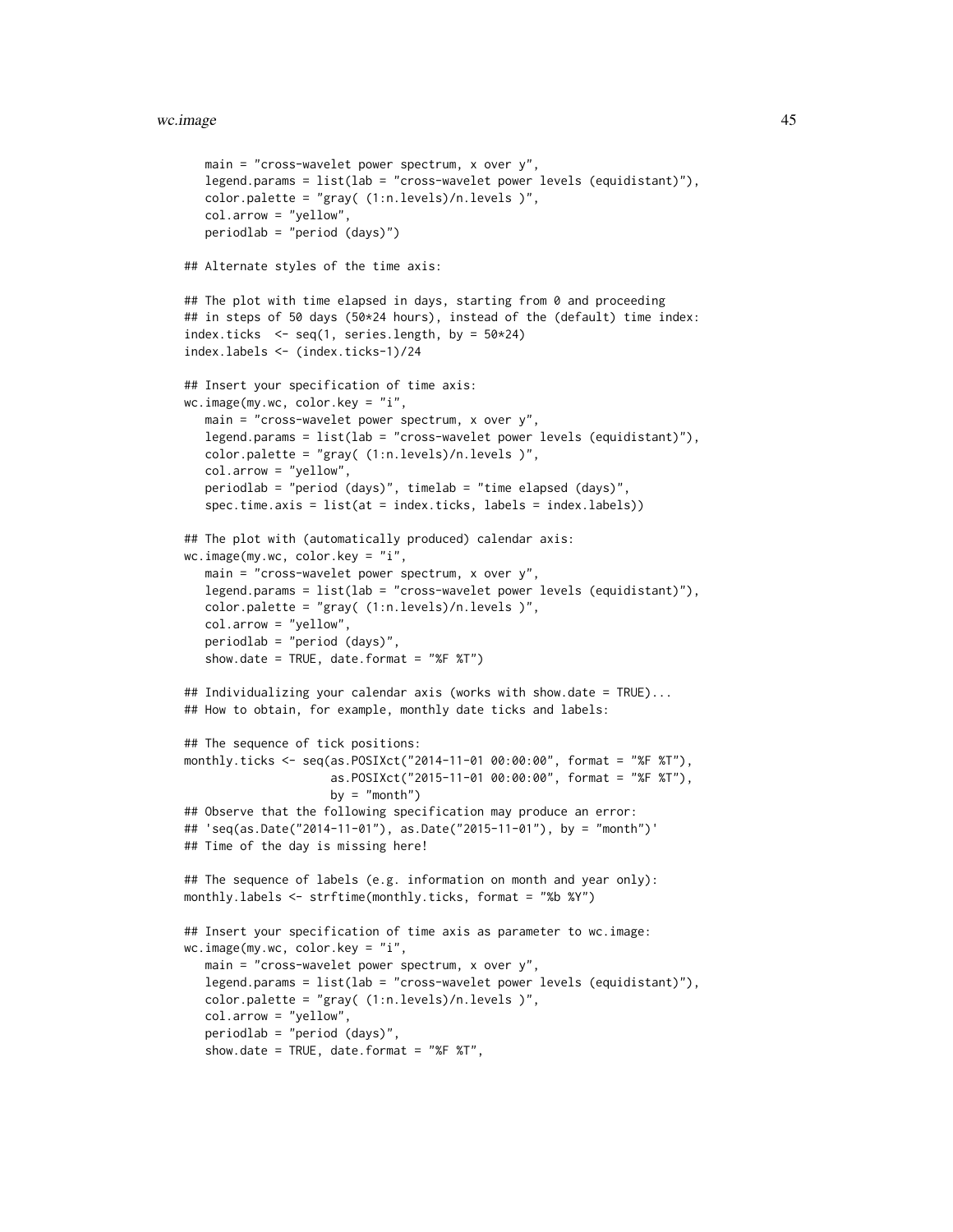```
spec.time.axis = list(at = monthly.ticks, labels = monthly.labels,
                         las = 2)## Note:
## The monthly ticks specify the midpoints of the colored cells and
## match the location of corresponding (default) time index ticks.
## A cross-wavelet power plot with individualized period axis and exponent
## to accentuate contrast in the image:
wc.image(my.wc, exponent = 0.5, color.key = "i",
  main = "cross-wavelet power spectrum, x over y",
  legend.params = list(lab = "cross-wavelet power levels
   (raised by exponent 0.5, equidistant levels)"),
   color.palette = "gray( (1:n.levels)/n.levels )",
   col.arrow = "yellow",
  periodlab = "period (days)",
   spec.period.axis = list(at = c(1,2,4,8,16,32,64,128)))
## An option to switch to the corresponding frequency axis:
my.periods <- c(1,2,4,8,16,32,64,128)
my.frequencies <- paste("1/",my.periods, sep = "")
wc.image(my.wc, exponent = 0.5, color.key = "i",
  main = "cross-wavelet power spectrum, x over y'',
  legend.params = list(lab = "cross-wavelet power levels
   (raised by exponent 0.5, equidistant levels)"),
  color.palette = "gray( (1:n.levels)/n.levels )",
   col.arrow = "yellow",
   periodlab = "frequency (per day)",
   spec.period.axis = list(at = my.periods, labels = my.frequencies))
## Adding, for example, horizontal lines at period ticks...
## There is an option to add further objects to the image plot region,
## by setting 'graphics.reset = FALSE'
## (but recall previous par settings after plotting):
op <- par(no.readonly = TRUE)
wc.image(my.wc, exponent = 0.5, color.key = "i",
  main = "cross-wavelet power spectrum, x over y''legend.params = list(lab = "cross-wavelet power levels
   (raised by exponent 0.5, equidistant levels)"),
  color.palette="gray( (1:n.levels)/n.levels )",
  col.arrow = "yellow",
  periodlab = "frequency (per day)",
   spec.period.axis = list(at = my.periods, labels = my.frequencies),
  timelab = "",
  show.date = TRUE, date.format = "%F %T",
  graphics.reset = FALSE)
abline(h = log2(my.periods))
year2015 <- as.POSIXct("2015-01-01 00:00:00", format = "%F %T")
abline(v = year2015)axis(1, at = year2015, labels = 2015, padj = 1)par(op)
```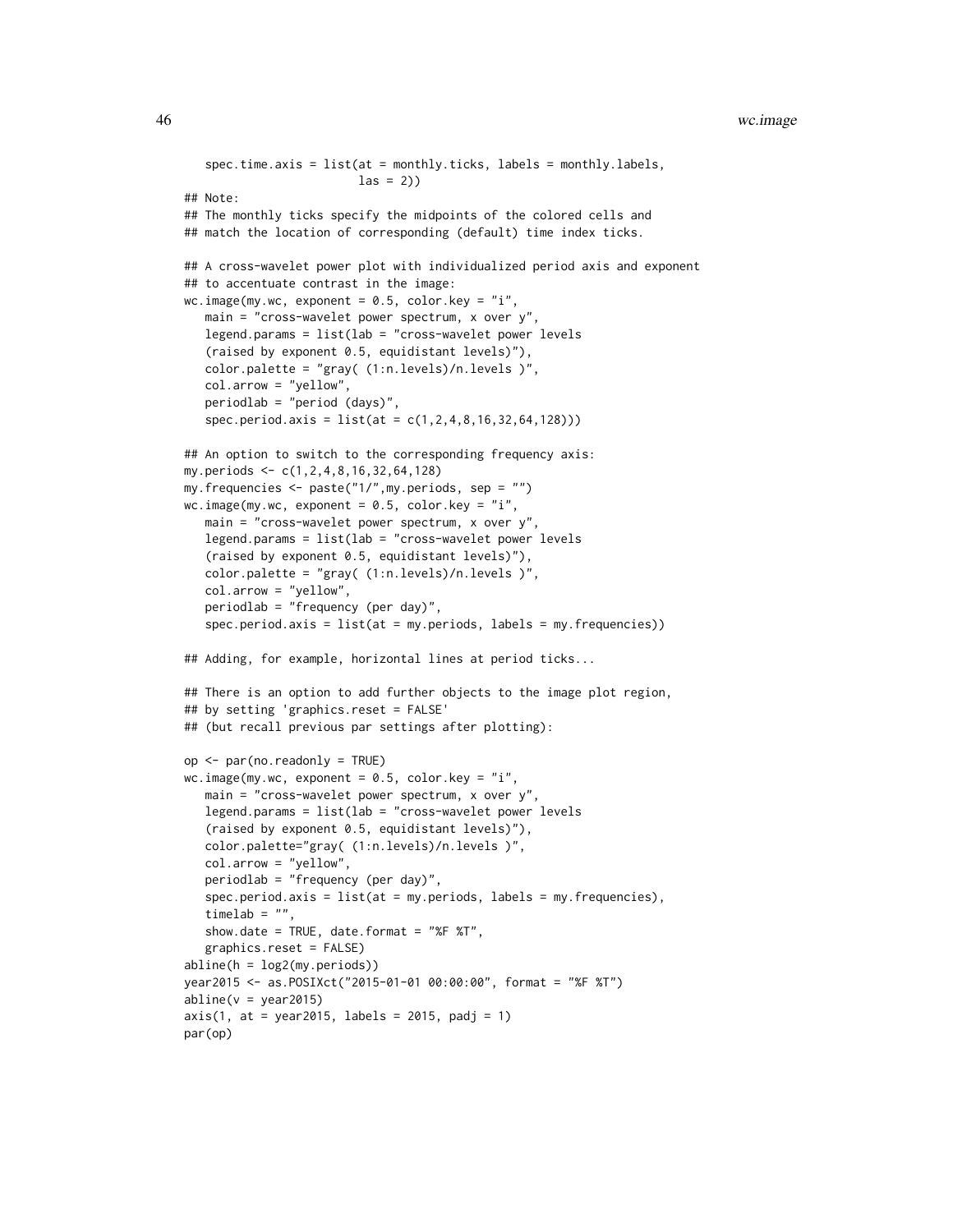#### wc.phasediff.image 47

```
## For further axis plotting options:
## Please see the examples in our guide booklet,
## URL http://www.hs-stat.com/projects/WaveletComp/WaveletComp_guided_tour.pdf.
## Plot of wavelet coherence of x over y,
## with color breakpoints according to quantiles:
wc.image(my.wc, which.image = "wc",
  main = "wavelet coherence, x over y",
  legend.params = list(lab = "wavelet coherence levels (quantiles)".labuine = 3.5, label.digits = 3),
  periodlab = "period (days)")
## Plot of wavelet coherence, but with equidistant color breakpoints:
wc.image(my.wc, which.image = "wc", color.key = "i",
   main = "wavelet coherence, x over y",
  legend.params = list(lab = "wavelet coherence levels (equidistant)"),
  periodlab = "period (days)")
## End(Not run)
```
<span id="page-46-0"></span>wc.phasediff.image *Image plot of phase differences of periodic components for two time series*

## Description

This function plots the phase difference image of two time series, which is provided by an object of class "analyze.coherency". The vertical axis shows the Fourier periods. The horizontal axis shows time step counts, but can be easily transformed into a calendar axis if dates are provided in either row names or a variable named "date" in the data frame at hand. Both axes can be relabeled. In particular, an option is given to individualize the period and/or time axis by specifying tick marks and labels.

The color levels are defined according to equidistant breakpoints (covering the interval from -pi to +pi), with the number of levels as a further parameter. In addition, there is an option to adopt an individual color palette.

If the default palette is retained, colors indicate the following. Green: phase differences close to zero, which means that the two time series are in phase at the respective period. Yellowgreen: in phase, series 1 leading. Turquoise: in phase, series 2 leading. Red: phase differences are close to +pi, out of phase, series 2 leading. Blue: phase differences are close to -pi, out of phase, series 1 leading.

Further plot design options concern: plot of the cone of influence, plot of contour lines to border areas of significance with respect to cross-wavelet power or wavelet coherence at a given significance level.

Finally, there is an option to insert and format a color legend (a right-hand vertical color bar) and to set the plot title. For further processing of the plot, graphical parameters of plot regions are provided as output.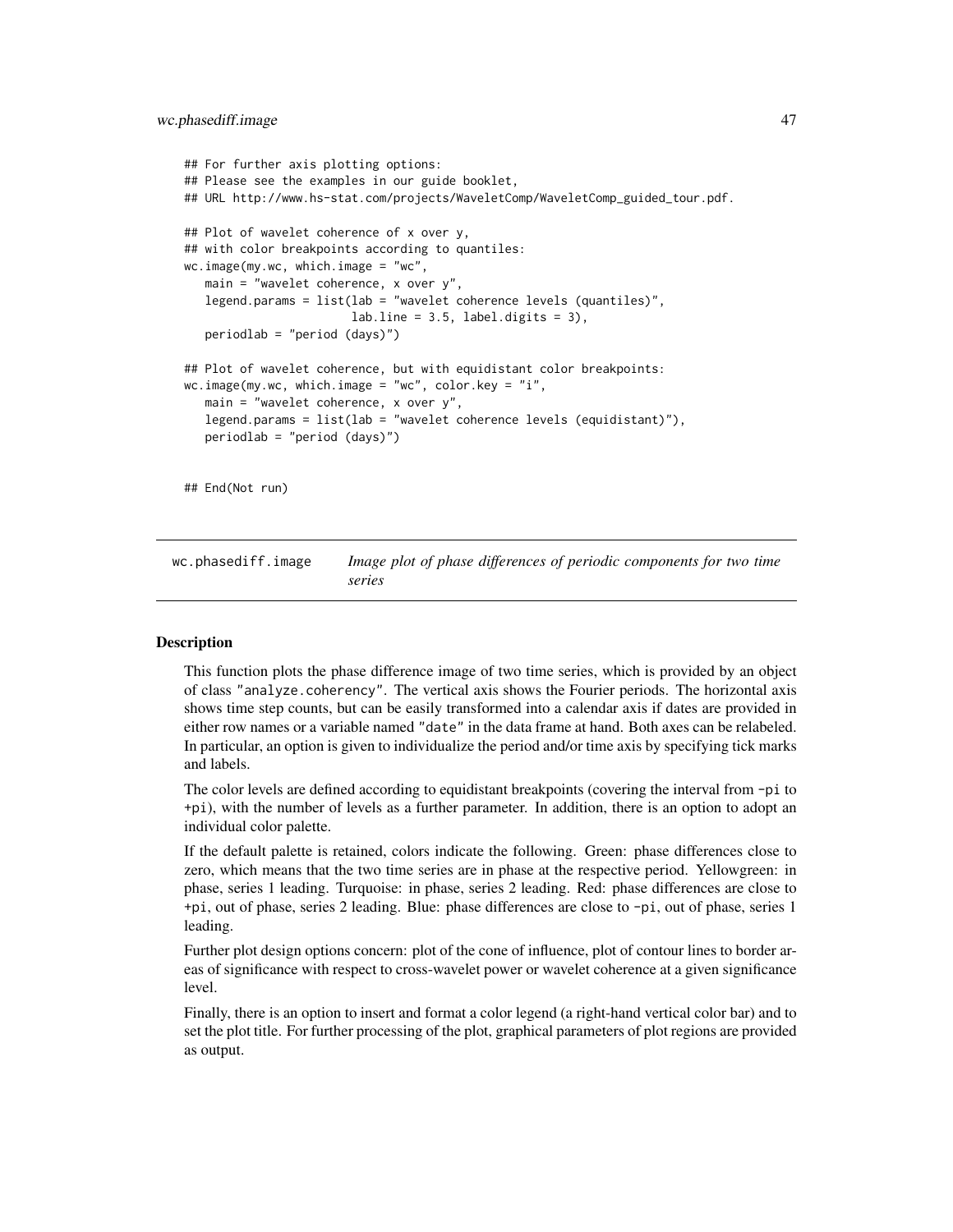## Usage

```
wc.phasediff.image(WC, use.sAngle = FALSE,
   plot.coi = TRUE,
   plot.contour = TRUE, which.contour = "wp",
   siglv1 = 0.1, col.contour = "white",n.levels = 100,
   color.palette = "rainbow(n.levels, start = 0, end = .7)",
   useRaster = TRUE, max.contour.segments = 250000,
   plot.legend = TRUE,
   legend.params = list(width = 1.2, shrink = 0.9, mar = 5.1,
                         n.ticks = 6,
                         pi.style = TRUE,
                         label.digits = 1, label.format = "f",lab = NULL, labu. line = 3),
   label.time.axis = TRUE,
   show.date = FALSE, date.format = NULL, date.tz = NULL,timelab = NULL, timetck = 0.02, timetcl = 0.5,
   spec.time.axis = list(at = NULL, labels = TRUE,\text{las} = 1, \text{hadj} = \text{NA}, \text{padj} = \text{NA}),
   label.period.axis = TRUE,
   periodlab = NULL, periodtck = 0.02, periodtcl = 0.5,
   spec.period.axis = list(at = NULL, labels = TRUE,\text{las} = 1, hadj = NA, padj = NA),
   main = NULL,1wd = 2, 1wd.axis = 1,
   graphics.reset = TRUE,
   verbose = FALSE)
```
## Arguments

| WС            | an object of class "analyze.coherency"                                                                                                                        |  |
|---------------|---------------------------------------------------------------------------------------------------------------------------------------------------------------|--|
| use.sAngle    | Use smoothed version of phase difference? Logical.<br>Default: FALSE.                                                                                         |  |
| plot.coi      | Plot cone of influence? Logical. Default: TRUE                                                                                                                |  |
| plot.contour  | Plot contour lines to border the area of cross-wavelet power (or wavelet coher-<br>ence, depending on which.contour) significance? Logical.<br>Default: TRUE. |  |
| which.contour | Contour lines of which spectrum should be plotted?                                                                                                            |  |
|               | "wp" : cross-wavelet power<br>"wc" : wavelet coherence                                                                                                        |  |
|               | Default: "wp".                                                                                                                                                |  |
| siglvl        | level of cross-wavelet power (or wavelet coherence, depending on which. contour)<br>significance to be applied to the plot of contour lines.                  |  |
|               | Default: 0.1.                                                                                                                                                 |  |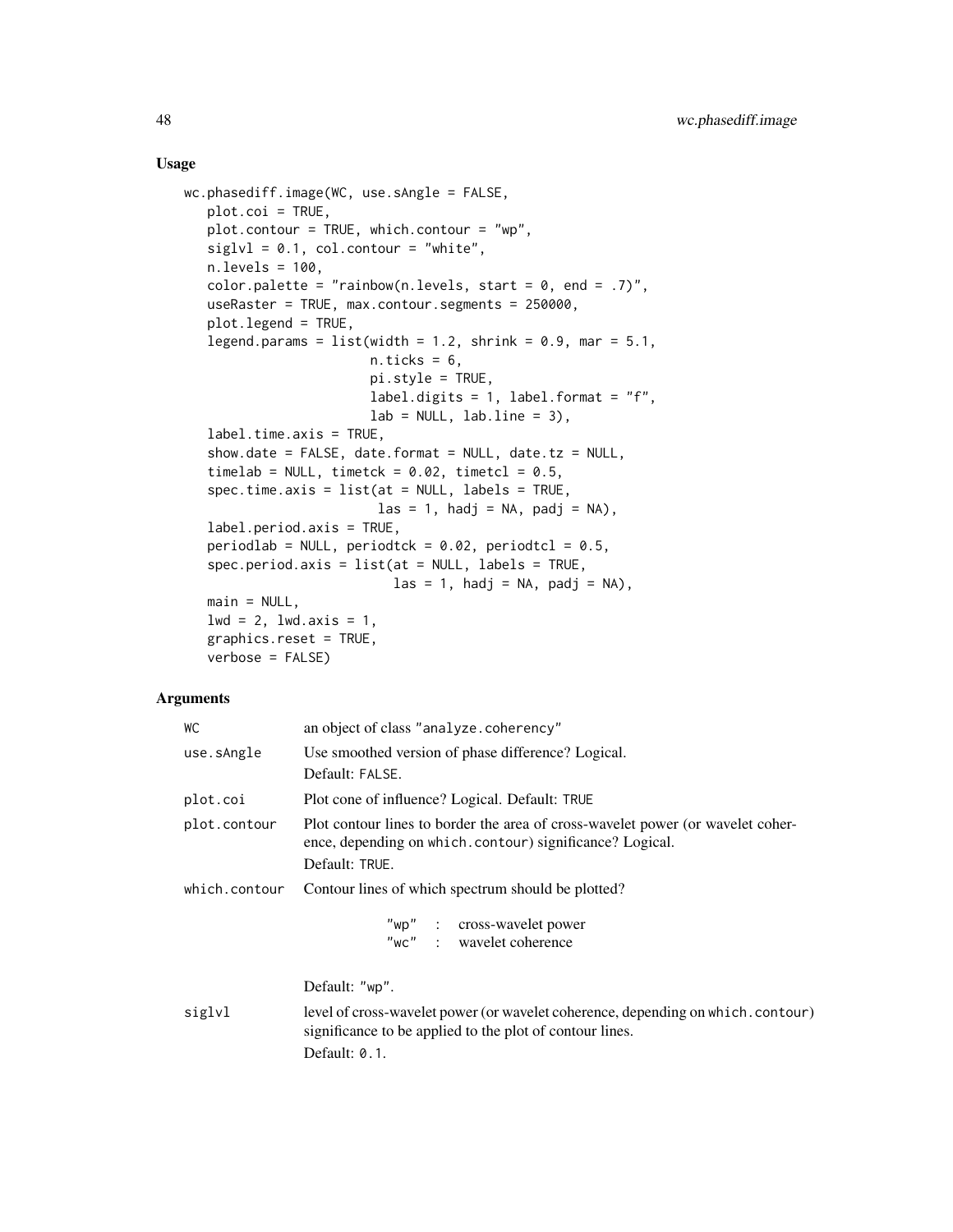| col.contour                                                                                                                                        | color of contour lines. Default: "white".                                                                                                                                                                                                                                                                                                              |  |
|----------------------------------------------------------------------------------------------------------------------------------------------------|--------------------------------------------------------------------------------------------------------------------------------------------------------------------------------------------------------------------------------------------------------------------------------------------------------------------------------------------------------|--|
| n.levels                                                                                                                                           | Number of color levels. Default: 100.                                                                                                                                                                                                                                                                                                                  |  |
| color.palette                                                                                                                                      | Definition of color levels. (The color palette will be assigned to levels in reverse<br>order!)                                                                                                                                                                                                                                                        |  |
|                                                                                                                                                    | Default: "rainbow(n.levels, start = $0$ , end = .7)".                                                                                                                                                                                                                                                                                                  |  |
| useRaster                                                                                                                                          | Use a bitmap raster instead of polygons to plot the image? Logical.<br>Default: TRUE.                                                                                                                                                                                                                                                                  |  |
| max.contour.segments                                                                                                                               |                                                                                                                                                                                                                                                                                                                                                        |  |
| limit on the number of segments in a single contour line, positive integer.                                                                        |                                                                                                                                                                                                                                                                                                                                                        |  |
| Default: 250000 (options() default settings: 25000).                                                                                               |                                                                                                                                                                                                                                                                                                                                                        |  |
| plot.legend                                                                                                                                        | Plot color legend (a vertical bar of colors and breakpoints)? Logical.<br>Default: TRUE.                                                                                                                                                                                                                                                               |  |
| legend.params                                                                                                                                      | a list of parameters for the plot of the color legend; parameter values can be set<br>selectively (style in parts adopted from image.plot in the R package fields<br>by Douglas Nychka):                                                                                                                                                               |  |
|                                                                                                                                                    | width: width of legend bar.<br>Default: 1.2.                                                                                                                                                                                                                                                                                                           |  |
|                                                                                                                                                    | shrink: a vertical shrinkage factor.<br>Default: 0.9.                                                                                                                                                                                                                                                                                                  |  |
|                                                                                                                                                    | mar: right margin of legend bar.<br>Default: 5.1.                                                                                                                                                                                                                                                                                                      |  |
|                                                                                                                                                    | n.ticks: number of ticks for labels.<br>Default: 6.                                                                                                                                                                                                                                                                                                    |  |
| pi.style: style of labels, logical: if TRUE, the symbol "pi" is used to label the legend<br>bar; otherwise, labels are numerals.<br>Default: TRUE. |                                                                                                                                                                                                                                                                                                                                                        |  |
|                                                                                                                                                    | label.digits: number of digits of (numerical factors of) labels.<br>Default: 1 if pi.style is TRUE, else 2.                                                                                                                                                                                                                                            |  |
|                                                                                                                                                    | label. format: format of labels.<br>Default: "f".                                                                                                                                                                                                                                                                                                      |  |
|                                                                                                                                                    | lab: axis label.<br>Default: NULL.                                                                                                                                                                                                                                                                                                                     |  |
| lab. line: line (in user coordinate units) where to put the axis label.<br>Default: 3.                                                             |                                                                                                                                                                                                                                                                                                                                                        |  |
| label.time.axis                                                                                                                                    |                                                                                                                                                                                                                                                                                                                                                        |  |
| Label the time axis? Logical.<br>Default: TRUE.                                                                                                    |                                                                                                                                                                                                                                                                                                                                                        |  |
| show.date                                                                                                                                          | Show calendar dates? (Effective only if dates are available as row names or by<br>variable date in the data frame which is analyzed.) Logical.<br>Default: FALSE.                                                                                                                                                                                      |  |
| date.format                                                                                                                                        | the format of calendar date given as a character string, e.g. "%Y-%m-%d", or<br>equivalently "%F"; see strptime for a list of implemented date conversion spec-<br>ifications. Explicit information given here will overturn any specification stored<br>in WC. If unspecified, date formatting is attempted according to as . Date.<br>Default: NULL. |  |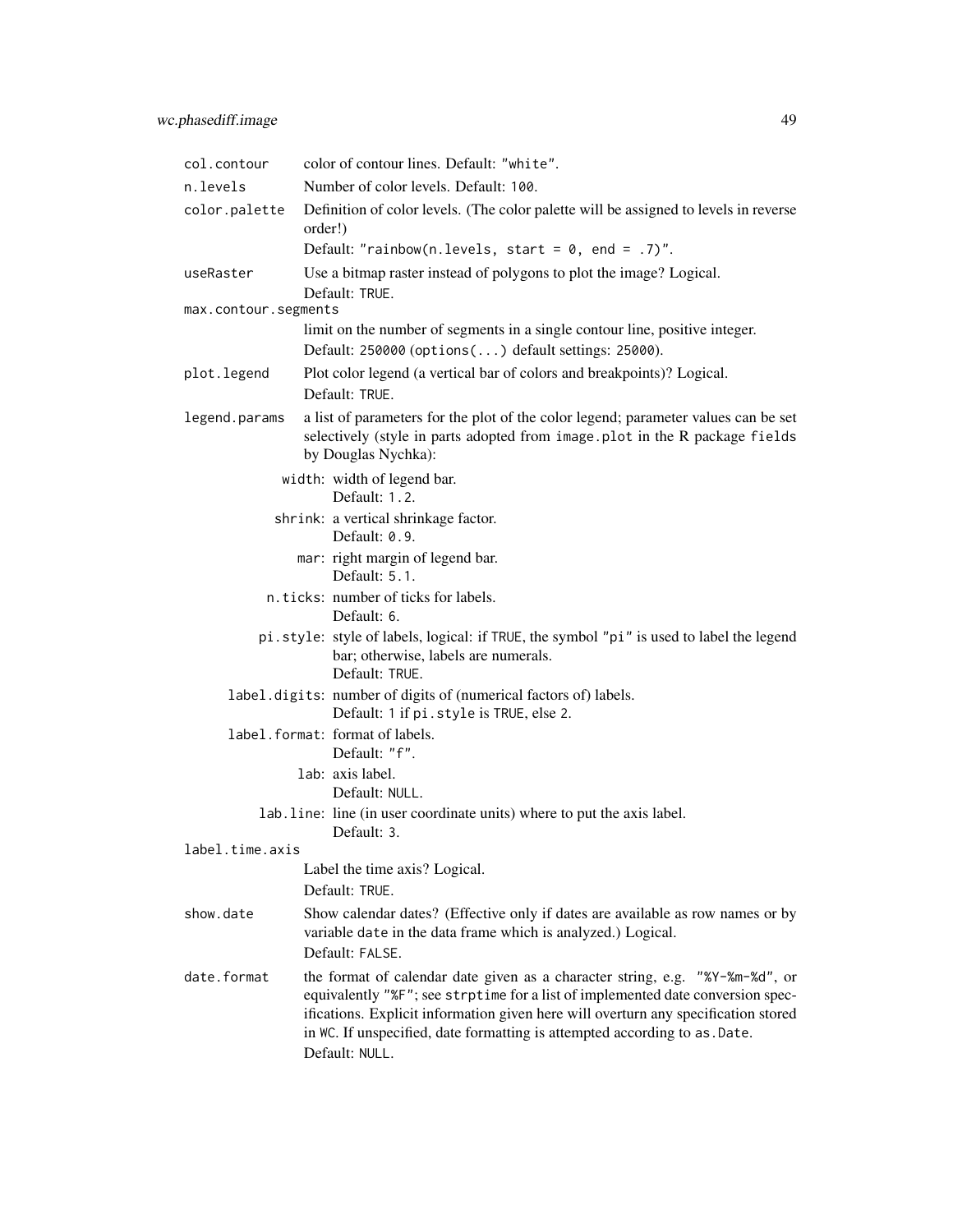| date.tz                                                                                                       | a character string specifying the time zone of calendar date; see strptime. Ex-<br>plicit information given here will overturn any specification stored in WC. If un-<br>specified, "" (the local time zone) is used.<br>Default: NULL.                                                                                                                                                                              |  |
|---------------------------------------------------------------------------------------------------------------|----------------------------------------------------------------------------------------------------------------------------------------------------------------------------------------------------------------------------------------------------------------------------------------------------------------------------------------------------------------------------------------------------------------------|--|
| timelab                                                                                                       | Time axis label.                                                                                                                                                                                                                                                                                                                                                                                                     |  |
|                                                                                                               | Default: "index"; in case of a calendar axis: "calendar date".                                                                                                                                                                                                                                                                                                                                                       |  |
| timetck                                                                                                       | length of tick marks on the time axis as a fraction of the smaller of the width<br>or height of the plotting region; see par. If timetck $\ge$ 0.5, timetck is<br>interpreted as a fraction of the length of the time axis, so if timetck = $1$ (and<br>$timetcl = NULL$ , vertical grid lines will be drawn.<br>Setting timetck = NA is to use timetcl = $-0.5$ (which is the R default setting<br>of tck and tcl). |  |
|                                                                                                               | Default here: 0.02.                                                                                                                                                                                                                                                                                                                                                                                                  |  |
| timetcl                                                                                                       | length of tick marks on the time axis as a fraction of the height of a line of text;<br>see par. With timetcl = $-0.5$ (which is the R default setting of tcl), ticks<br>will be drawn outward.                                                                                                                                                                                                                      |  |
|                                                                                                               | Default here: 0.5.                                                                                                                                                                                                                                                                                                                                                                                                   |  |
| spec.time.axis                                                                                                | a list of tick mark and label specifications for individualized time axis labeling<br>(only effective if label.time.axis = TRUE):                                                                                                                                                                                                                                                                                    |  |
|                                                                                                               | at: locations of tick marks (when NULL, default plotting will be applied). Valid<br>tick marks can be provided as numerical values or as dates. Dates are used<br>only in the case show date $=$ TRUE, however, and date formats should<br>conform to as. Date or the format given in date. format.<br>Default: NULL.                                                                                                |  |
|                                                                                                               | labels: either a logical value specifying whether annotations at the tick marks are<br>the tick marks themselves, or any vector of labels. If labels is non-logical,<br>at should be of same length.<br>Default: TRUE.                                                                                                                                                                                               |  |
| las: the style of axis labels, see par.<br>Default: 1 (always horizontal).                                    |                                                                                                                                                                                                                                                                                                                                                                                                                      |  |
| hadj: adjustment of labels horizontal to the reading direction, see axis.<br>Default: NA (centering is used). |                                                                                                                                                                                                                                                                                                                                                                                                                      |  |
|                                                                                                               | padj: adjustment of labels perpendicular to the reading direction (this can be a<br>vector of adjustments for each label), see axis.<br>Default: NA (centering is used).                                                                                                                                                                                                                                             |  |
|                                                                                                               | Mismatches will result in a reset to default plotting.                                                                                                                                                                                                                                                                                                                                                               |  |
| label.period.axis                                                                                             |                                                                                                                                                                                                                                                                                                                                                                                                                      |  |
|                                                                                                               | Label the (Fourier) period axis? Logical.<br>Default: TRUE.                                                                                                                                                                                                                                                                                                                                                          |  |
| periodlab                                                                                                     | (Fourier) period axis label.                                                                                                                                                                                                                                                                                                                                                                                         |  |
|                                                                                                               | Default: "period".                                                                                                                                                                                                                                                                                                                                                                                                   |  |
| periodtck                                                                                                     | length of tick marks on the period axis as a fraction of the smaller of the width<br>or height of the plotting region; see par. If period tck $\ge$ 0.5, period tck is<br>interpreted as a fraction of the length of the period axis, so if period tck = $1$                                                                                                                                                         |  |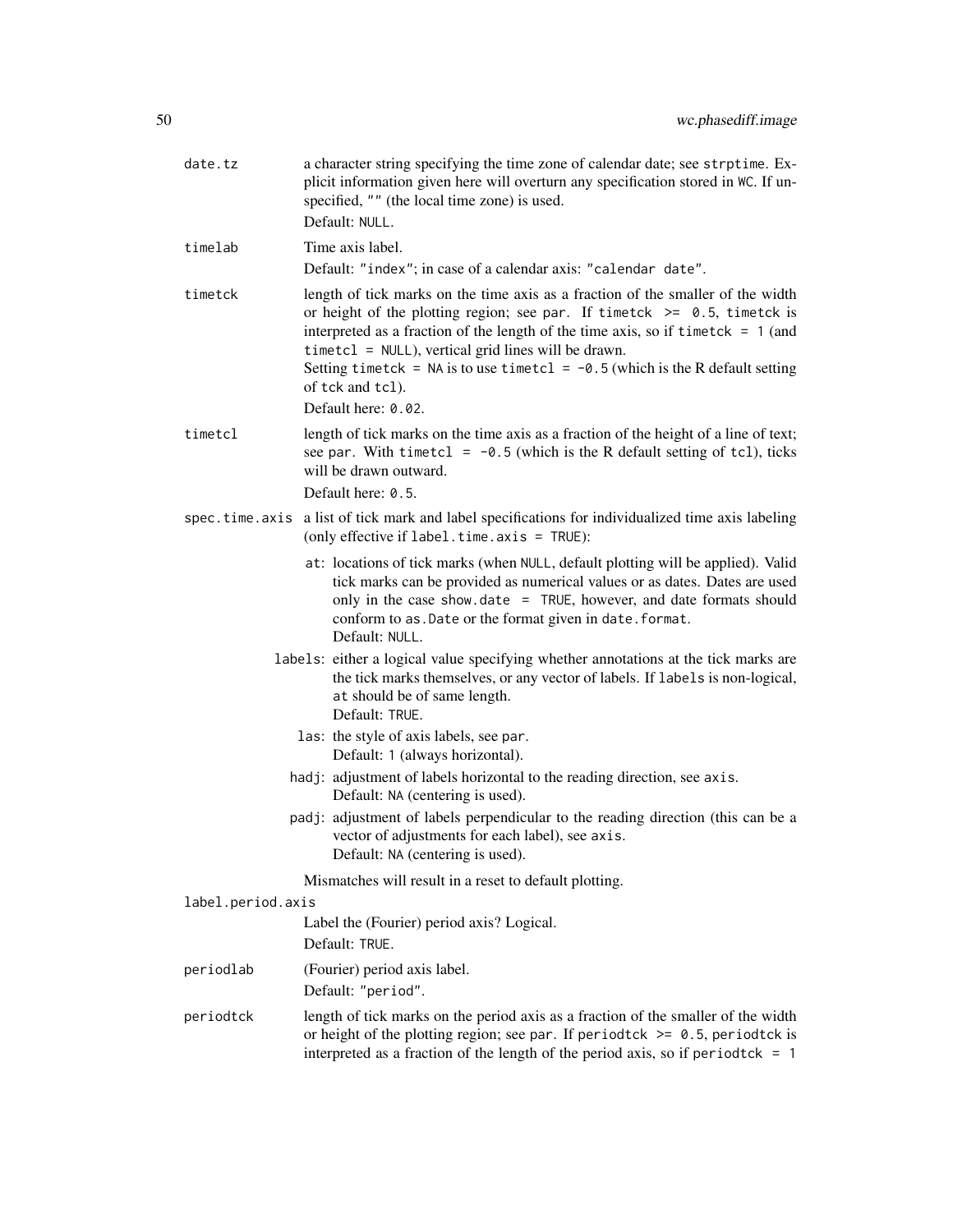|                  | (and period tcl = $NULL$ ), horizontal grid lines will be drawn.<br>Setting period tck = NA is to use period tcl = $-0.5$ (which is the R default<br>setting of tck and tcl).<br>Default here: 0.02.                     |
|------------------|--------------------------------------------------------------------------------------------------------------------------------------------------------------------------------------------------------------------------|
| periodtcl        | length of tick marks on the period axis as a fraction of the height of a line of<br>text; see par. With periodtcl = $-0.5$ (which is the R default setting of tcl)<br>ticks will be drawn outward.<br>Default here: 0.5. |
| spec.period.axis |                                                                                                                                                                                                                          |
|                  | a list of tick mark and label specifications for individualized period axis labeling<br>(only effective if label.period.axis = TRUE):                                                                                    |
|                  | at: locations of tick marks (when NULL, default plotting will be applied). Valid<br>tick marks can be provided as numerical and positive values only.<br>Default: NULL.                                                  |
|                  | labels: either a logical value specifying whether annotations at the tick marks are<br>the tick marks themselves, or any vector of labels. If labels is non-logical,<br>at should be of same length.<br>Default: TRUE.   |
|                  | las: the style of axis labels, see par.<br>Default: 1 (always horizontal).                                                                                                                                               |
|                  | hadj: adjustment of labels horizontal to the reading direction, see axis.<br>Default: NA (centering is used).                                                                                                            |
|                  | padj: adjustment of labels perpendicular to the reading direction (this can be a<br>vector of adjustments for each label), see axis.<br>Default: NA (centering is used).                                                 |
|                  | Mismatches will result in a reset to default plotting.                                                                                                                                                                   |
| main             | an overall title for the plot.<br>Default: NULL.                                                                                                                                                                         |
| lwd              | line width of contour lines and ridge.<br>Default: 2.                                                                                                                                                                    |
| lwd.axis         | line width of axes (image and legend bar).<br>Default: 1.                                                                                                                                                                |
|                  | graphics.reset Reset graphical parameters? Logical.<br>Default: TRUE.                                                                                                                                                    |
| verbose          | Print verbose output on the screen? Logical.<br>Default: FALSE.                                                                                                                                                          |

## Value

A list of class graphical parameters with the following elements:

| op         | original graphical parameters |
|------------|-------------------------------|
| image.plt  | image plot region             |
| legend.plt | legend plot region            |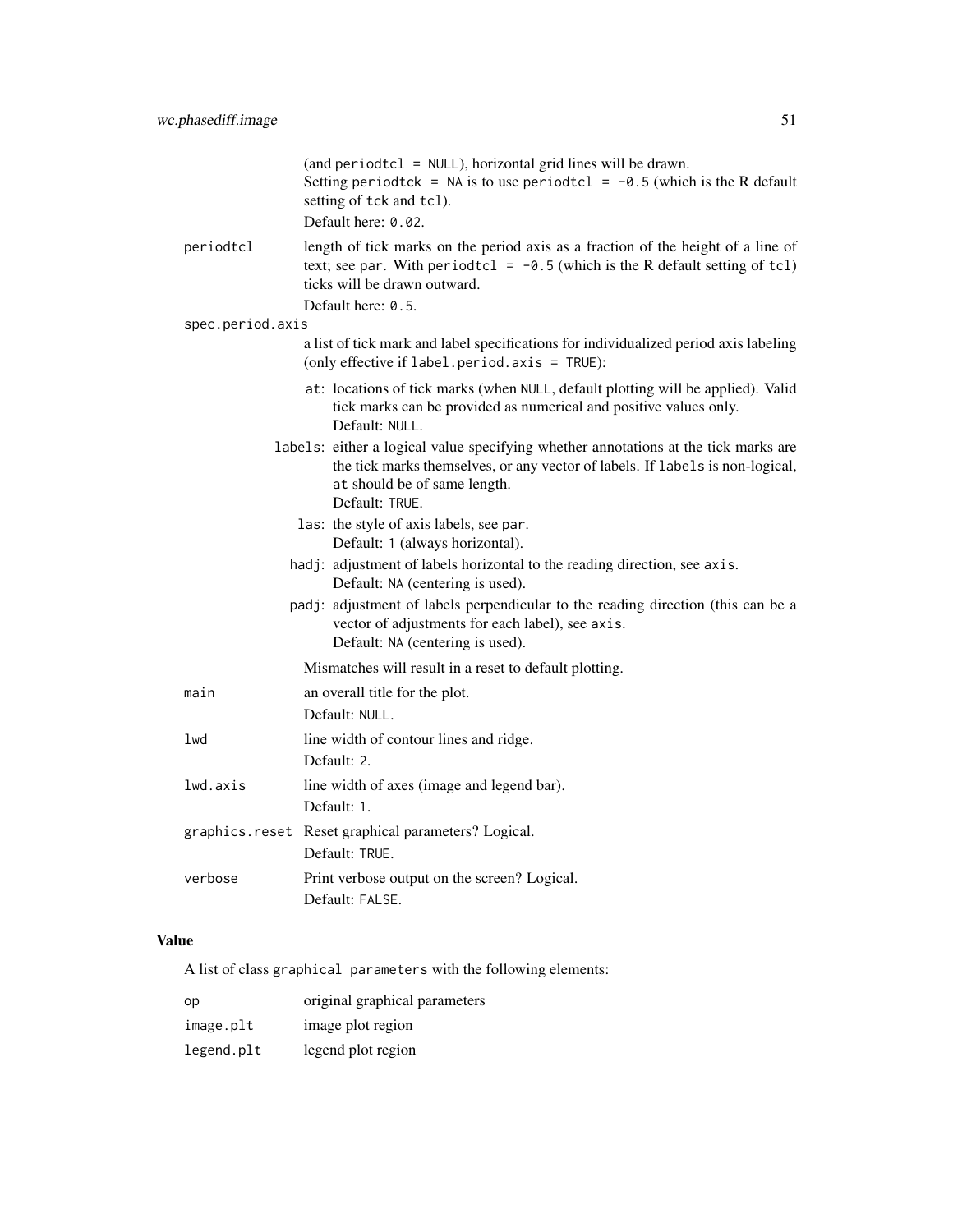#### Author(s)

Angi Roesch and Harald Schmidbauer

### References

Aguiar-Conraria L., and Soares M.J., 2011. Business cycle synchronization and the Euro: A wavelet analysis. Journal of Macroeconomics 33 (3), 477–489.

Aguiar-Conraria L., and Soares M.J., 2011. The Continuous Wavelet Transform: A Primer. NIPE Working Paper Series 16/2011.

Cazelles B., Chavez M., Berteaux, D., Menard F., Vik J.O., Jenouvrier S., and Stenseth N.C., 2008. Wavelet analysis of ecological time series. Oecologia 156, 287–304.

Liu P.C., 1994. Wavelet spectrum analysis and ocean wind waves. In: Foufoula-Georgiou E., and Kumar P., (eds.), Wavelets in Geophysics, Academic Press, San Diego, 151–166.

Torrence C., and Compo G.P., 1998. A practical guide to wavelet analysis. Bulletin of the American Meteorological Society 79 (1), 61–78.

Veleda D., Montagne R., and Araujo M., 2012. Cross-Wavelet Bias Corrected by Normalizing Scales. Journal of Atmospheric and Oceanic Technology 29, 1401–1408.

## See Also

[analyze.coherency](#page-3-0), [wc.image](#page-35-0), [wc.avg](#page-29-0), [wc.sel.phases](#page-53-0), [wt.image](#page-66-0), [wt.avg](#page-61-0), [wt.sel.phases](#page-81-0), [wt.phase.image](#page-75-0), [reconstruct](#page-19-0)

#### Examples

```
## Not run:
## The following example is modified from Veleda et al., 2012:
series.length <- 3*128*24
x1 \le- periodic.series(start.period = 1 \times 24, length = series.length)
x2 \le- periodic.series(start.period = 2 \times 24, length = series.length)
x3a <- periodic.series(start.period = 4*24, length = series.length)
x3b \leq periodic.series(start.period = 4 \times 24, length = series.length,
                        phase = 24)
x4 \le periodic.series(start.period = 8 \times 24, length = series.length)
x5 <- periodic.series(start.period = 16*24, length = series.length)
x6 \le periodic.series(start.period = 32 \times 24, length = series.length)
x7 \le- periodic.series(start.period = 64*24, length = series.length)
x8 <- periodic.series(start.period = 128*24, length = series.length)
x <- x1 + x2 + x3a + x4 + 3*x5 + x6 + x7 + x8 + rnorm(series.length)
y \le -x1 + x2 + x3b + x4 - 3*x5 + x6 + 3*x7 + x8 + \text{norm}(\text{series.length})matplot(data.frame(x, y), type = "l", lty = 1, xaxs = "i", col = 1:2,
 xlab = "index", ylab = "",main = "hourly series with periods of 1, 2, 4, 8, 16, 32, 64, 128 days",
 sub = "(different phases at periods 4 and 16)")
legend("topright", legend = c("x", "y"), col = 1:2, lty = 1)
```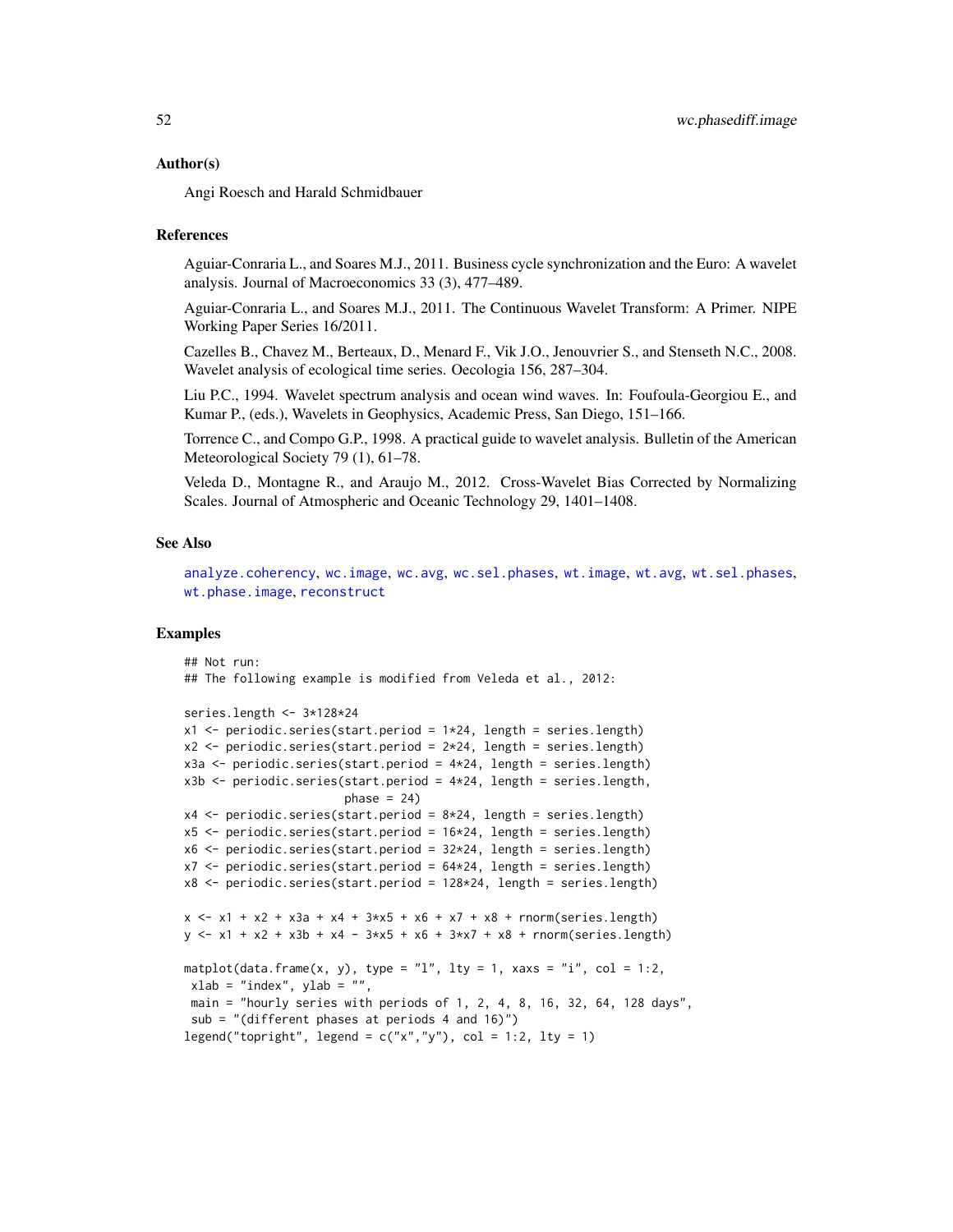```
## The following dates refer to the local time zone
## (possibly allowing for daylight saving time):
my.date <- seq(as.POSIXct("2014-10-14 00:00:00", format = "%F %T"),
               by = "hour",
               length.out = series.length)
my.data \leq data.frame(date = my.date, x = x, y = y)
## Computation of cross-wavelet power and wavelet coherence, x over y:
## a natural choice of 'dt' in the case of hourly data is 'dt = 1/24',
## resulting in one time unit equaling one day.
## This is also the time unit in which periods are measured.
my.wc <- analyze.coherency(my.data, c("x","y"),
                           loess.span = 0,
                           dt = 1/24, dj = 1/20,
                           window.size.t = 1, window.size.s = 1/2,
                           lowerPeriod = 1/4,
                           make.pval = TRUE, n.sim = 10)
## Plot of cross-wavelet power spectrum,
## with color breakpoints according to quantiles:
wc.image(my.wc,
  main = "cross-wavelet power spectrum, x over y",
  legend.params = list(lab = "cross-wavelet power levels (quantiles)"),
  periodlab = "period (days)")
## Default plot of phase differences
## (with contour lines referring to cross-wavelet power)
wc.phasediff.image(my.wc, which.contour = "wp",
  main = "image of phase differences, x over y",
  periodlab = "period (days)")
## With time elapsed in days
## (starting from 0 and proceeding in steps of 50 days)
## instead of the (default) time index:
index.ticks \leq seq(1, series.length, by = 50*24)
index.labels <- (index.ticks-1)/24
wc.phasediff.image(my.wc, which.contour = "wp",
  main = "image of phase differences, x over y",
   periodlab = "period (days)",
   timelab = "time elapsed (days)"spec.time.axis = list(at = index.ticks, labels = index.labels))
## The same plot, but with (automatically produced) calendar axis:
wc.phasediff.image(my.wc, which.contour = "wp",
  main = "image of phase differences, x over y",
  periodlab = "period (days)",
   show.date = TRUE, date.format = "%F %T")
## For further axis plotting options:
## Please see the examples in our guide booklet,
## URL http://www.hs-stat.com/projects/WaveletComp/WaveletComp_guided_tour.pdf.
```
## Plot of phase difference with numerals as labels of the color legend bar: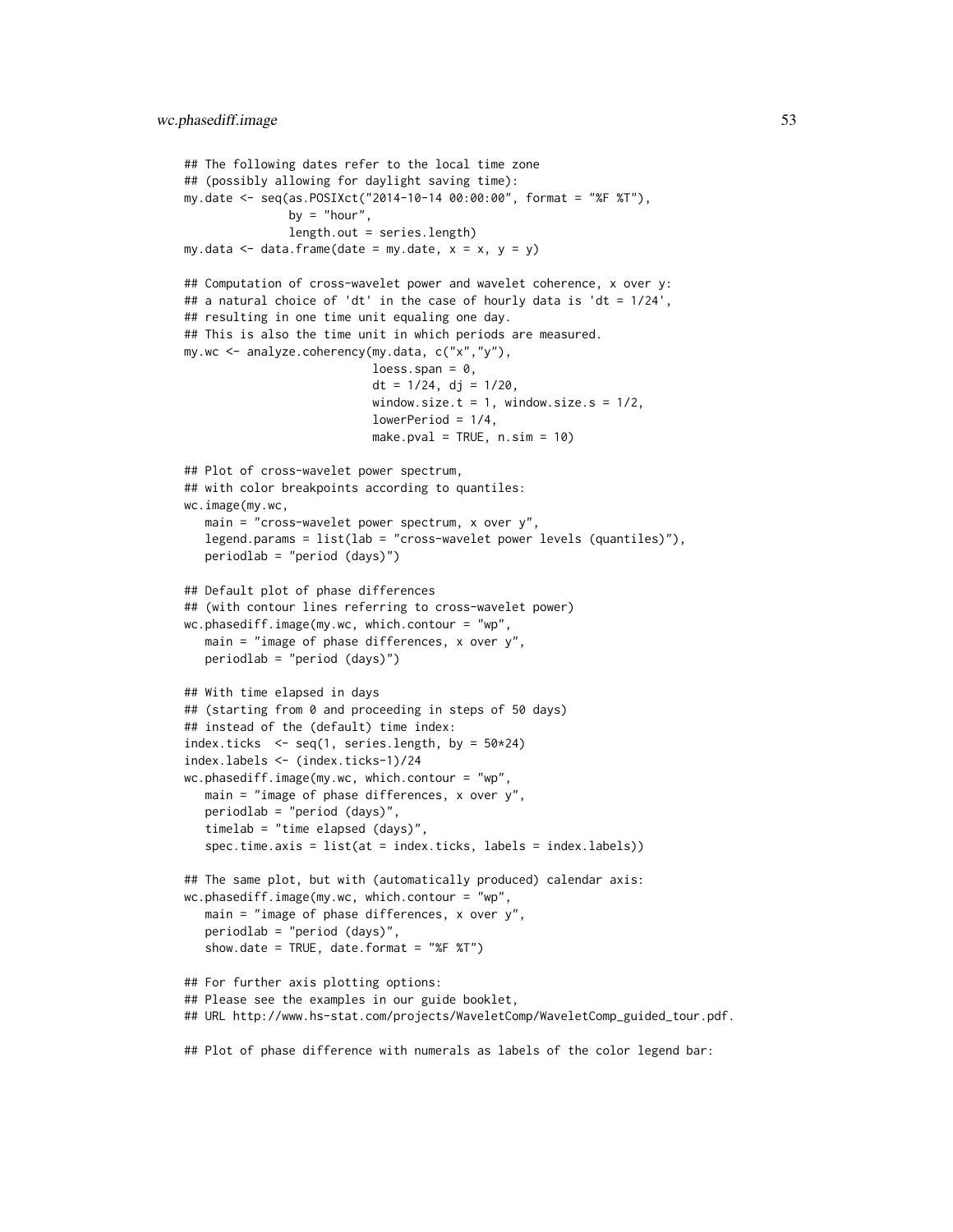```
wc.phasediff.image(my.wc,
   legend.params=list(pi.style = FALSE, label.digits = 2))
## End(Not run)
```
<span id="page-53-0"></span>wc.sel.phases *Comparison plot of phases for selected periodic components of two time series*

#### **Description**

This function plots the phases for periodic components of two time series, which are provided by an object of class "analyze.coherency".

Periodic components can be selected by specification of a single Fourier period or of a period band. In the latter case, and in the default case (no specification at all), phases are averaged across periods for each time series. Other options: restriction to the cone of influence, restriction to an area of significance (with respect to cross-wavelet power, wavelet coherence or individual wavelet power). Phase differences (i.e. angles, smoothed or not smoothed) can be added to the plot.

(The time axis can be altered to display dates, see e.g. wt.image. In particular, an option is given to individualize the phase and/or time axis by specifying tick marks and labels.)

### Usage

```
wc.sel.phases(WC, sel.period = NULL, sel.lower = NULL, sel.upper = NULL,
      only.coi = FALSE,
      only.sig = TRUE, which.sig = "wp", siglvl = 0.05,
      phase.cols = c("red", "blue"),
      show.Angle = TRUE, use.sAngle = FALSE, Angle.col = "black",
      show.legend = TRUE, legend.coords = "topleft", legend.horiz = TRUE,
      label.time.axis = TRUE,
      show.date = FALSE, date.format = NULL, date.tz = NULL,
      timelab = NULL, timetck = 0.02, timetcl = 0.5,
      spec.time.axis = list(at = NULL, labels = TRUE,\text{las} = 1, hadj = NA, padj = NA),
      label.phase.axis = TRUE,phaselab = NULL, phasetck = 0.02, phasetcl = 0.5,
      spec.phase.axis = list(at = NULL, labels = TRUE,\text{las} = 1, hadj = NA, padj = NA),
      phaselim = c(-pi,pi+show.legend*ifelse(legend.horiz,0.8,2)),
      main = NULL, sub = NULL,
      1wd = 1, 1wd.Angle = 2, 1wd.axis = 1,
      verbose = FALSE)
```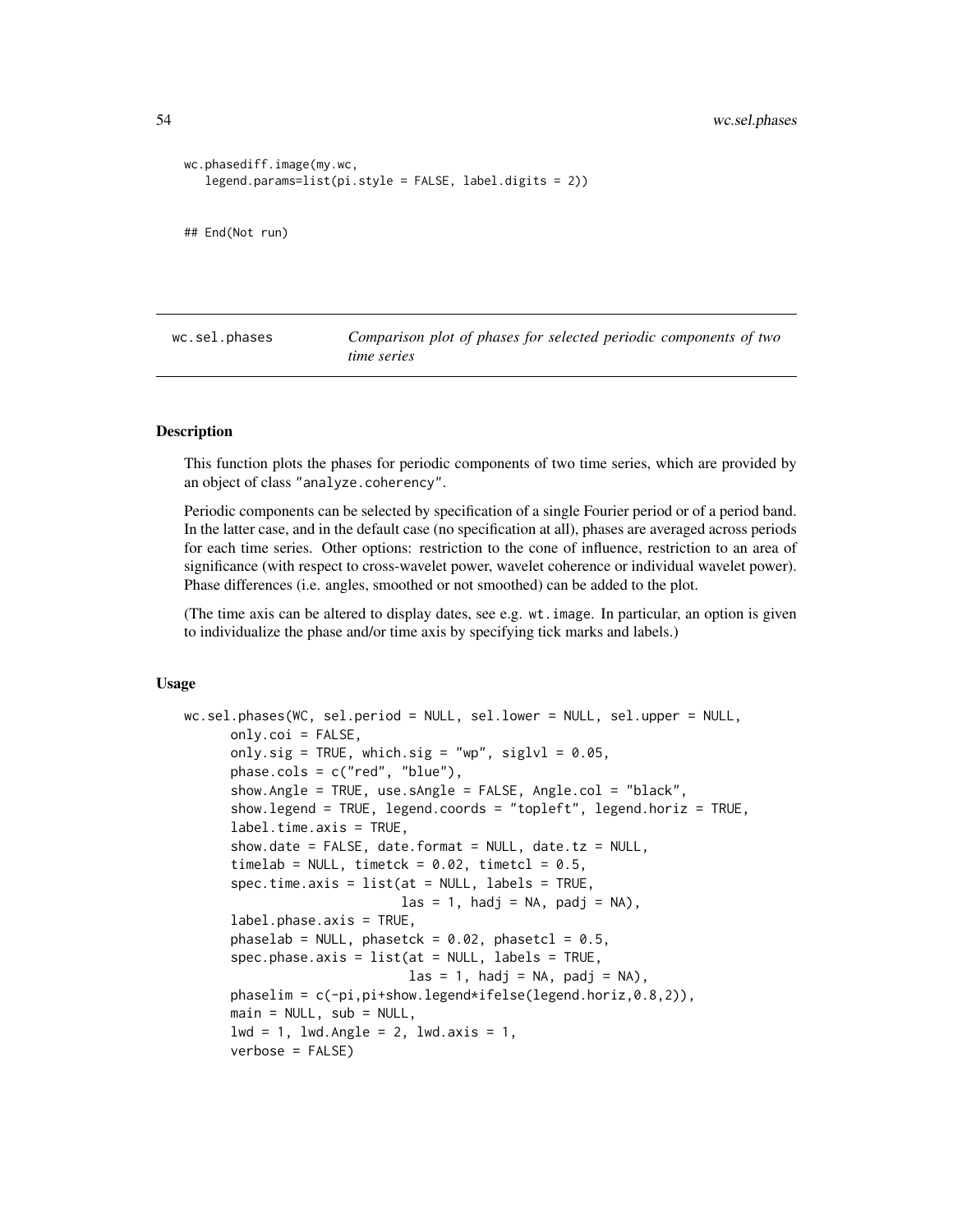# wc.sel.phases 55

# Arguments

| WC            | an object of class "analyze.coherency".                                                                                                                                               |
|---------------|---------------------------------------------------------------------------------------------------------------------------------------------------------------------------------------|
| sel.period    | a single number which determines the (closest available) Fourier period to be<br>selected.<br>Default: NULL.                                                                          |
| sel.lower     | a number to define a lower Fourier period (or the closest available) for the selec-<br>tion of a band of periods (effective if sel. period is NULL).<br>Default: NULL.                |
| sel.upper     | a number to define an upper Fourier period (or the closest available) for the<br>selection of a band of periods (effective if sel. period is NULL).<br>Default: NULL.                 |
| only.coi      | Exclude borders influenced by edge effects, i.e. include the cone of influence<br>only? Logical.<br>Default: FALSE.                                                                   |
| only.sig      | Use cross-wavelet power (or wavelet coherence, depending on which.sig) sig-<br>nificance to decide about the inclusion of (parts of) the series of phases? Logical.<br>Default: TRUE. |
| which.sig     | Which spectrum should significance refer to?                                                                                                                                          |
|               | "wp" : cross-wavelet power<br>"wc" : wavelet coherence<br>"wt" : individual wavelet power                                                                                             |
|               | Default: "wp"                                                                                                                                                                         |
| siglvl        | level of cross-wavelet power (or wavelet coherence, depending on which.sig)<br>significance.<br>Default: 0.05.                                                                        |
| phase.cols    | a vector of two colors for the plot of (average) phases referring to the two time<br>series.<br>Default: c("red", "blue").                                                            |
| show.Angle    | Show the (average) phase difference (the Angle) between the two series? Logi-<br>cal.<br>Default: TRUE.                                                                               |
| use.sAngle    | Use smoothed version of phase difference? Logical.<br>Default: FALSE.                                                                                                                 |
| Angle.col     | color of the line of Angles.<br>Default: "black".                                                                                                                                     |
| show. legend  | Include legend? Logical. Default: TRUE.                                                                                                                                               |
| legend.coords | Coordinates to position the legend (with the same options as given in function<br>legend).<br>Default: "topleft".                                                                     |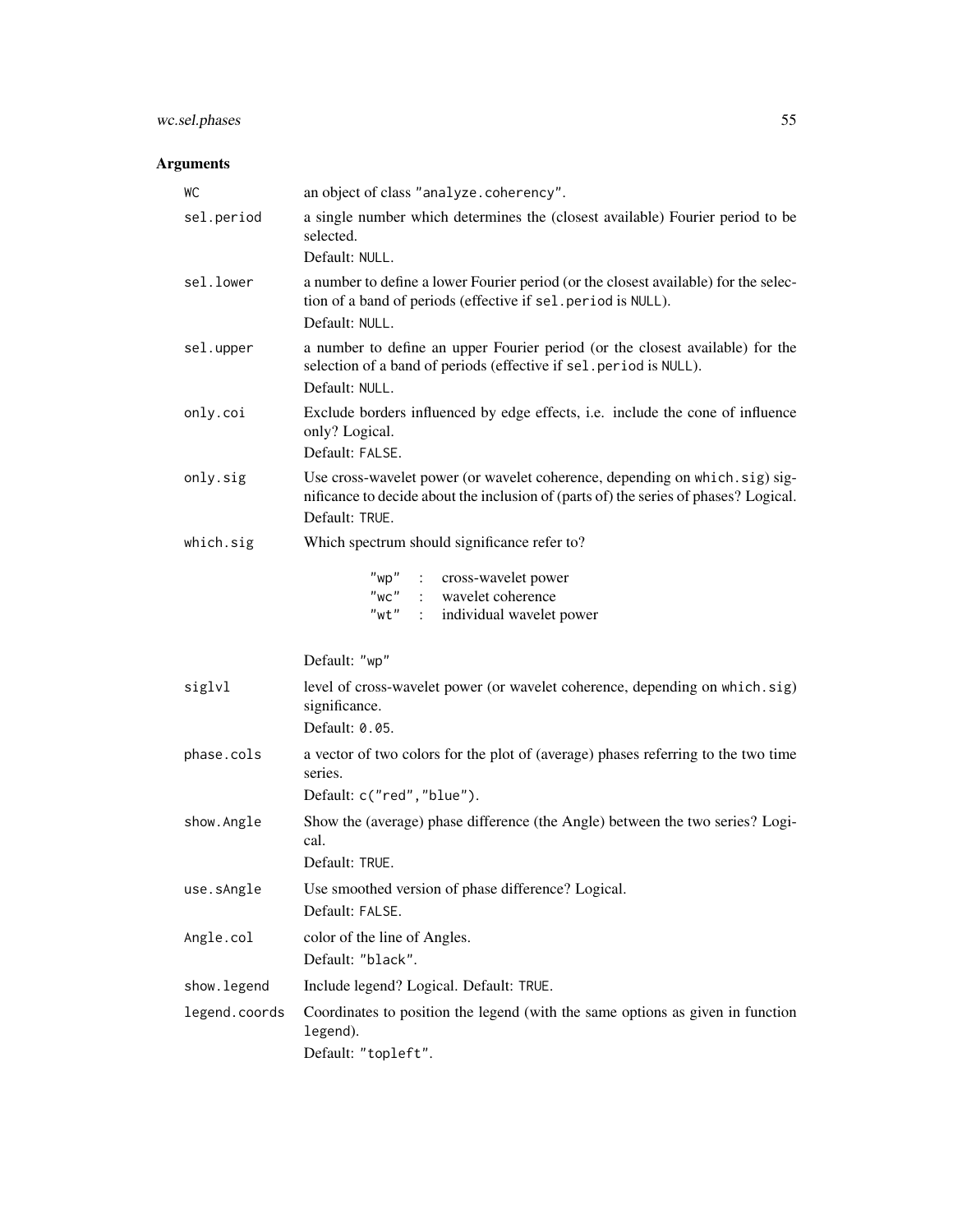| legend.horiz    | Set the legend horizontally rather than vertically? Logical.<br>Default: TRUE.                                                                                                                                                                                                                                                                                                                                                              |
|-----------------|---------------------------------------------------------------------------------------------------------------------------------------------------------------------------------------------------------------------------------------------------------------------------------------------------------------------------------------------------------------------------------------------------------------------------------------------|
| label.time.axis |                                                                                                                                                                                                                                                                                                                                                                                                                                             |
|                 | Label the time axis? Logical.<br>Default: TRUE.                                                                                                                                                                                                                                                                                                                                                                                             |
| show.date       | Show calendar dates? (Effective only if dates are available as row names or by<br>variable date in the data frame which is analyzed.) Logical.<br>Default: FALSE.                                                                                                                                                                                                                                                                           |
| date.format     | the format of calendar date given as a character string, e.g. "%Y-%m-%d", or<br>equivalently "%F"; see strptime for a list of implemented date conversion spec-<br>ifications. Explicit information given here will overturn any specification stored<br>in WC. If unspecified, date formatting is attempted according to as . Date.<br>Default: NULL.                                                                                      |
| date.tz         | a character string specifying the time zone of calendar date; see strptime. Ex-<br>plicit information given here will overturn any specification stored in WC. If un-<br>specified, "" (the local time zone) is used.<br>Default: NULL.                                                                                                                                                                                                     |
| timelab         | Time axis label.                                                                                                                                                                                                                                                                                                                                                                                                                            |
|                 | Default: "index"; in case of a calendar axis: "calendar date".                                                                                                                                                                                                                                                                                                                                                                              |
| timetck         | length of tick marks on the time axis as a fraction of the smaller of the width<br>or height of the plotting region; see par. If timetck $\ge$ 0.5, timetck is<br>interpreted as a fraction of the length of the time axis, so if timetck $= 1$ (and<br>$timetcl = NULL$ , vertical grid lines will be drawn.<br>Setting timetck = NA is to use timetcl = $-0.5$ (which is the R default setting<br>of tck and tcl).<br>Default here: 0.02. |
| timetcl         | length of tick marks on the time axis as a fraction of the height of a line of text;                                                                                                                                                                                                                                                                                                                                                        |
|                 | see par. With timetcl = $-0.5$ (which is the R default setting of tcl), ticks<br>will be drawn outward.                                                                                                                                                                                                                                                                                                                                     |
|                 | Default here: 0.5.                                                                                                                                                                                                                                                                                                                                                                                                                          |
|                 | spec.time.axis a list of tick mark and label specifications for individualized time axis labeling<br>(only effective if $label.time-axis = TRUE$ ):                                                                                                                                                                                                                                                                                         |
|                 | at: locations of tick marks (when NULL, default plotting will be applied). Valid<br>tick marks can be provided as numerical values or as dates. Dates are used<br>only in the case show. date $=$ TRUE, however, and date formats should<br>conform to as. Date or the format given in date. format.<br>Default: NULL.                                                                                                                      |
|                 | labels: either a logical value specifying whether annotations at the tick marks are<br>the tick marks themselves, or any vector of labels. If labels is non-logical,<br>at should be of same length.<br>Default: TRUE.                                                                                                                                                                                                                      |
|                 | las: the style of axis labels, see par.<br>Default: 1 (always horizontal).                                                                                                                                                                                                                                                                                                                                                                  |
|                 | hadj: adjustment of labels horizontal to the reading direction, see axis.<br>Default: NA (centering is used).                                                                                                                                                                                                                                                                                                                               |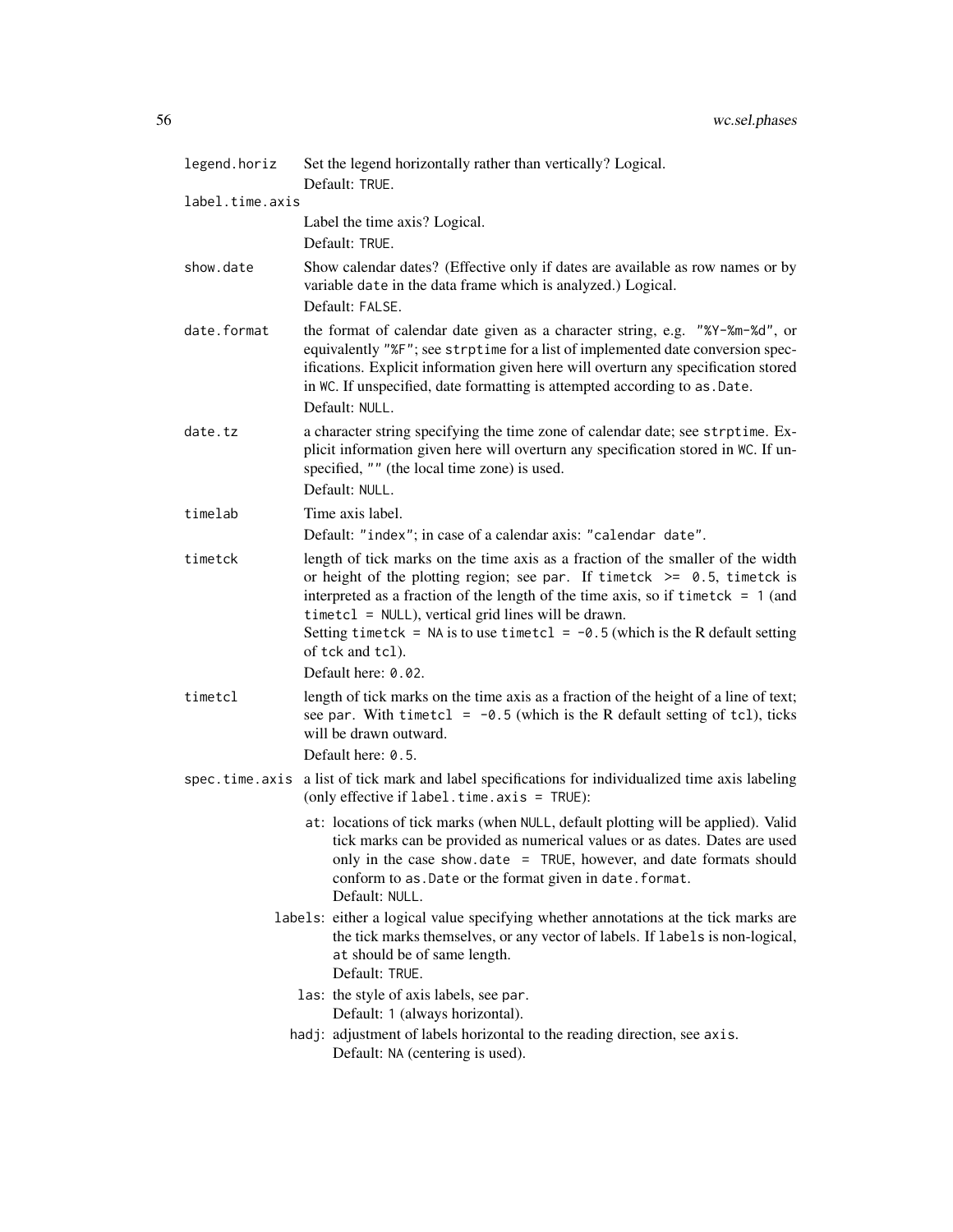|                  | padj: adjustment of labels perpendicular to the reading direction (this can be a<br>vector of adjustments for each label), see axis.<br>Default: NA (centering is used).                                                                                                                                                                                                                                                     |
|------------------|------------------------------------------------------------------------------------------------------------------------------------------------------------------------------------------------------------------------------------------------------------------------------------------------------------------------------------------------------------------------------------------------------------------------------|
|                  | Mismatches will result in a reset to default plotting.                                                                                                                                                                                                                                                                                                                                                                       |
| label.phase.axis |                                                                                                                                                                                                                                                                                                                                                                                                                              |
|                  | Label the phase axis? Logical.                                                                                                                                                                                                                                                                                                                                                                                               |
|                  | Default: TRUE.                                                                                                                                                                                                                                                                                                                                                                                                               |
| phaselab         | Phase axis label.                                                                                                                                                                                                                                                                                                                                                                                                            |
|                  | Default: "phase".                                                                                                                                                                                                                                                                                                                                                                                                            |
| phasetck         | length of tick marks on the phase axis as a fraction of the smaller of the width<br>or height of the plotting region; see par. If phasetck $\ge$ 0.5, phasetck is<br>interpreted as a fraction of the length of the phase axis, so if phasetck = $1$ (and<br>phasetcl = NULL), horizontal grid lines will be drawn.<br>Setting phasetck = NA is to use phasetcl = $-0.5$ (which is the R default<br>setting of tck and tcl). |
|                  | Default here: 0.02.                                                                                                                                                                                                                                                                                                                                                                                                          |
| phasetcl         | length of tick marks on the phase axis as a fraction of the height of a line of text;<br>see par. With phasetcl = $-0.5$ (which is the R default setting of tcl), ticks<br>will be drawn outward.                                                                                                                                                                                                                            |
|                  | Default here: 0.5.                                                                                                                                                                                                                                                                                                                                                                                                           |
| spec.phase.axis  | a list of tick mark and label specifications for individualized phase axis labeling                                                                                                                                                                                                                                                                                                                                          |
|                  | (only effective if label.phase.axis = TRUE):                                                                                                                                                                                                                                                                                                                                                                                 |
|                  | at: locations of tick marks (when NULL, default plotting will be applied). Valid<br>tick marks can be provided as numerical values between -pi and pi.<br>Default: NULL.                                                                                                                                                                                                                                                     |
|                  | labels: either a logical value specifying whether annotations at the tick marks are<br>the tick marks themselves, or any vector of labels. If labels is non-logical,<br>at should be of same length.<br>Default: TRUE.                                                                                                                                                                                                       |
|                  | las: the style of axis labels, see par.<br>Default: 1 (always horizontal).                                                                                                                                                                                                                                                                                                                                                   |
|                  | hadj: adjustment of labels horizontal to the reading direction, see axis.<br>Default: NA (centering is used).                                                                                                                                                                                                                                                                                                                |
|                  | padj: adjustment of labels perpendicular to the reading direction (this can be a<br>vector of adjustments for each label), see axis.<br>Default: NA (centering is used).                                                                                                                                                                                                                                                     |
|                  | Mismatches will result in a reset to default plotting.                                                                                                                                                                                                                                                                                                                                                                       |
| phaselim         | numeric vector of length 2, giving the phase coordinate range.                                                                                                                                                                                                                                                                                                                                                               |
|                  | Default: $c(-pi,pi+0.8)$<br>(+0.8 in order to accomodate the horizontal legend, +2 in case of a vertical<br>legend).                                                                                                                                                                                                                                                                                                         |
| main             | an overall title for the plot.<br>Default: NULL.                                                                                                                                                                                                                                                                                                                                                                             |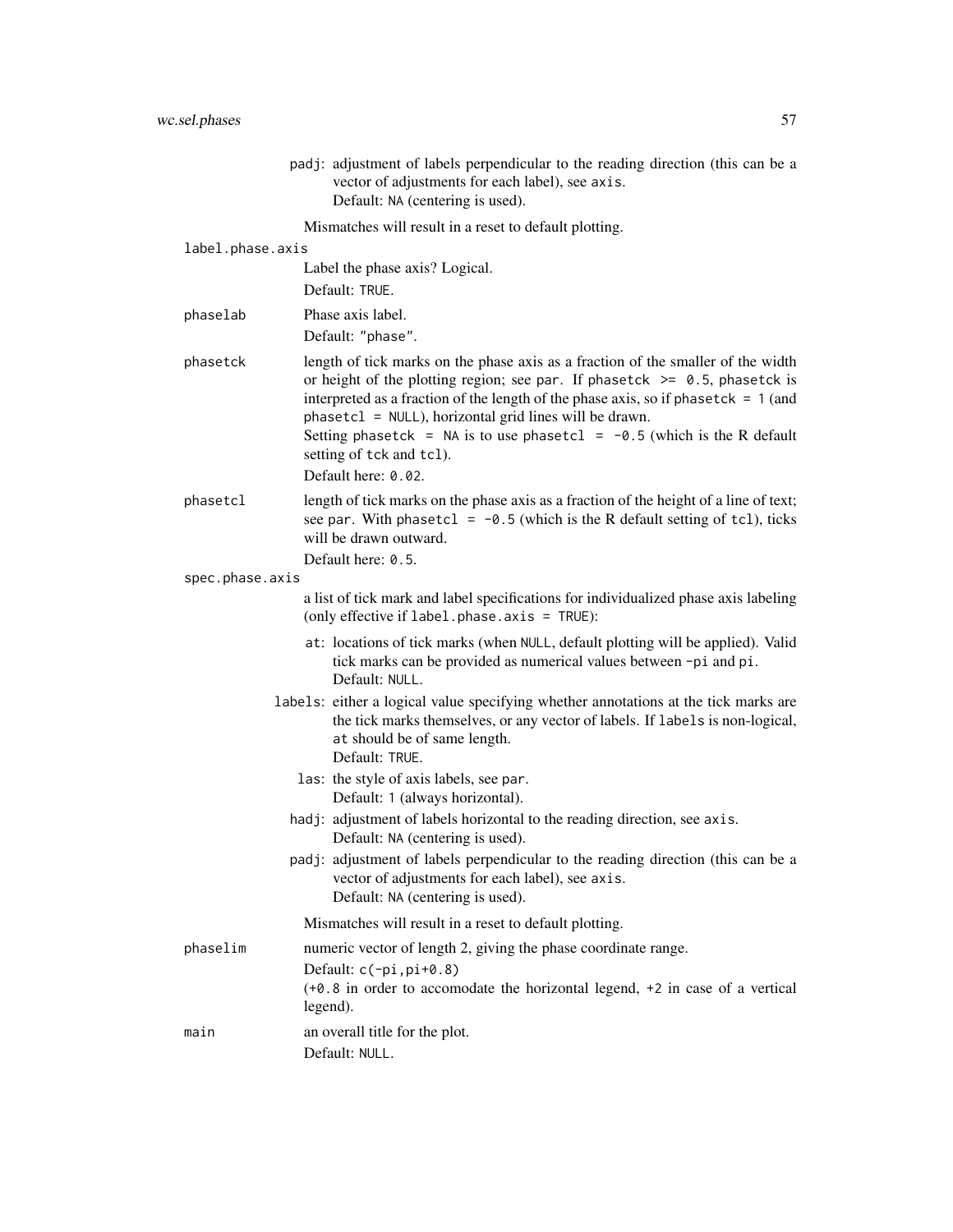| a subtitle for the plot.                                                                                                                                 |
|----------------------------------------------------------------------------------------------------------------------------------------------------------|
| Default: NULL. In this case, the selected period range will be given in the subtitle.                                                                    |
| width of lines of phases.                                                                                                                                |
| Default: 1.                                                                                                                                              |
| width of lines of (average) phase differences (the Angles) between the two series<br>(this line will be plotted if show. Angle $=$ TRUE).<br>Default: 2. |
| line width of axes.<br>Default: 1.                                                                                                                       |
| Print verbose output on the screen? Logical.<br>Default: FALSE.                                                                                          |
|                                                                                                                                                          |

## Value

A list of class "sel.phases" with the following elements:

| Period      | the selected period (or period band)                                                                         |
|-------------|--------------------------------------------------------------------------------------------------------------|
| Phase.x     | time series of (average) phases at the selected period (or period band), case of<br>series x                 |
| Phase.y     | time series of (average) phases at the selected period (or period band), case of<br>series y                 |
| Angle       | time series of (average) phase differences (non-smoothed version) at the selected<br>period (or period band) |
| sAngle      | time series of (average) smoothed phase differences at the selected periods                                  |
| only.coi    | Is the influence of edge effects excluded? I.e. is the cone of influence used only?                          |
| only.sig    | Was significance used in selection of phases?                                                                |
| which.sig   | Which spectrum was used to refer to significance?                                                            |
|             | "wp" : cross-wavelet power<br>"wc" : wavelet coherence<br>"wt" : individual wavelet power                    |
| siglvl      | level of significance                                                                                        |
| date        | time series of calendar date (if available)                                                                  |
| date.format | the format of calendar date as provided                                                                      |
| date.tz     | the time zone of calendar date as provided                                                                   |
| axis.1      | tick levels corresponding to the time steps used for (cross-)wavelet transforma-                             |

# Author(s)

Angi Roesch and Harald Schmidbauer

tion: 1, 1+dt, 1+2dt, ...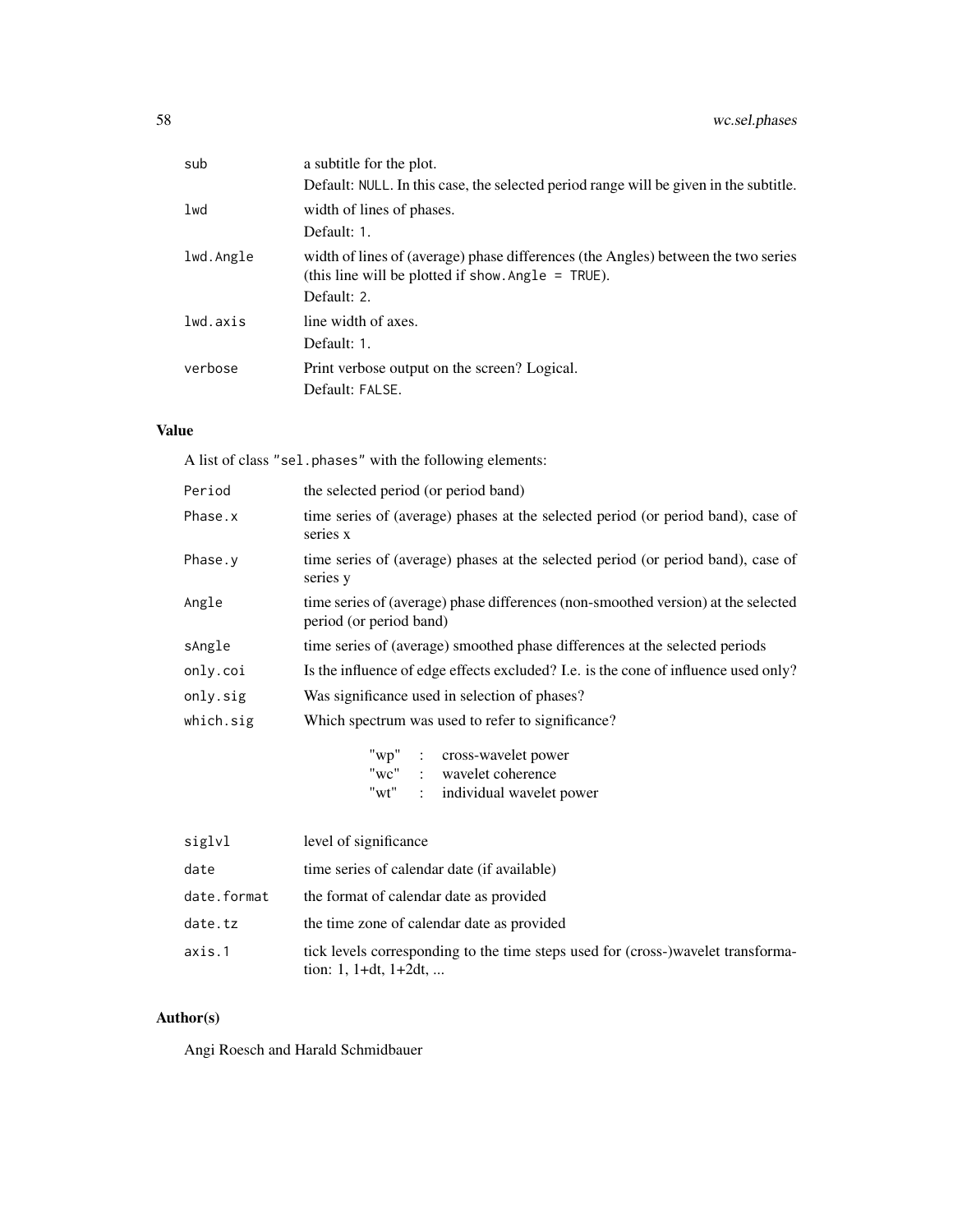#### wc.sel.phases 59

### References

Aguiar-Conraria L., and Soares M.J., 2011. Business cycle synchronization and the Euro: A wavelet analysis. Journal of Macroeconomics 33 (3), 477–489.

Aguiar-Conraria L., and Soares M.J., 2011. The Continuous Wavelet Transform: A Primer. NIPE Working Paper Series 16/2011.

Cazelles B., Chavez M., Berteaux, D., Menard F., Vik J.O., Jenouvrier S., and Stenseth N.C., 2008. Wavelet analysis of ecological time series. Oecologia 156, 287–304.

Liu P.C., 1994. Wavelet spectrum analysis and ocean wind waves. In: Foufoula-Georgiou E., and Kumar P., (eds.), Wavelets in Geophysics, Academic Press, San Diego, 151–166.

Torrence C., and Compo G.P., 1998. A practical guide to wavelet analysis. Bulletin of the American Meteorological Society 79 (1), 61–78.

Veleda D., Montagne R., and Araujo M., 2012. Cross-Wavelet Bias Corrected by Normalizing Scales. Journal of Atmospheric and Oceanic Technology 29, 1401–1408.

## See Also

[analyze.coherency](#page-3-0), [wc.image](#page-35-0), [wc.avg](#page-29-0), [wc.phasediff.image](#page-46-0), [wt.image](#page-66-0), [wt.avg](#page-61-0), [wt.sel.phases](#page-81-0), [wt.phase.image](#page-75-0), [reconstruct](#page-19-0)

### Examples

```
## Not run:
## The following example is modified from Veleda et al., 2012:
series.length <- 3*128*24
x1 \leftarrow periodic.series(start.period = 1*24, length = series.length)
x2 \le periodic.series(start.period = 2*24, length = series.length)
x3a <- periodic.series(start.period = 4*24, length = series.length)
x3b \leq periodic.series(start.period = 4 \times 24, length = series.length,
                        phase = 24x4 \leftarrow periodic.series(start.period = 8 \times 24, length = series.length)
x5 <- periodic.series(start.period = 16*24, length = series.length)
x6 \le- periodic.series(start.period = 32*24, length = series.length)
x7 < - periodic.series(start.period = 64*24, length = series.length)
x8 <- periodic.series(start.period = 128*24, length = series.length)
x \le - x1 + x2 + x3a + x4 + 3*x5 + x6 + x7 + x8 + \text{norm}(\text{series.length})y \le -x1 + x2 + x3b + x4 - 3*x5 + x6 + 3*x7 + x8 + \text{norm}(\text{series.length})matplot(data.frame(x, y), type = "l", lty = 1, xaxs = "i", col = 1:2,
xlab = "index", ylab = ""
 main = "hourly series with periods of 1, 2, 4, 8, 16, 32, 64, 128 days",
 sub = "(different phases at periods 4 and 16)")
legend("topright", legend = c("x", "y"), col = 1:2, lty = 1)
my.date <- seq(as.POSIXct("2014-10-14 00:00:00", format = "%F %T"),
               by = "hour",length.out = series.length)
my.data \leq data.frame(date = my.date, x = x, y = y)
```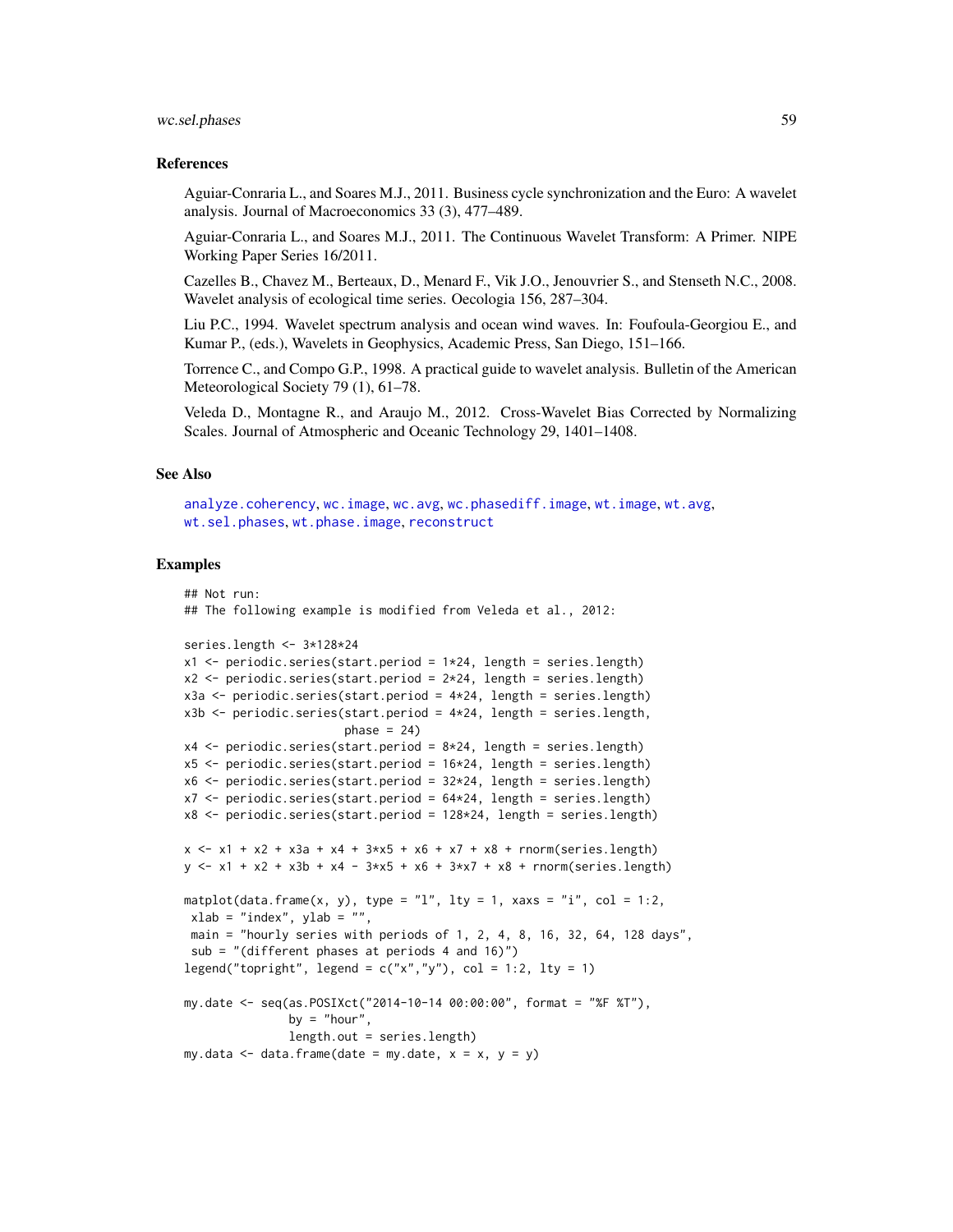```
## Computation of cross-wavelet power and wavelet coherency of x over y:
## a natural choice of 'dt' in the case of hourly data is 'dt = 1/24',
## resulting in one time unit equaling one day.
## This is also the time unit in which periods are measured.
my.wc \leq analyze.coherency(my.data, c("x","y"), loess.span = 0,
                          dt = 1/24, dj = 1/20,
                          window.size.t = 1, window.size.s = 1/2,
                          lowerPeriod = 1/4,
                          make.pval = TRUE, n.sim = 10)
## Plot of cross-wavelet power spectrum,
## with color breakpoints according to quantiles:
wc.image(my.wc, main = "cross-wavelet power spectrum, x over y",
   legend.params = list(lab = "cross-wavelet power levels (quantiles)"),
  periodlab = "period (days)")
## Select period 64 and compare plots of corresponding phases, including
## the phase differences (angles) in their non-smoothed (default) version:
wc.sel.phases(my.wc, sel.period = 64, show.Angle = TRUE)
## With time elapsed in days
## (starting from 0 and proceeding in steps of 50 days)
## instead of the (default) time index:
index.ticks \leq seq(1, series.length, by = 50*24)
index.labels <- (index.ticks-1)/24
wc.sel.phases(my.wc, sel.period = 64, show.Angle = TRUE,
   timelab = "time elapsed (days)",
   spec.time.axis = list(at = index.ticks, labels = index.labels))
## The same plot, but with (automatically produced) calendar axis:
wc.sel.phases(my.wc, sel.period = 64, show.Angle = TRUE,
   show.date = TRUE, date.format = "%F %T")
## For further axis plotting options:
## Please see the examples in our guide booklet,
## URL http://www.hs-stat.com/projects/WaveletComp/WaveletComp_guided_tour.pdf.
## Now, select period 16...
## and observe that corresponding components are out of phase:
wc.sel.phases(my.wc, sel.period = 16, show.Angle = TRUE,
   show.date = TRUE, date.format = "%F %T")
## ... compare to period 4...
wc.sel.phases(my.wc, sel.period = 4, show.Angle = TRUE,
   show.date = TRUE, date.format = "%F %T")
## In the following, no periods are selected.
## In this case, instead of individual phases, the plot shows
## average phases for each series:
wc.sel.phases(my.wc)
```
## End(Not run)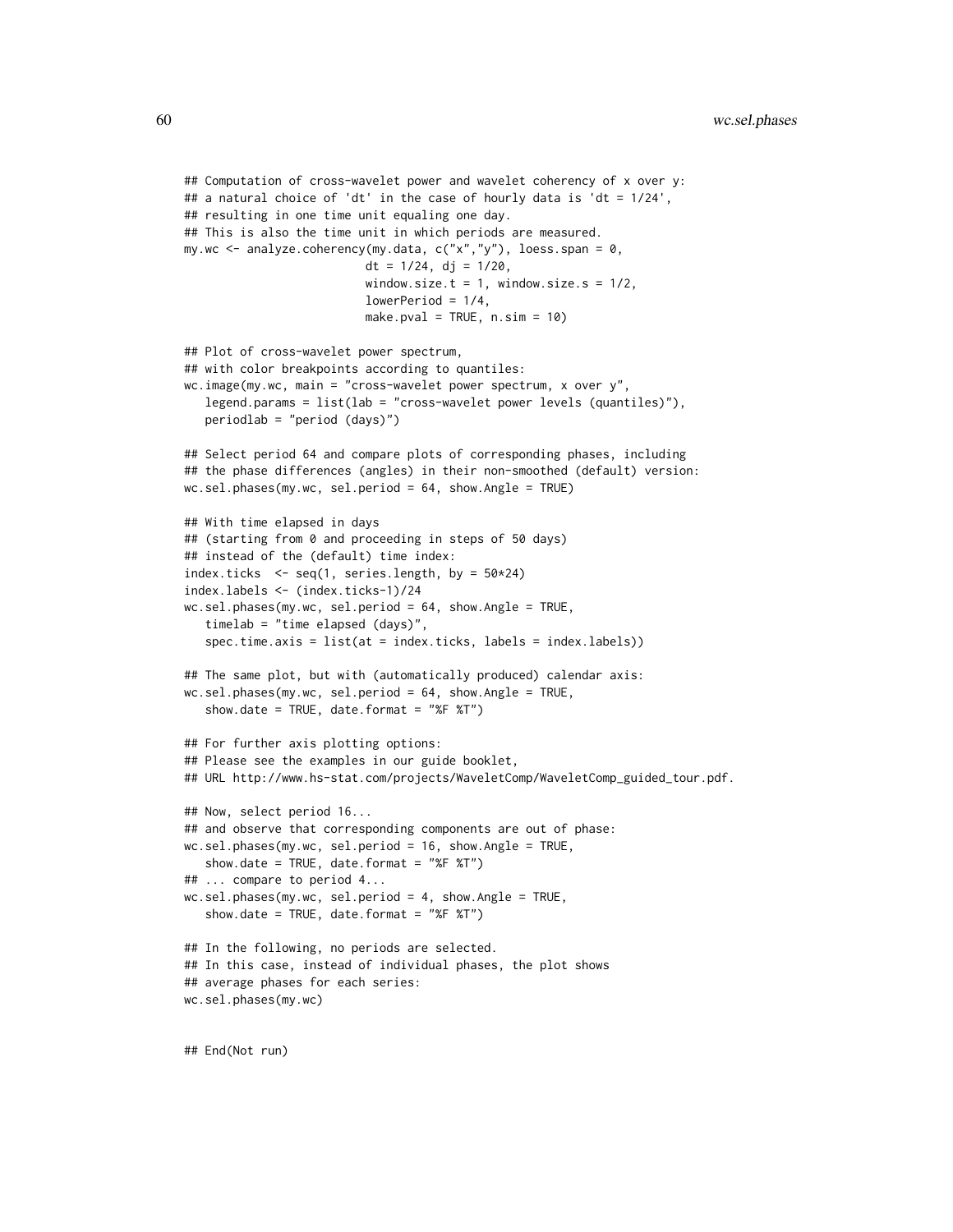weather.radiation.Mannheim

*Series of weather data and ambient gamma dose rate readings*

## Description

Ten years (from January 2005 through December 2014; 3652 values) of daily mean temperature, relative humidity, and ambient gamma dose rate (German abbreviation: ODL) readings from Mannheim-Rheinau (Germany).

ODL data retrieved in 2015 from ODL-INFO <http://odlinfo.bfs.de/download.php> of the German Federal Office for Radiation Protection (in German: Bundesamt fuer Strahlenschutz, BfS), weather data from the German Meteorological Office (in German: Deutscher Wetterdienst, DWD) [ftp://ftp-cdc.dwd.de/pub/CDC/observations\\_germany/climate/daily/kl/historical/](ftp://ftp-cdc.dwd.de/pub/CDC/observations_germany/climate/daily/kl/historical/). — We owe this example to our former student Nadiya Appelhans.

## Usage

data("weather.radiation.Mannheim")

## Format

A data frame of four columns:

| date        | day of measurement (in UTC, Coordinated Universal Time),            |
|-------------|---------------------------------------------------------------------|
|             | format: "%Y-%m-%d"                                                  |
| temperature | mean daily temperature, in degrees Celsius                          |
| humidity    | mean daily relative humidity, in percent                            |
| radiation   | mean daily ambient gamma dose rate (ODL), in microsieverts per hour |

## Details

The ambient gamma dose rate is an equivalent dose representing the stochastic health effects of low levels of ionizing radiation on the human body. According to BfS, radioactivity is to be found everywhere in the environment. It may be of natural or artificial origin. — We drew Mannheim randomly from a set of places for which weather and radiation data were available; there is no conspicuous radiation in Mannheim.

## Source

The Federal Office for Radiation Protection (BfS) Germany, [http://www.bfs.de/EN/home/home\\_](http://www.bfs.de/EN/home/home_node.html) [node.html](http://www.bfs.de/EN/home/home_node.html), and in particular [http://www.bfs.de/EN/topics/ion/environment/environment\\_](http://www.bfs.de/EN/topics/ion/environment/environment_node.html) [node.html](http://www.bfs.de/EN/topics/ion/environment/environment_node.html)

ODL-INFO <http://odlinfo.bfs.de/DE/service/downloadbereich.html>

DWD (Deutscher Wetterdienst) [https://www.dwd.de/EN/Home/home\\_node.html](https://www.dwd.de/EN/Home/home_node.html)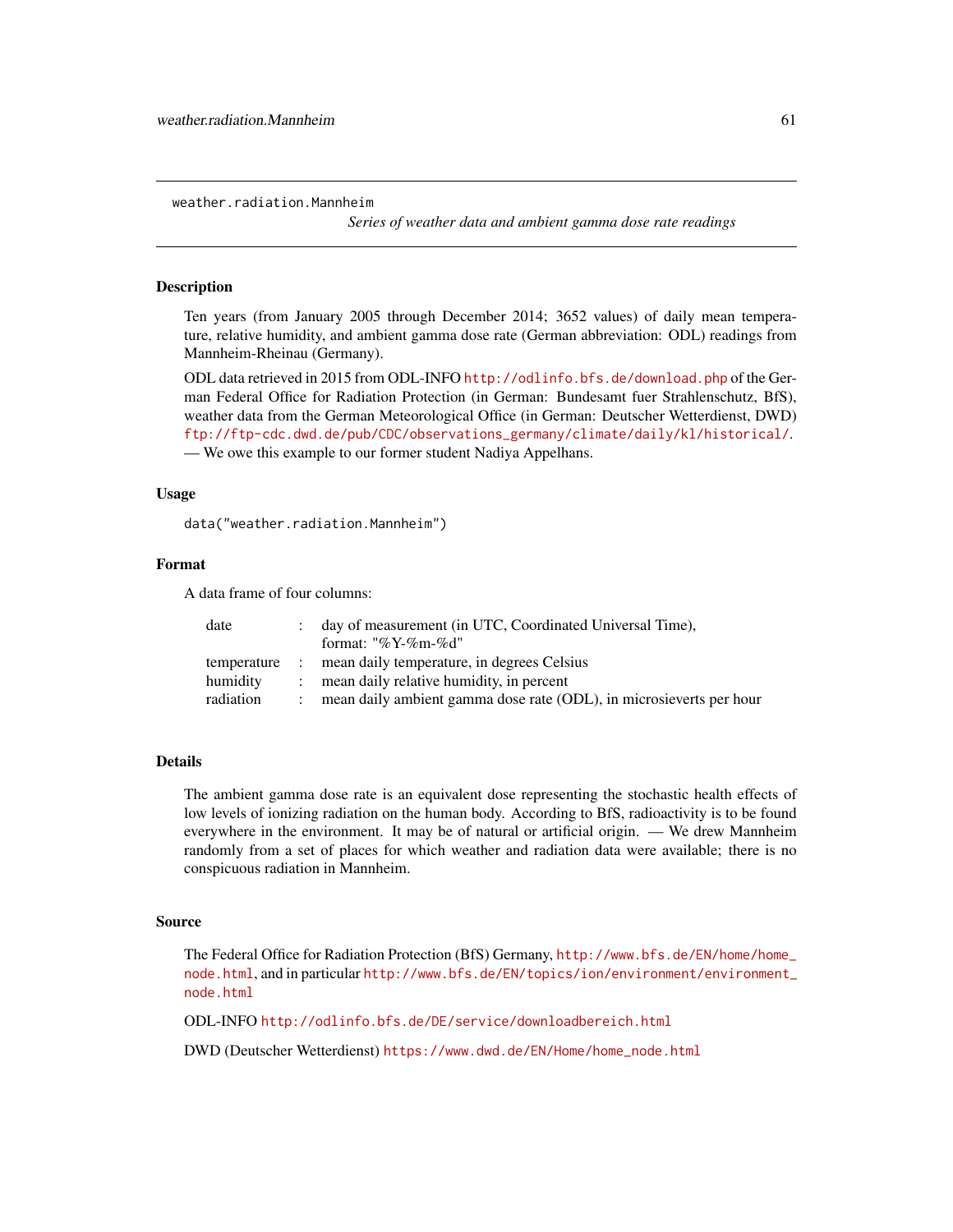## Examples

```
data(weather.radiation.Mannheim)
plot(as.Date(weather.radiation.Mannheim$date, tz = "UTC"),
     weather.radiation.Mannheim$radiation, type = "l",
     xlab = "day",ylab = "mean daily ambient gamma dose rate (ODL) in microsieverts per hour")
```
<span id="page-61-0"></span>wt.avg *Plot of wavelet power averages across time of a single time series*

## Description

This function plots wavelet power averages across time of a single time series, which are provided by an object of class "analyze.wavelet", or alternatively of class "analyze.coherency". (In the latter case, the series number or name must be specified.) The vertical axis shows the Fourier periods. The horizontal axis shows the averages. User-defined minimum and maximum average levels can be applied. Also, an option is given to individualize the period axis and/or axis of averages by specifying tick marks and labels.

There is an option to label periods according to significance of averages (if p-values are provided) at given levels of significance. Labels are point symbols along the line of averages which can be assigned individually.

The idea to show significance levels by colors of plotting characters and its implementation has been adopted from Huidong Tian and Bernard Cazelles (archived R package WaveletCo).

#### Usage

```
wt.argv(WT, my.series = 1, exponent = 1,show.siglvl = TRUE, siglvl = c(0.05, 0.1),
  sigcol = c("red", "blue"), sigpch = 20, sigcex = 1,minimum.level = NULL, maximum.level = NULL,
  label.argv:axis} = TRUE,
  averagelab = NULL, averagetck = 0.02, averagetcl = 0.5,
  spec.avg.axis = list(at = NULL, labels = TRUE,\text{las} = 1, hadj = NA, padj = NA),
  label.period.axis = TRUE,
  periodlab = NULL, periodtck = 0.02, periodtcl = 0.5,
  spec.period. axis = list(at = NULL, labels = TRUE,\text{las} = 1, hadj = NA, padj = NA),
  show.legend = TRUE, legend.coords = "topright",
  main = NULL,1wd = 1, col = 1,
  lwd.axis = 1,verbose = FALSE)
```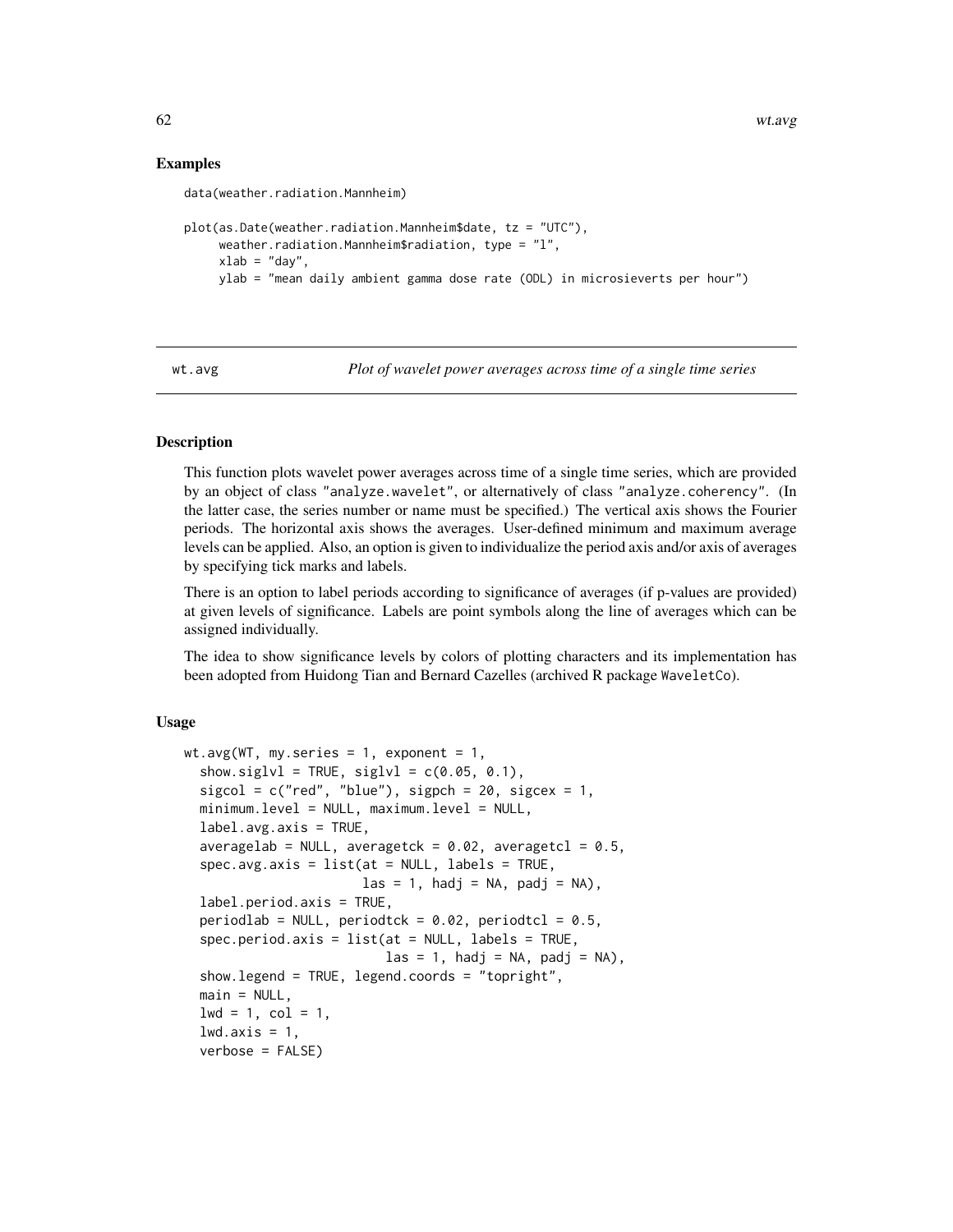#### wt.avg 63

# Arguments

| WT            | an object of class "analyze.wavelet" or "analyze.coherency"                                                                                                                                                                                                                                                                                                                                                                                                               |
|---------------|---------------------------------------------------------------------------------------------------------------------------------------------------------------------------------------------------------------------------------------------------------------------------------------------------------------------------------------------------------------------------------------------------------------------------------------------------------------------------|
| my.series     | In case class (WT) = "analyze.coherency": number $(1 or 2)$ or name of the<br>series to be analyzed.<br>Default: 1.                                                                                                                                                                                                                                                                                                                                                       |
| exponent      | Exponent applied to averages before plotting; the exponent should be positive.<br>Default: 1.                                                                                                                                                                                                                                                                                                                                                                             |
| show.siglvl   | Label periods according to significance of averages? (Effective only if p-values<br>are provided.)<br>Default: TRUE.                                                                                                                                                                                                                                                                                                                                                      |
| siglvl        | a vector of significance levels (of any length and order). Default: c(0.05, 0.1).                                                                                                                                                                                                                                                                                                                                                                                         |
| sigcol        | a vector of colors (should be of same length as and correspond to siglvl, oth-<br>erwise colors $1: length(siglv1)$ .<br>Default: c("red", "blue").                                                                                                                                                                                                                                                                                                                       |
| sigpch        | a vector of plotting "characters" (symbols) to use as labels of significance. (It<br>should be of same length as and correspond to siglvl to produce different plot-<br>ting labels, otherwise the default setting is used. A single input value affects all<br>labels.)<br>Default: 20.                                                                                                                                                                                  |
| sigcex        | a numerical vector working as size of labels of significance. (It should be of<br>same length as and correspond to siglvl to produce different-sized labels, oth-<br>erwise the default setting is used. A single input value affects all labels. Note<br>that sigcex is affected by cex in par.)<br>Default: 1.                                                                                                                                                          |
| minimum.level | Minimum plot level of wavelet power averages considered.<br>Default: NULL (referring to minimum level observed).                                                                                                                                                                                                                                                                                                                                                          |
| maximum.level | Maximum plot level of wavelet power averages considered.<br>Default: NULL (referring to maximum level observed).                                                                                                                                                                                                                                                                                                                                                          |
|               | label.avg.axis Label the axis of averages? Logical.<br>Default: TRUE.                                                                                                                                                                                                                                                                                                                                                                                                     |
| averagelab    | Label for the axis of averages.<br>Default: "average wavelet power".                                                                                                                                                                                                                                                                                                                                                                                                      |
| averagetck    | length of tick marks on the axis of averages as a fraction of the smaller of<br>the width or height of the plotting region; see par. If averagetck $\ge$ 0.5,<br>averagetck is interpreted as a fraction of the length of the axis of averages, so<br>if averagetck = $1$ (and averagetcl = NULL), vertical grid lines will be drawn.<br>Setting averagetck = NA is to use averagetcl = $-0.5$ (which is the R default<br>setting of tck and tcl).<br>Default here: 0.02. |
| averagetcl    | length of tick marks on the axis of averages as a fraction of the height of a line<br>of text; see par. With averagetcl = $-0.5$ (which is the R default setting of<br>tcl) ticks will be drawn outward.<br>Default here: 0.5.                                                                                                                                                                                                                                            |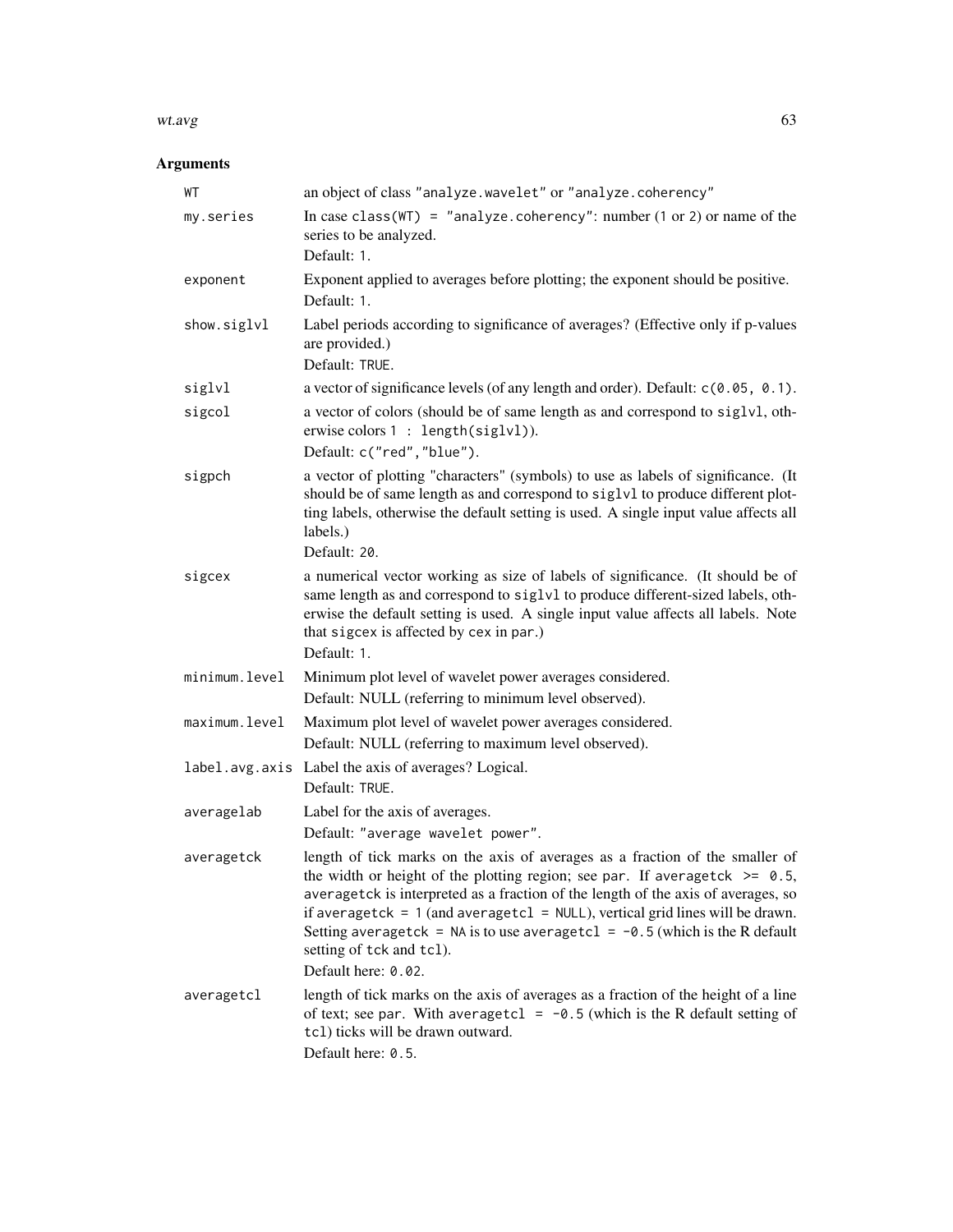| spec.avg.axis     | a list of tick mark and label specifications for individualized labeling of the axis<br>of averages (only effective if label.avg.axis = TRUE):                                                                                                                                                                                                                                                                                          |
|-------------------|-----------------------------------------------------------------------------------------------------------------------------------------------------------------------------------------------------------------------------------------------------------------------------------------------------------------------------------------------------------------------------------------------------------------------------------------|
|                   | at: locations of tick marks (when NULL, default plotting will be applied). Valid<br>tick marks can be provided as numerical and non-negative values only.<br>Default: NULL.                                                                                                                                                                                                                                                             |
|                   | labels: either a logical value specifying whether annotations at the tick marks are<br>the tick marks themselves, or any vector of labels. If labels is non-logical,<br>at should be of same length.<br>Default: TRUE.                                                                                                                                                                                                                  |
|                   | las: the style of axis labels, see par.<br>Default: 1 (always horizontal).                                                                                                                                                                                                                                                                                                                                                              |
|                   | hadj: adjustment of labels horizontal to the reading direction, see axis.<br>Default: NA (centering is used).                                                                                                                                                                                                                                                                                                                           |
|                   | padj: adjustment of labels perpendicular to the reading direction (this can be a<br>vector of adjustments for each label), see axis.<br>Default: NA (centering is used).                                                                                                                                                                                                                                                                |
|                   | Mismatches will result in a reset to default plotting.                                                                                                                                                                                                                                                                                                                                                                                  |
| label.period.axis | Label the (Fourier) period axis? Logical.                                                                                                                                                                                                                                                                                                                                                                                               |
|                   | Default: TRUE.                                                                                                                                                                                                                                                                                                                                                                                                                          |
| periodlab         | (Fourier) period axis label.<br>Default: "period".                                                                                                                                                                                                                                                                                                                                                                                      |
| periodtck         | length of tick marks on the period axis as a fraction of the smaller of the width<br>or height of the plotting region; see par. If periodtck $\ge$ 0.5, periodtck is<br>interpreted as a fraction of the length of the period axis, so if period tck = $1$<br>(and periodtcl = NULL), horizontal grid lines will be drawn.<br>Setting period tck = NA is to use period tcl = $-0.5$ (which is the R default<br>setting of tck and tcl). |
|                   | Default here: 0.02.                                                                                                                                                                                                                                                                                                                                                                                                                     |
| periodtcl         | length of tick marks on the period axis as a fraction of the height of a line of<br>text; see par. With period tcl = $-0.5$ (which is the R default setting of tcl)<br>ticks will be drawn outward.<br>Default here: 0.5.                                                                                                                                                                                                               |
| spec.period.axis  |                                                                                                                                                                                                                                                                                                                                                                                                                                         |
|                   | a list of tick mark and label specifications for individualized period axis labeling<br>(only effective if $label.period. axis = TRUE$ ):                                                                                                                                                                                                                                                                                               |
|                   | at: locations of tick marks (when NULL, default plotting will be applied). Valid<br>tick marks can be provided as numerical and positive values only.<br>Default: NULL.                                                                                                                                                                                                                                                                 |
|                   | labels: either a logical value specifying whether annotations at the tick marks are<br>the tick marks themselves, or any vector of labels. If labels is non-logical,<br>at should be of same length.<br>Default: TRUE.                                                                                                                                                                                                                  |
|                   | las: the style of axis labels, see par.<br>Default: 1 (always horizontal).                                                                                                                                                                                                                                                                                                                                                              |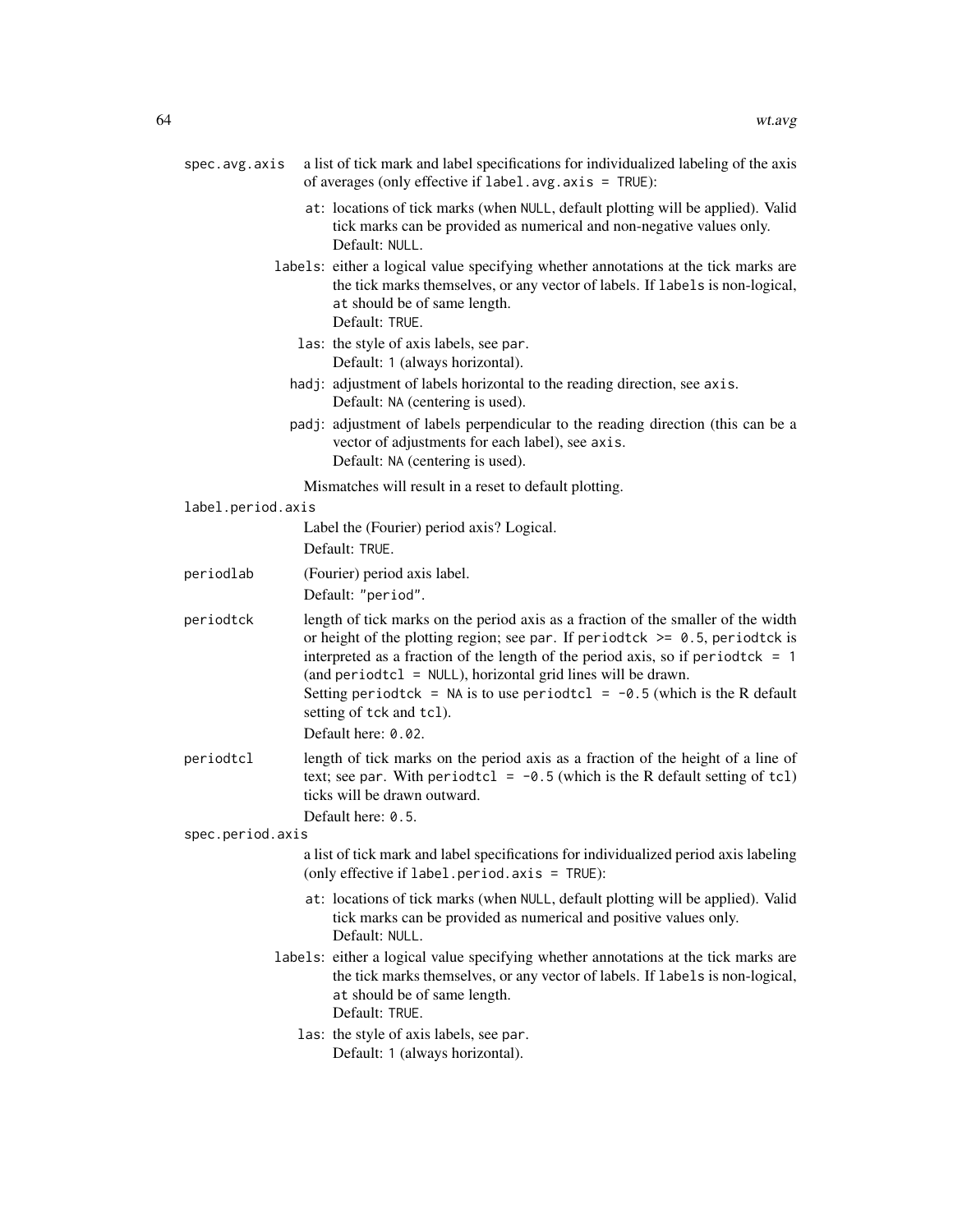#### wt.avg 65

|               | hadj: adjustment of labels horizontal to the reading direction, see axis.<br>Default: NA (centering is used).                                                            |
|---------------|--------------------------------------------------------------------------------------------------------------------------------------------------------------------------|
|               | padj: adjustment of labels perpendicular to the reading direction (this can be a<br>vector of adjustments for each label), see axis.<br>Default: NA (centering is used). |
|               | Mismatches will result in a reset to default plotting.                                                                                                                   |
| show.legend   | Include legend of significance levels into the plot? Logical.                                                                                                            |
|               | Default: TRUE.                                                                                                                                                           |
| legend.coords | coordinates to position the legend (as in function legend).                                                                                                              |
|               | Default: "topright".                                                                                                                                                     |
| main          | an overall title for the plot.                                                                                                                                           |
|               | Default: NULL.                                                                                                                                                           |
| 1wd           | width of line of averages.                                                                                                                                               |
|               | Default: 1.                                                                                                                                                              |
| col           | color of line of averages.                                                                                                                                               |
|               | Default: "black".                                                                                                                                                        |
| lwd.axis      | line width of axes.                                                                                                                                                      |
|               | Default: 1.                                                                                                                                                              |
| verbose       | Print verbose output on the screen? Logical.                                                                                                                             |
|               | Default: FALSE.                                                                                                                                                          |

## Author(s)

Angi Roesch and Harald Schmidbauer; credits are also due to Huidong Tian and Bernard Cazelles

## References

Aguiar-Conraria L., and Soares M.J., 2011. The Continuous Wavelet Transform: A Primer. NIPE Working Paper Series 16/2011.

Carmona R., Hwang W.-L., and Torresani B., 1998. Practical Time Frequency Analysis. Gabor and Wavelet Transforms with an Implementation in S. Academic Press, San Diego.

Cazelles B., Chavez M., Berteaux, D., Menard F., Vik J.O., Jenouvrier S., and Stenseth N.C., 2008. Wavelet analysis of ecological time series. Oecologia 156, 287–304.

Liu Y., Liang X.S., and Weisberg R.H., 2007. Rectification of the Bias in the Wavelet Power Spectrum. Journal of Atmospheric and Oceanic Technology 24, 2093–2102.

Tian, H., and Cazelles, B., 2012. WaveletCo. Available at [https://cran.r-project.org/src/](https://cran.r-project.org/src/contrib/Archive/WaveletCo/) [contrib/Archive/WaveletCo/](https://cran.r-project.org/src/contrib/Archive/WaveletCo/), archived April 2013; accessed July 26, 2013.

Torrence C., and Compo G.P., 1998. A practical guide to wavelet analysis. Bulletin of the American Meteorological Society 79 (1), 61–78.

## See Also

[analyze.wavelet](#page-11-0), [wt.image](#page-66-0), [wt.sel.phases](#page-81-0), [wt.phase.image](#page-75-0), [reconstruct](#page-19-0)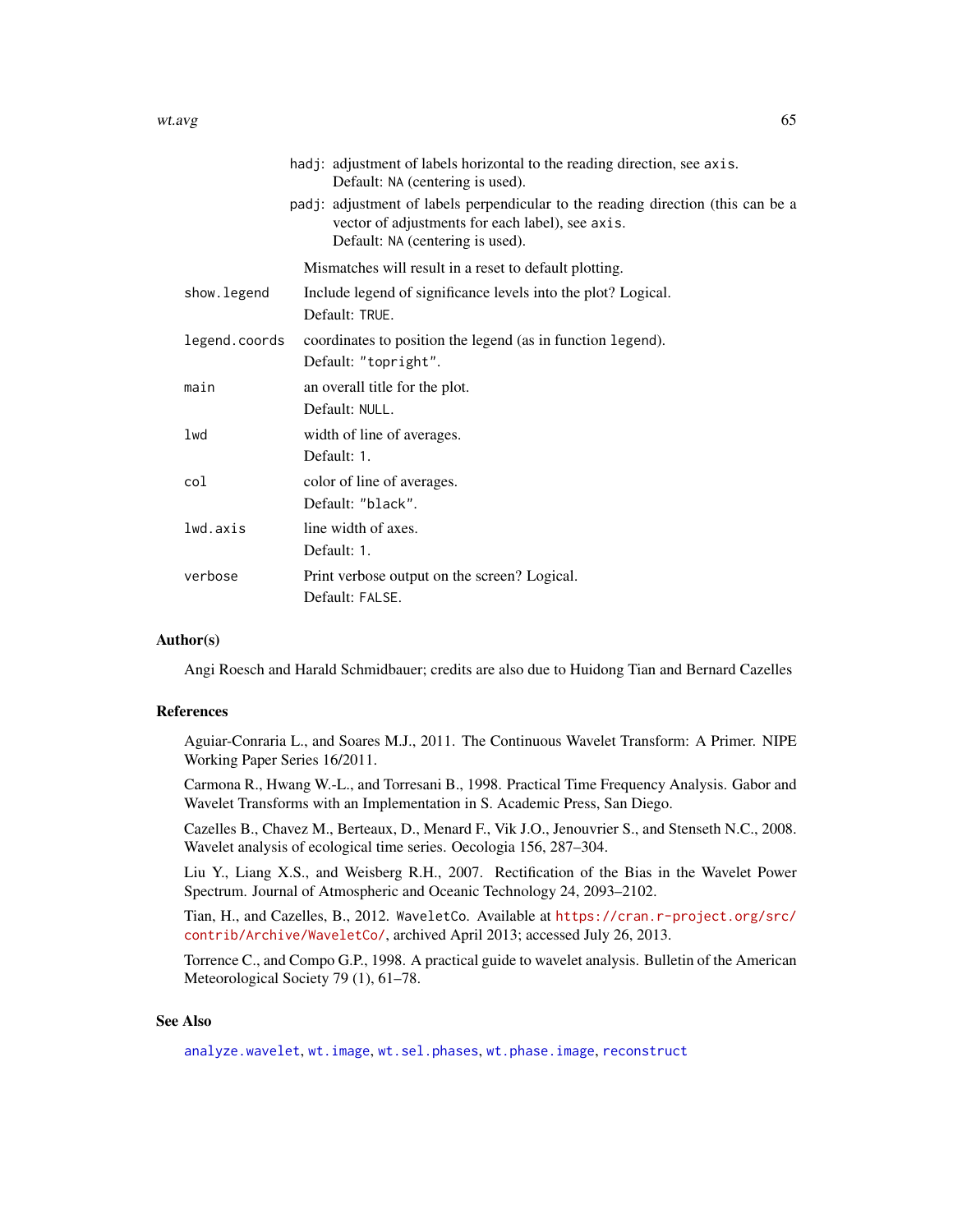### Examples

```
## Not run:
## The following example is adopted from Liu et al., 2007:
series.length <- 6*128*24
x1 <- periodic.series(start.period = 1*24, length = series.length)
x2 \le periodic.series(start.period = 8 \times 24, length = series.length)
x3 \le- periodic.series(start.period = 32 \times 24, length = series.length)
x4 <- periodic.series(start.period = 128*24, length = series.length)
x \le -x1 + x2 + x3 + x4plot(x, type = "l", xlab = "index", ylab = "", xaxs = "i",main = "hourly series with periods of 1, 8, 32, 128 days")
my.data \leq data.frame(x = x)## Computation of wavelet power:
## a natural choice of 'dt' in the case of hourly data is 'dt = 1/24',
## resulting in one time unit equaling one day.
## This is also the time unit in which periods are measured.
my.wt \leq analyze.wavelet(my.data, "x", loess.span = 0,
                         dt = 1/24, di = 1/20,
                         lowerPeriod = 1/4,
                         make.pval = TRUE, n \sin = 10)
## Plot of wavelet power spectrum (with equidistant color breakpoints):
wt.image(my.wt, color.key = "i", main = "wavelet power spectrum",
   legend.params = list(lab = "wavelet power levels (equidistant levels)"),
   periodlab = "period (days)")
## Note:
## The default time axis shows an index of given points in time,
## which is the count of hours in our example.
## With time elapsed in days
## (starting from 0 and proceeding in steps of 50 days)
## instead of the (default) time index:
index.ticks \leq seq(1, series.length, by = 50*24)
index.labels <- (index.ticks-1)/24
## Insert your specification of time axis:
wt.image(my.wt, color.key = "i", main = "wavelet power spectrum",
   legend.params = list(lab = "wavelet power levels (equidistant levels)"),
   periodlab = "period (days)", timelab = "time elapsed (days)",
   spec.time.axis = list(at = index.ticks, labels = index.labels))
## Plot of average wavelet power:
wt.avg(my.wt, siglvl = 0.05, sigcol = "red", periodlab = "period (days)")
## The same plot, but with enhanced symbol size, user-defined period axis,
## and horizontal grid:
wt.avg(my.wt, siglvl = 0.05, sigcol = "red", sigcex = 1.3,
```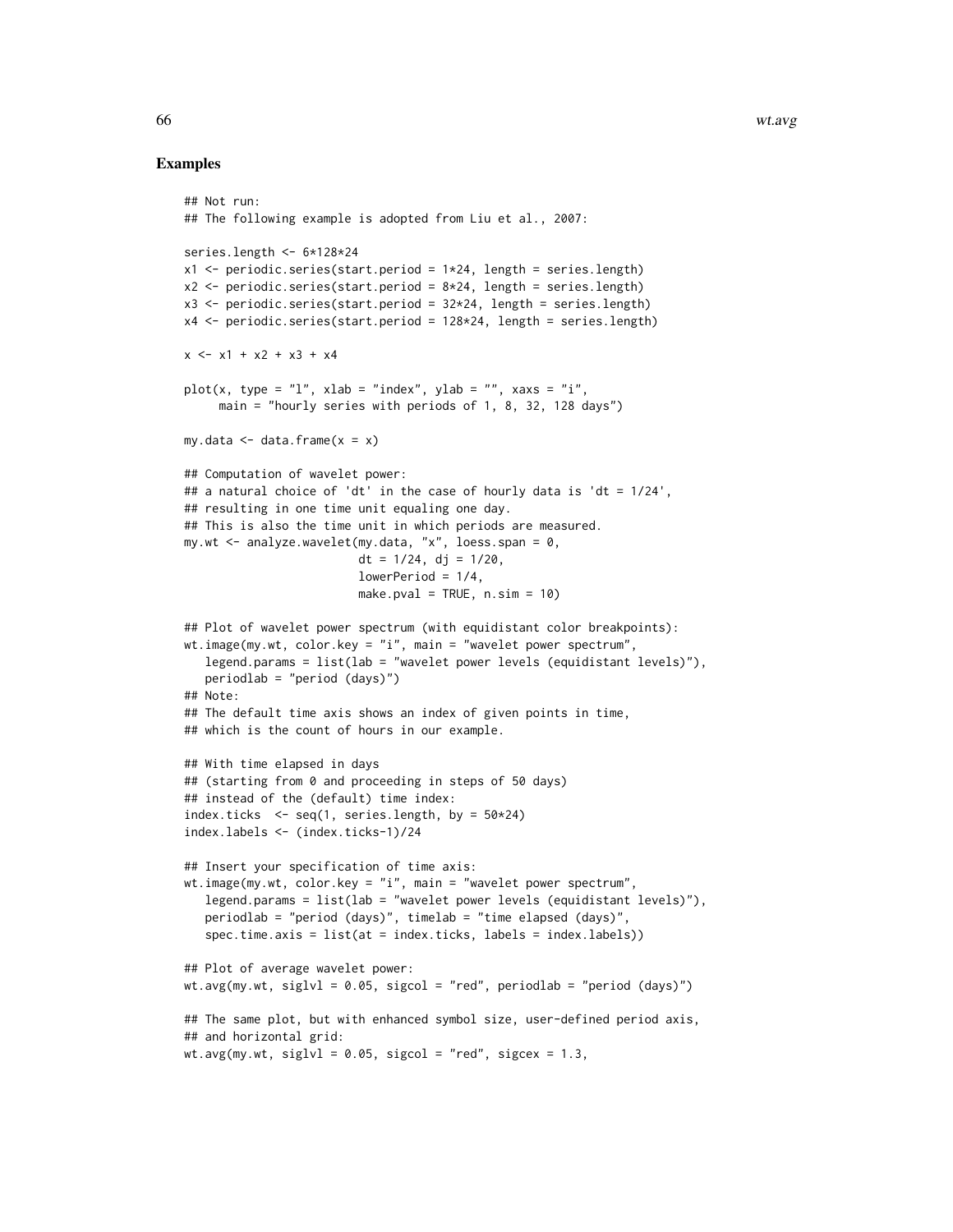#### wt.image 67

```
periodlab = "period (days)",
   spec.period. axis = list(at = c(1, 8, 32, 128)),periodick = 1, periodtc1 = NULL,
  1wd = 1.5, 1wd \cdot axis = 0.25## Another style of the plot:
## With user-defined period axis and axis of averages,
## minimum and maximum plot levels of averages:
op <- par(no.readonly = TRUE)
par(cex.1ab = 1.3, cex.axis = 1.1)wt.avg(my.wt, siglvl = 0.05, sigcol = "red", sigcex = 1.3,
  minimum.level = 0, maximum.level = 11,
  periodlab = "period (days)",
   spec.period. axis = list(at = c(1, 8, 32, 128)),spec.avg.axis = list(at = 0:10),1wd = 1.5par(op)
## Note:
## 'cex.axis' in 'par' controls for the size of axis tick labels,
## while 'cex.lab' controls for the size of axis and legend labels.
## Scaling by 'cex' would also affect 'sigcex'.
## Please see also the examples in our guide booklet,
## URL http://www.hs-stat.com/projects/WaveletComp/WaveletComp_guided_tour.pdf.
## End(Not run)
```
<span id="page-66-0"></span>wt.image *Image plot of the wavelet power spectrum of a single time series*

### Description

This function plots the wavelet power spectrum of a single time series, which is provided by an object of class "analyze.wavelet", or alternatively of class "analyze.coherency". (In the latter case, the series number or name must be specified.) The vertical axis shows the Fourier periods. The horizontal axis shows time step counts, but can be easily transformed into a calendar axis if dates are provided in either row names or as a variable named "date" in the data frame at hand. Both axes can be relabeled. In particular, an option is given to individualize the period and/or time axis by specifying tick marks and labels.

An option is given to raise wavelet power values to any (positive) exponent before plotting in order to accentuate the contrast of the image.

The color levels can be defined according to quantiles of values or according to equidistant breakpoints (covering the interval from 0 to maximum level), with the number of levels as a further parameter. A user-defined maximum level can be applied. In addition, there is an option to adopt an individual color palette.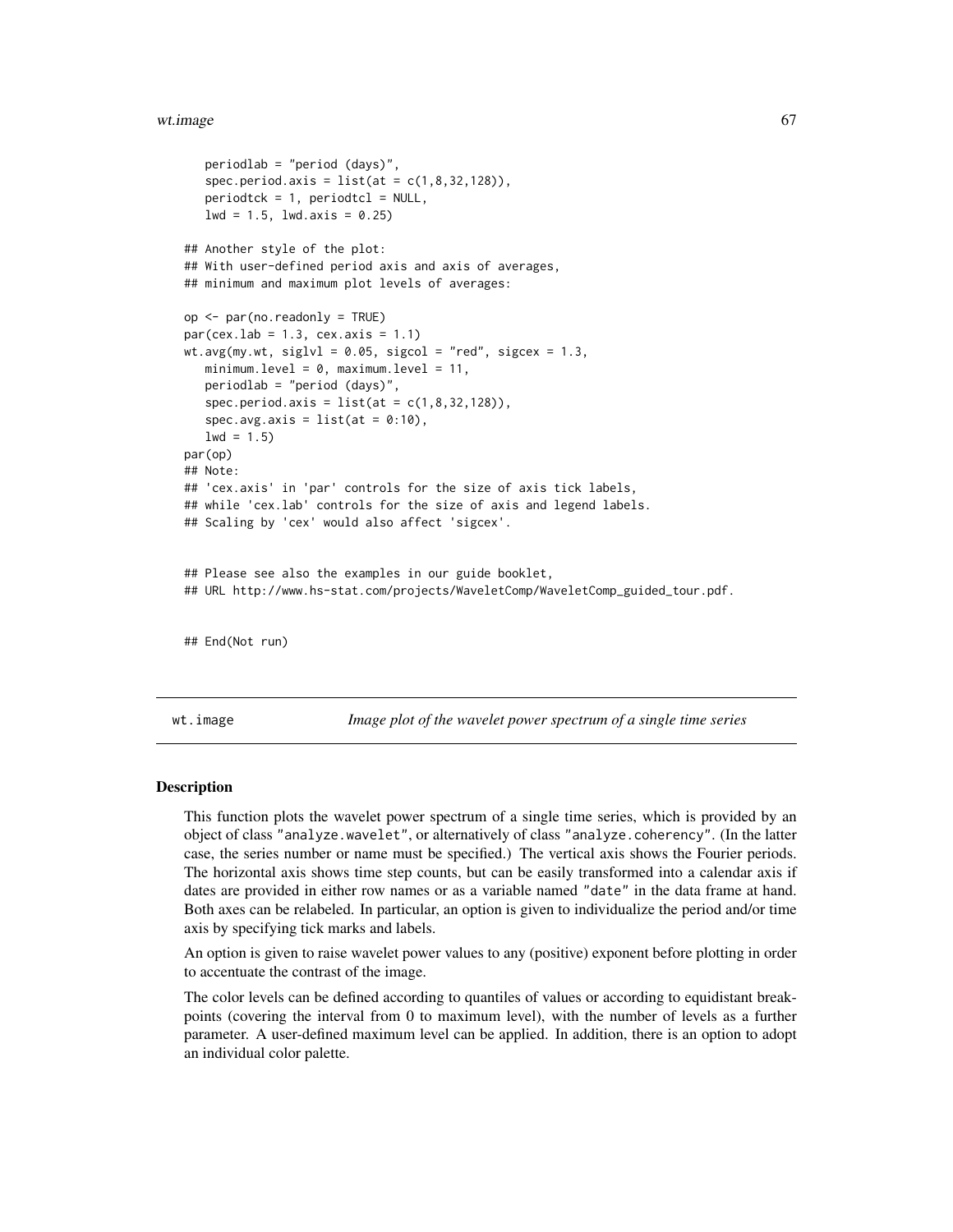Further plot design options concern: plot of the cone of influence, plot of wavelet power contour lines at a specified level of significance, plot of power ridges.

Finally, there is an option to insert and format a color legend (a right-hand vertical color bar) and to set the plot title. For further processing of the plot, graphical parameters of plot regions are provided as output.

The name and parts of the layout were inspired by a similar function developed by Huidong Tian and Bernard Cazelles (archived R package WaveletCo).

### Usage

```
wt.image(WT, my.series = 1, exponent = 1,
     plot.coi = TRUE,
     plot.contour = TRUE, siglvl = 0.1, col.contour = "white",plot.ridge = TRUE, 1v1 = 0, col.ridge = "black",
     color.key = "quantile",
     n.levels = 100,
     color.palette = "rainbow(n.levels, start = 0, end = .7)",
     maximum.level = NULL,
     useRaster = TRUE, max.contour.segments = 250000,
     plot.legend = TRUE,
     legend.params = list(width = 1.2, shrink = 0.9, mar = 5.1,
                          n.ticks = 6,
                          label.digits = 1, label.format = "f",
                          lab = NULL, labu. line = 2.5),
     label.time.axis = TRUE,
     show.date = FALSE, date.format = NULL, date.tz = NULL,timelab = NULL, timetck = 0.02, timetcl = 0.5,
     spec.time.axis = list(at = NULL, labels = TRUE,\text{las} = 1, hadj = NA, padj = NA),
     label.period.axis = TRUE,
     periodlab = NULL, periodtck = 0.02, periodtcl = 0.5,
     spec.period.axis = list(at = NULL, labels = TRUE,\text{las} = 1, hadj = NA, padj = NA),
     main = NULL,1wd = 2, 1wd \cdot axis = 1,
     graphics.reset = TRUE,
     verbose = FALSE)
```
## Arguments

| WТ        | an object of class "analyze.wavelet" or "analyze.coherency"                                                                                     |
|-----------|-------------------------------------------------------------------------------------------------------------------------------------------------|
| my.series | In case class (WT) = "analyze.coherency": number (1 or 2) or name of the<br>series to be analyzed.                                              |
|           | Default: 1.                                                                                                                                     |
| exponent  | Exponent applied to values before plotting in order to accentuate the contrast of<br>the image; the exponent should be positive.<br>Default: 1. |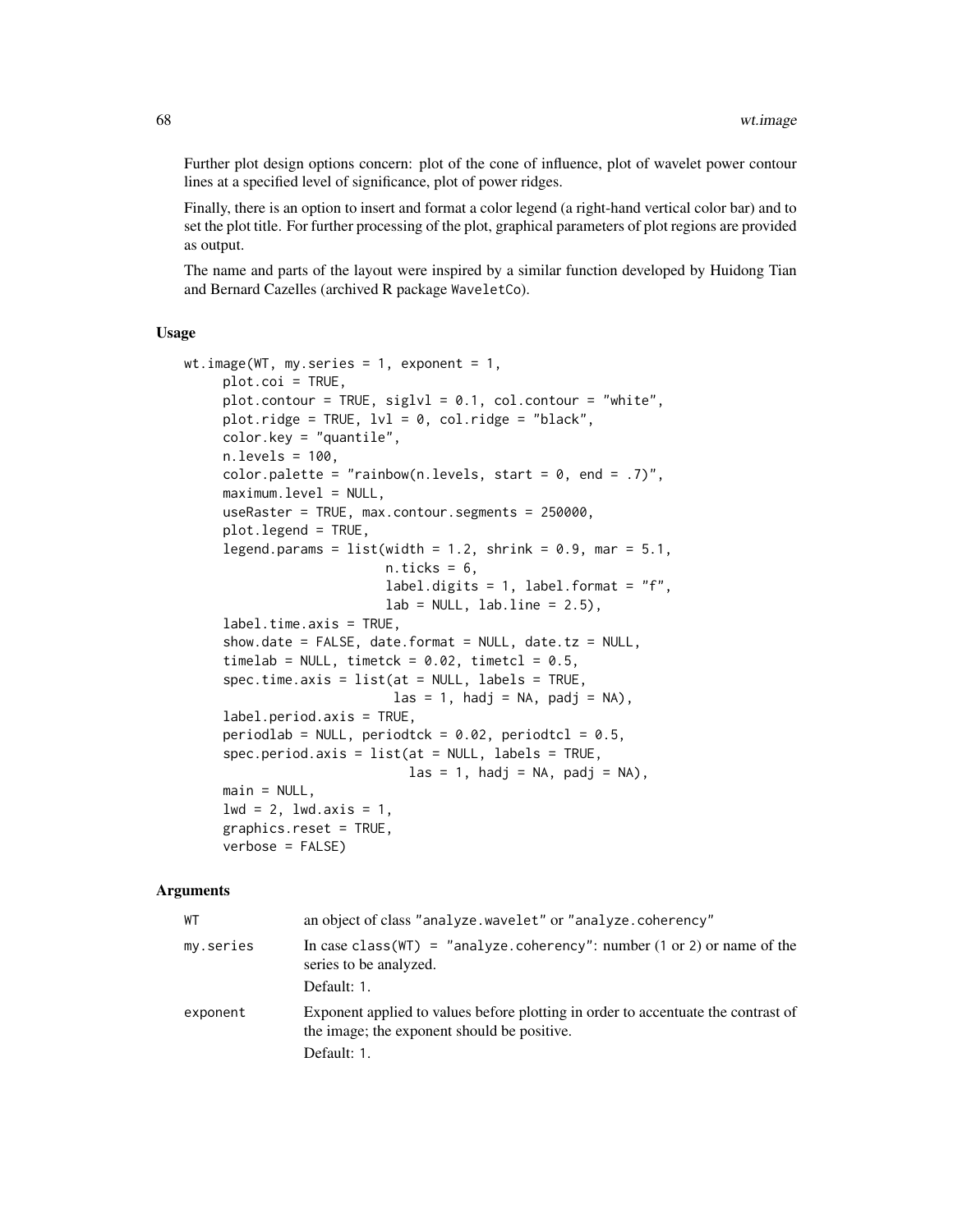#### wt.image 69

| plot.coi             | Plot cone of influence? Logical. Default: TRUE.                                                                                                                                          |
|----------------------|------------------------------------------------------------------------------------------------------------------------------------------------------------------------------------------|
| plot.contour         | Plot contour lines to border the area of wavelet power significance? Logical.<br>Default: TRUE.                                                                                          |
| siglvl               | level of wavelet power significance to be applied to the plot of contour lines.<br>Default: 0.1.                                                                                         |
| col.contour          | color of contour lines. Default: "white".                                                                                                                                                |
| plot.ridge           | Plot the wavelet power ridge? Logical.<br>Default: TRUE.                                                                                                                                 |
| 1v1                  | minimum level of wavelet power for ridge to be plotted.<br>Default: 0.                                                                                                                   |
| col.ridge            | ridge color. Default: "black".                                                                                                                                                           |
| color.key            | How to assign colors to power and coherence levels? Two options:                                                                                                                         |
|                      | "interval" or "i" : equidistant breakpoints<br>(from 0 through maximum value)<br>"quantile" or "q" $\;$ :<br>quantiles                                                                   |
|                      | Default: "quantile".                                                                                                                                                                     |
| n.levels             | Number of color levels. Default: 100.                                                                                                                                                    |
| color.palette        | Definition of color levels. (The color palette will be assigned to levels in reverse<br>order!)                                                                                          |
|                      | Default: "rainbow(n.levels, start = $0$ , end = .7)".                                                                                                                                    |
| maximum.level        | Maximum plot level of wavelet power considered; only effective in case of<br>equidistant breakpoints (color.key equaling "i").<br>Default: NULL (referring to maximum level observed).   |
| useRaster            | Use a bitmap raster instead of polygons to plot the image? Logical.<br>Default: TRUE.                                                                                                    |
| max.contour.segments |                                                                                                                                                                                          |
|                      | limit on the number of segments in a single contour line, positive integer.<br>Default: 250000 (options() default settings: 25000).                                                      |
| plot.legend          | Plot color legend (a vertical bar of colors and breakpoints)? Logical.<br>Default: TRUE.                                                                                                 |
| legend.params        | a list of parameters for the plot of the color legend; parameter values can be set<br>selectively (style in parts adopted from image.plot in the R package fields<br>by Douglas Nychka): |
|                      | width: width of legend bar.<br>Default: 1.2.                                                                                                                                             |
|                      | shrink: a vertical shrinkage factor.<br>Default: 0.9.                                                                                                                                    |
|                      | mar: right margin of legend bar.<br>Default: 5.1.                                                                                                                                        |
|                      | n.ticks: number of ticks for labels.<br>Default: 6.                                                                                                                                      |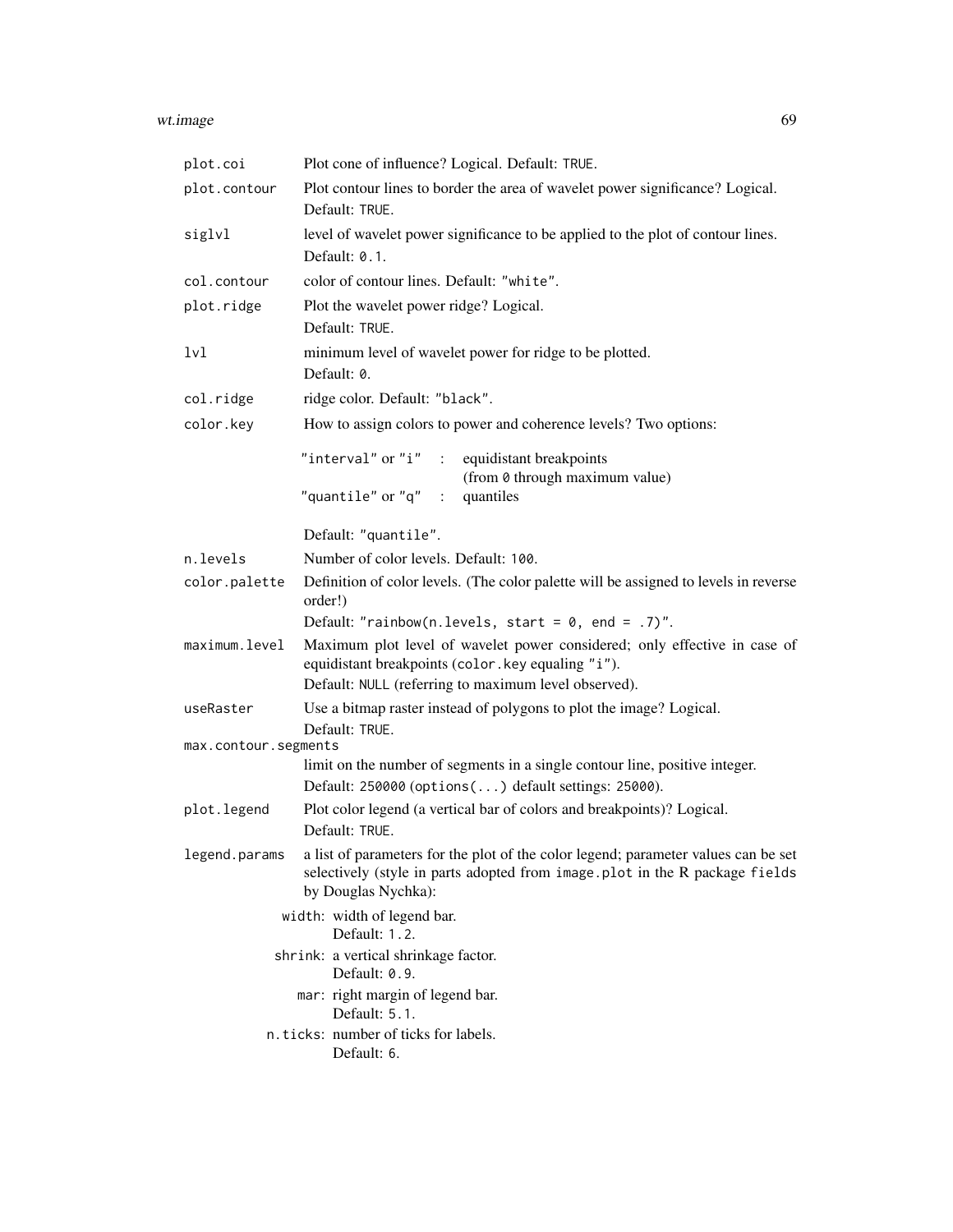|                 | label.digits: digits of labels.<br>Default: 1.                                                                                                                                                                                                                                                                                                                                                                     |
|-----------------|--------------------------------------------------------------------------------------------------------------------------------------------------------------------------------------------------------------------------------------------------------------------------------------------------------------------------------------------------------------------------------------------------------------------|
|                 | label. format: format of labels.<br>Default: "f".                                                                                                                                                                                                                                                                                                                                                                  |
|                 | lab: axis label.<br>Default: NULL.                                                                                                                                                                                                                                                                                                                                                                                 |
|                 | lab. line: line (in user coordinate units) where to put the axis label.<br>Default: 2.5.                                                                                                                                                                                                                                                                                                                           |
| label.time.axis |                                                                                                                                                                                                                                                                                                                                                                                                                    |
|                 | Label the time axis? Logical.<br>Default: TRUE.                                                                                                                                                                                                                                                                                                                                                                    |
| show.date       | Show calendar dates? (Effective only if dates are available as row names or by<br>variable date in the data frame which is analyzed.) Logical.<br>Default: FALSE.                                                                                                                                                                                                                                                  |
| date.format     | the format of calendar date given as a character string, e.g. "%Y-%m-%d", or<br>equivalently "%F"; see strptime for a list of implemented date conversion spec-<br>ifications. Explicit information given here will overturn any specification stored<br>in WT. If unspecified, date formatting is attempted according to as . Date.<br>Default: NULL.                                                             |
| date.tz         | a character string specifying the time zone of calendar date; see strptime. Ex-<br>plicit information given here will overturn any specification stored in WT. If un-<br>specified, "" (the local time zone) is used.<br>Default: NULL.                                                                                                                                                                            |
| timelab         | Time axis label.                                                                                                                                                                                                                                                                                                                                                                                                   |
|                 | Default: "index"; in case of a calendar axis: "calendar date".                                                                                                                                                                                                                                                                                                                                                     |
| timetck         | length of tick marks on the time axis as a fraction of the smaller of the width<br>or height of the plotting region; see par. If timetck $\ge$ 0.5, timetck is<br>interpreted as a fraction of the length of the time axis, so if timetck $= 1$ (and<br>timetcl = NULL), vertical grid lines will be drawn.<br>Setting timetck = NA is to use timetcl = $-0.5$ (which is the R default setting<br>of tck and tcl). |
|                 | Default here: 0.02.                                                                                                                                                                                                                                                                                                                                                                                                |
| timetcl         | length of tick marks on the time axis as a fraction of the height of a line of text;<br>see par. With timetcl = $-0.5$ (which is the R default setting of tcl), ticks<br>will be drawn outward.<br>Default here: 0.5.                                                                                                                                                                                              |
|                 |                                                                                                                                                                                                                                                                                                                                                                                                                    |
| spec.time.axis  | a list of tick mark and label specifications for individualized time axis labeling<br>(only effective if label.time.axis = TRUE):                                                                                                                                                                                                                                                                                  |
|                 | at: locations of tick marks (when NULL, default plotting will be applied). Valid<br>tick marks can be provided as numerical values or as dates. Dates are used<br>only in the case show.date = TRUE, however, and date formats should<br>conform to as. Date or the format given in date. format.<br>Default: NULL.                                                                                                |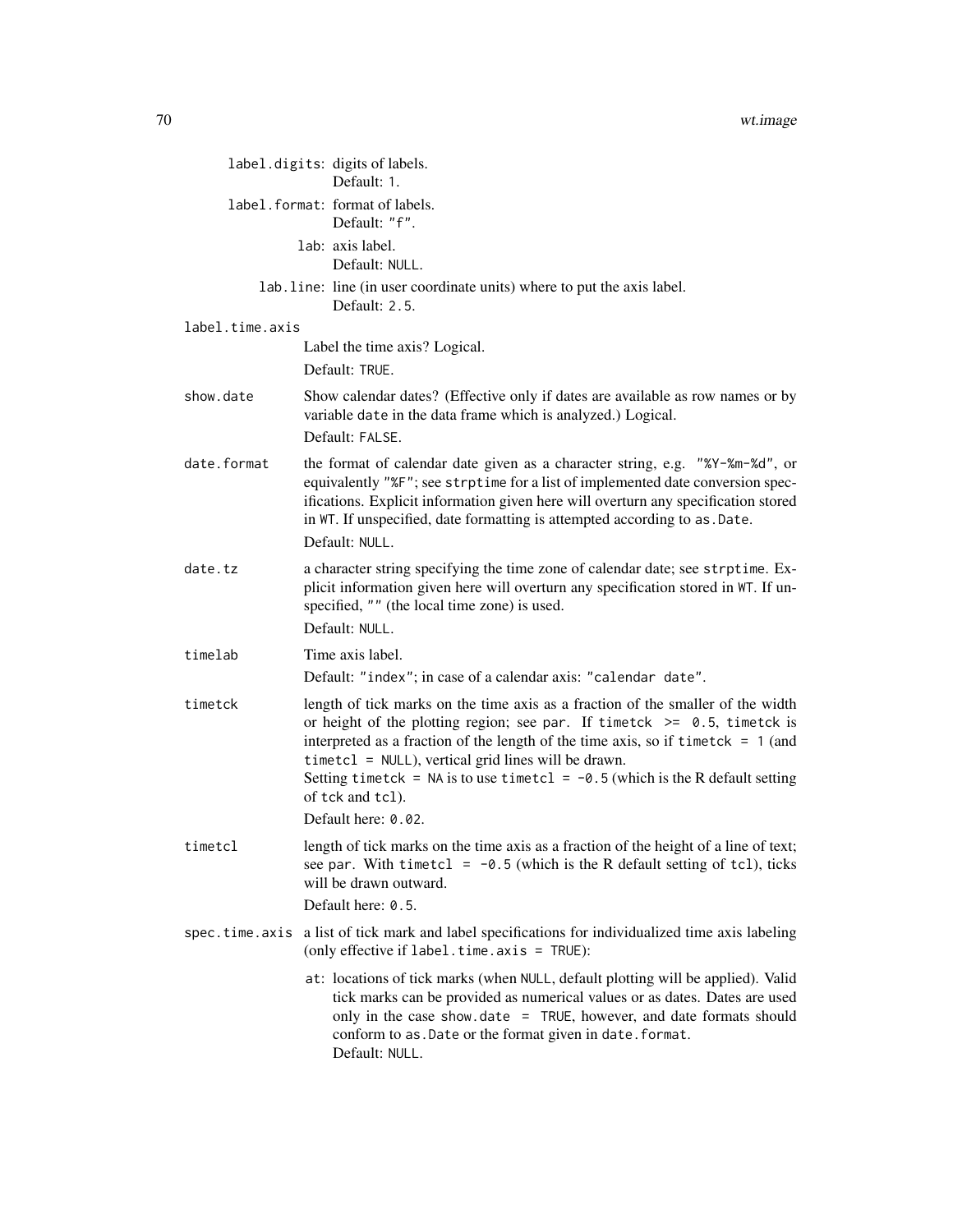|                   | labels: either a logical value specifying whether annotations at the tick marks are<br>the tick marks themselves, or any vector of labels. If labels is non-logical,<br>at should be of same length.<br>Default: TRUE.                                                                                                                                                                                                                        |  |
|-------------------|-----------------------------------------------------------------------------------------------------------------------------------------------------------------------------------------------------------------------------------------------------------------------------------------------------------------------------------------------------------------------------------------------------------------------------------------------|--|
|                   | las: the style of axis labels, see par.<br>Default: 1 (always horizontal).                                                                                                                                                                                                                                                                                                                                                                    |  |
|                   | hadj: adjustment of labels horizontal to the reading direction, see axis.<br>Default: NA (centering is used).                                                                                                                                                                                                                                                                                                                                 |  |
|                   | padj: adjustment of labels perpendicular to the reading direction (this can be a<br>vector of adjustments for each label), see axis.<br>Default: NA (centering is used).                                                                                                                                                                                                                                                                      |  |
|                   | Mismatches will result in a reset to default plotting.                                                                                                                                                                                                                                                                                                                                                                                        |  |
| label.period.axis |                                                                                                                                                                                                                                                                                                                                                                                                                                               |  |
|                   | Label the (Fourier) period axis? Logical.<br>Default: TRUE.                                                                                                                                                                                                                                                                                                                                                                                   |  |
| periodlab         | (Fourier) period axis label.                                                                                                                                                                                                                                                                                                                                                                                                                  |  |
|                   | Default: "period".                                                                                                                                                                                                                                                                                                                                                                                                                            |  |
| periodtck         | length of tick marks on the period axis as a fraction of the smaller of the width<br>or height of the plotting region; see par. If periodtck $\ge$ = 0.5, periodtck is<br>interpreted as a fraction of the length of the period axis, so if period tck = $1$<br>(and period tcl = $NULL$ ), horizontal grid lines will be drawn.<br>Setting period tck = NA is to use period tcl = $-0.5$ (which is the R default<br>setting of tck and tcl). |  |
|                   | Default here: 0.02.                                                                                                                                                                                                                                                                                                                                                                                                                           |  |
| periodtcl         | length of tick marks on the period axis as a fraction of the height of a line of<br>text; see par. With period tcl = $-0.5$ (which is the R default setting of tcl)<br>ticks will be drawn outward.<br>Default here: 0.5.                                                                                                                                                                                                                     |  |
| spec.period.axis  |                                                                                                                                                                                                                                                                                                                                                                                                                                               |  |
|                   | a list of tick mark and label specifications for individualized period axis labeling<br>(only effective if label.period.axis = TRUE):                                                                                                                                                                                                                                                                                                         |  |
|                   | at: locations of tick marks (when NULL, default plotting will be applied). Valid<br>tick marks can be provided as numerical and positive values only.<br>Default: NULL.                                                                                                                                                                                                                                                                       |  |
|                   | labels: either a logical value specifying whether annotations at the tick marks are<br>the tick marks themselves, or any vector of labels. If labels is non-logical,<br>at should be of same length.<br>Default: TRUE.                                                                                                                                                                                                                        |  |
|                   | las: the style of axis labels, see par.<br>Default: 1 (always horizontal).                                                                                                                                                                                                                                                                                                                                                                    |  |
|                   | hadj: adjustment of labels horizontal to the reading direction, see axis.<br>Default: NA (centering is used).                                                                                                                                                                                                                                                                                                                                 |  |
|                   | padj: adjustment of labels perpendicular to the reading direction (this can be a<br>vector of adjustments for each label), see axis.<br>Default: NA (centering is used).                                                                                                                                                                                                                                                                      |  |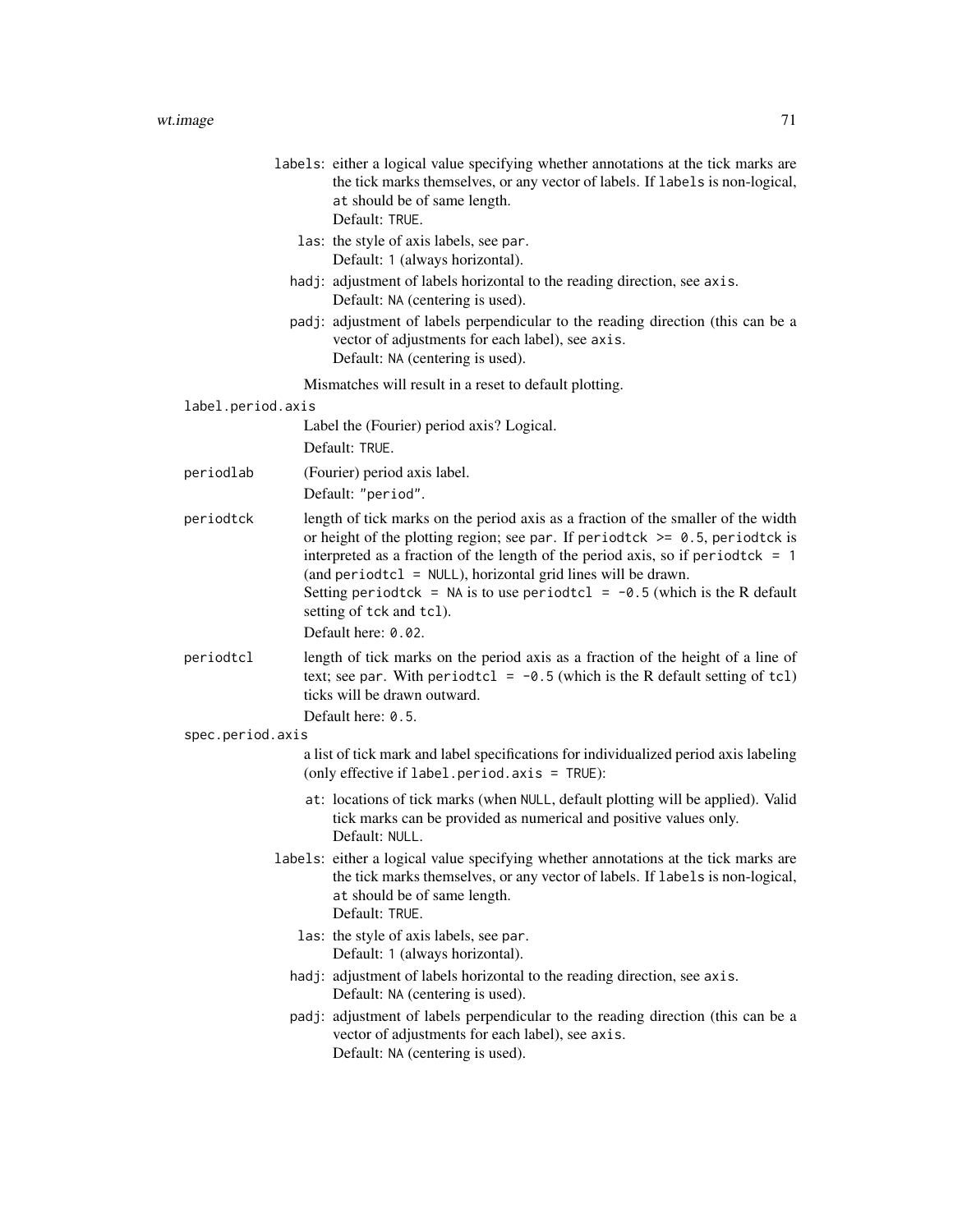|          | Mismatches will result in a reset to default plotting. |
|----------|--------------------------------------------------------|
| main     | an overall title for the plot.                         |
|          | Default: NULL.                                         |
| 1wd      | line width of contour lines and ridge.                 |
|          | Default: 2.                                            |
| lwd.axis | line width of axes (image and legend bar).             |
|          | Default: 1.                                            |
|          | graphics.reset Reset graphical parameters? Logical.    |
|          | Default: TRUE.                                         |
| verbose  | Print verbose output on the screen? Logical.           |
|          | Default: FALSE.                                        |

### Value

A list of class graphical parameters with the following elements:

| op         | original graphical parameters |
|------------|-------------------------------|
| image.plt  | image plot region             |
| legend.plt | legend plot region            |

## Author(s)

Angi Roesch and Harald Schmidbauer; credits are also due to Huidong Tian and Bernard Cazelles

## References

Aguiar-Conraria L., and Soares M.J., 2011. The Continuous Wavelet Transform: A Primer. NIPE Working Paper Series 16/2011.

Carmona R., Hwang W.-L., and Torresani B., 1998. Practical Time Frequency Analysis. Gabor and Wavelet Transforms with an Implementation in S. Academic Press, San Diego.

Cazelles B., Chavez M., Berteaux, D., Menard F., Vik J.O., Jenouvrier S., and Stenseth N.C., 2008. Wavelet analysis of ecological time series. Oecologia 156, 287–304.

Liu Y., Liang X.S., and Weisberg R.H., 2007. Rectification of the Bias in the Wavelet Power Spectrum. Journal of Atmospheric and Oceanic Technology 24, 2093–2102.

Tian, H., and Cazelles, B., 2012. WaveletCo. Available at [https://cran.r-project.org/src/](https://cran.r-project.org/src/contrib/Archive/WaveletCo/) [contrib/Archive/WaveletCo/](https://cran.r-project.org/src/contrib/Archive/WaveletCo/), archived April 2013; accessed July 26, 2013.

Torrence C., and Compo G.P., 1998. A practical guide to wavelet analysis. Bulletin of the American Meteorological Society 79 (1), 61–78.

## See Also

[analyze.wavelet](#page-11-0), [wt.avg](#page-61-0), [wt.sel.phases](#page-81-0), [wt.phase.image](#page-75-0), [reconstruct](#page-19-0)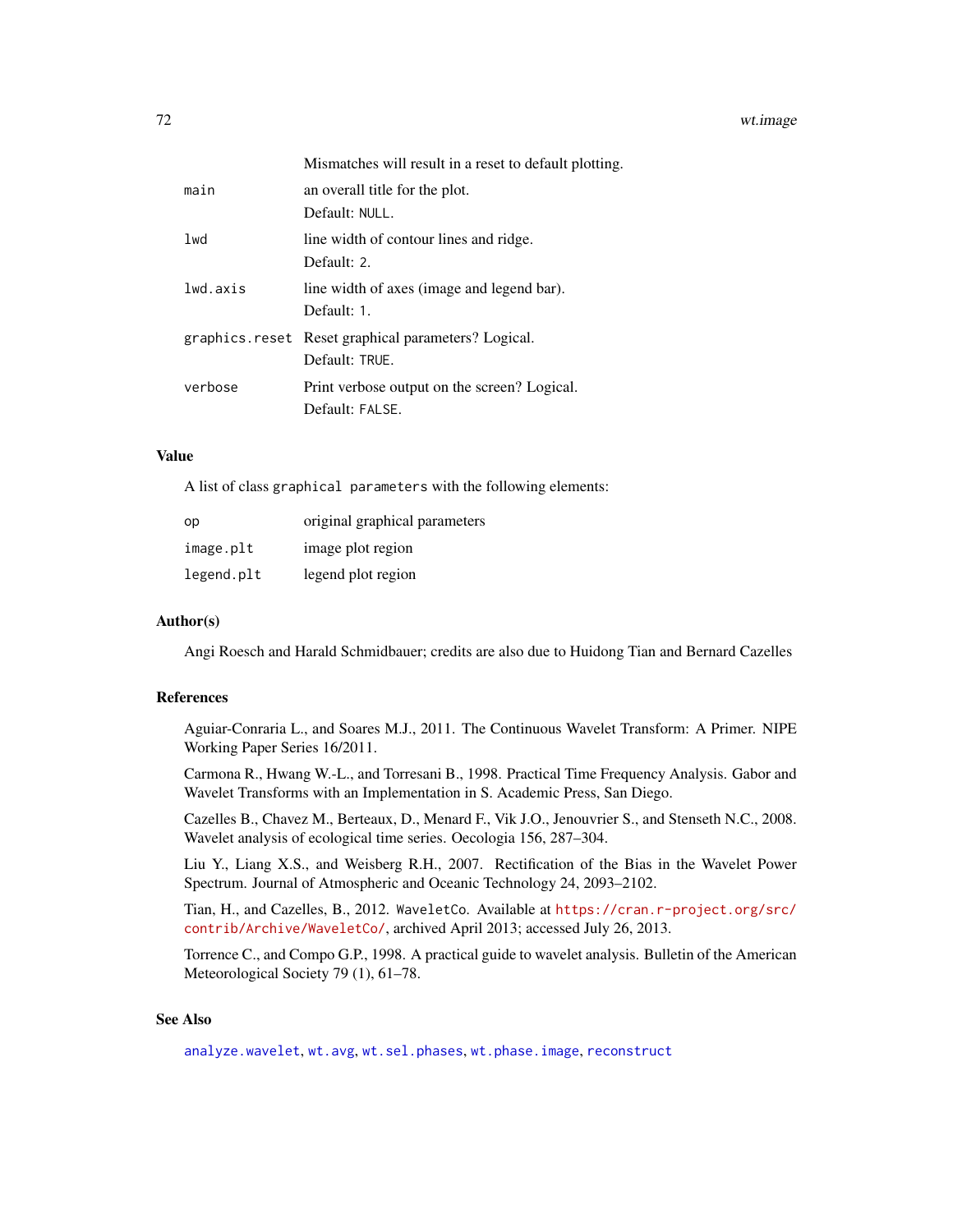#### wt.image 73

#### Examples

```
## Not run:
## The following example is adopted from Liu et al., 2007:
series.length <- 6*128*24
x1 \le- periodic.series(start.period = 1*24, length = series.length)
x2 \le periodic.series(start.period = 8 \times 24, length = series.length)
x3 \le- periodic.series(start.period = 32 \times 24, length = series.length)
x4 <- periodic.series(start.period = 128*24, length = series.length)
x \le -x1 + x2 + x3 + x4plot(x, type = "l", xlab = "index", ylab = "", xaxs = "i",main = "hourly series with periods of 1, 8, 32, 128 days")
## The following dates refer to the local time zone
## (possibly allowing for daylight saving time):
my.date <- seq(as.POSIXct("2014-10-14 00:00:00", format = "%F %T"),
               by = "hour",length.out = series.length)
my.data \leq data.frame(date = my.date, x = x)
## Computation of wavelet power:
## a natural choice of 'dt' in the case of hourly data is 'dt = 1/24',
## resulting in one time unit equaling one day.
## This is also the time unit in which periods are measured.
my.wt <- analyze.wavelet(my.data, "x",
                        loess.span = <math>0</math>,dt = 1/24, dj = 1/20,
                        lowerPeriod = 1/4,
                        make.pval = TRUE, n.sim = 10)
## Plot of wavelet power spectrum
## with color breakpoints referring to quantiles:
wt.image(my.wt, main = "wavelet power spectrum",
   legend.params = list(lab = "wavelet power levels (quantiles)".labu. line = 3.5,
                        label.digits = 2),
   periodlab = "period (days)")
## Note:
## The default time axis shows an index of given points in time,
## which is the count of hours in our example.
## The same plot, but with equidistant color breakpoints:
wt.image(my.wt, color.key = "i", main = "wavelet power spectrum",
   legend.params = list(lab = "wavelet power levels (equidistant)"),
   periodlab = "period (days)")
## Alternative styles of the time axis:
## The plot with time elapsed in days, starting from 0 and proceeding
## in steps of 50 days (50*24 hours),
```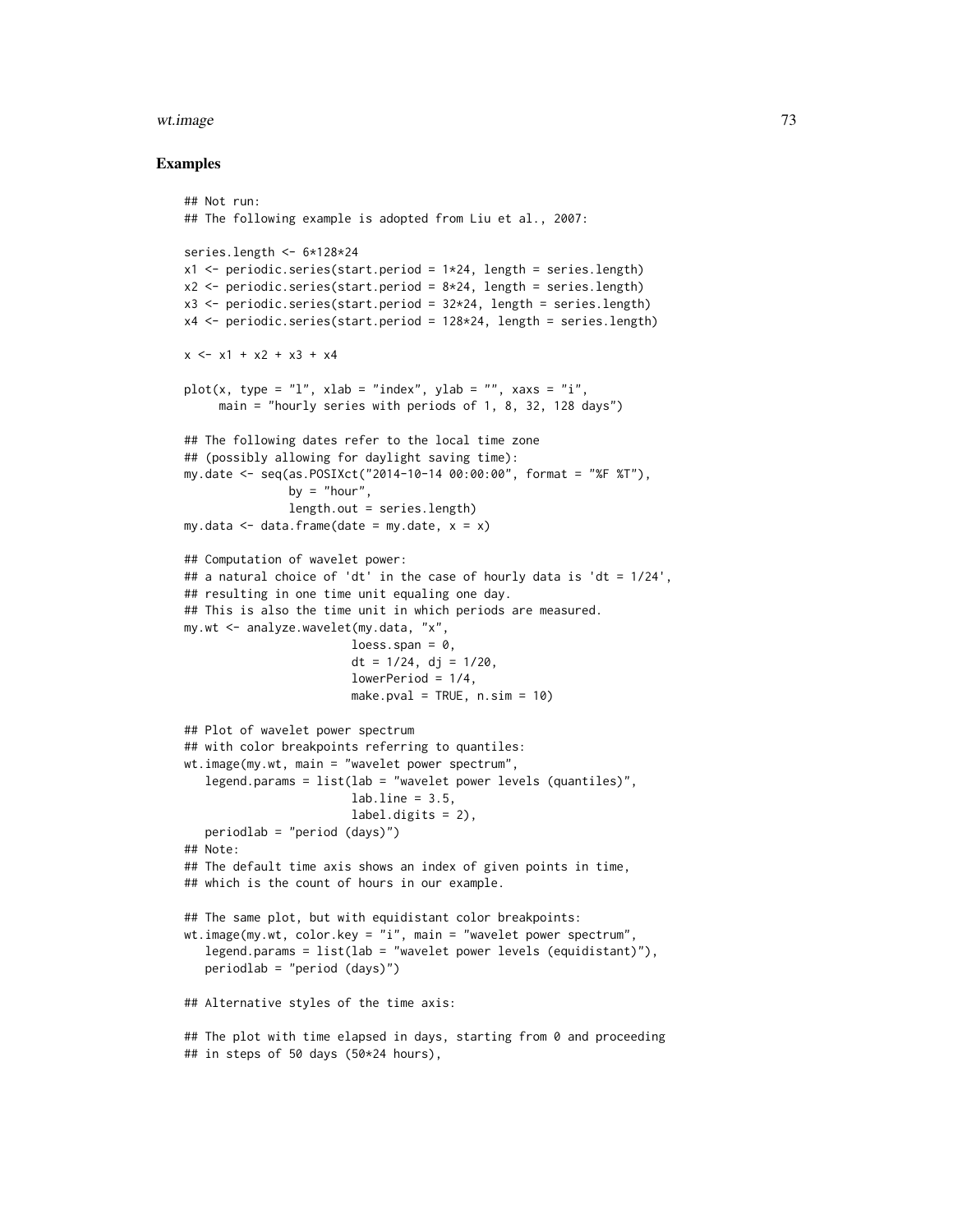```
## instead of the (default) time index:
index.ticks \leq seq(1, series.length, by = 50*24)
index.labels <- (index.ticks-1)/24
## Insert your specification of the time axis:
wt.image(my.wt, color.key = "i", main = "wavelet power spectrum",
  legend.params = list(lab = "wavelet power levels (equidistant)"),
   periodlab = "period (days)", timelab = "time elapsed (days)",
   spec.time.axis = list(at = index.ticks, labels = index.labels))
## The plot with (automatically produced) calendar axis:
wt.image(my.wt, color.key = "i", main = "wavelet power spectrum",
   legend.params = list(lab = "wavelet power levels (equidistant)"),
   periodlab = "period (days)",
   show.date = TRUE, date.format = "%F %T")
## Individualizing your calendar axis (works with 'show.date = TRUE')...
## How to obtain, for example, monthly date ticks and labels:
## The sequence of tick positions:
monthly.ticks <- seq(as.POSIXct("2014-11-01 00:00:00", format = "%F %T"),
                     as.POSIXct("2016-11-01 00:00:00", format = "%F %T"),
                     by = "month")
## Observe that the following specification may produce an error:
## 'seq(as.Date("2014-11-01"), as.Date("2016-11-01"), by = "month")'
## Time of the day is missing here!
## The sequence of labels (e.g. information on month and year only):
monthly.labels <- strftime(monthly.ticks, format = "%b %Y")
## Insert your specification of the time axis:
wt.image(my.wt, color.key = "i", main = "wavelet power spectrum",
  legend.params = list(lab = "wavelet power levels (equidistant)"),
   periodlab = "period (days)",
   show.date = TRUE, date.format = "%F %T",
   spec.time.axis = list(at = monthly.ticks, labels = monthly.labels,
                         las = 2)## Note:
## The monthly ticks specify the midpoints of the colored cells and match
## the location of corresponding (default) time index ticks.
## Furthermore, the plot with an individualized period axis:
wt.image(my.wt, color.key = "i", main = "wavelet power spectrum",
  legend.params = list(lab = "wavelet power levels (equidistant)"),
  periodlab = "period (days)",
   show.date = TRUE, date.format = "%F %T",
   spec.time.axis = list(at = monthly.ticks, labels = monthly.labels,
                         \text{las} = 2,
   spec.period. axis = list(at = c(1, 8, 32, 128)))## Switching the time axis from index to time elapsed in hours
## (starting from 0, and proceeding in steps of 500 hours),
## and the period axis from days to hours:
index.ticks <- seq(1, series.length, by = 500)
```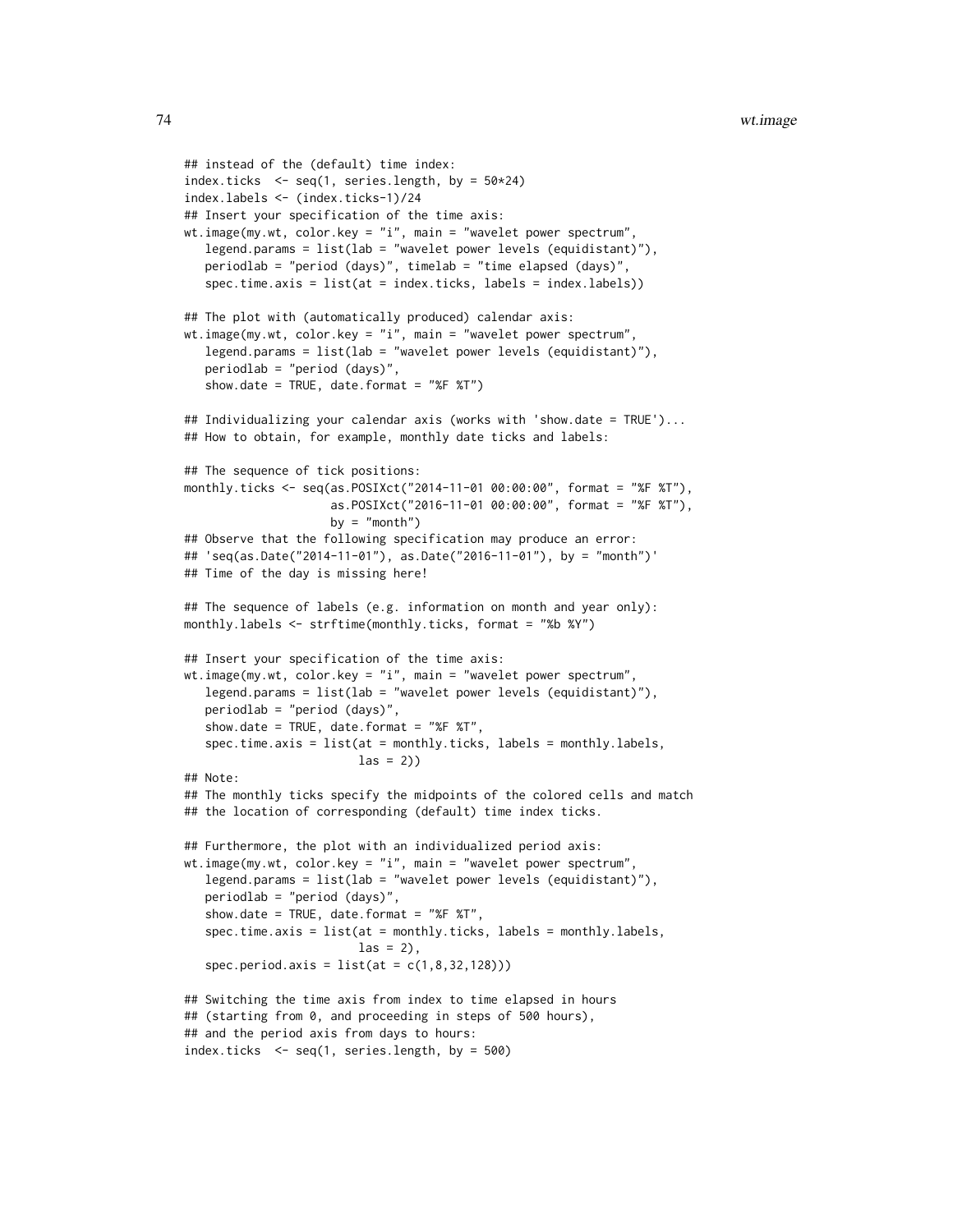#### wt.image 75

```
index.labels <- index.ticks - 1
wt.image(my.wt, color.key = "i", main = "wavelet power spectrum",
  legend.params = list(lab = "wavelet power levels (equidistant)"),
   timelab = "time elapsed (hours)", periodlab = "period (hours)",
   spec.time.axis = list(at = index.ticks, labels = index.labels),
   spec.period. axis = list(at = c(1, 8, 32, 128), labels = c(1, 8, 32, 128)*24)## A plot with different colors:
wt.image(my.wt, main = "wavelet power spectrum",
   legend.params = list(lab = "wavelet power levels (quantiles)",
                        labuine = 3.5, label.digits = 2,
   color.palette = "gray((1:n.levels)/n.levels)", col.ridge = "yellow",
  periodlab = "period (days)")
## In the case of monthly (or quarterly) data, the time axis should be
## labeled at equally spaced time points. An example:
monthyear <- seq(as.Date("2014-01-01"), as.Date("2018-01-01"),
                 by = "month")
monthyear <- strftime(monthyear, format = "%b %Y")
xx \le- periodic.series(start.period = 6, length = length(monthyear))
xx <- xx + 0.2*rnorm(length(monthyear))
plot(xx, type = "l", xlab = "index", ylab = "", xaxs = "i",main = "monthly series with period of 6 months")
monthly.data \leq data.frame(date = monthyear, xx = xx)
my.wt <- analyze.wavelet(monthly.data, "xx", loess.span = 0,
                         dt = 1, dj = 1/250,
                         make.pval = TRUE, n \sin = 250)
## Note:
## The natural choice of 'dt' in this example is 'dt = 1',
## resulting in periods measured in months.
## (Setting 'dt = 1/12' would result in periods measured in years.)
## The default wavelet power plot then shows the monthly:
wt.image(my.wt, main = "wavelet power spectrum",
   periodlab = "period (months)")
## The following plot shows the elapsed time, measured in months:
wt.image(my.wt, main = "wavelet power spectrum",
   periodlab = "period (months)", timelab = "time elapsed (months)",
   spec.time.axis = list(at = 1:length(monthyear)),labels = (1:length(monthyear))-1))
## In case you prefer the monthyear labels themselves:
wt.image(my.wt, main = "wavelet power spectrum",
   periodlab = "period (months)", timelab = "month and year",
   spec.time.axis = list(at = 1:length(monthyear), labels = monthyear))
## You may sometimes wish to enhance your plot with additional information.
```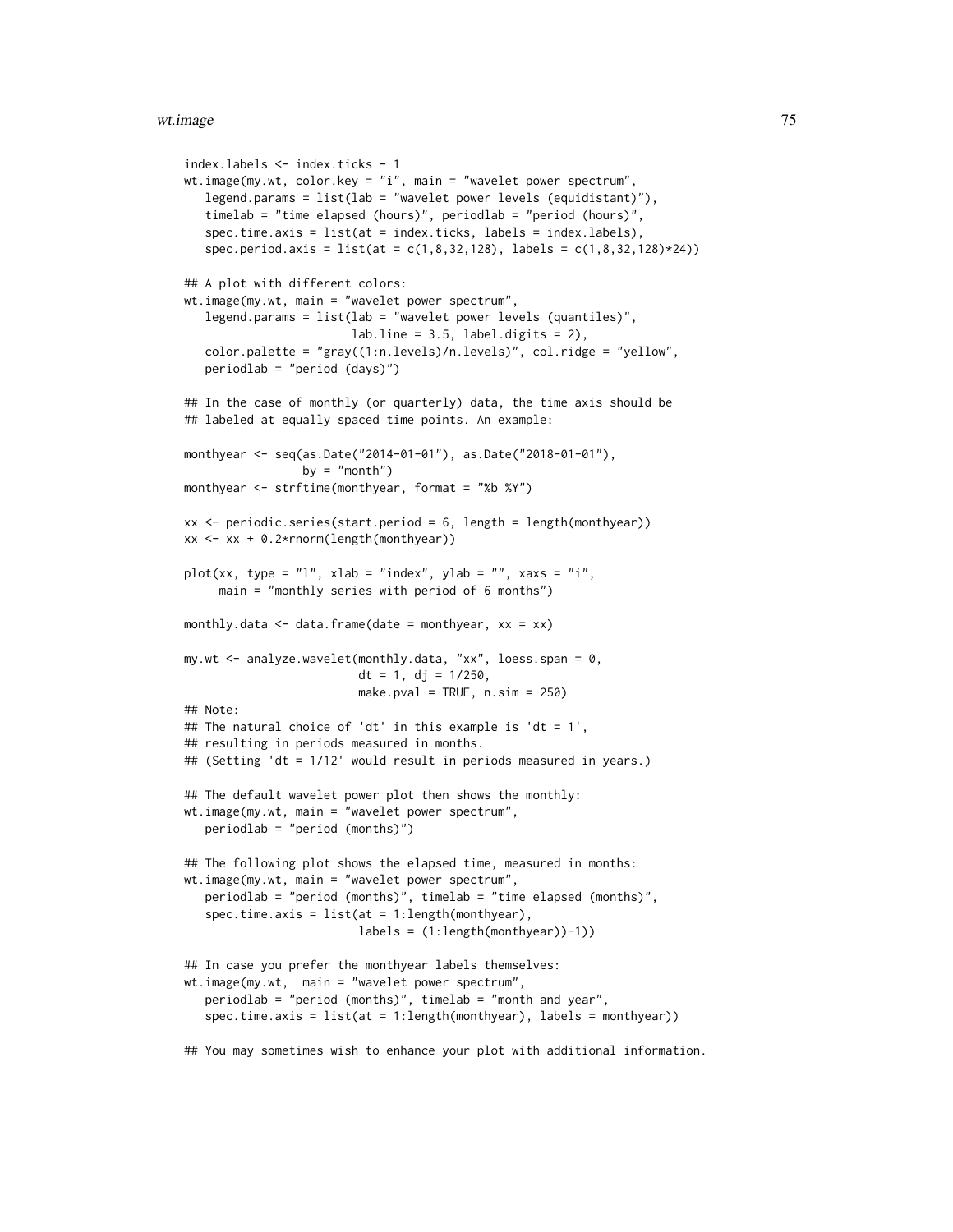```
## There is an option to add further objects to the image plot region,
## by setting 'graphics.reset = FALSE'
## (but recall previous par settings after plotting):
op <- par(no.readonly = TRUE)
wt.image(my.wt, main = "wavelet power spectrum",
  periodlab = "period (months)",
   spec.period. axis = list(at = c(2, 4, 6, 8, 12)),spec.time.axis = list(at = 1:length(monthyear)),labels = substr(monthyear,1,3)),
   graphics.reset = FALSE)
abline(h = log2(6), lty = 3)abline(v = seq(1, length(monthyear), by = 12), lty = 3)mtext(2014:2018, side = 1,
      at = seq(1, length(monthyear), by = 12), line = 2)par(op)
## For further axis plotting options:
## Please see the examples in our guide booklet,
## URL http://www.hs-stat.com/projects/WaveletComp/WaveletComp_guided_tour.pdf.
## End(Not run)
```
<span id="page-75-0"></span>wt.phase.image *Image plot of the phases of periodic components for a single time series*

#### **Description**

This function plots the wavelet phase image for a time series, which is provided by an object of class "analyze.wavelet", or alternatively of class "analyze.coherency". (In the latter case, the series number or name must be specified.) The vertical axis shows the Fourier periods. The horizontal axis shows time step counts, but can be easily transformed into a calendar axis if dates are provided in either row names or as a variable named "date" in the data frame at hand. Both axes can be relabeled. In particular, an option is given to individualize the period and/or time axis by specifying tick marks and labels.

The color levels are defined according to equidistant breakpoints (covering the interval from -pi to +pi), with the number of levels as a further parameter. In addition, there is an option to adopt an individual color palette.

If the default palette is retained, colors indicate the following. Green: Phases close to zero. Red: phases close to +pi. Blue: phases close to -pi.

Further plot design options concern: plot of the cone of influence, plot of contour lines to border areas of significance with respect to cross-wavelet power or wavelet coherency at a given significance level, plot of power ridges.

Finally, there is an option to insert and format a color legend (a right-hand vertical color bar) and to set the plot title. For further processing of the plot, graphical parameters of plot regions are provided as output.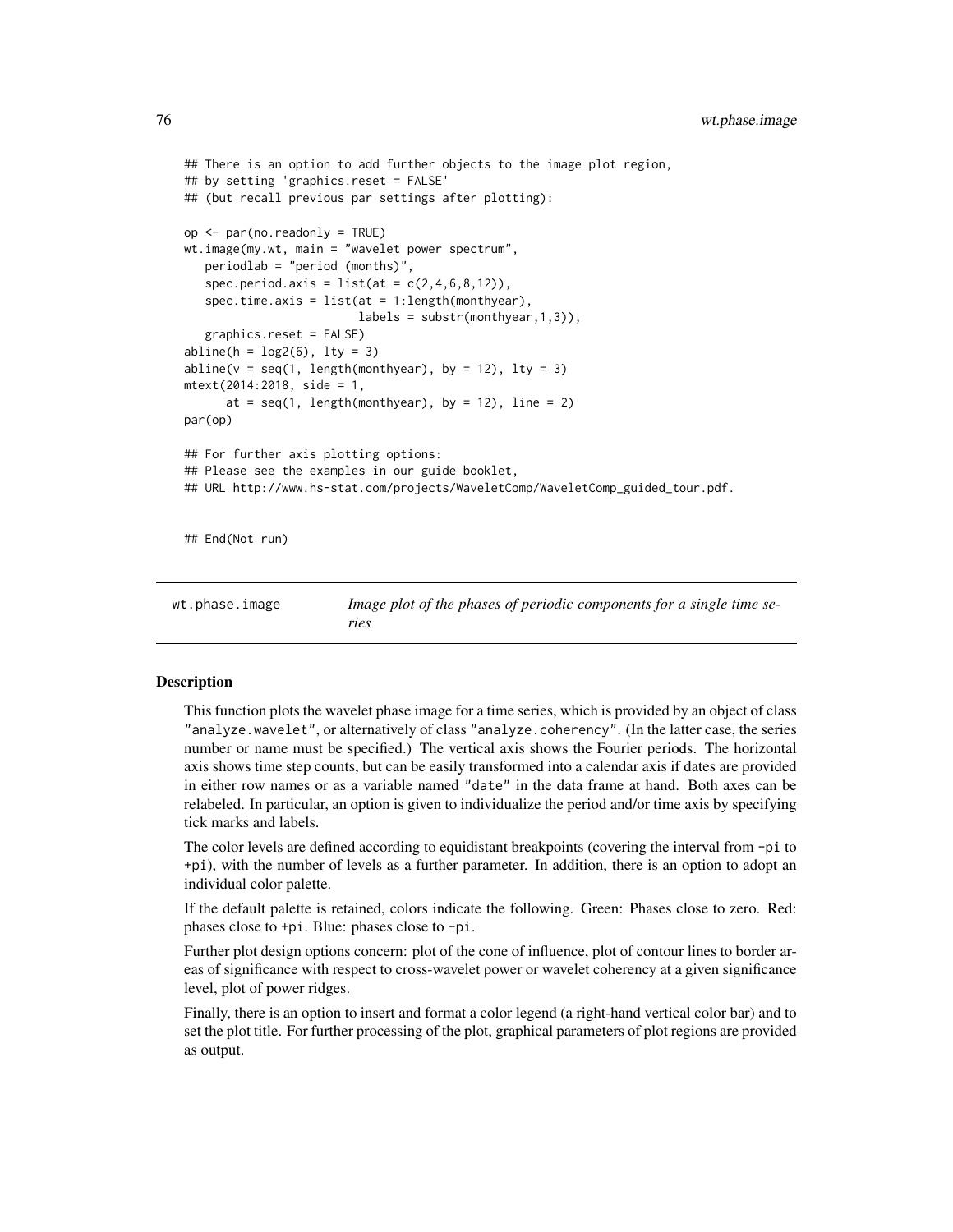# wt.phase.image 77

#### Usage

```
wt.phase.image(WT, my.series = 1,
       plot.coi = TRUE,
       plot.contour = TRUE,
       siglvl = 0.1, col.contrib = "white",plot.ridge = TRUE, col.ridge = "black",
       n.levels = 100,
       color.palette = "rainbow(n.levels, start = 0, end = .7)",
       useRaster = TRUE, max.contour.segments = 250000,
       plot.legend = TRUE,
       legend.params = list(width = 1.2, shrink = 0.9, mar = 5.1,
                             n.ticks = 6,
                             pi.style = TRUE,
                             label.digits = 1, label.format = "f",lab = NULL, labu. line = 3),
       label.time.axis = TRUE,
       show.date = FALSE, date.format = NULL, date.tz = NULL,
       timelab = NULL, timetck = 0.02, timetcl = 0.5,
       spec.time.axis = list(at = NULL, labels = TRUE,\text{las} = 1, \text{hadj} = \text{NA}, \text{padj} = \text{NA}),
       label.period.axis = TRUE,
       periodlab = NULL, periodtck = 0.02, periodtcl = 0.5,
       spec.period.axis = list(at = NULL, labels = TRUE,\text{las} = 1, hadj = NA, padj = NA),
       main = NULL,1wd = 2, 1wd.axis = 1,
       graphics.reset = TRUE,
       verbose = FALSE)
```
# Arguments

| WТ           | an object of class "analyze.wavelet" or "analyze.coherency"                                                   |
|--------------|---------------------------------------------------------------------------------------------------------------|
| my.series    | In case class (WT) = "analyze.coherency": number $(1 \text{ or } 2)$ or name of the<br>series to be analyzed. |
|              | Default: 1.                                                                                                   |
| plot.coi     | Plot cone of influence? Logical. Default: TRUE                                                                |
| plot.contour | Plot contour lines to border the area of wavelet power significance? Logical.<br>Default: TRUE.               |
| siglvl       | level of wavelet power significance to be applied to the plot of contour lines.<br>Default: $0.1$ .           |
| col.contour  | color of contour lines. Default: "white".                                                                     |
| plot.ridge   | Plot the wavelet power ridge? Logical.<br>Default: TRUE.                                                      |
| col.ridge    | ridge color. Default: "black".                                                                                |
| n.levels     | Number of color levels. Default: 100.                                                                         |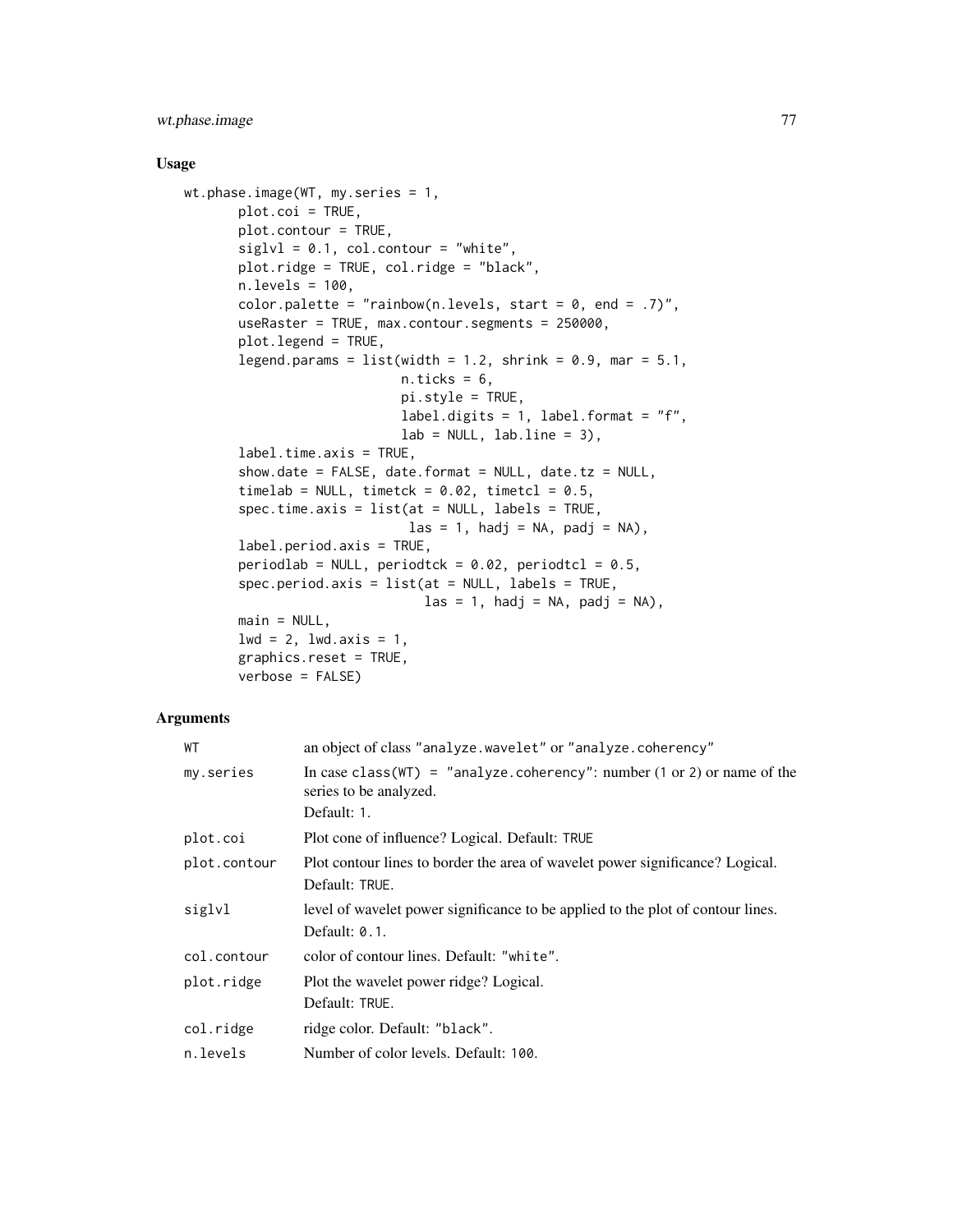| color.palette        | Definition of color levels. (The color palette will be assigned to levels in reverse<br>order!)                                                                                                                                                                                                                                                       |
|----------------------|-------------------------------------------------------------------------------------------------------------------------------------------------------------------------------------------------------------------------------------------------------------------------------------------------------------------------------------------------------|
|                      | Default: "rainbow(n.levels, start = $0$ , end = .7)".                                                                                                                                                                                                                                                                                                 |
| useRaster            | Use a bitmap raster instead of polygons to plot the image? Logical.<br>Default: TRUE.                                                                                                                                                                                                                                                                 |
| max.contour.segments |                                                                                                                                                                                                                                                                                                                                                       |
|                      | limit on the number of segments in a single contour line, positive integer.<br>Default: 250000 (options() default settings: 25000).                                                                                                                                                                                                                   |
| plot.legend          | Plot color legend (a vertical bar of colors and breakpoints)? Logical.                                                                                                                                                                                                                                                                                |
|                      | Default: TRUE.                                                                                                                                                                                                                                                                                                                                        |
| legend.params        | a list of parameters for the plot of the color legend; parameter values can be set<br>selectively (style in parts adopted from image.plot in the R package fields<br>by Douglas Nychka):                                                                                                                                                              |
|                      | width: width of legend bar.<br>Default: 1.2.                                                                                                                                                                                                                                                                                                          |
|                      | shrink: a vertical shrinkage factor.<br>Default: 0.9.                                                                                                                                                                                                                                                                                                 |
|                      | mar: right margin of legend bar.<br>Default: 5.1.                                                                                                                                                                                                                                                                                                     |
|                      | n.ticks: number of ticks for labels.<br>Default: 6.                                                                                                                                                                                                                                                                                                   |
|                      | pi. style: style of labels, logical: if TRUE, the symbol "pi" is used to label the legend<br>bar; otherwise, labels are numerals.<br>Default: TRUE.                                                                                                                                                                                                   |
|                      | label.digits: number of digits of (numerical factors of) labels.<br>Default: 1 if pi.style is TRUE, else 2.                                                                                                                                                                                                                                           |
|                      | label.format: format of labels.<br>Default: "f".                                                                                                                                                                                                                                                                                                      |
|                      | lab: axis label.<br>Default: NULL.                                                                                                                                                                                                                                                                                                                    |
|                      | lab. line: line (in user coordinate units) where to put the axis label.<br>Default: 3.                                                                                                                                                                                                                                                                |
| label.time.axis      |                                                                                                                                                                                                                                                                                                                                                       |
|                      | Label the time axis? Logical.<br>Default: TRUE.                                                                                                                                                                                                                                                                                                       |
| show.date            | Show calendar dates? (Effective only if dates are available as row names or by<br>variable date in the data frame which is analyzed.) Logical.                                                                                                                                                                                                        |
|                      | Default: FALSE.                                                                                                                                                                                                                                                                                                                                       |
| date.format          | the format of calendar date given as a character string, e.g. "%Y-%m-%d", or<br>equivalently "%F"; see strptime for a list of implemented date conversion spec-<br>ifications. Explicit information given here will overturn any specification stored<br>in WT. If unspecified, date formatting is attempted according to as .Date.<br>Default: NULL. |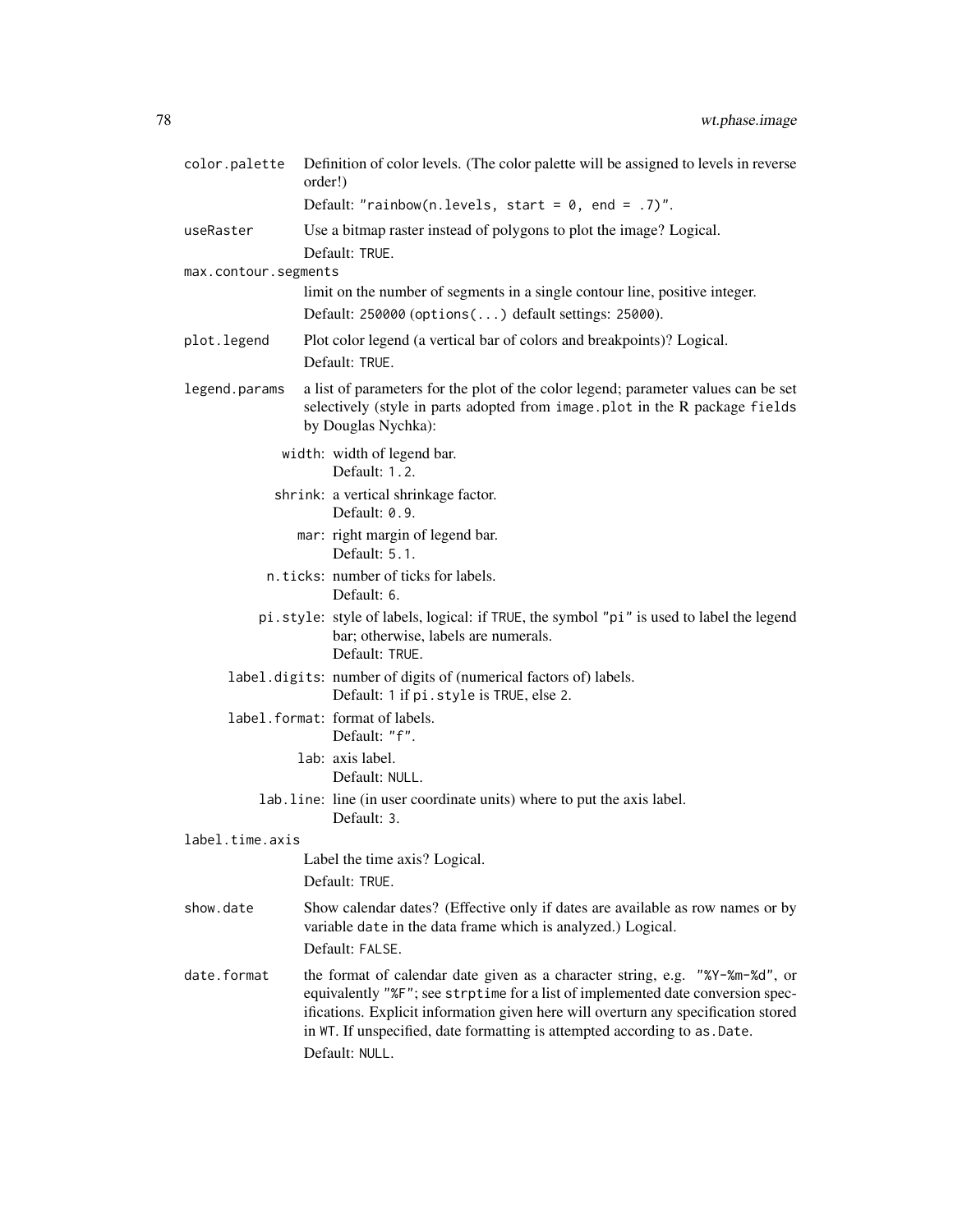| date.tz           | a character string specifying the time zone of calendar date; see strptime. Ex-<br>plicit information given here will overturn any specification stored in WT. If un-<br>specified, "" (the local time zone) is used.                                                                                                                                                                                                                       |
|-------------------|---------------------------------------------------------------------------------------------------------------------------------------------------------------------------------------------------------------------------------------------------------------------------------------------------------------------------------------------------------------------------------------------------------------------------------------------|
|                   | Default: NULL.                                                                                                                                                                                                                                                                                                                                                                                                                              |
| timelab           | Time axis label.                                                                                                                                                                                                                                                                                                                                                                                                                            |
|                   | Default: "index"; in case of a calendar axis: "calendar date".                                                                                                                                                                                                                                                                                                                                                                              |
| timetck           | length of tick marks on the time axis as a fraction of the smaller of the width<br>or height of the plotting region; see par. If timetck $\ge$ 0.5, timetck is<br>interpreted as a fraction of the length of the time axis, so if timetck $= 1$ (and<br>$timetcl = NULL$ , vertical grid lines will be drawn.<br>Setting timetck = NA is to use timetcl = $-0.5$ (which is the R default setting<br>of tck and tcl).<br>Default here: 0.02. |
| timetcl           | length of tick marks on the time axis as a fraction of the height of a line of text;<br>see par. With timetcl = $-0.5$ (which is the R default setting of tcl), ticks<br>will be drawn outward.<br>Default here: 0.5.                                                                                                                                                                                                                       |
|                   | spec.time.axis a list of tick mark and label specifications for individualized time axis labeling<br>(only effective if label.time.axis = TRUE):                                                                                                                                                                                                                                                                                            |
|                   | at: locations of tick marks (when NULL, default plotting will be applied). Valid<br>tick marks can be provided as numerical values or as dates. Dates are used<br>only in the case show date $=$ TRUE, however, and date formats should<br>conform to as. Date or the format given in date. format.<br>Default: NULL.                                                                                                                       |
|                   | labels: either a logical value specifying whether annotations at the tick marks are<br>the tick marks themselves, or any vector of labels. If labels is non-logical,<br>at should be of same length.<br>Default: TRUE.                                                                                                                                                                                                                      |
|                   | las: the style of axis labels, see par.<br>Default: 1 (always horizontal).                                                                                                                                                                                                                                                                                                                                                                  |
|                   | hadj: adjustment of labels horizontal to the reading direction, see axis.<br>Default: NA (centering is used).                                                                                                                                                                                                                                                                                                                               |
|                   | padj: adjustment of labels perpendicular to the reading direction (this can be a<br>vector of adjustments for each label), see axis.<br>Default: NA (centering is used).                                                                                                                                                                                                                                                                    |
|                   | Mismatches will result in a reset to default plotting.                                                                                                                                                                                                                                                                                                                                                                                      |
| label.period.axis |                                                                                                                                                                                                                                                                                                                                                                                                                                             |
|                   | Label the (Fourier) period axis? Logical.<br>Default: TRUE.                                                                                                                                                                                                                                                                                                                                                                                 |
| periodlab         | (Fourier) period axis label.                                                                                                                                                                                                                                                                                                                                                                                                                |
|                   | Default: "period".                                                                                                                                                                                                                                                                                                                                                                                                                          |
| periodtck         | length of tick marks on the period axis as a fraction of the smaller of the width<br>or height of the plotting region; see par. If periodtck $\ge$ 0.5, periodtck is<br>interpreted as a fraction of the length of the period axis, so if period tck = $1$                                                                                                                                                                                  |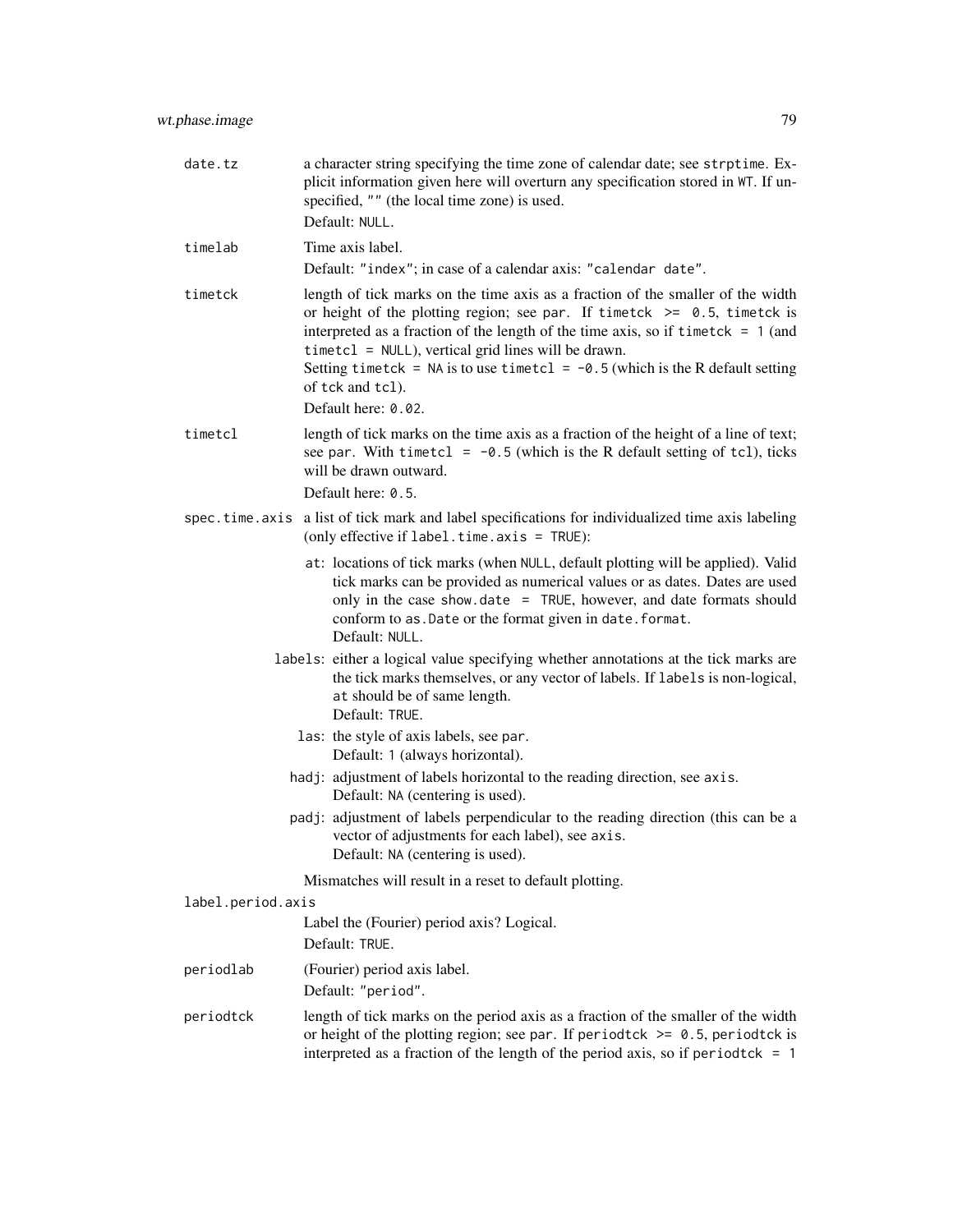|                  | (and period tcl = $NULL$ ), horizontal grid lines will be drawn.<br>Setting period tck = NA is to use period tcl = $-0.5$ (which is the R default<br>setting of tck and tcl).<br>Default here: 0.02.                   |
|------------------|------------------------------------------------------------------------------------------------------------------------------------------------------------------------------------------------------------------------|
| periodtcl        | length of tick marks on the period axis as a fraction of the height of a line of<br>text; see par. With period tcl = $-0.5$ (which is the R default setting of tcl)<br>ticks will be drawn outward.                    |
| spec.period.axis | Default here: 0.5.                                                                                                                                                                                                     |
|                  | a list of tick mark and label specifications for individualized period axis labeling<br>(only effective if $label.period. axis = TRUE$ ):                                                                              |
|                  | at: locations of tick marks (when NULL, default plotting will be applied). Valid<br>tick marks can be provided as numerical and positive values only.<br>Default: NULL.                                                |
|                  | labels: either a logical value specifying whether annotations at the tick marks are<br>the tick marks themselves, or any vector of labels. If labels is non-logical,<br>at should be of same length.<br>Default: TRUE. |
|                  | las: the style of axis labels, see par.<br>Default: 1 (always horizontal).                                                                                                                                             |
|                  | hadj: adjustment of labels horizontal to the reading direction, see axis.<br>Default: NA (centering is used).                                                                                                          |
|                  | padj: adjustment of labels perpendicular to the reading direction (this can be a<br>vector of adjustments for each label), see axis.<br>Default: NA (centering is used).                                               |
|                  | Mismatches will result in a reset to default plotting.                                                                                                                                                                 |
| main             | an overall title for the plot.<br>Default: NULL.                                                                                                                                                                       |
| lwd              | line width of contour lines and ridge.<br>Default: 2.                                                                                                                                                                  |
| lwd.axis         | line width of axes (image and legend bar).<br>Default: 1.                                                                                                                                                              |
|                  | graphics.reset Reset graphical parameters? Logical.<br>Default: TRUE.                                                                                                                                                  |
| verbose          | Print verbose output on the screen? Logical.<br>Default: FALSE.                                                                                                                                                        |

# Value

A list of class graphical parameters with the following elements:

| op         | original graphical parameters |
|------------|-------------------------------|
| image.plt  | image plot region             |
| legend.plt | legend plot region            |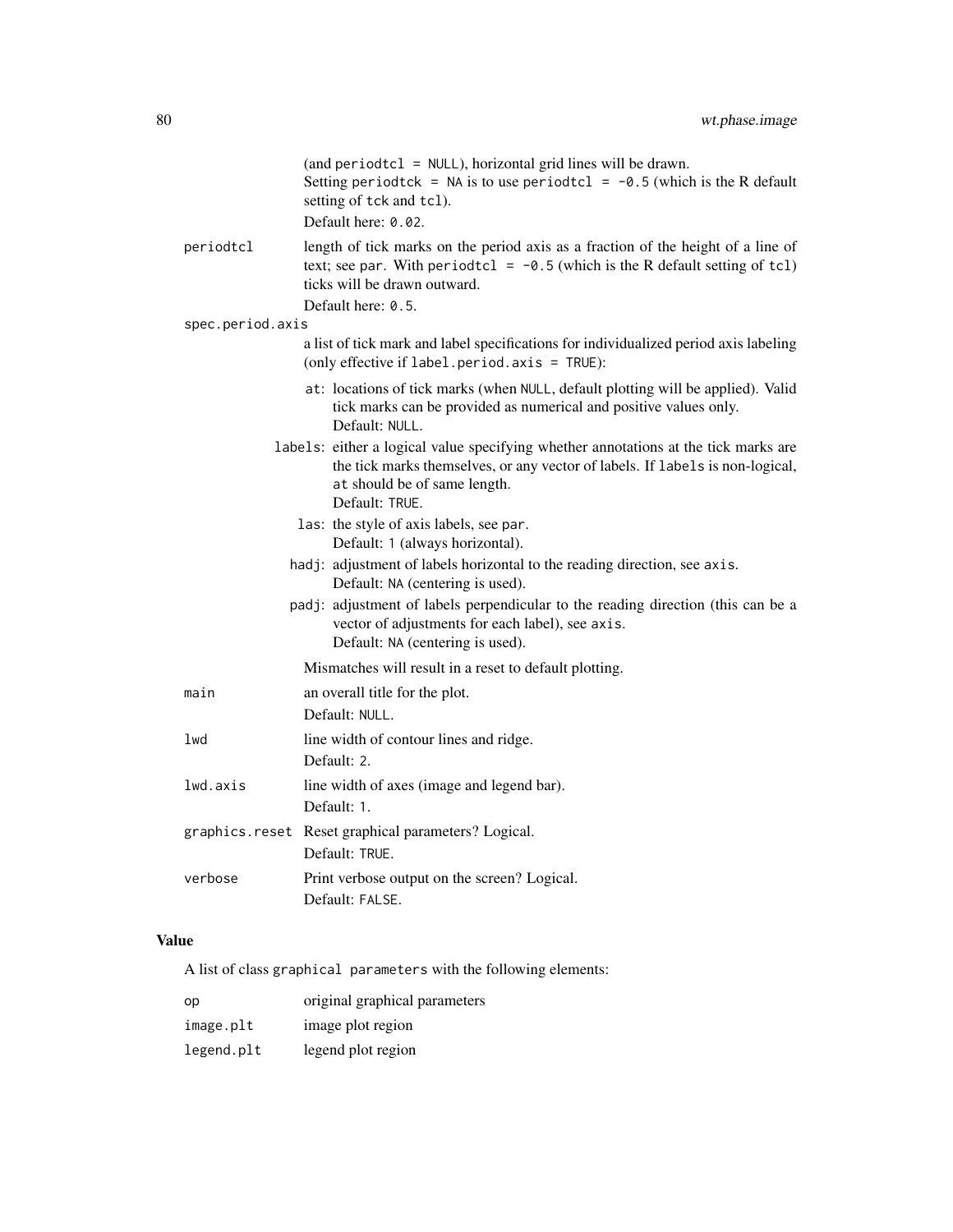# <span id="page-80-0"></span>wt.phase.image 81

#### Author(s)

Angi Roesch and Harald Schmidbauer

#### References

Aguiar-Conraria L., and Soares M.J., 2011. The Continuous Wavelet Transform: A Primer. NIPE Working Paper Series 16/2011.

Carmona R., Hwang W.-L., and Torresani B., 1998. Practical Time Frequency Analysis. Gabor and Wavelet Transforms with an Implementation in S. Academic Press, San Diego.

Cazelles B., Chavez M., Berteaux, D., Menard F., Vik J.O., Jenouvrier S., and Stenseth N.C., 2008. Wavelet analysis of ecological time series. Oecologia 156, 287–304.

Liu Y., Liang X.S., and Weisberg R.H., 2007. Rectification of the Bias in the Wavelet Power Spectrum. Journal of Atmospheric and Oceanic Technology 24, 2093–2102.

Torrence C., and Compo G.P., 1998. A practical guide to wavelet analysis. Bulletin of the American Meteorological Society 79 (1), 61–78.

#### See Also

[analyze.wavelet](#page-11-0), [wt.image](#page-66-0), [wt.avg](#page-61-0), [wt.sel.phases](#page-81-0), [reconstruct](#page-19-0)

#### Examples

```
## Not run:
## The following example is adopted from Liu et al., 2007:
series.length <- 6*128*24
x1 <- periodic.series(start.period = 1*24, length = series.length)
x2 \le- periodic.series(start.period = 8*24, length = series.length)
x3 <- periodic.series(start.period = 32*24, length = series.length)
x4 <- periodic.series(start.period = 128*24, length = series.length)
x \le -x1 + x2 + x3 + x4plot(x, type = "l", xlab = "index", ylab = "", xaxs = "i",main = "hourly series with periods of 1, 8, 32, 128 days")
my.date <- seq(as.POSIXct("2014-10-14 00:00:00", format = "%F %T"),
               by = "hour",length.out = series.length)
my.data \leq data.frame(date = my.date, x = x)
## Computation of wavelet power:
## a natural choice of 'dt' in the case of hourly data is 'dt = 1/24',
## resulting in one time unit equaling one day.
## This is also the time unit in which periods are measured.
my.wt <- analyze.wavelet(my.data, "x",
                        loess.span = 0,
                        dt = 1/24, dj = 1/20,
                        lowerPeriod = 1/4,
```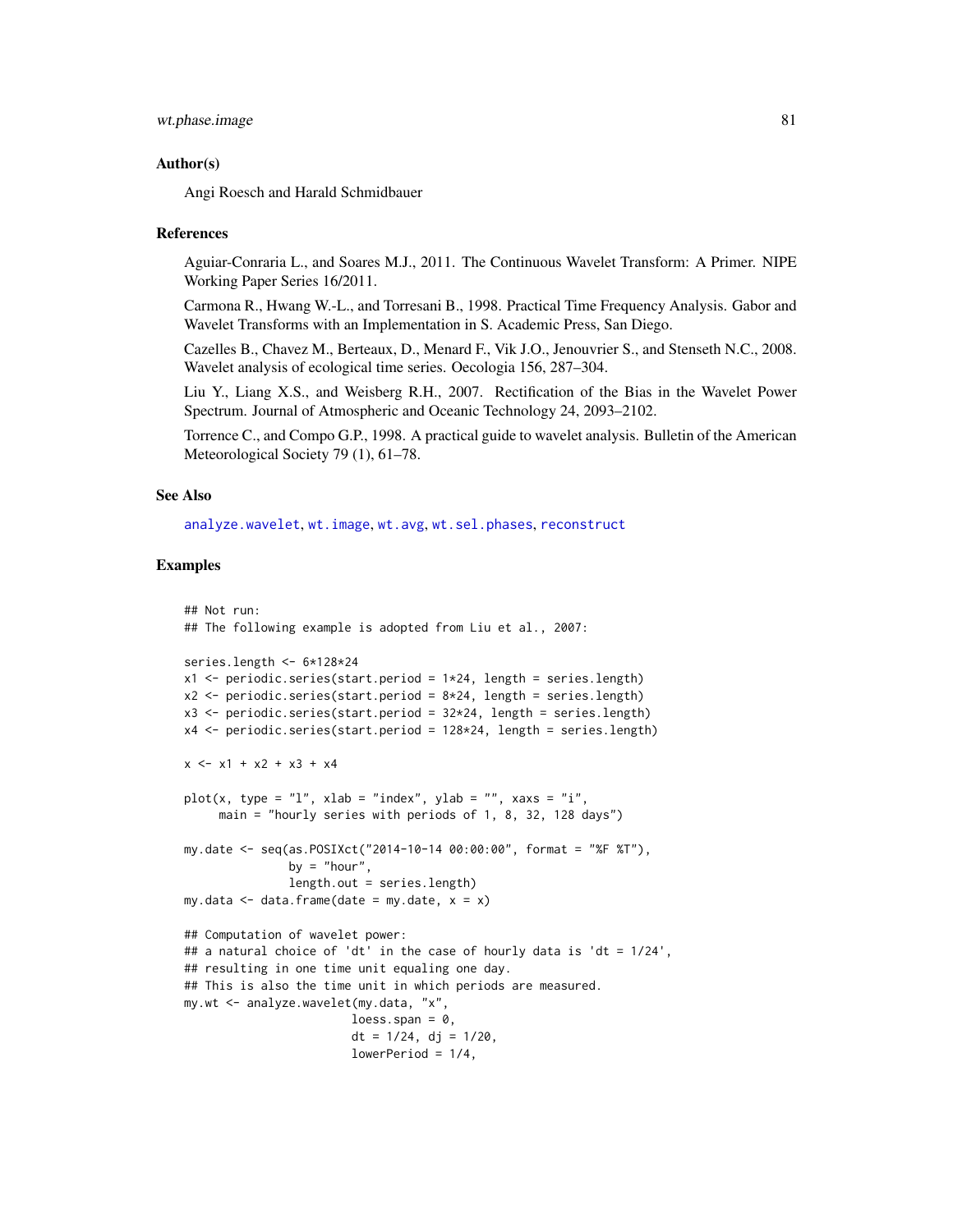```
make.pval = TRUE, n.sim = 10)
## Plot of wavelet power spectrum with equidistant color breakpoints:
wt.image(my.wt, color.key = "i", main = "wavelet power spectrum",
  legend.params = list(lab = "wavelet power levels (equidistant)"),
  periodlab = "period (days)")
## Default image of phases:
wt.phase.image(my.wt,
  main = "image of phases",
  periodlab = "period (days)")
## With time elapsed in days
## (starting from 0 and proceeding in steps of 50 days)
## instead of the (default) time index:
index.ticks \leq seq(1, series.length, by = 50*24)
index.labels <- (index.ticks-1)/24
wt.phase.image(my.wt,
  main = "image of phases",
  periodlab = "period (days)",
  timelab = "time elapsed (days)",
   spec.time.axis = list(at = index.ticks, labels = index.labels))
## The same plot, but with (automatically produced) calendar axis:
wt.phase.image(my.wt,
  main = "image of phases", periodlab = "period (days)",
   show.date = TRUE, date.format = "%F %T")
## For further axis plotting options:
## Please see the examples in our guide booklet,
## URL http://www.hs-stat.com/projects/WaveletComp/WaveletComp_guided_tour.pdf.
## Image plot of phases with numerals as labels of the color legend bar:
wt.phase.image(my.wt,
   legend.params=list(pi.style = FALSE, label.digits = 2))
## End(Not run)
```
<span id="page-81-0"></span>wt.sel.phases *Plot phases for selected periodic components of a single time series*

#### **Description**

This function plots the phases for selected periodic components of a time series, which are provided by an object of class "analyze.wavelet", or alternatively of class "analyze.coherency". (In the latter case, the series number or name must be specified.)

Periodic components can be selected by specification of a single Fourier period or of a period band. In the latter case, and in the default case (no specification at all), there is an option to average the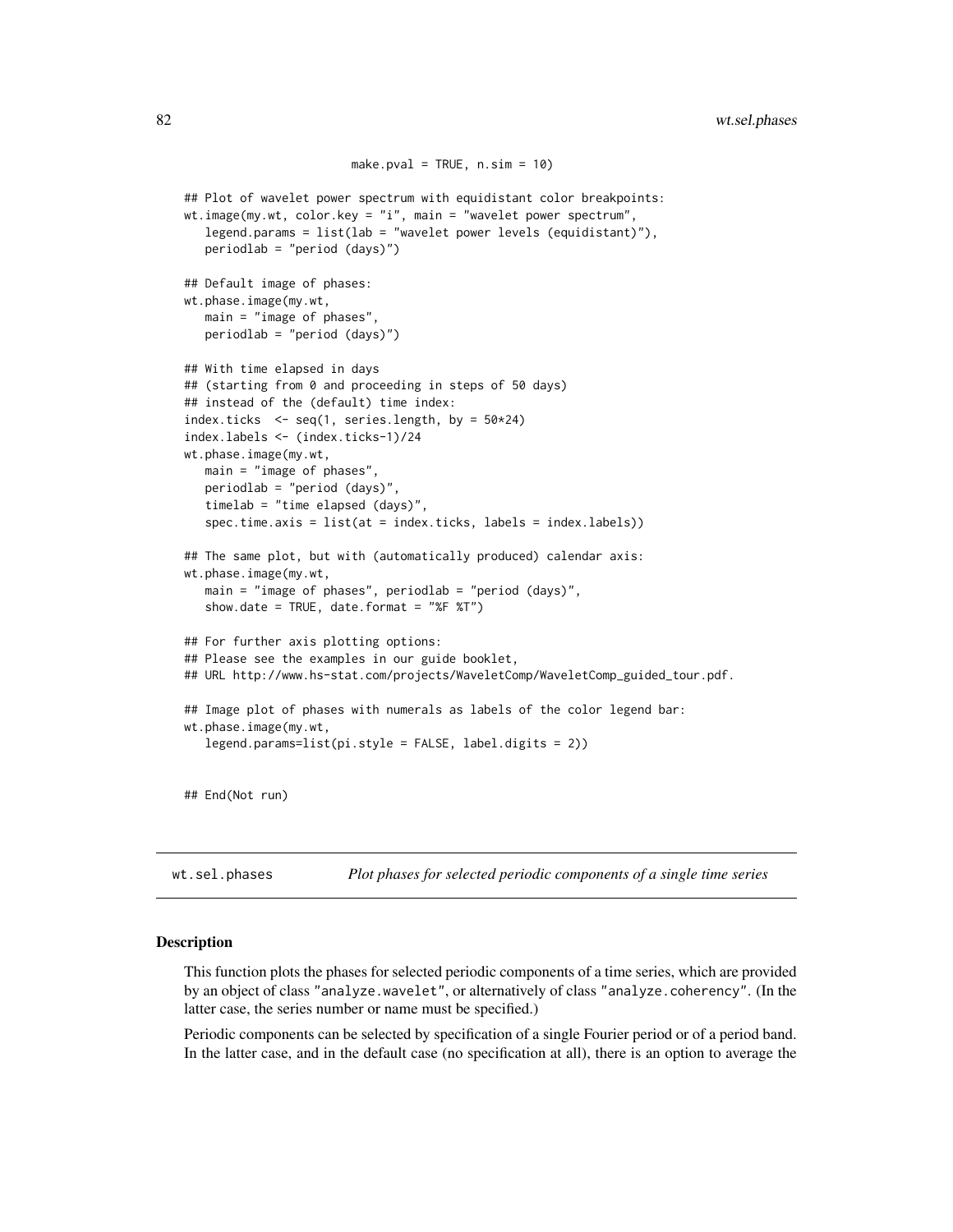phases across periods. Other options: restriction to the cone of influence, restriction to an area of significance (with respect to wavelet power).

(The time axis can be altered to give dates, see e.g. wt.image. In particular, an option is given to individualize the phase and/or time axis by specifying tick marks and labels.)

#### Usage

```
wt.sel.phases(WT, my.series = 1,
      sel.period = NULL, sel.lower = NULL, sel.upper = NULL,
      only.coi = FALSE,
      only.sig = TRUE, siglvl = 0.05,
      show.avg.phase = FALSE, phase.avg.col = "black",
      label.time.axis = TRUE,
      show.date = FALSE, date.format = NULL, date.tz = NULL,
      timelab = NULL, timetck = 0.02, timetcl = 0.5,
      spec.time.axis = list(at = NULL, labels = TRUE,
                              \text{las} = 1, hadj = NA, padj = NA),
      label.phase.axis = TRUE,
      phaselab = NULL, phasetck = 0.02, phasetcl = 0.5,
      spec.phase.axis = list(at = NULL, labels = TRUE,\text{las} = 1, \text{hadj} = \text{NA}, \text{padj} = \text{NA}),
      main = NULL, sub = NULL,
      1wd = 1, 1wd.axis = 1,
      verbose = FALSE)
```
# Arguments

| WТ         | an object of class "analyze.wavelet" or "analyze.coherency".                                                                                                           |
|------------|------------------------------------------------------------------------------------------------------------------------------------------------------------------------|
| my.series  | In case class (WT) = "analyze.coherency": number (1 or 2) or name of the<br>series to be analyzed.<br>Default: 1.                                                      |
| sel.period | a single number which determines the (closest available) Fourier period to be<br>selected.<br>Default: NULL.                                                           |
|            |                                                                                                                                                                        |
| sel.lower  | a number to define a lower Fourier period (or the closest available) for the selec-<br>tion of a band of periods (effective if sel. period is NULL).<br>Default: NULL. |
| sel.upper  | a number to define an upper Fourier period (or the closest available) for the<br>selection of a band of periods (effective if sel. period is NULL).<br>Default: NULL.  |
| only.coi   | Exclude borders influenced by edge effects, i.e. include the cone of influence<br>only? Logical.<br>Default: FALSE.                                                    |
| only.sig   | Use wavelet power significance to decide about the inclusion of (parts of) the<br>phases' series? Logical.<br>Default: TRUE.                                           |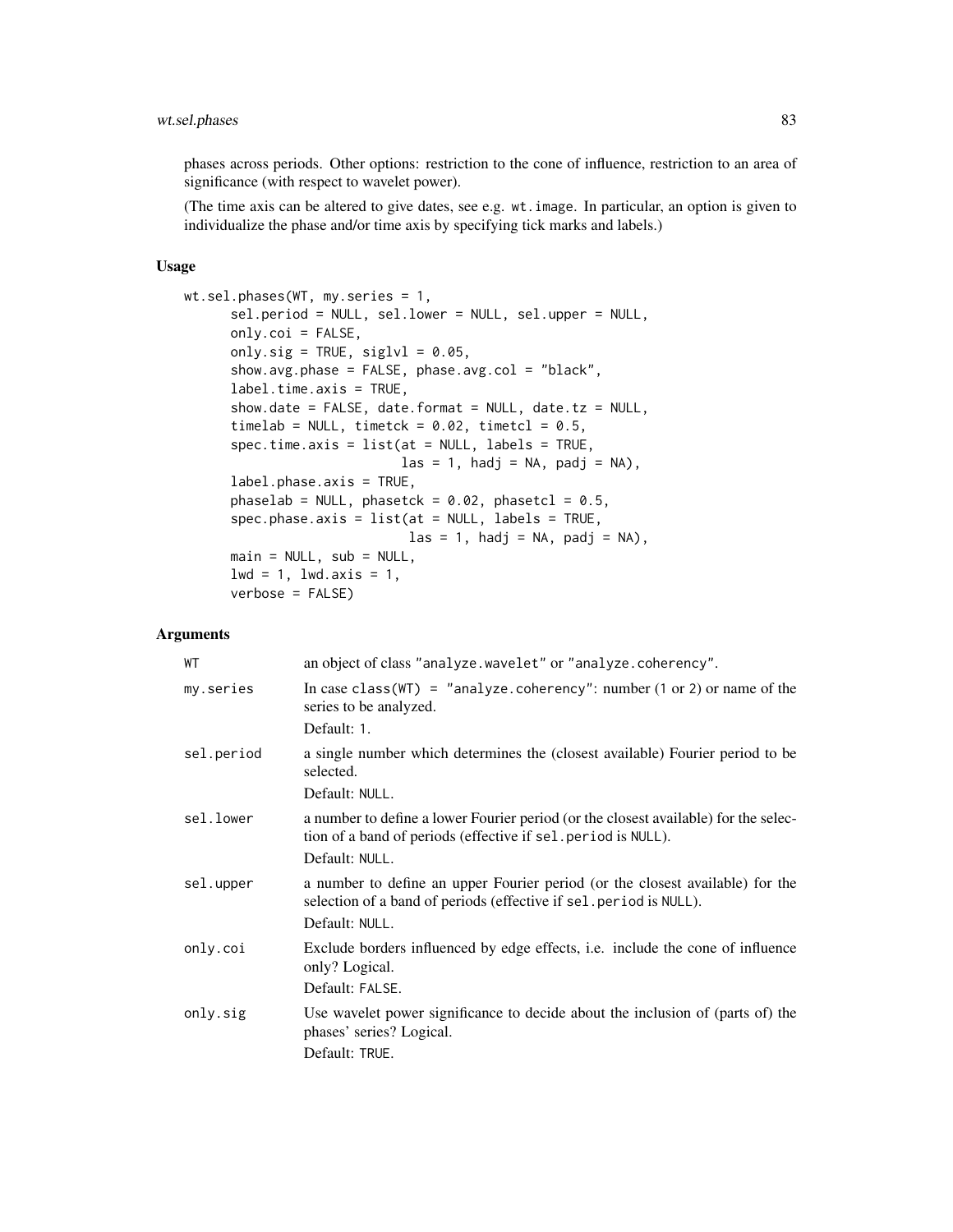| siglvl                                                                                                                                                                                                                 | level of wavelet power significance. Default: 0.05.                                                                                                                                                                                                                                                                                                                                                                    |
|------------------------------------------------------------------------------------------------------------------------------------------------------------------------------------------------------------------------|------------------------------------------------------------------------------------------------------------------------------------------------------------------------------------------------------------------------------------------------------------------------------------------------------------------------------------------------------------------------------------------------------------------------|
| show.avg.phase                                                                                                                                                                                                         | Show average phases over selected periods? (Effective only if a band of periods<br>is selected.) Logical.                                                                                                                                                                                                                                                                                                              |
|                                                                                                                                                                                                                        | Default: FALSE.                                                                                                                                                                                                                                                                                                                                                                                                        |
| phase.avg.col                                                                                                                                                                                                          | color of line of phase averages. Default: "black".                                                                                                                                                                                                                                                                                                                                                                     |
| label.time.axis                                                                                                                                                                                                        |                                                                                                                                                                                                                                                                                                                                                                                                                        |
|                                                                                                                                                                                                                        | Label the time axis? Logical.<br>Default: TRUE.                                                                                                                                                                                                                                                                                                                                                                        |
| show.date                                                                                                                                                                                                              | Show calendar dates? (Effective only if dates are available as row names or by<br>variable date in the data frame which is analyzed.) Logical.<br>Default: FALSE.                                                                                                                                                                                                                                                      |
| date.format                                                                                                                                                                                                            | the format of calendar date given as a character string, e.g. "%Y-%m-%d", or<br>equivalently "%F"; see strptime for a list of implemented date conversion spec-<br>ifications. Explicit information given here will overturn any specification stored<br>in WT. If unspecified, date formatting is attempted according to as . Date.<br>Default: NULL.                                                                 |
| date.tz                                                                                                                                                                                                                | a character string specifying the time zone of calendar date; see strptime. Ex-<br>plicit information given here will overturn any specification stored in WT. If un-<br>specified, "" (the local time zone) is used.<br>Default: NULL.                                                                                                                                                                                |
| timelab                                                                                                                                                                                                                | Time axis label.                                                                                                                                                                                                                                                                                                                                                                                                       |
|                                                                                                                                                                                                                        | Default: "index"; in case of a calendar axis: "calendar date".                                                                                                                                                                                                                                                                                                                                                         |
| timetck                                                                                                                                                                                                                | length of tick marks on the time axis as a fraction of the smaller of the width<br>or height of the plotting region; see par. If timetck $\ge$ = 0.5, timetck is<br>interpreted as a fraction of the length of the time axis, so if timetck = $1$ (and<br>$timetcl = NULL$ , vertical grid lines will be drawn.<br>Setting timetck = NA is to use timetcl = $-0.5$ (which is the R default setting<br>of tck and tcl). |
|                                                                                                                                                                                                                        | Default here: 0.02.                                                                                                                                                                                                                                                                                                                                                                                                    |
| timetcl                                                                                                                                                                                                                | length of tick marks on the time axis as a fraction of the height of a line of text;<br>see par. With timetcl = $-0.5$ (which is the R default setting of tcl), ticks<br>will be drawn outward.                                                                                                                                                                                                                        |
|                                                                                                                                                                                                                        | Default here: 0.5.                                                                                                                                                                                                                                                                                                                                                                                                     |
| spec.time.axis                                                                                                                                                                                                         | a list of tick mark and label specifications for individualized time axis labeling<br>(only effective if label.time.axis = TRUE):                                                                                                                                                                                                                                                                                      |
|                                                                                                                                                                                                                        | at: locations of tick marks (when NULL, default plotting will be applied). Valid<br>tick marks can be provided as numerical values or as dates. Dates are used<br>only in the case show.date = TRUE, however, and date formats should<br>conform to as. Date or the format given in date. format.<br>Default: NULL.                                                                                                    |
| labels: either a logical value specifying whether annotations at the tick marks are<br>the tick marks themselves, or any vector of labels. If labels is non-logical,<br>at should be of same length.<br>Default: TRUE. |                                                                                                                                                                                                                                                                                                                                                                                                                        |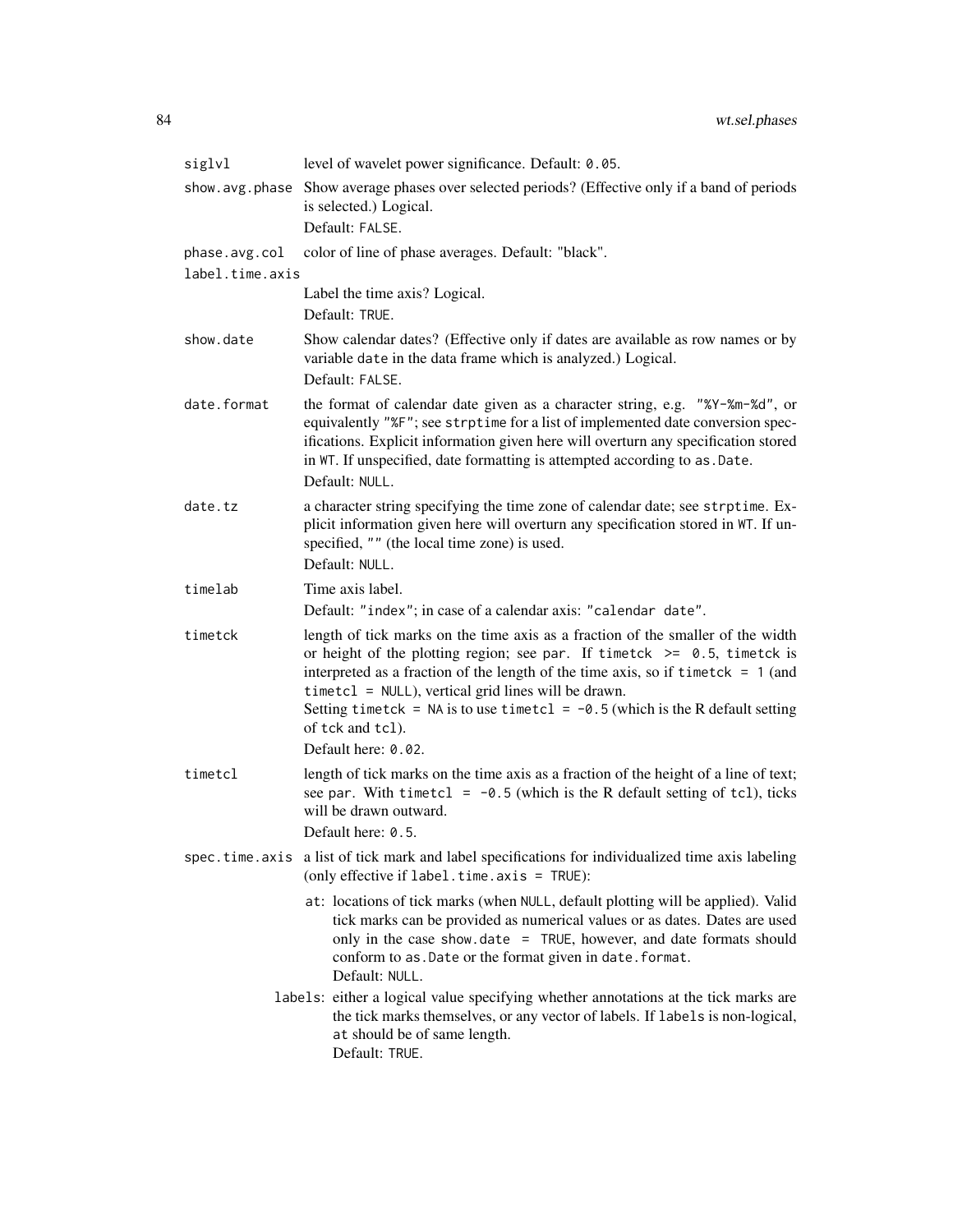|                  | las: the style of axis labels, see par.<br>Default: 1 (always horizontal).                                                                                                                                                                                                                                                                                                                                                    |
|------------------|-------------------------------------------------------------------------------------------------------------------------------------------------------------------------------------------------------------------------------------------------------------------------------------------------------------------------------------------------------------------------------------------------------------------------------|
|                  | hadj: adjustment of labels horizontal to the reading direction, see axis.<br>Default: NA (centering is used).                                                                                                                                                                                                                                                                                                                 |
|                  | padj: adjustment of labels perpendicular to the reading direction (this can be a<br>vector of adjustments for each label), see axis.<br>Default: NA (centering is used).                                                                                                                                                                                                                                                      |
|                  | Mismatches will result in a reset to default plotting.                                                                                                                                                                                                                                                                                                                                                                        |
| label.phase.axis |                                                                                                                                                                                                                                                                                                                                                                                                                               |
|                  | Label the phase axis? Logical.<br>Default: TRUE.                                                                                                                                                                                                                                                                                                                                                                              |
| phaselab         | Phase axis label.                                                                                                                                                                                                                                                                                                                                                                                                             |
|                  | Default: "phase".                                                                                                                                                                                                                                                                                                                                                                                                             |
| phasetck         | length of tick marks on the phase axis as a fraction of the smaller of the width<br>or height of the plotting region; see par. If phasetck $\ge$ 0.5, phasetck is<br>interpreted as a fraction of the length of the phase axis, so if phase tck = $1$ (and<br>phasetcl = NULL), horizontal grid lines will be drawn.<br>Setting phasetck = NA is to use phasetcl = $-0.5$ (which is the R default<br>setting of tck and tcl). |
|                  | Default here: 0.02.                                                                                                                                                                                                                                                                                                                                                                                                           |
| phasetcl         | length of tick marks on the phase axis as a fraction of the height of a line of text;<br>see par. With phasetcl = $-0.5$ (which is the R default setting of tcl), ticks<br>will be drawn outward.                                                                                                                                                                                                                             |
| spec.phase.axis  | Default here: 0.5.                                                                                                                                                                                                                                                                                                                                                                                                            |
|                  | a list of tick mark and label specifications for individualized phase axis labeling<br>(only effective if label.phase.axis = TRUE):                                                                                                                                                                                                                                                                                           |
|                  | at: locations of tick marks (when NULL, default plotting will be applied). Valid<br>tick marks can be provided as numerical values between -pi and pi.<br>Default: NULL.                                                                                                                                                                                                                                                      |
|                  | labels: either a logical value specifying whether annotations at the tick marks are<br>the tick marks themselves, or any vector of labels. If labels is non-logical,<br>at should be of same length.<br>Default: TRUE.                                                                                                                                                                                                        |
|                  | las: the style of axis labels, see par.<br>Default: 1 (always horizontal).                                                                                                                                                                                                                                                                                                                                                    |
|                  | hadj: adjustment of labels horizontal to the reading direction, see axis.<br>Default: NA (centering is used).                                                                                                                                                                                                                                                                                                                 |
|                  | padj: adjustment of labels perpendicular to the reading direction (this can be a<br>vector of adjustments for each label), see axis.<br>Default: NA (centering is used).                                                                                                                                                                                                                                                      |
|                  | Mismatches will result in a reset to default plotting.                                                                                                                                                                                                                                                                                                                                                                        |
| main             | an overall title for the plot.                                                                                                                                                                                                                                                                                                                                                                                                |
|                  | Default: NULL.                                                                                                                                                                                                                                                                                                                                                                                                                |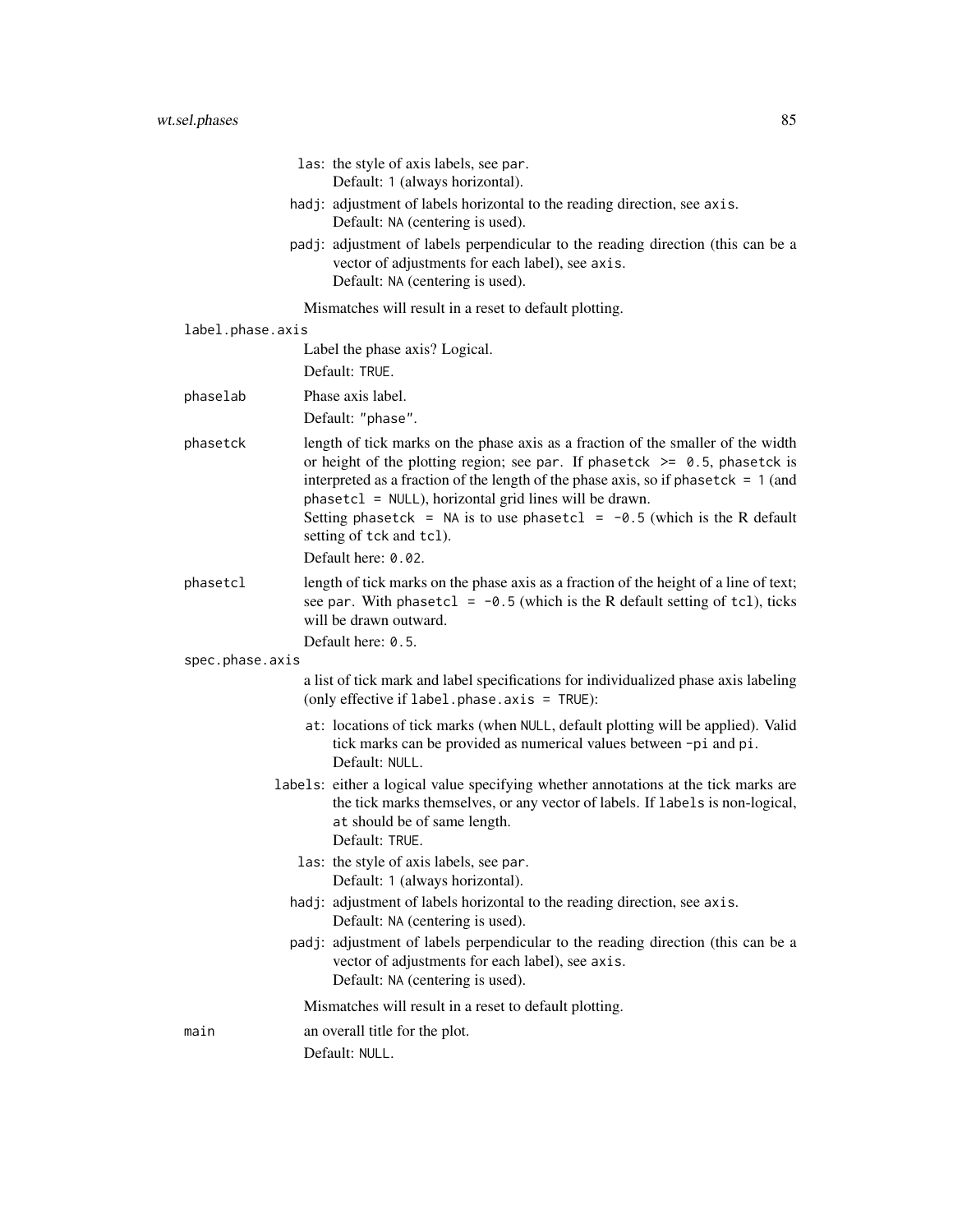86 wt.sel.phases

| sub      | a subtitle for the plot.                                                              |
|----------|---------------------------------------------------------------------------------------|
|          | Default: NULL. In this case, the selected period range will be given in the subtitle. |
| lwd      | line width of phases.                                                                 |
|          | Default: 1.                                                                           |
| lwd.axis | line width of axes.                                                                   |
|          | Default: 1.                                                                           |
| verbose  | Print verbose output on the screen? Logical.                                          |
|          | Default: FALSE.                                                                       |

# Value

A list of class "sel.phases" with the following elements:

| Period      | the selected period (or period band)                                                                                                                                                                                                                                |
|-------------|---------------------------------------------------------------------------------------------------------------------------------------------------------------------------------------------------------------------------------------------------------------------|
| Phase       | time series of (average) phases at the selected period (or period band)                                                                                                                                                                                             |
| only.coi    | Is the influence of edge effects excluded? I.e. is the cone of influence used only?                                                                                                                                                                                 |
| only.sig    | Was wavelet power significance used in selection of phases?                                                                                                                                                                                                         |
| siglvl      | level of wavelet power significance                                                                                                                                                                                                                                 |
| date        | time series of calendar date (if available)                                                                                                                                                                                                                         |
| date.format | the format of calendar date (if available)                                                                                                                                                                                                                          |
| date.tz     | the time zone of calendar date (if available)                                                                                                                                                                                                                       |
| axis.1      | tick levels corresponding to the time steps used for (cross-)wavelet transforma-<br>tion: 1, $1+dt$ , $1+2dt$ ,  The default time axis in plot functions provided by<br>WaveletComp is determined by observation epochs, however; "epoch" meaning<br>point in time. |

# Author(s)

Angi Roesch and Harald Schmidbauer

# References

Aguiar-Conraria L., and Soares M.J., 2011. The Continuous Wavelet Transform: A Primer. NIPE Working Paper Series 16/2011.

Carmona R., Hwang W.-L., and Torresani B., 1998. Practical Time Frequency Analysis. Gabor and Wavelet Transforms with an Implementation in S. Academic Press, San Diego.

Cazelles B., Chavez M., Berteaux, D., Menard F., Vik J.O., Jenouvrier S., and Stenseth N.C., 2008. Wavelet analysis of ecological time series. Oecologia 156, 287–304.

Liu Y., Liang X.S., and Weisberg R.H., 2007. Rectification of the Bias in the Wavelet Power Spectrum. Journal of Atmospheric and Oceanic Technology 24, 2093–2102.

Torrence C., and Compo G.P., 1998. A practical guide to wavelet analysis. Bulletin of the American Meteorological Society 79 (1), 61–78.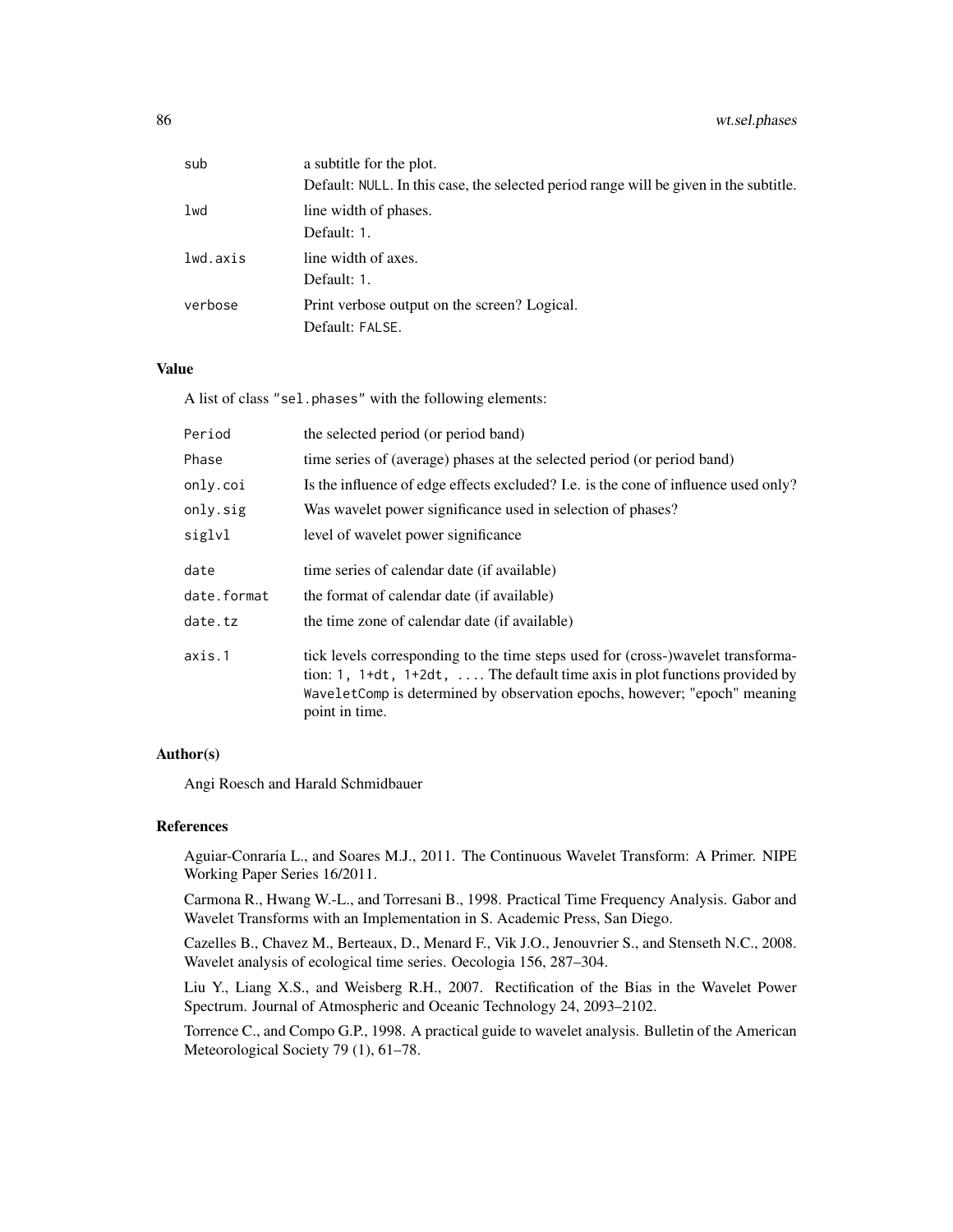# <span id="page-86-0"></span>wt.sel.phases 87

#### See Also

[analyze.wavelet](#page-11-0), [wt.image](#page-66-0), [wt.avg](#page-61-0), [wt.phase.image](#page-75-0), [reconstruct](#page-19-0)

#### Examples

```
## Not run:
## The following example is adopted from Liu et al., 2007:
series.length <- 6*128*24
x1 \leftarrow periodic.series(start.period = 1*24, length = series.length)
x2 \le periodic.series(start.period = 8*24, length = series.length)
x3 <- periodic.series(start.period = 32*24, length = series.length)
x4 <- periodic.series(start.period = 128*24, length = series.length)
x \le -x1 + x2 + x3 + x4plot(x, type = "l", xlab = "index", ylab = "", xaxs = "i",main = "hourly series with periods of 1, 8, 32, 128 days")
my.date <- seq(as.POSIXct("2014-10-14 00:00:00", format = "%F %T"),
               by = "hour",length.out = series.length)
my.data \leq data-frame(data = my.data, x = x)## Computation of wavelet power:
## a natural choice of 'dt' in the case of hourly data is 'dt = 1/24',
## resulting in one time unit equaling one day.
## This is also the time unit in which periods are measured.
my.wt <- analyze.wavelet(my.data, "x",
                         loess.span = 0,
                         dt = 1/24, dj = 1/20,
                         lowerPeriod = 1/4,
                         make.pval = TRUE, n \sin = 10)
## Plot of wavelet power spectrum with equidistant color breakpoints:
wt.image(my.wt, color.key = "i", main = "wavelet power spectrum",
   legend.params = list(lab = "wavelet power levels (equidistant)"),
   periodlab = "period (days)")
## Select period 8 and plot corresponding phases across time:
wt.sel.phases(my.wt, sel.period = 8)
## With time elapsed in days
## (starting from 0 and proceeding in steps of 50 days)
## instead of the (default) time index:
index.ticks \leq seq(1, series.length, by = 50*24)
index.labels <- (index.ticks-1)/24
wt.sel.phases(my.wt, sel.period = 8,
   timelab = "time elapsed (days)",
   spec.time.axis = list(at = index.ticks, labels = index.labels))
## The same plot, but with (automatically produced) calendar axis:
```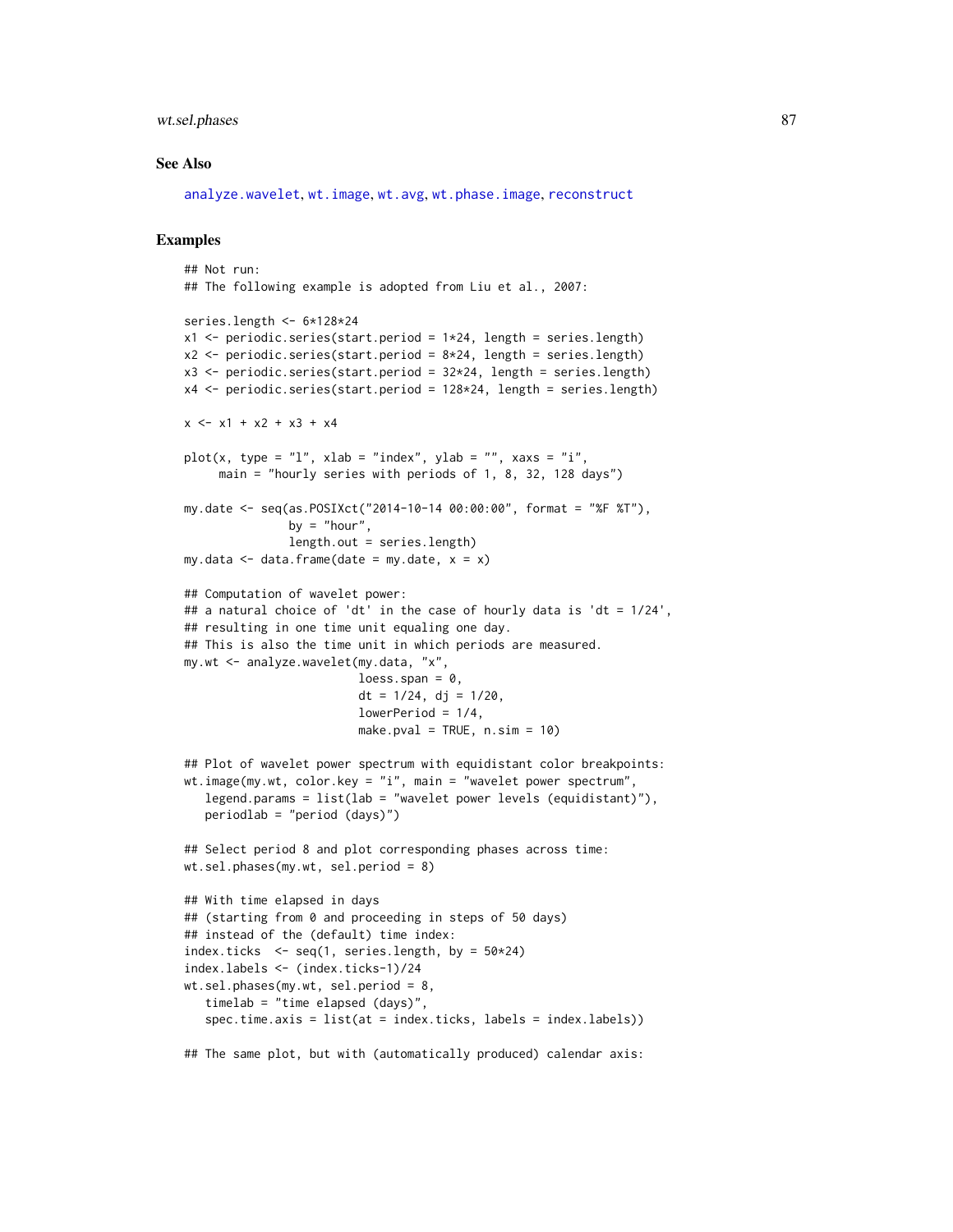```
wt.sel.phases(my.wt, sel.period = 8,
  show.date = TRUE, date.format = "%F %T")
## For further axis plotting options:
## Please see the examples in our guide booklet,
## URL http://www.hs-stat.com/projects/WaveletComp/WaveletComp_guided_tour.pdf.
## In the following, no period is selected.
## By setting 'show.avg.phase = TRUE', the plot shows average phases
## instead of individual phases:
wt.sel.phases(my.wt, show.avg.phase = TRUE)
```
## End(Not run)